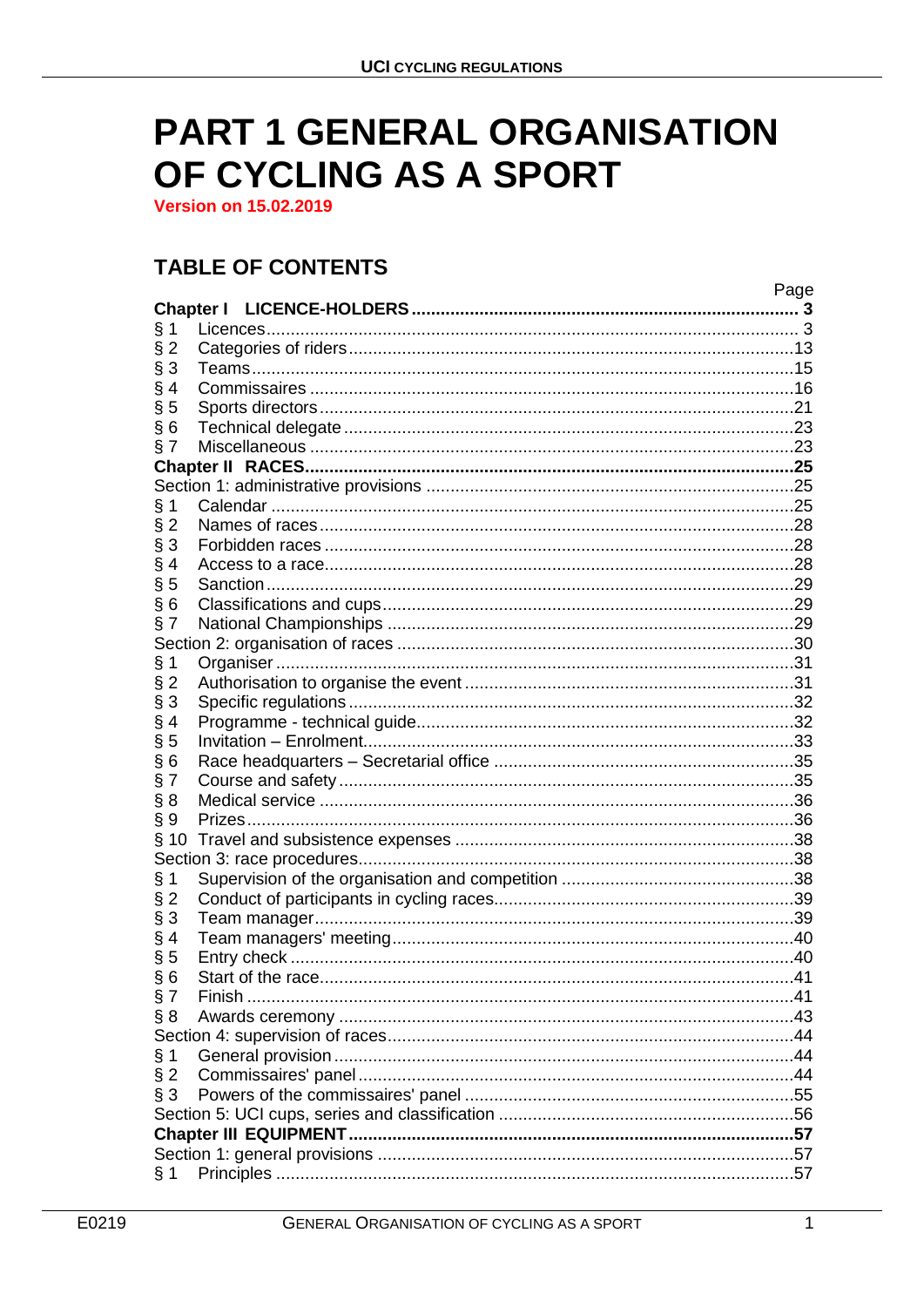| § 3    |     |  |  |  |
|--------|-----|--|--|--|
|        |     |  |  |  |
|        |     |  |  |  |
| $§$ 1  |     |  |  |  |
|        |     |  |  |  |
|        |     |  |  |  |
| § 1    | .72 |  |  |  |
| $§$ 2  |     |  |  |  |
| § 3    | .75 |  |  |  |
| § 4    |     |  |  |  |
| $\S$ 5 |     |  |  |  |
| § 6    | .79 |  |  |  |
| § 7    |     |  |  |  |
| § 8    |     |  |  |  |
| § 9    |     |  |  |  |
|        |     |  |  |  |
| .83    |     |  |  |  |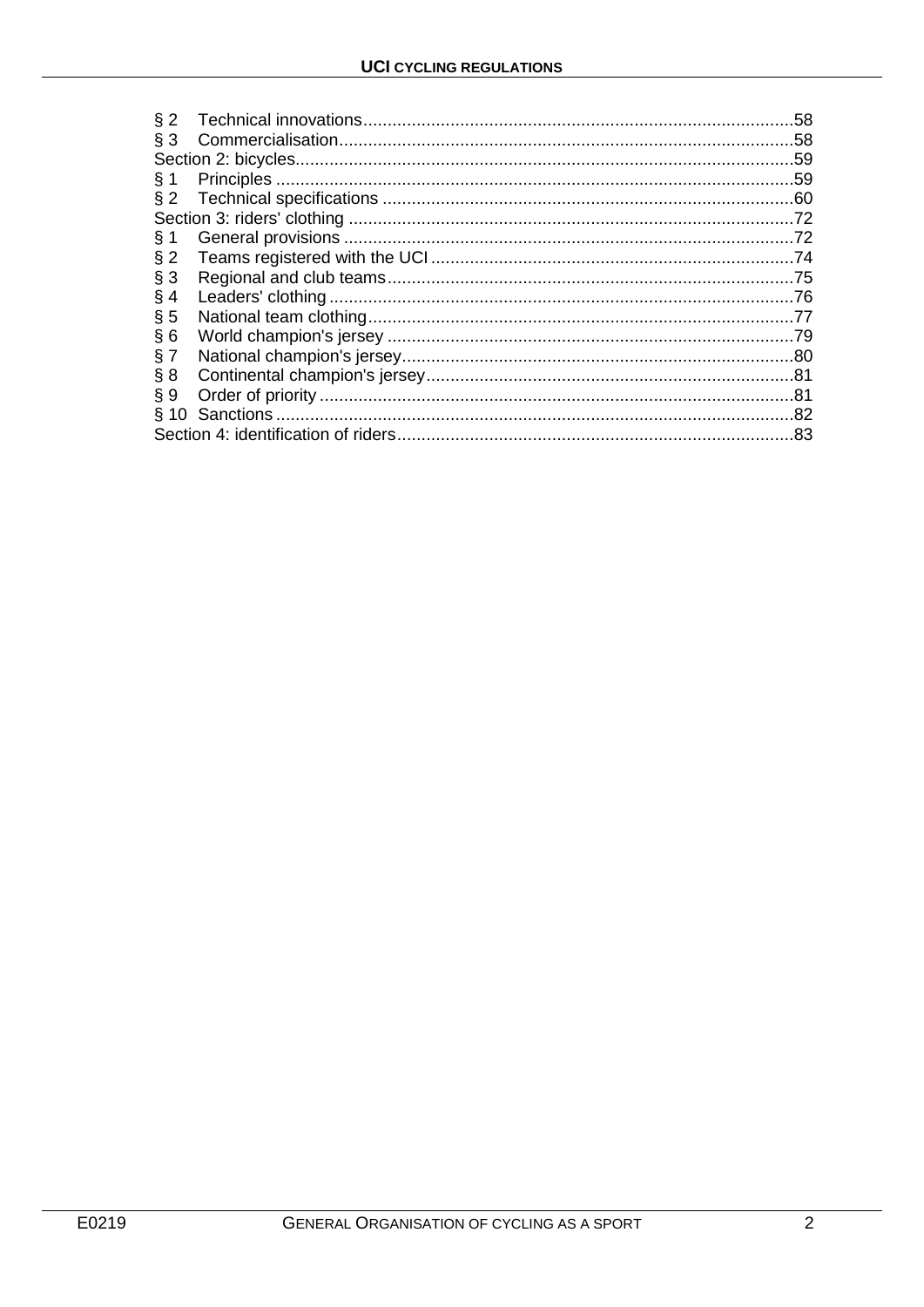# **PART 1 GENERAL ORGANISATION OF CYCLING AS A SPORT**

# <span id="page-2-0"></span>**Chapter I LICENCE-HOLDERS**

# <span id="page-2-1"></span>**§ 1 Licences**

### **Definition**

**1.1.001** The licence is an identity document confirming that its holder undertakes to respect the constitution and regulations and which authorise him to participate in cycling events.

### **Principles**

**1.1.002** No-one who does not hold the requisite licence may participate in a cycling event organised or supervised by the UCI, the UCI continental confederations, the UCI member federations or their affiliates.

> Participation by a person who does not hold the required licence shall be null and void, without prejudice to other penalties.

*(text modified on 01.01.05)*

- **1.1.003** The licence must be presented whenever requested by a duly authorised person.
- **1.1.004** Anyone requesting a licence thereby undertakes to respect the constitution and regulations of the UCI, the UCI continental confederations and the UCI member Federations, as well as to participate in cycling events in a sporting and fair manner. He shall undertake, in particular, to respect the obligations referred to in article 1.1.023.

As from the time of application for a licence and provided that the licence is issued, the applicant is responsible for any breach of the regulations that he commits and is subject to the jurisdiction of the disciplinary bodies.

Licence holders remain subject to the jurisdiction of the relevant disciplinary bodies for acts committed while applying for or while holding a licence, even if proceedings are started or continue after they cease to hold a licence.

*(text modified on 01.01.04; 15.10.04)*

**1.1.005** The licence shall be issued and used under the exclusive responsibility of its holder or his legal representative.

> The granting of the licence shall not imply that the issuing authority recognises or assumes any responsibility as to the aptitude of its holder, or for his compliance with the conditions of any law, statute or regulation.

**1.1.006** 1. Federations shall issue licences according to such criteria as they may determine. They shall be responsible for monitoring compliance with these criteria.

> Before the licence is issued, the licence holder and the national federation must ensure inter alia that the licence holder is adequately insured against accidents and civil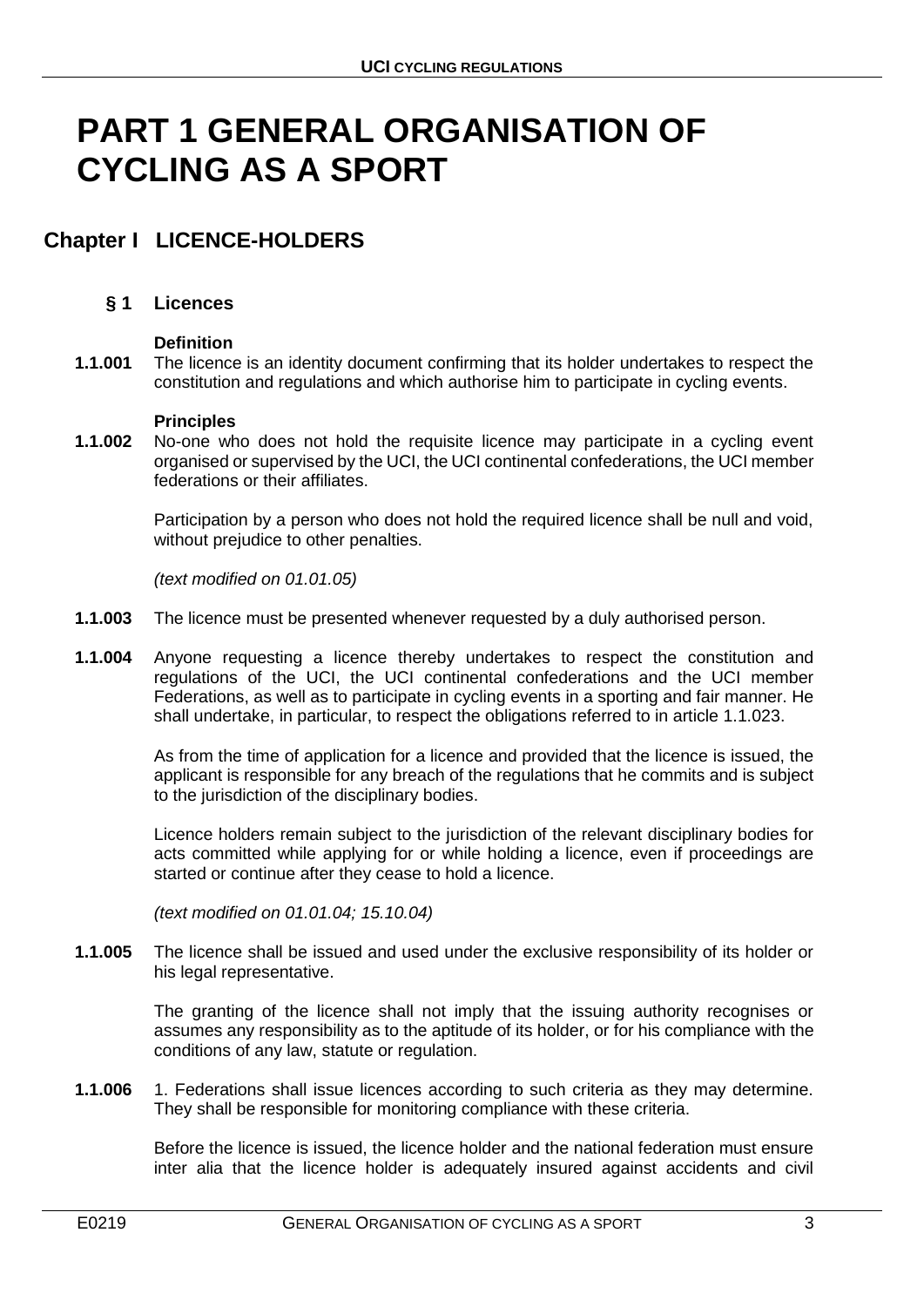responsibility in every country where he practices competitive cycle sport or training throughout the year for which the licence is issued.

2a. Riders susceptible of taking part in events on the international calendar as well as national championships must be given a UCI ID which will appear on their licence. The national federation is responsible for ensuring that all riders susceptible of taking part in the aforementioned events are given a UCI ID.

The UCI ID is provided by the UCI to the national federation at the time of the first relevant licence application by the rider and shall appear on any licence he may hold, regardless of the category or the national federation issuing the licence.

2b. All other riders may be given a UCI ID or may be given an identification number determined by the national federation, at the national federation's discretion.

3. All other licence holders in accordance with clause 1.1.010 below shall be given a UCI ID which will appear on their licence.

The UCI ID is provided by the UCI to the national federation at the time of the first licence application and shall appear on any licence the person concerned may hold, regardless of the category or the national federation issuing the licence.

*(text modified on 15.10.04; 01.07.11; 01.10.11; 01.01.17)*

- **1.1.006** A licence as staff or riders' agent under Article 1.1.010 (1.4 and 1.5) of the UCI **bis** Regulations shall not be granted to a person who has been found guilty or complicit, by a court of law (or other judicial or administrative body), an arbitral tribunal, the UCI Anti-Doping Tribunal or any other disciplinary tribunal or authority, in any of the situations defined below.
	- 1) No licence as staff or riders' agent shall be granted to a person who:
		- a. Has been found guilty or complicit of Trafficking or Attempted Trafficking in any Prohibited Substances or Prohibited Method (Article 2.7 UCI Anti-Doping Rules) or equivalent offence, or
		- b. Has been found guilty or complicit of Administration or Attempted Administration to any rider of a prohibited substance or method (Article 2.8 UCI Anti-Doping Rules) or equivalent offence, or
		- c. Has been found guilty or complicit of a technological fraud in the sense of Article 12.4.003 of the UCI Regulations or equivalent offense.
	- 2) No licence as doctor, paramedical assistant or any other health related licenced activity shall be granted to a person who has been found guilty or complicit of any anti-doping rule violation or equivalent offence.

Notwithstanding the above, the applicant may be granted a licence if the anti-doping rule violation was committed with No Fault or Negligence or no Significant Fault or Negligence and more than 5 years have elapsed since the end of the suspension imposed for the last offense taken into consideration.

3) No licence as riders' agent, general manager, team manager, coach, sports director or any other managerial, performance or training related licenced activity shall be granted to a person who: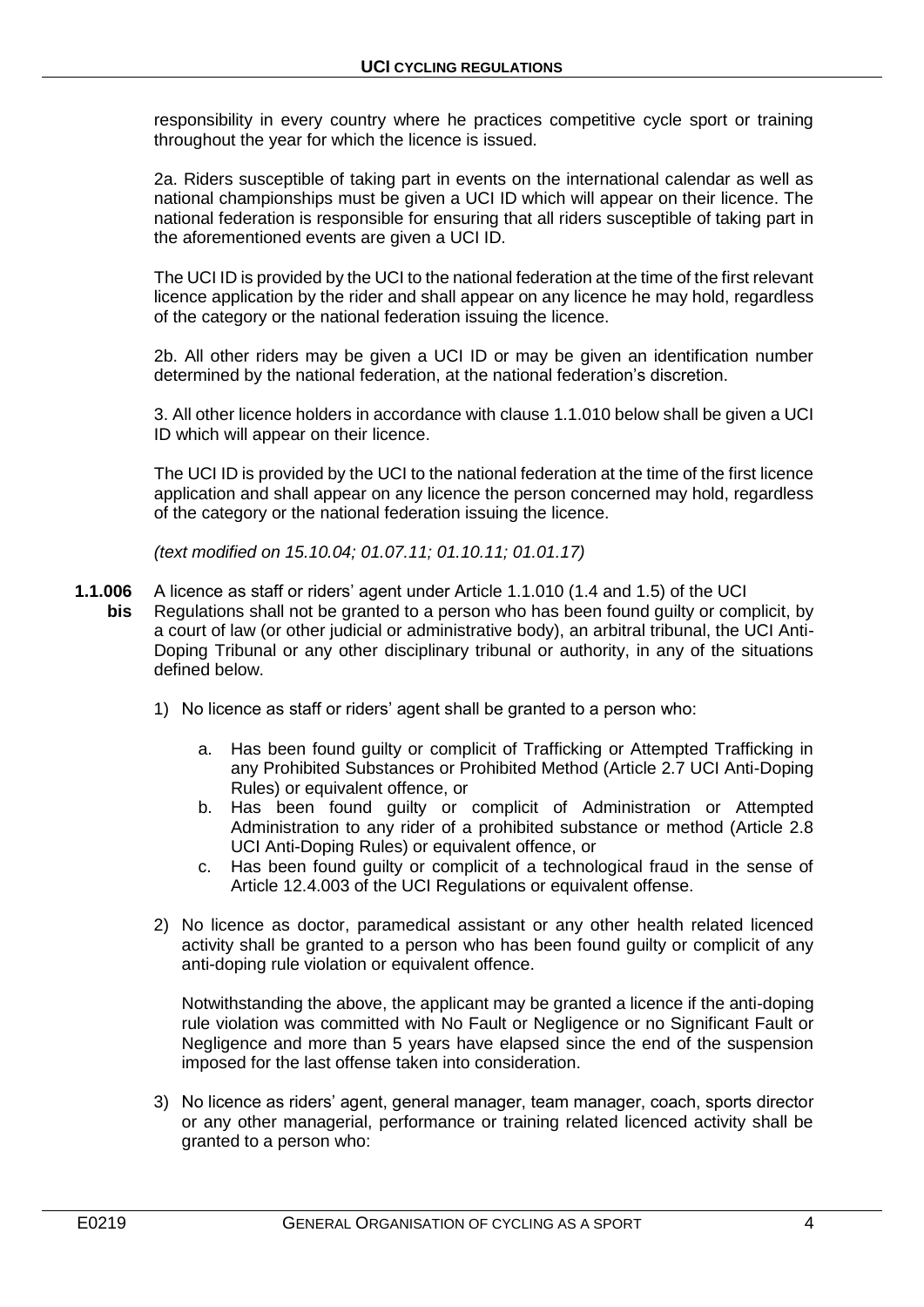- a. Has been found guilty or complicit of an intentional anti-doping rule violation or equivalent offence, or
- b. Has been found guilty of multiple non-intentional anti-doping rule violations or equivalent offenses.
- 4) No licence as mechanic, driver or any other administrative, logistical, support or technical licenced activity shall be granted to a person who:
	- a. Has been found guilty or complicit at least twice of an intentional anti-doping rule violation or equivalent offence.

In relation to situations referred to in points 3 and 4 above, a licence may be granted if more than 5 years have elapsed since the end of the suspension imposed for the last offence taken into consideration.

The National Federation shall immediately inform the UCI of any decision – whether granting or refusing the issuance of a licence - rendered in connection with this article (or for which an assessment of the conditions stated above should reasonably have been made).

Any such decision may be appealed by the UCI and/or the applicant before the UCI Arbitral Board within 30 days of its notification.

This article, in its current version, shall apply to all licence applications made after its entry in force. As an exception, the previous version of this article shall be applied whenever any of the offences taken into consideration occurred at least partially before its entry in force and, based on the principle of *Lex Mitior*, the assessment would be favourable to the applicant.

As an exception to the above, the waiting period of 5 years to be observed in situations referred to in points 3 and 4 above does not apply to persons having signed an acceptance of consequences with the UCI before the adoption of the present article.

*(text modified on 15.10.04; 01.07.11; 01.10.11; 01.01.17; 01.10.18)*

- **1.1.007** Federations may make the issue of the licence subject to the payment of a licence fee, the amount of which they shall determine.
- **1.1.008** The licence shall be valid for one year, from 1 January to 31 December. It shall be valid in all countries where there is a UCI member national federation.
- **1.1.009** A licence holder may hold the licence of only one national federation.

### **Categories of licence holders**

- **1.1.010** A licence shall be required for:
	- 1.1 A rider (man or woman, all disciplines, all categories)
	- 1.2 A participant in cycling for all
	- 1.3 A pacer
		- A motor-cycle-mounted pacer (motorcycle, moped, derny)
	- 1.4 Rider's agent
	- 1.5 Staff
		- 1. general manager
		- 2. team manager
		- 3. coach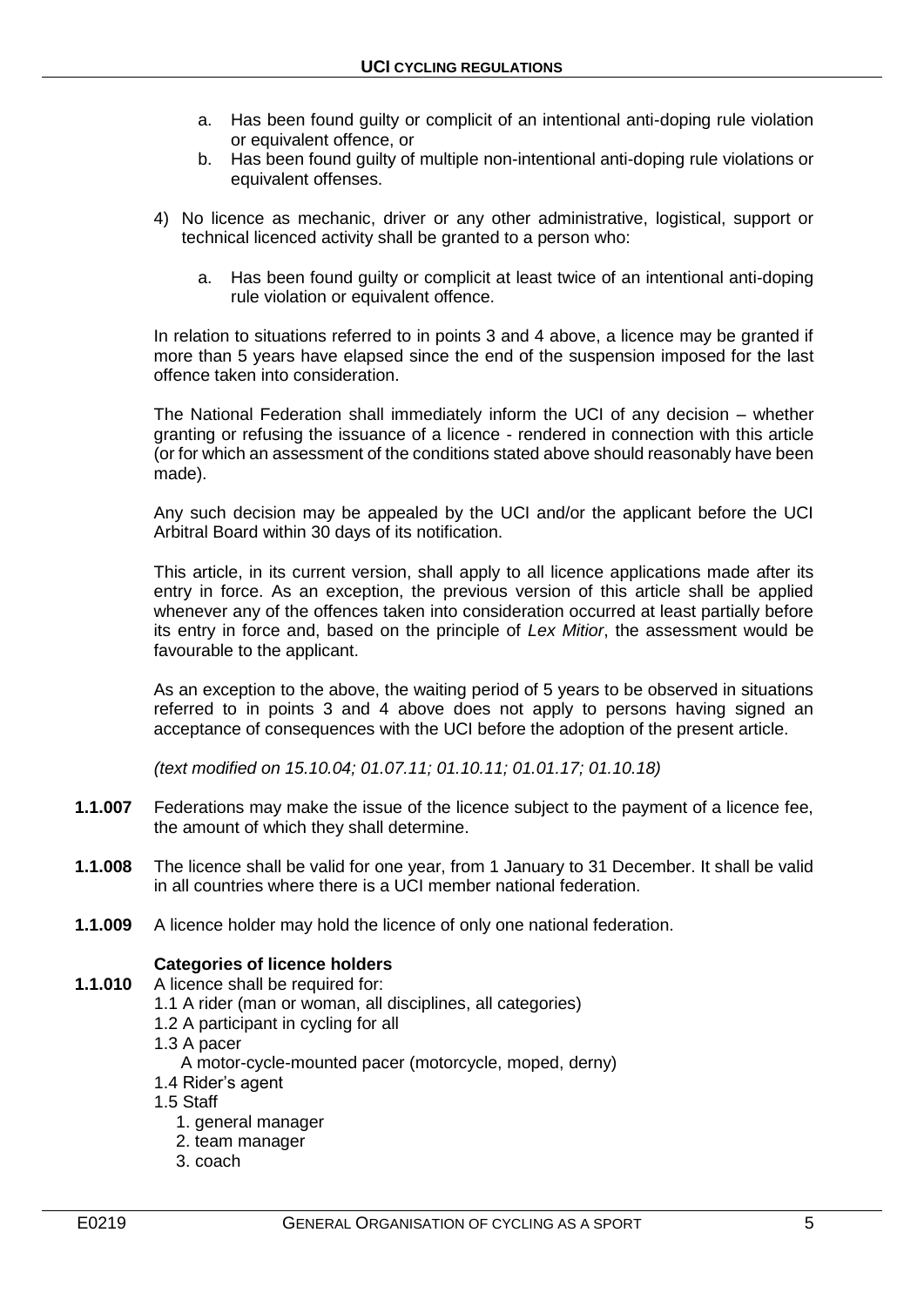- 4. doctor
- 5. paramedical assistant
- 6. mechanic
- 7. driver
- 8. other function to be specified on the licence.

1.6 Officials

- 1. federation administrator (status to be specified on the licence)
- 2. commissaire (status to be specified on the licence)
- 3. para-cycling classifier (status to be specified on the licence)
- 4. other role (e.g. timing/photo-finish operator, announcer, race radio operator, etc.)
- to be specified on the licence.
- 1.7 Organiser
	- 1. organisational administrator
	- 2. other function to be specified on the licence.
- 1.8 Other
	- 1. Vehicle driver (car, motorbike, etc.) in a road event.

Should a licence holder carry out multiple roles within cycling, he must apply and be licensed for each of these roles. It shall be the responsibility of the national federation to issue the licence corresponding to the primary role as per the order set out above. In addition to the licence, the national federation shall issue a certificate setting out the other roles for which the licence holder is recognised.

A rider belonging to a team registered with the UCI may not carry out another role.

*(text modified on 01.01.00; 15.10.04; 25.06.07; 01.07.11; 01.01.13)*

#### **Issuing procedure**

- **1.1.011** The licence shall be issued by the federation of the country where, according to the legislation of that country, the applicant has his main residence at the time of application. He shall remain affiliated to that federation until the expiry of the licence, even if he changes country of residence.
- **1.1.012** National federations shall refuse to issue a licence in the event of an irregular application.
- **1.1.013** In the case of a country where there is no UCI member federation, the licence shall be issued by the UCI.
- **1.1.014** If a national federation does not respond to a licence application within 30 days of its being filed, the applicant may lodge his licence application with the UCI.
- **1.1.015** If the UCI or a federation deems that it cannot issue the requested licence, it shall inform the applicant to that effect stating its reasons by registered letter with recorded delivery. Similarly, the applicant shall be invited to defend his application, as appropriate, before such person or commission as may be designated by the president of the UCI or as indicated in the regulations of the federation or, where the regulations contain no such mention, by its president.

The applicant shall be entitled to consult his file. He shall be entitled to present his argument and to enlist the assistance of or be represented by any person of his choice bearing a proper power-of-attorney.

**1.1.016** The applicant shall be informed of both the refusal to issue the licence and of the reasons for the refusal by registered letter with recorded delivery.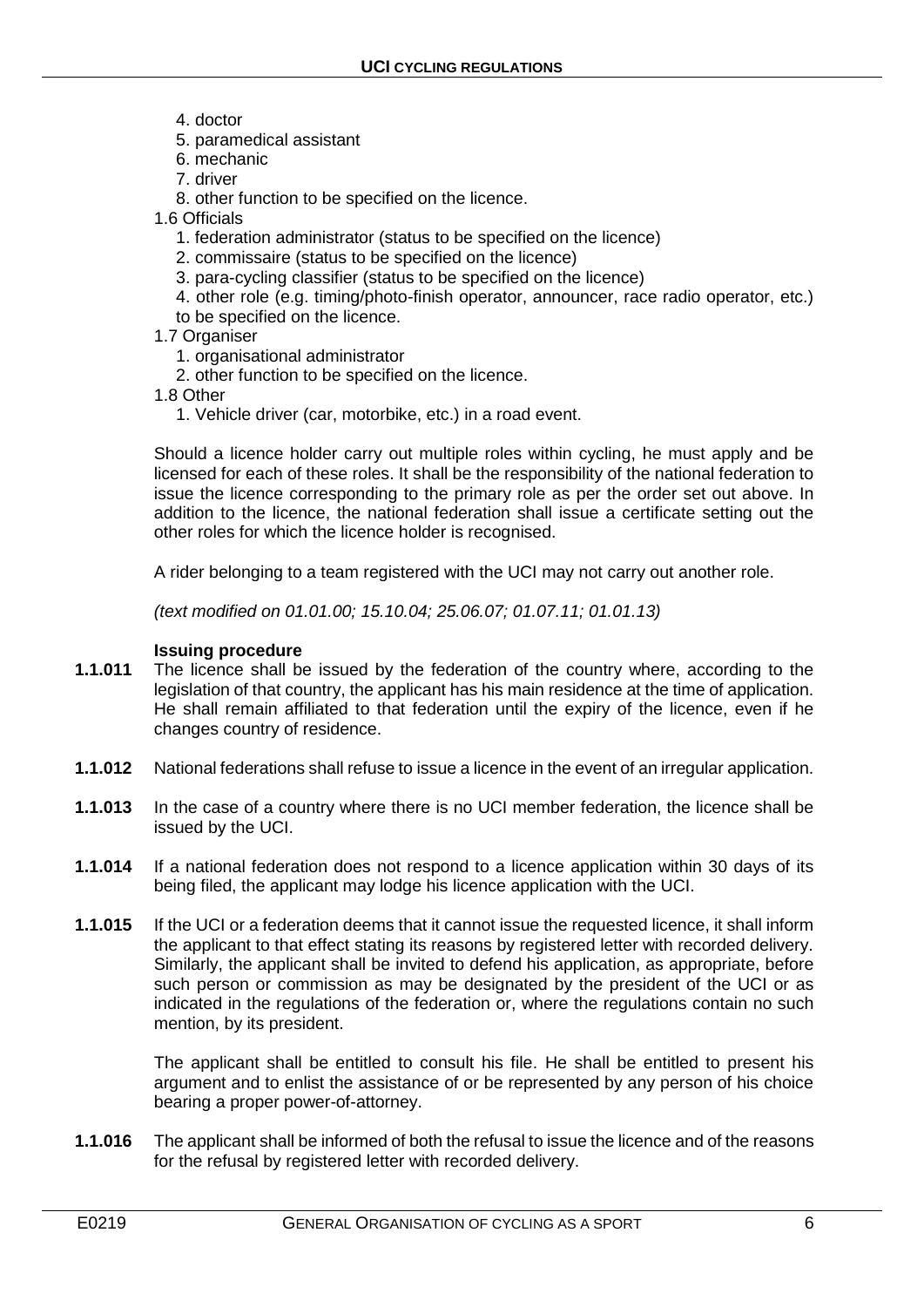- **1.1.017** A refusal to issue a licence shall be open to appeal before the UCI arbitral board in following cases:
	- the applicant has had no opportunity to present his arguments;
	- no reason was given for the decision;
	- the reasons for the refusal contain factual errors;
	- the refusal is irregular.

The appeal shall be lodged within 30 days of reception by the applicant of the notification of refusal.

The decision of the arbitral board is final and not subject to appeal.

*(text modified on 01.01.10)*

**1.1.018** A national federation may bring an appeal, before the UCI arbitral board, against the issuing of a licence by another federation if the issuing federation did not have territorial jurisdiction or if the licence was irregularly issued.

> This appeal shall be lodged within 15 days of the federation being informed about the issue of the licence, but at the latest within three months of the licence being issued. The decision of the arbitral board is final and not subject to appeal.

*(text modified on 01.01.00; 01.01.10)*

- **1.1.019** The issuing of a licence by the UCI shall be subject to the payment of an amount set annually by the management committee. To that amount shall be added such insurance premium as the UCI deems proper to take out for the rider.
- **1.1.020** Any member federation of which a licence holder possesses the nationality shall be informed within one month of the licence holder's application and the issuing of the licence in the following cases:

a) if the applicant does not hold the nationality of the federation to which he applied;

b) if the applicant holds the nationality of the federation to which he applied but also of one or more other national federations;

c) if the licence application is made to the UCI.

*(text modified on 01.01.00)*

#### **Licence**

**1.1.021** The licence application shall be made on a form to be prepared by each federation. The content of such form shall be accepted by the applicant (and the applicant's legal representative if he/she is a minor), regardless of the form of presentation (electronic or paper). The form must at least include the information and the undertakings stated in the model of articles 1.1.022 and 1.1.023.

Applications submitted by paper shall be signed and dated by the applicant.

Electronic application systems shall include as a condition to proceed (i) the full acceptance of the terms of the application form as well as (ii) a traceable report of the details of the application.

*(text modified on 01.01.18; 25.06.18)*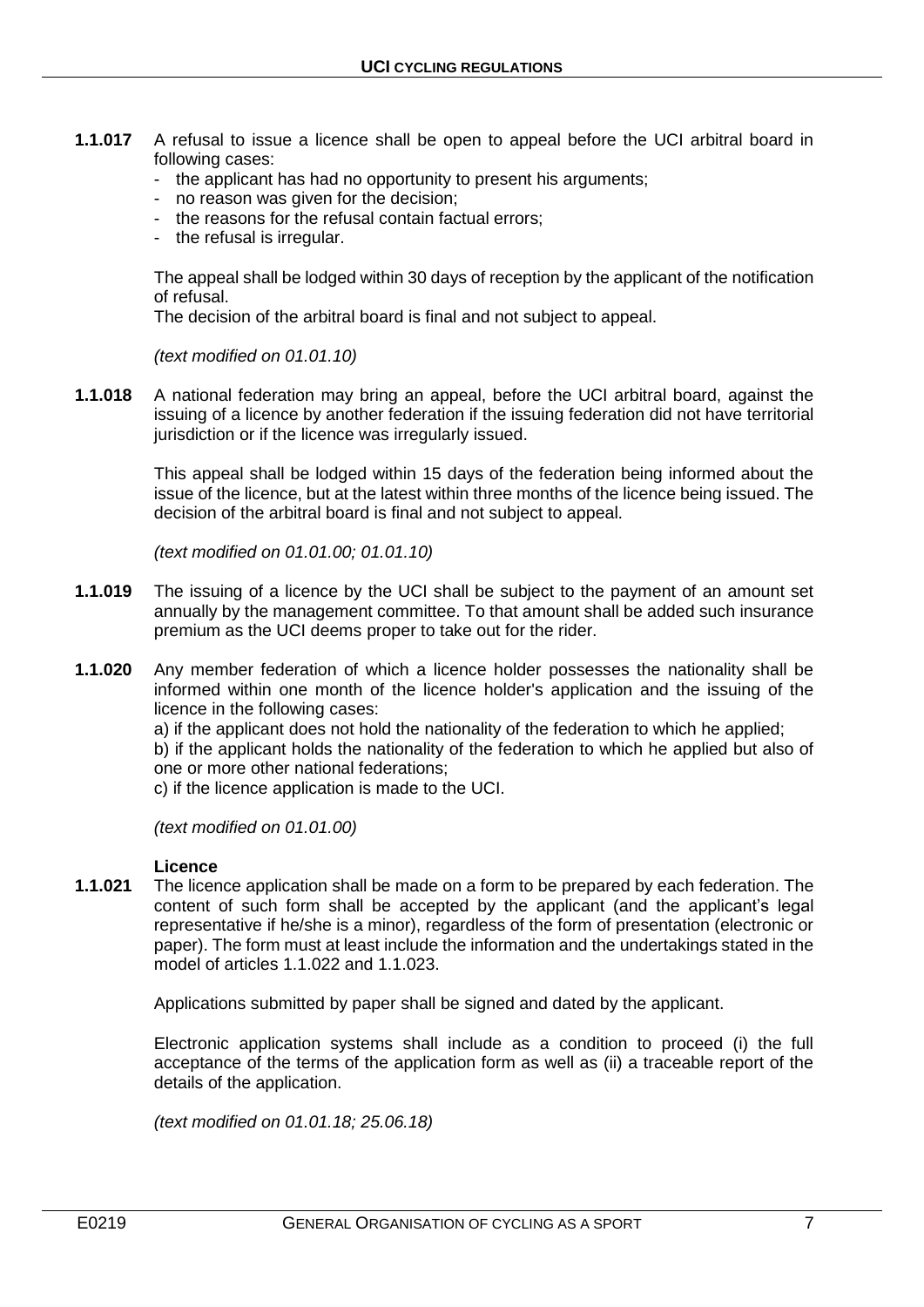**Front (Part I)**

#### **1.1.022 UNION CYCLISTE INTERNATIONALE NAME OF THE NATIONAL FEDERATION**

- 1. Category for which the licence is requested UCI: hational:
- 2. Surname and first name:
- 3. Date of birth:
- 4. Nationality:
- 5. Gender:
- 6. Email address:
- 6a. UCI ID (current and past holders of UCI ID):
- 6b. UCI ID required (not yet holder of UCI ID but necessary for following season): yes/no
- 7. Place and address of main residence at the time of application:
- 8. Place and country of the previous main residence if changed in the last year:
- 9. Countries in which the applicant has other residences:
- 10. Contact person: Phone number of the contact person $1$ :
- 11. Authority (federation or UCI) that issued the applicant's previous licence:
- 12. Authority (federation or UCI) that has refused to issue a licence during the past three years:
- 13. Applicant's club:
- 14. Applicant's UCI team (name and type):
- 15. If the applicant is currently suspended and will continue to be for all or part of the year of validity of the licence, the name of the authority that imposed the suspension and the starting and ending dates of the suspension:
- 16. Insurance for bodily injury (in and out-patient hospital expenses and medical care, transport costs, permanent disablement, death) and material damages (loss of earnings) in case of accident on the occasion of a cycling competition or event or during training:
	- name and address of the insurance company:
	- name and address of the insured party:
	- duration of validity of the insurance policy,
	- amount of cover guaranteed
	- territorial validity.
- 17. Third-party liability insurance for material damage or bodily injury caused to others in the course of a competition or cycling event or during training:
	- name and address of the insurance company:
	- name and address of the insured party:
	- duration of validity of the insurance policy,
	- amount of cover guaranteed
	- territorial validity.

*(text modified on 15.10.04; 01.01.17; 01.01.18; 01.10.18)*

# **Back (Part II)**

 $\overline{a}$ 

<sup>1</sup> I take note that it is strongly recommended to enter a contact person who may be contacted in case of an emergency or an incident involving me during my participation in an event. In this regard, I confirm that the contact person indicated on the form has consented to his identity and contact details being mentioned on my licence.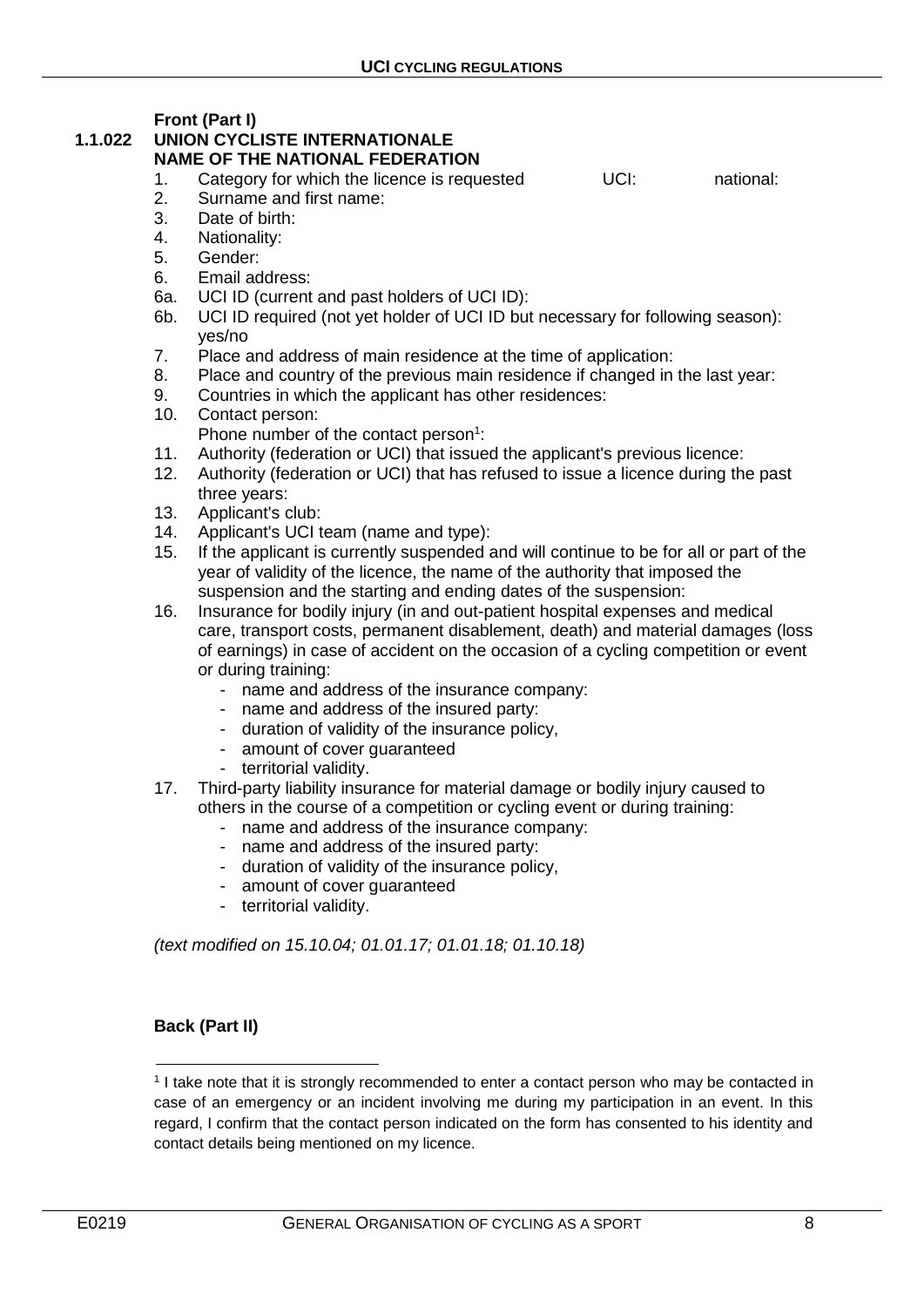**1.1.023** 1. I hereby declare that I am aware of no reason why I should not be granted the requested licence.

> I undertake to spontaneously return my licence in the event of any substantial change to the circumstances existing at the time of the application for a licence.

> I declare that I have not applied for a licence for the same year to the UCI or to any other national federation.

> I assume exclusive liability for this application and for the use that I shall make of the licence.

> 2. I hereby undertake to respect the constitution and regulations of the UCI, its continental confederations and its national federations.

> I declare that I have read or have had the opportunity to become acquainted with the aforesaid constitution and regulations.

I shall participate in cycling competitions or events in a sporting and fair manner.

I shall comply with all decisions rendered by the UCI and shall take any appeals and litigation before the authorities provided for in the regulations.

I accept the Court of Arbitration for Sport (CAS) as the sole competent authority for appeals as provided in the UCI Regulations and under the conditions set out in these regulations, and for the rest, by the CAS Code of Arbitration for Sport.

I agree that any litigation with the UCI shall solely be submitted to the Court of Arbitration for Sport (CAS).

3. I agree to abide and be bound by the UCI Anti-Doping Rules, as well as all documents adopted by the UCI in connection with its Anti-Doping Rules and in connection with the World Anti-Doping Code.

I agree to submit to in-competition and out-of-competition testing at any time as provided in the UCI Anti-Doping Rules and related documents. I agree that all samples collected from me under the UCI Anti-Doping Rules are owned by the UCI and that such ownership may be transferred by the UCI to another Anti-Doping Organisation, or ownership transferred from another Anti-Doping Organisation to the UCI.

4. I acknowledge and agree that my personal data processed as part of my licence application to my national federation shall be passed to and held by the UCI (Switzerland) and agree to such information being used for administration and governance purposes, including the management of results and rankings, as well as in relation to anti-doping activities and the prevention of the manipulation of competitions. I also agree that my personal information may be used and/or transmitted, when necessary, to other entities such as the World Anti-Doping Agency, the national Anti-Doping organisations, the Court of Arbitration for Sport, the judicial bodies of the UCI, the national and international authorities competent in relation to the following matters:

a. investigations and/or procedures in relation to potential violations of the UCI Regulations; and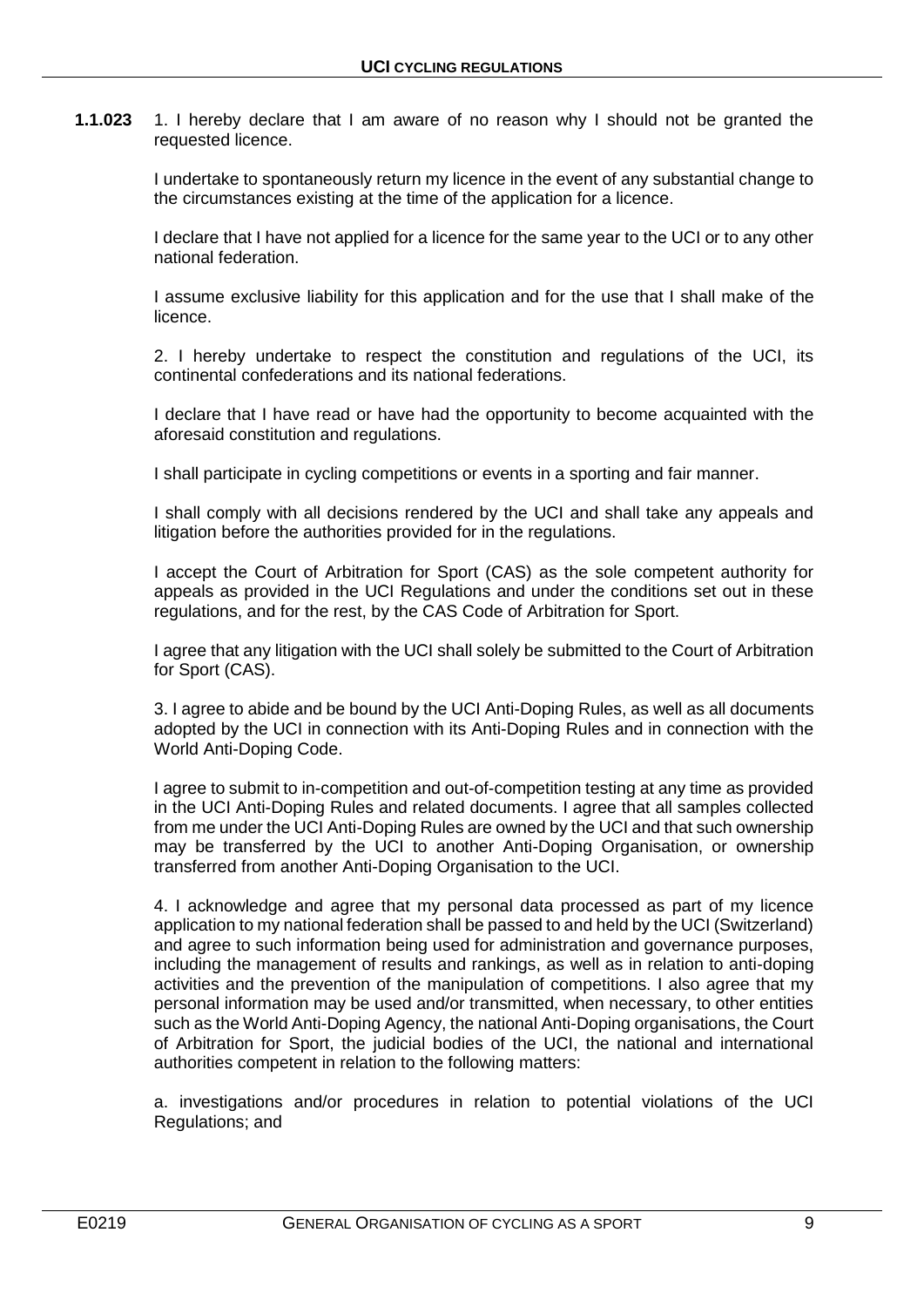b. any other processing operation of personal information that is legitimate and proportionate in the context of the administration and governance of cycling; and

I have taken note that I may contact the UCI at the following address in order to exercise my right to request access, rectification or deletion of my personal information: [data.protection@uci.ch.](mailto:data.protection@uci.ch)

*(text modified on 01.01.00; 13.08.04; 15.10.04; 01.01.17; 01.01.18; 25.06.18)*

#### **Form of licence**

**1.1.024** The licence shall be in the form of a credit card. It shall include the following data:



#### On the back

|                                                                                                                                                                                                                                                                                                                  | National<br>federation's logo here                                                                     |                             |                 | cycusts |  |  |  |
|------------------------------------------------------------------------------------------------------------------------------------------------------------------------------------------------------------------------------------------------------------------------------------------------------------------|--------------------------------------------------------------------------------------------------------|-----------------------------|-----------------|---------|--|--|--|
|                                                                                                                                                                                                                                                                                                                  | Federation ID 12345<br>National Category<br>Elite<br>Club Club A                                       |                             | Optional fields |         |  |  |  |
|                                                                                                                                                                                                                                                                                                                  | <b>COUNTRY A CYCLING</b><br>Federation Road<br>www.website.org<br>email@email.com<br>+12 234 567 89 10 |                             |                 |         |  |  |  |
|                                                                                                                                                                                                                                                                                                                  | <b>EMERGENCY CONTACT</b>                                                                               | Jack Jones, +11 22 33 44 55 |                 |         |  |  |  |
| "I agree to abide and be bound by the UCI Constitution and Regulations, in particular the UCI Anti-<br>Doping Rules. I also recognise the exclusive jurisdiction of the Court of Arbitration for Sport (CAS) in<br>Lausanne, Switzerland, as provided for under the relevant provisions of the UCI Regulations." |                                                                                                        |                             |                 |         |  |  |  |
|                                                                                                                                                                                                                                                                                                                  |                                                                                                        |                             |                 |         |  |  |  |

All National Federations must produce licenses which are materially the same as the format presented above. The license year must be in the position and of the font size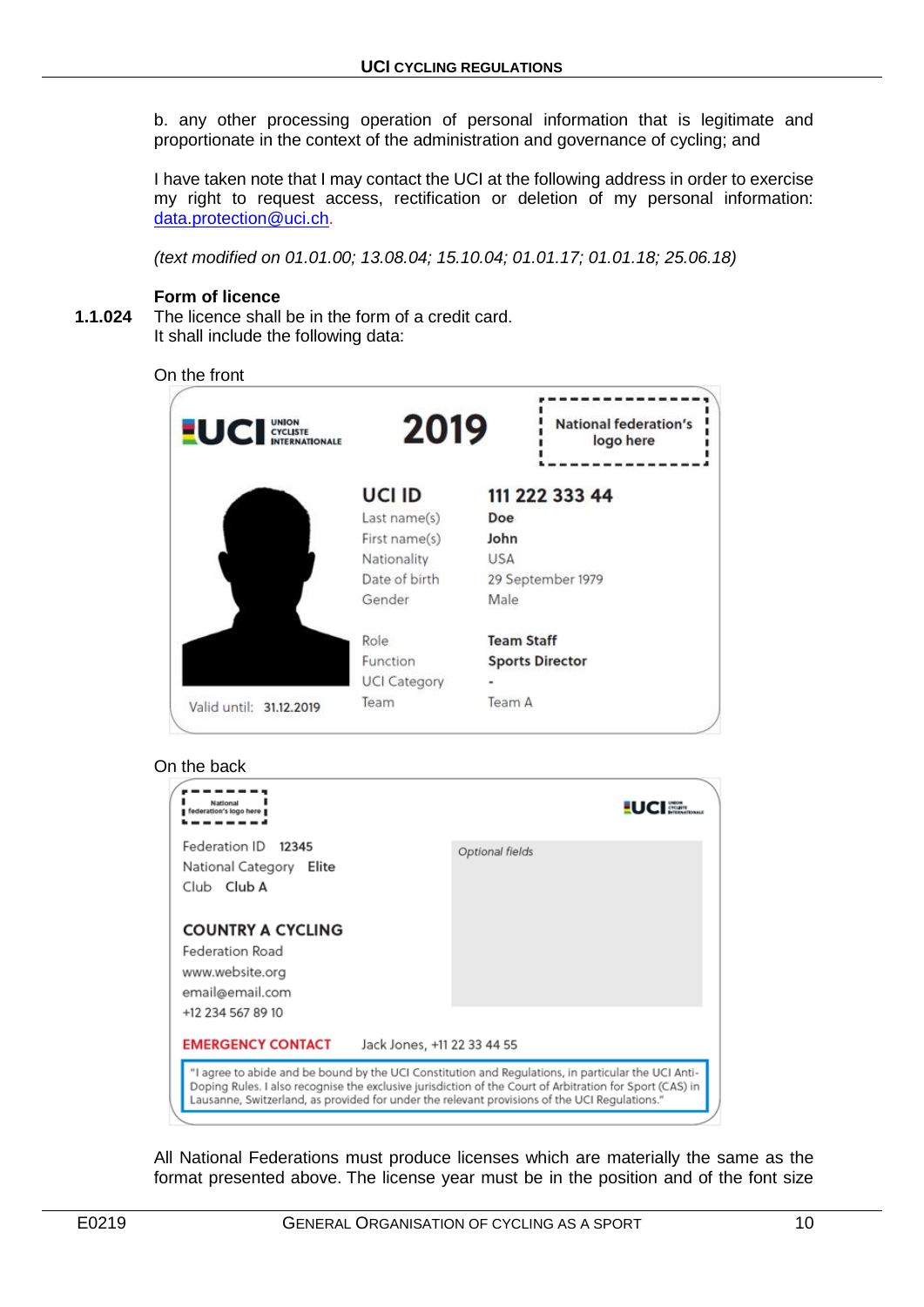shown. This obligation takes effect for the 2020 licence but Federations are strongly encouraged to implement the revised format for the 2019 license. If a Federation wishes to issue licenses with a QR code or a bar code, space is provided on the reverse of the license for this purpose.

National Federations may issue electronic licenses (i.e. smart phone compatible) in place of material licences. Electronic licences shall feature the same licence format as presented above. National Federations shall be responsible for ensuring the validity of electronic licences

and every aspect related to security pursuant to the relevant applicable laws.

*(text modified on 06.10.97; 01.01.04; 13.08.04; 15.10.04; 01.01.17; 01.01.18; 01.10.18; 05.02.19)*

**1.1.025** The licence shall be written in French or English. Other language versions of its text may also appear.

*(text modified on 06.10.97; 15.10.04)*

- **1.1.026** [article abrogated on 01.01.18]
- **1.1.027** (N) The national federation shall determine whether the photograph of the holder has to appear on the licence. Should the photograph not be required, the holder must always be able to present his licence together with another ID document bearing his photo.
- **1.1.028** [article abrogated on 01.10.18]
- **1.1.028** Each National Federation shall inform the UCI within one week of the identity of the **bis** licence-holders whose licence was withdrawn, who returned their licence or who did not renew their licence.

*(article introduced on 01.01.09)*

#### **Penalties**

- **1.1.029** The following infringements shall be penalised as indicated below:
	- 1) participation or attempt to participate, in a cycling competition or event without holding the requisite licence:
		- start refused

and

- a waiting period of one year before obtaining a licence.
- 2) participation or attempt to participate, in a cycling competition or event without carrying the licence:
	- start refused or disqualification

And

- fine of CHF 50 to 100.

*(text modified on 15.10.04; 01.01.18)*

#### **Sundry provisions**

**1.1.030** National federations may permit, under such conditions as they may determine, persons who take part in cycling events only occasionally to take part in a particular event at national level without holding a licence valid for a whole year. These conditions must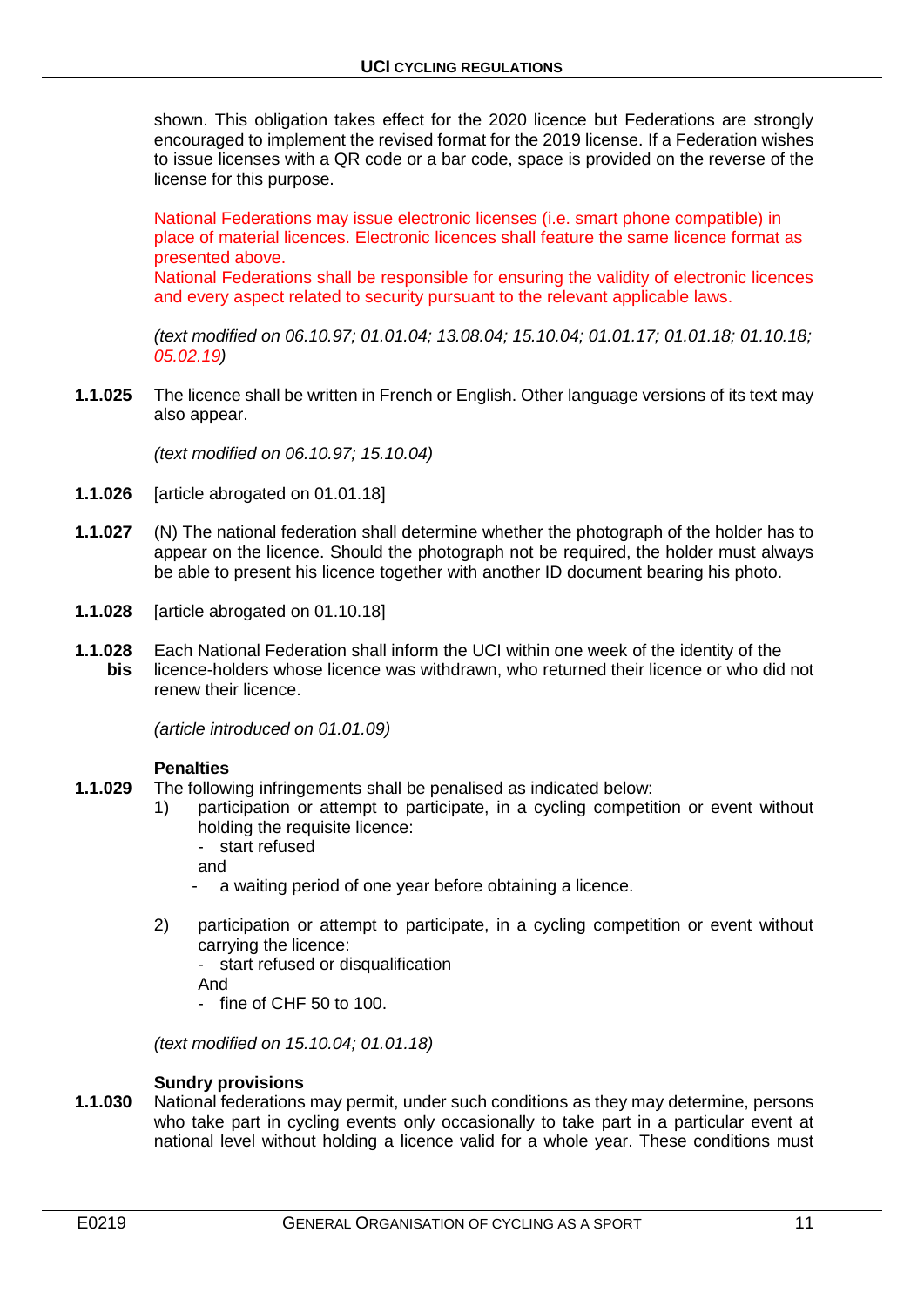include agreement to abide by the regulations of the UCI and the national federation and suitable insurance for the whole day or all days of the event.

*(text modified on 01.01.05)*

- **1.1.031** Articles 1.1.011 to 1.1.029 shall not apply to riders in the youth category, such matters being governed by the national federations.
- **1.1.032** A licence holder whose licence is withdrawn because of a suspension the effect of which is limited to the territory of his national federation, may obtain a provisional authorisation from the UCI which is valid in all other UCI member countries. Such a provisional authorisation shall in all other respects be subject to the rules governing the licence.
- **1.1.033** A. For the world championships, continental championships and for UCI world cup events, a rider may only be selected by the federation of his nationality, regardless of the federation that issued his licence. A rider shall be subject to the regulations and disciplinary procedures of the national federation of his nationality in all matters concerning his selection for the national team.

A stateless rider may be selected only by the national federation of a country where he has been continuously in residence for at least five years.

B. A rider holding multiple nationalities shall be required to choose between them on the occasion of first applying for a licence. The nationality chosen will then be the rider's nationality for all matters regarding the UCI regulations.

A rider may request a change of nationality to the UCI in the following cases and under the following conditions:

- a. if the nationality in question is lost for any reason, the rider may choose one of the nationalities to which he is entitled;
- b. if the rider was a minor at the time of first applying for a licence in accordance with the relevant laws of his current nationality, the rider may choose a different nationality which he holds when making a first application for a licence after he reaches the age of majority;
- c. if the rider holds another nationality without letters a. or b. applying. A change of nationality in application of letter c. may only occur twice in a rider's career.

In order to formalise his change of nationality, the rider must send to the UCI Legal Services the following documents:

- Proof of eligibility for the nationality chosen, (ex: passport or certificate issued by a ministry, consulate, embassy, etc.)
- A formal statement by the rider, signed and dated, expressing the choice of nationality and the fact that he is aware of the restrictions imposed on participation if applicable.

If a rider intends for his change of nationality to be effective from a specific date, the latter shall make his request to the UCI at least three months before the said date.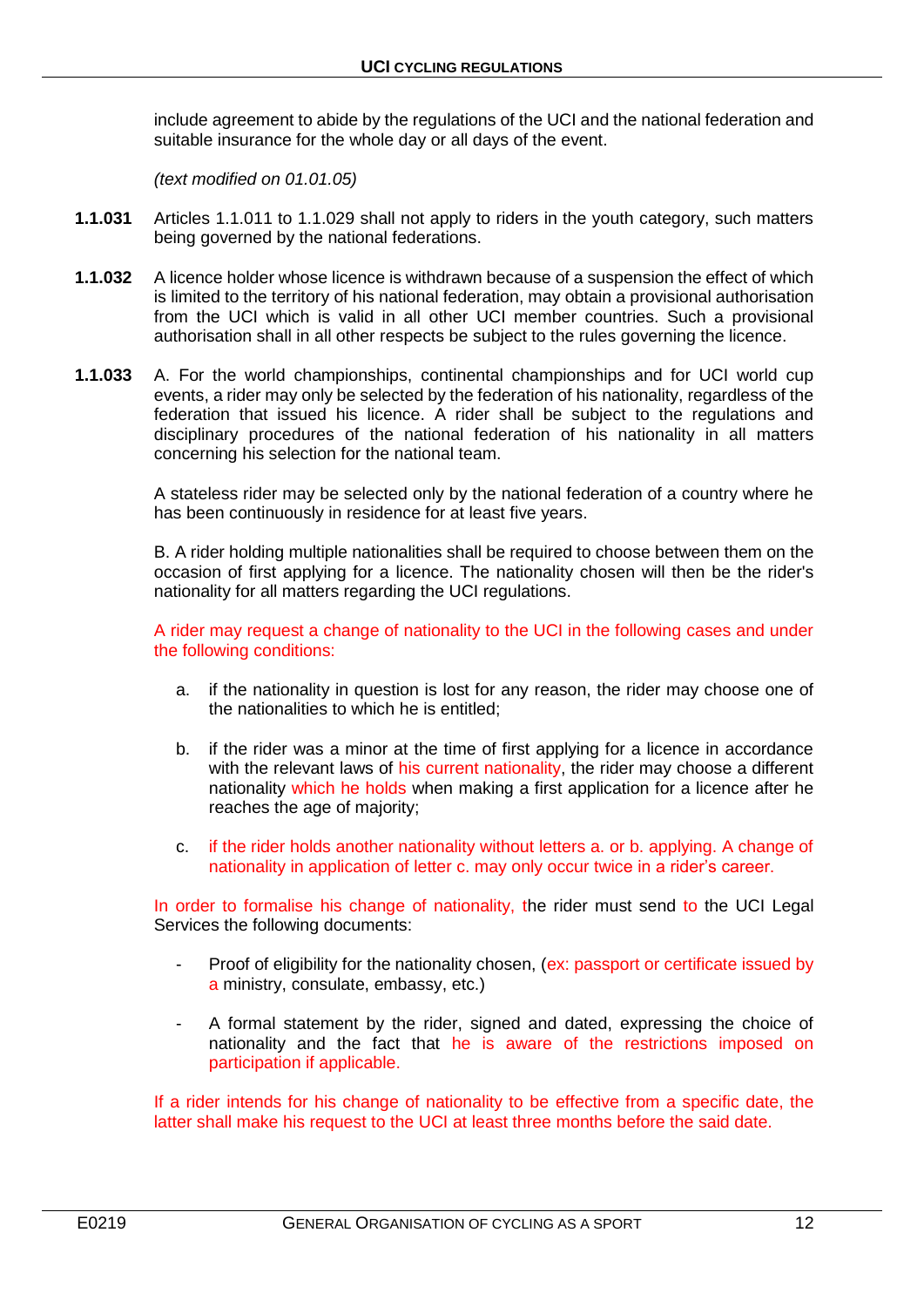Once the change of nationality officialised, the UCI will notify the rider and the concerned national federations.

In the event of a change of nationality, the rider retains the individual points acquired during his career. The points acquired by the nation of his former nationality are retained by the latter.

In the case referred to in letter c. and provided that the rider has already participated in at least one of the events referred to in paragraph A (categories Elite/U23/ Junior), the rider will not be able to participate in the next edition of the world championships and the continental championships (categories Elite/U23/ Junior) following the confirmation of the change of nationality by the UCI.

In the case of a second change of nationality made under the letter c, and provided that the rider has already participated in at least one of the events referred to in paragraph A (categories Elite/ U23/Junior), the rider will not be able to participate in the next two editions of the world championships and continental championships (categories Elite/U23/ Junior) following the confirmation of the change of nationality by the UCI.

C. Participation in national championships is governed by article 1.2.028 of these regulations.

D. The determination of a country that a rider can represent at the Olympic and Paralympic Games is governed by the Olympic Charter and the International Paralympic Committee (IPC) Handbook respectively.

*(text modified on 08.06.00; 01.01.04; 01.10.11; 01.05.14; 01.01.19; 05.02.19)*

**1.1.033** [article abrogated on 01.05.16] **bis**

# <span id="page-12-0"></span>**§ 2 Categories of riders**

#### **Competitive cycling**

**1.1.034** For participation in events on the international calendar, riders' categories are determined by the age of those competing as defined by the difference between the year of the event and the year of birth of the rider.

*(text modified on 01.01.05; 01.01.17)*

**1.1.034** For participation in events on the international calendar and national championships, **bis** riders shall be required to hold a UCI ID.

*(article introduced on 01.01.17)*

**1.1.035** Without prejudice to relevant legal provisions, only riders aged 17 or more to whom a licence for one of the international categories below has been issued shall have the right to take part in events on the international calendar. However, riders aged 16 or under may take part in international BMX events (including BMX Freestyle events) and Paracycling events if the applicable legislation does not prohibit it.

*(text modified on 01.01.05; 01.01.17; 01.01.19)*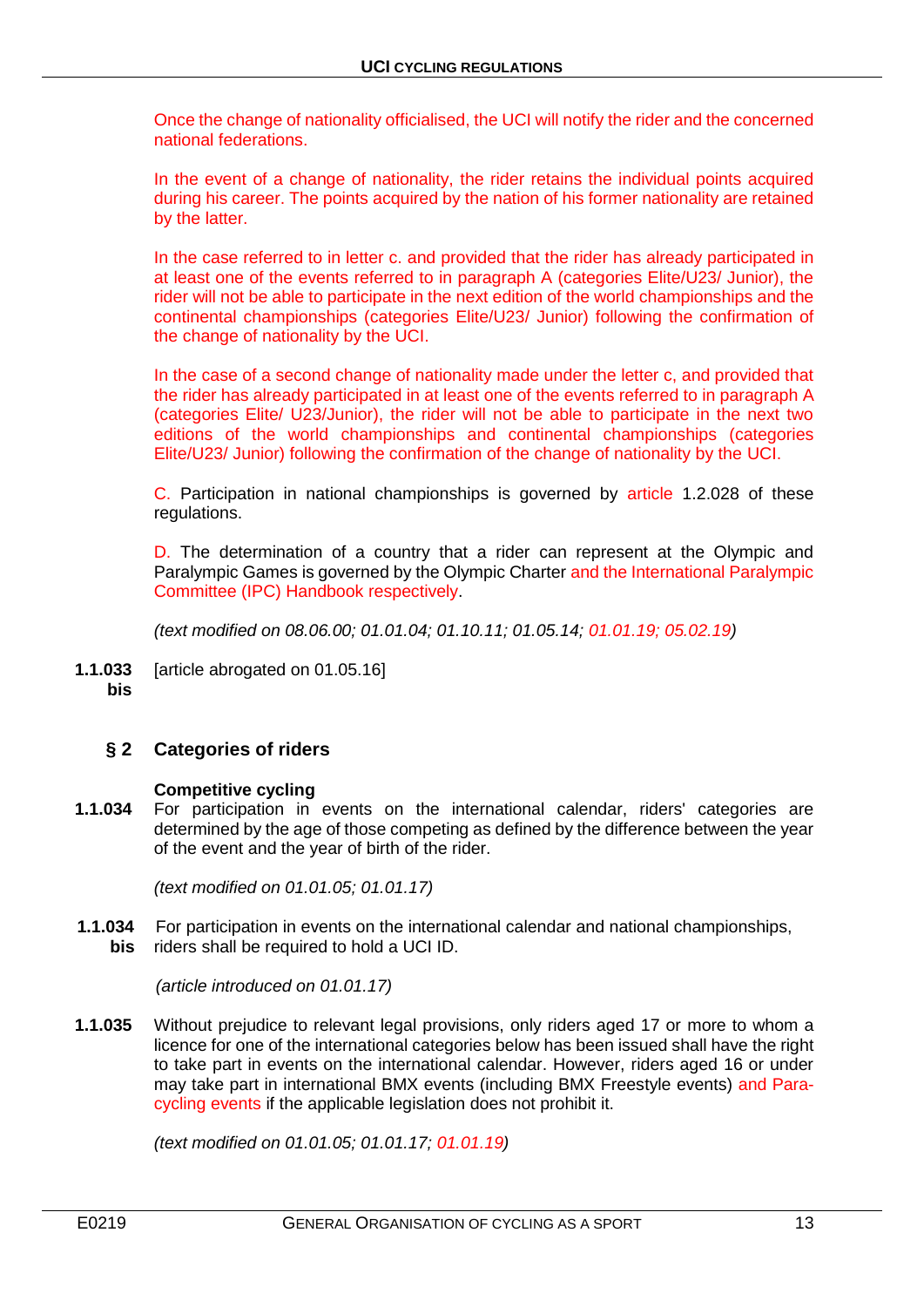# **Men**

## **1.1.036 Youth**

This category denotes riders aged 16 years or under and is controlled by national federations, except as provided for BMX and Para-cycling in article 1.1.035.

#### **Juniors (MJ: Men Juniors)**

This category shall comprise riders aged 17 and 18.

#### **Under 23 (MU: Men Under 23)**

This category shall comprise riders aged 19 to 22.

#### **Elite (ME: Men Elite)**

This category shall comprise riders aged 23 and above.

#### **Masters (MM: Men Masters)**

This category shall comprise riders of 30 years and above who elect this status. The choice of masters status shall not be open to a rider belonging to a team registered with the UCI.

#### **Para-cyclists**

This category shall comprise riders with disabilities as specified by the UCI functional classification system described in part 16, chapter V.

A para-cyclist may, or may not for health and safety reasons, be issued with an additional category from the current list, regarding the established integration procedure. This depends on the degree and nature of the disability.

*(text modified on 01.01.03; 01.01.04; 01.01.05; 25.06.07; 01.07.13; 01.01.15; 01.03.16; 01.01.19)*

# **Women**

#### **1.1.037 Youth**

This category denotes riders aged 16 years or under and is controlled by national federations, except as provided for BMX and Para-cycling in article 1.1.035.

#### **Juniors (WJ: Women Juniors)**

This category shall comprise riders of 17 and 18 years old.

#### **Under 23 (WU: Women Under 23)**

Unless otherwise provided in the UCI Regulations, this category shall comprise riders aged 19 to 22.

#### **Elite (WE: Women Elite)**

This category shall comprise riders aged 23 and above.

#### **Masters (WM: Women Masters)**

This category shall comprise riders of 30 years and above who elect this status. The choice of masters status shall not be open to a rider belonging to a team registered with the UCI.

#### **Para-cyclists**

This category shall comprise riders with disabilities as specified by the UCI functional classification system described in part 16, chapter V.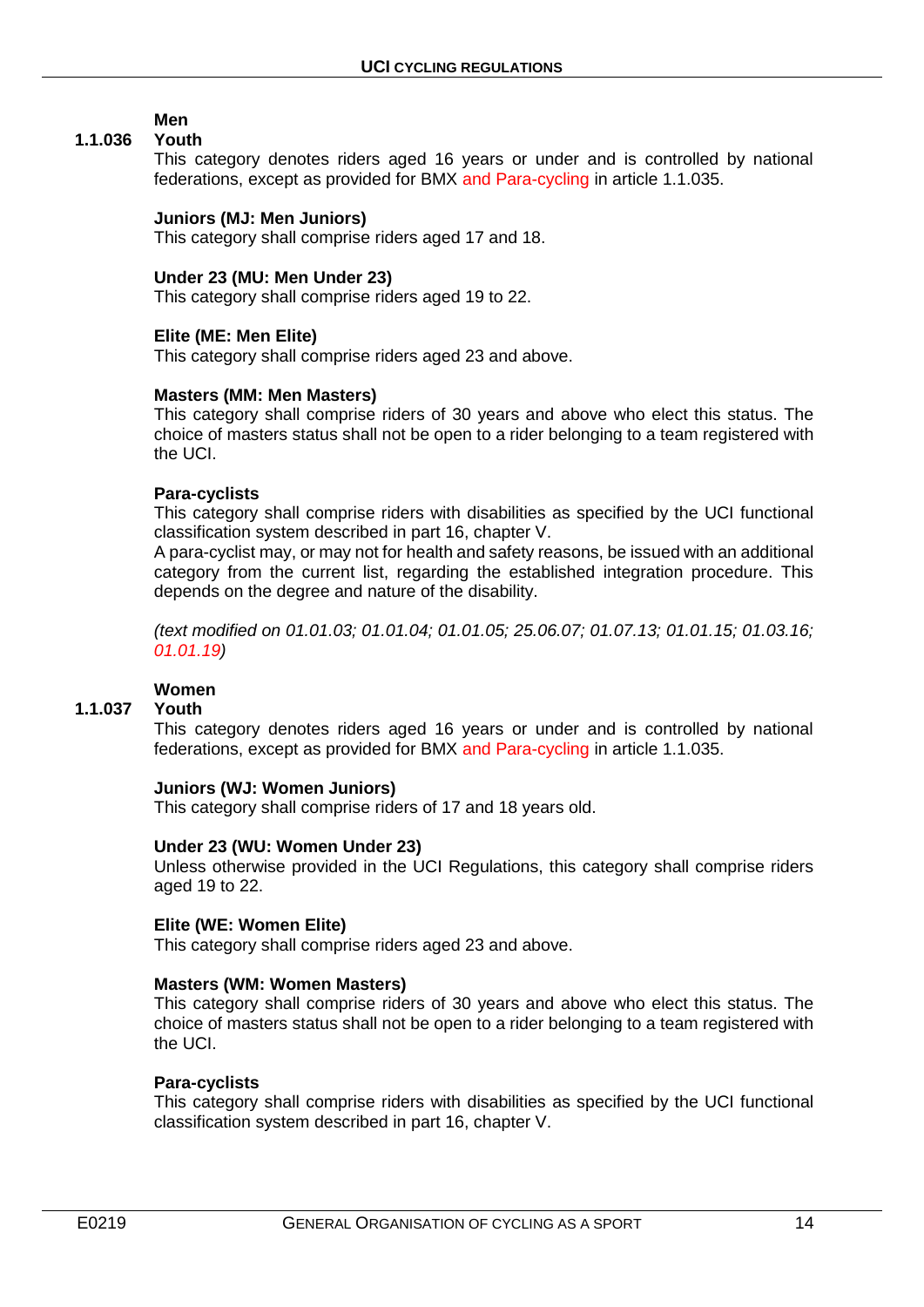A para-cyclist may, or may not for health and safety reasons, be issued with an additional category from the current list, regarding the established integration procedure. This depends on the degree and nature of the disability.

*(text modified on 01.01.03; 15.10.04; 25.06.07; 01.07.13; 01.01.17; 01.01.19)*

**1.1.038** Designations may be adapted in national languages according to linguistic constraints.

#### **Cycling for all**

**1.1.039** A cycling for all licence is issued to the cyclists practising cycling as a leisure activity. This licence shall give access only to events on the cycling for all calendar.

*(text modified on 01.01.05)*

### <span id="page-14-0"></span>**§ 3 Teams**

#### **Definitions**

**1.1.040** Under these regulations a team is a sports organisation comprising riders and persons supporting them with the aim of taking part in cycling events. Depending on the context the term "team" may also denote the riders of a team who are taking part in a given event.

*(article introduced on 01.01.05)*

#### **Teams registered with the UCI**

**1.1.041** The following teams are teams registered with the UCI:

UCI WorldTeam: see articles 2.15.047 et seq. UCI professional continental team: see articles 2.16.001 et seq.

- UCI continental team and UCI women's team: see articles 2.17.001 et seq.
- UCI mountain-bike team: see articles 4.10.001 et seq.
- UCI track team: see articles 3.7.001 et seq.
- UCI BMX team: see articles 6.8.001 et seq.
- UCI cyclo-cross team: see articles 5.5.001 et seq.

The reference to the UCI in the name of the categories of team above refers only to the fact that the team has been registered with the UCI under the present regulations.

*(text modified on 01.01.05; 01.07.10; 01.01.15; 01.07.18)*

**1.1.042** A rider who is part of a team registered with the UCI may not enter into commitments to an organiser, whoever he may be, to take part in an event unless he has obtained prior consent from his team. That agreement shall be considered to have been granted if, on being duly requested, no answer has been received within ten days.

> Any rider in breach of this regulation shall be disqualified and fined from CHF 300 to 5,000.

*(article introduced on 01.01.05)*

**1.1.043** A rider whose team is entered in a race may not participate independently of his team, offenders will be disqualified and fined from CHF 300 to 2,000.

*(article introduced on 01.01.05)*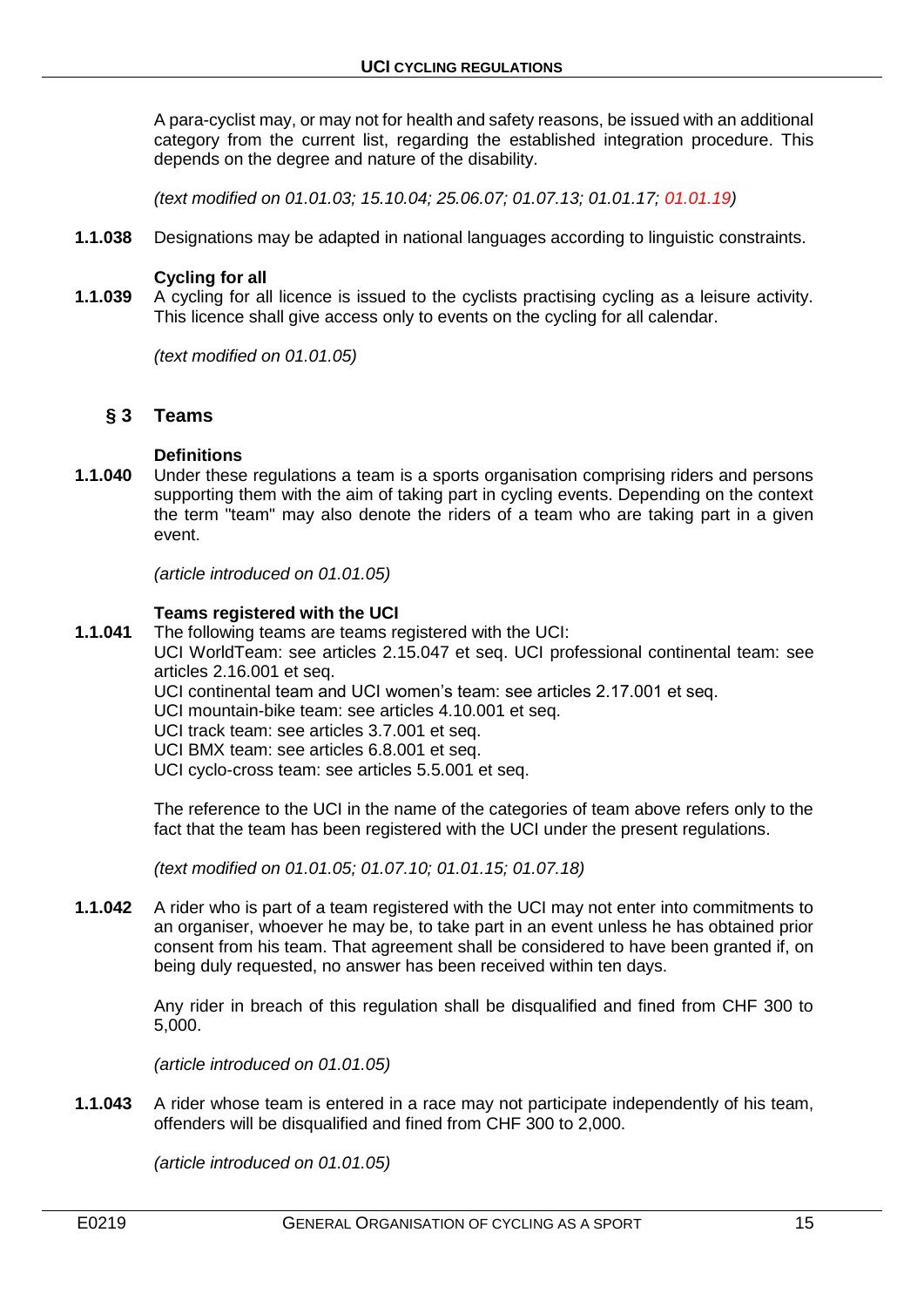#### **National team**

**1.1.044** A national team is a team of riders selected by the national federation of their nationality.

*(article introduced on 01.01.05)*

#### **Regional team**

**1.1.045** A regional team is a team of riders selected by a territorial or other division of a national federation and composed of riders licensed by that federation who do not belong to a team registered with the UCI.

*(article introduced on 01.01.05)*

#### **Club team**

**1.1.046** A club team is a team affiliated to a national federation. Its composition shall be regulated by the national federation, except insofar as the riders may not belong to a team registered with the UCI.

*(text modified on 01.01.05)*

#### <span id="page-15-0"></span>**§ 4 Commissaires**

*(numbering of articles modified on 01.01.05)*

[articles 1.1.112 and 1.1.122 abrogated on 01.01.04, previous article 1.1.125 on 01.01.05]

- **1.1.047** The commissaire is an official appointed by the UCI or a national federation to ensure that cycling events comply with the provisions of the regulations that may apply.
- **1.1.048** Commissaires, both individually and/or in a panel shall direct the sporting aspects of cycling events and ensure that the event be in all respects conducted according to the regulations. They shall, in particular, ensure that the regulations specific to a race, the manner in which it is conducted and all technical provisions relating thereto comply strictly with the applicable provisions of the regulations.

Commissaires shall record breaches of the regulations and pronounce the foreseen penalties.

**1.1.049** The commissaires' panel shall comprise commissaires appointed to supervise a given cycling event.

> It shall record decisions of individual commissaires and shall apply and/or confirm the penalties imposed.

- **1.1.050** Each commissaire shall act neutrally and independently. He may in no way be involved in the organisation of the race. He shall immediately decline his appointment if he is aware of any aspect that could cast doubt on his neutrality.
- **1.1.051** The title of national commissaire shall be conferred by the national federation competent to issue his licence.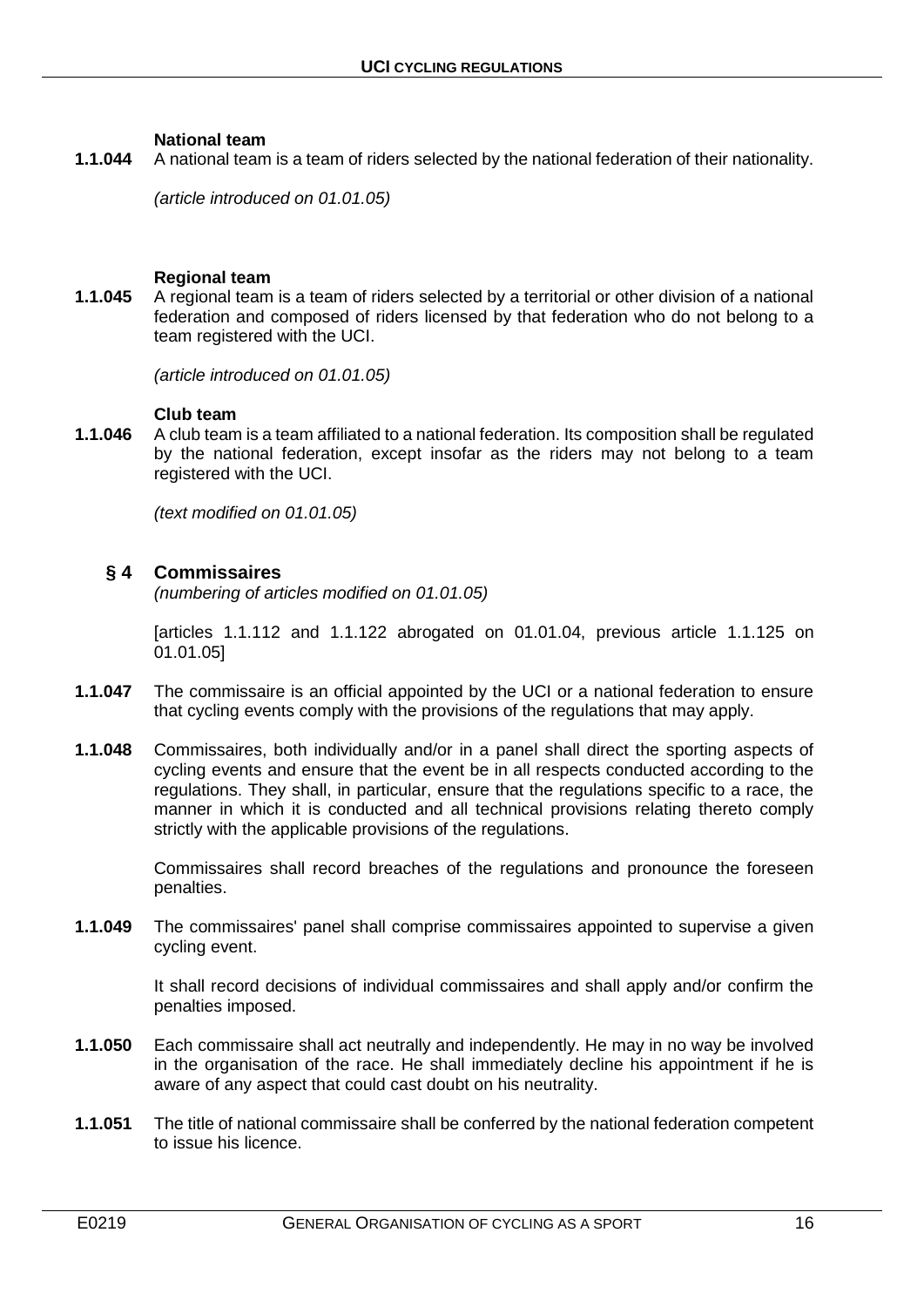National federations shall determine the eligibility, status and functions of commissaires in accordance with the principles mentioned above.

*(text modified on 01.01.17)*

**1.1.052** Except where an exemption is granted by the UCI, a commissaire other than an UCI international commissaire may officiate only in the country of his national federation.

*(text modified on 01.01.05)*

#### **Elite national commissaires**

**1.1.052** The title of elite national commissaire shall be conferred by the UCI in the disciplines **bis** determined by the UCI, to persons having successfully completed a course approved by the UCI and given by an instructor appointed by the UCI. Such qualification shall be a requirement for candidates for qualification as UCI international commissaire in the disciplines of Road, Track, MTB and BMX.

> To be able to be admitted to the selection procedure to become elite national commissaire, the concerned person has to meet the following conditions:

- be a national commissaire licence holder of a UCI affiliated national federation;
- be proposed by that national federation;
- have a command of the course language (French, English or Spanish).

*(article introduced on 01.01.17; text modified on 01.01.19; 05.02.19)*

#### **UCI international commissaires**

#### **Conditions of appointment**

**1.1.053** The title of UCI international commissaire shall be conferred by the UCI to persons having passed the examination and the practical assessment referred to in article 1.1.060.

*(text modified on 01.01.07)*

- **1.1.054** To be able to be admitted to the selection procedure to become UCI international commissaire, the concerned person has to meet the following conditions:
	- 1. be a national, respectively an elite national commissaire license holder of a UCI affiliated national federation;
	- 2. be proposed by that national federation. This federation is required to submit an application signed by its president or a person delegated by its president which shall include the following documentation:
		- a copy of an official identity document (passport, etc.) showing that the person - is aged between 25 and 50 years in the year of his selection by the UCI;
		- for the disciplines of Road, Track, MTB and BMX: qualification of elite national commissaire obtained after having successfully completed an elite national commissaire course approved by the UCI given by an instructor appointed by the UCI;
		- evidence that he has served actively as a national respectively elite national commissaire in the two years preceding the selection;
	- 3. have an excellent knowledge of the UCI regulations;
	- 4. have a command of the official course language, which will be one of the two official UCI languages (French or English).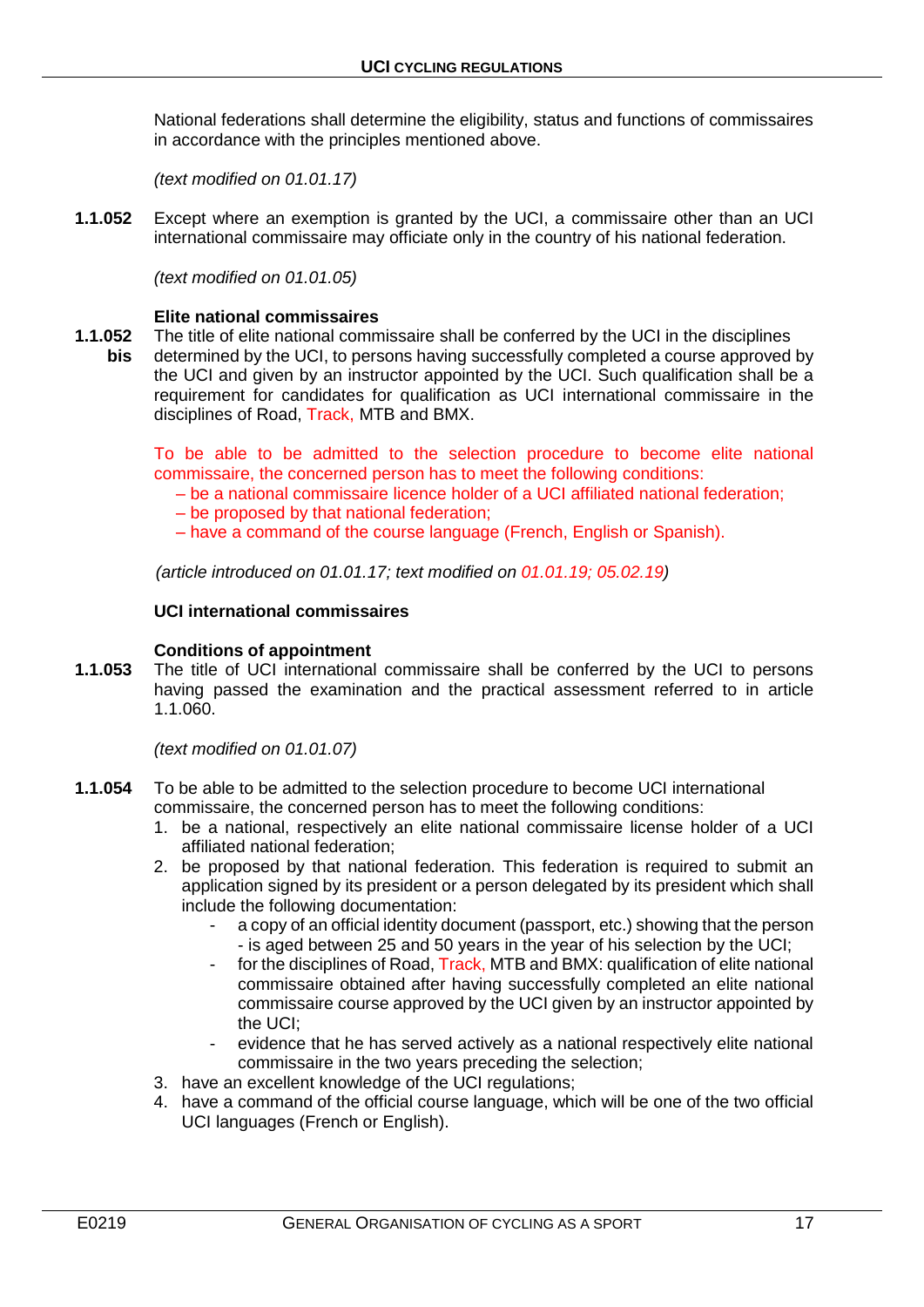The final selection of candidates is operated by the UCI based on the needs, the files received, the places available. Additional criteria might be established specifically for the course.

If a false statement is made, the candidate shall be excluded from every course or examination. If applicable, he shall be stripped of the title of international commissaire.

*(text modified on 01.01.03; 01.04.05; 01.01.07; 30.01.09; 01.01.10; 01.02.11; 01.02.13; 01.01.17; 01.01.19)*

**1.1.055** [article abrogated on 01.01.17]

#### **Training courses**

**1.1.056** The training courses shall cover both the theoretical knowledge of the regulations and their practical application in the field.

*(text modified on 01.01.17)*

**1.1.057** Class and examination sessions shall be organised separately for each different type of programme.

> The syllabus for each training course shall comprise a general part common to all disciplines and a special part specific to each discipline/category: General part:

- UCI constitution (general)
- general organisation of cycling as a sport
- world championships
- continental championships
- Olympic and Paralympic Games (for Olympic disciplines)
- discipline and procedures
- sports safety and conditions
- antidoping controls (general)
- the psychological aspects and ethics of the position of international commissaire

Disciplines / categories

- Road
- **Track**
- mountain bike
- cyclo-cross
- BMX
- **BMX Freestyle**
- Trials
- cycle-ball
- artistic cycling
- para-cycling

*(text modified on 01.01.05; 01.01.07; 25.06.07; 01.01.17)*

**1.1.058** The UCI shall set the examination requirements and standards for each course. Examination shall comprise a theoretical part (written and oral) and a practical part. In the event of failure, the candidate shall be permitted to retake the examination a second time, subject to the requirements of article 1.1.054. Two failures in the same discipline shall result in the exclusion for the examinations in that discipline.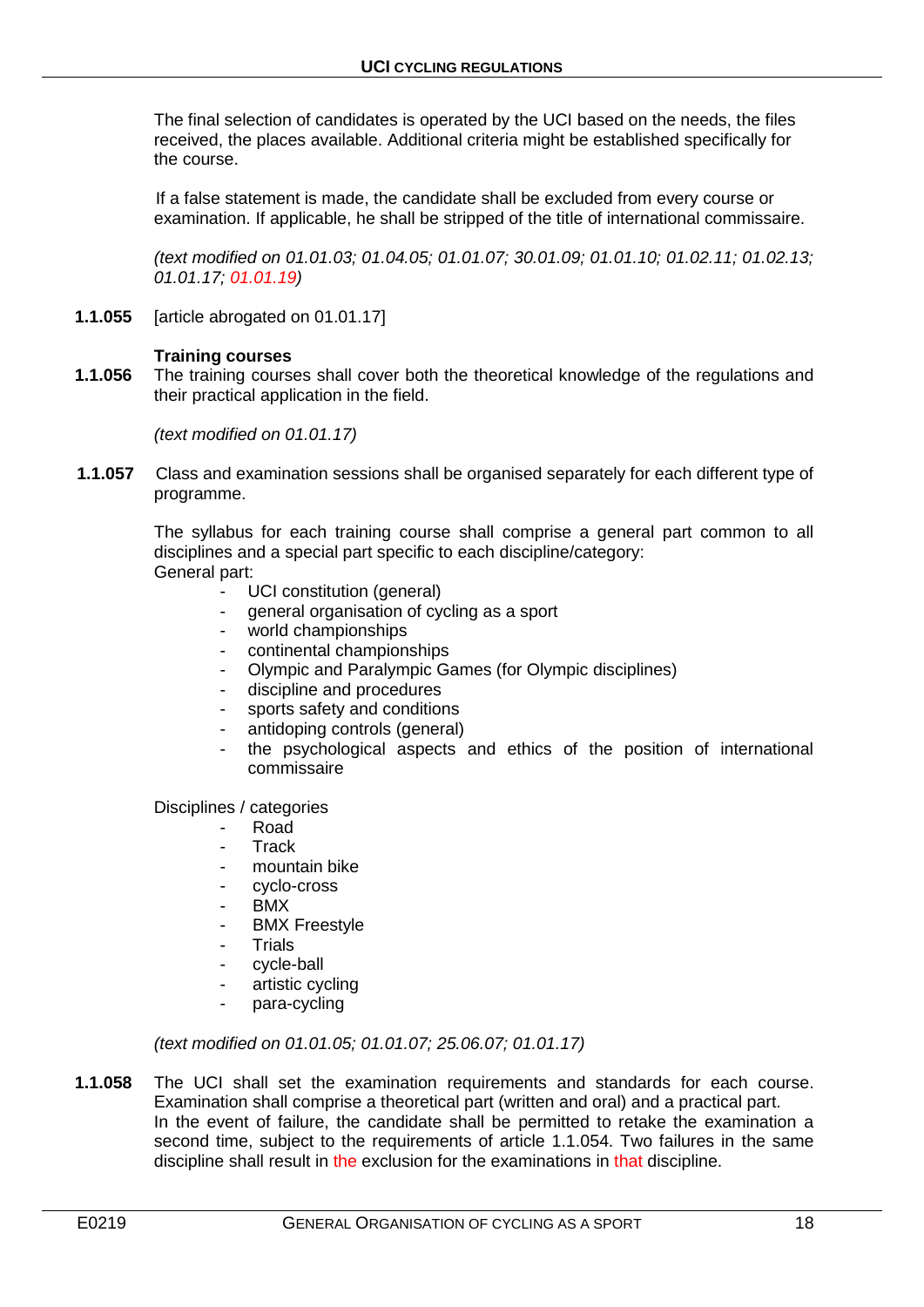*(text modified on 01.01.03; 01.01.17; 01.01.19)*

**1.1.059** Within 24 months of passing the theoretical examination for international commissaires, the candidate has to pass a practical exam in an international event. A UCI shall evaluate the candidate. In the event of failure, the candidate shall be permitted to resit the practical exam only once.

*(text modified on 01.01.07; 30.01.09; 01.01.17)*

- **1.1.060** [article abrogated on 01.01.17]
- **1.1.061** International commissaires shall be periodically assessed to guarantee that they meet the required skill levels and in order to keep their qualification. Commissaires are invited to attend seminars for training and improving skills on a regular basis.

These seminars conclude by an assessment of proficiency.

Commissaires are assessed in writing, orally or in practice at an event.

The seminars for training and improving skills, as well as assessments, are led by UCI tutors and assessors appointed by the UCI.

Commissaires who do not take part in the seminars for training and improving skills or are not deemed to hold the required skill levels, are not reappointed by the UCI.

If necessary, the qualification of UCI international commissaire is withdrawn.

*(text modified on 01.01.04; 01.01.07; 01.01.17)*

**1.1.061** [article abrogated on 01.01.17] **bis**

#### **Status**

**1.1.062** At the maximum, a UCI international commissaire can exercise in two disciplines. Except for Road and Track commissaires who can at the same time exercise in Paracycling. A UCI international commissaire cannot at the same time:

- be the holder of a licence as a rider of a team registered with the UCI or be member of a national team;

- exercise any technical function (team assistant, mechanic, paramedical assistant, team manager, etc.) for a national federation or a team registered with the UCI.

- exercise the function of president or vice president within a national federation or continental confederation. A UCI international commissaire may in no case carry out another role on the occasion of an international event.

*(text modified on 01.01.00; 01.01.05; 01.01.07; 01.07.07; 25.06.07; 01.02.13; 01.01.17; 01.01.19)*

**1.1.063** Members of the UCI management committee as well as UCI staff members may not officiate as international commissaires.

*(text modified on 06.10.97)*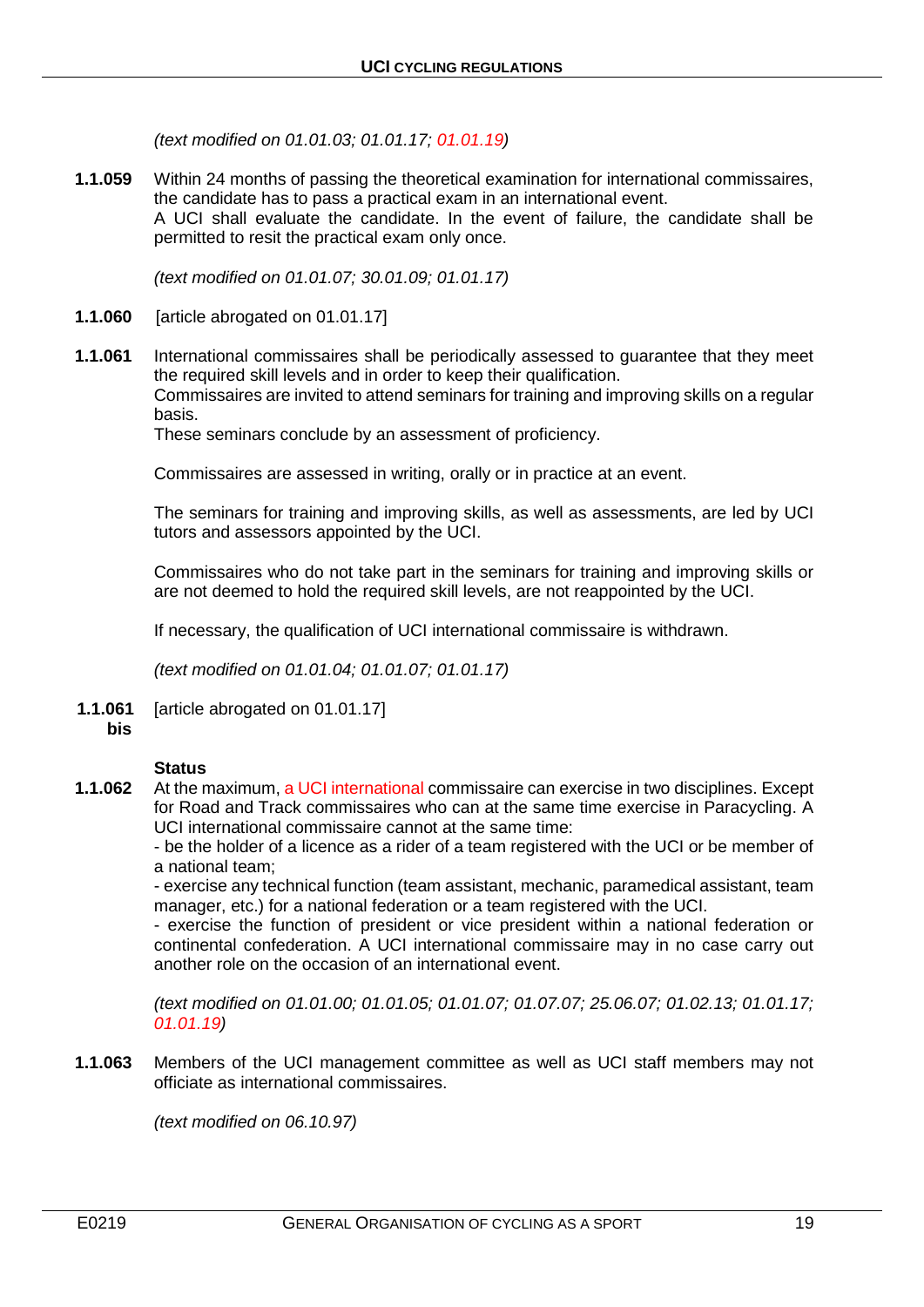**1.1.064** The active career of an international commissaire shall end on 31 December of the year in which he reaches the age of 70. However, for indoor cycling, the career of an international commissaire ends on 31 December of the year in which he reaches the age of 65.

*(text modified on 01.01.07; 01.02.11; 01.10.11)*

**1.1.065** All international commissaires shall be subject to UCI discipline when appointed on an international event.

*(text modified on 01.01.17)*

- **1.1.066** Should an international commissaire, even when not officiating as such, commit a breach of the UCI regulations or of the Code of conduct for Commissaires or should he cause any material or moral prejudice whatsoever to cycling as a sport or to the UCI, he may shall be sanctioned as follows:
	- he shall not be appointed for a period to be determined:
	- his qualification shall be withdrawn.

*(text modified on 01.02.07; 26.01.07; 01.01.17)*

**1.1.067** The matter shall be brought before the UCI Disciplinary Commission. The decision of the UCI Disciplinary Commission is final and not subject to appeal.

*(text modified on 06.10.97; 01.01.03; 01.01.10; 01.01.17)*

**1.1.068** [article abrogated on 01.01.17]

#### **Mission**

- **1.1.069** The title of UCI international commissaire shall not in itself confer the right to be entrusted with a mission.
- **1.1.070** The commissaires shall be designated by the UCI and/or by the national federation for supervision of races on the international calendar, as indicated in article 1.2.116.

*(text modified on 15.10.04; 01.02.11; 01.01.17)*

- **1.1.071** An international commissaire, if not appointed by the UCI, may be appointed by his national federation to officiate in its country.
- **1.1.072** A UCI international commissaire may not accept a mission abroad without the agreement of his national federation and of the UCI, other than when appointed by the UCI. Without the agreement of the UCI, the measures listed in article 1.1.066 can be applied.

*(text modified on 01.02.11)*

- **1.1.073** International commissaires appointed for a mission by the UCI shall be entitled to reimbursement of their expenses, the amounts and payment conditions of which shall be determined by the management committee.
- **1.1.074** International commissaires appointed by the UCI and national federation in their respective discipline as detailed in article 1.2.116, shall wear the official uniforms provided by the UCI. Such uniforms may be worn solely during such missions.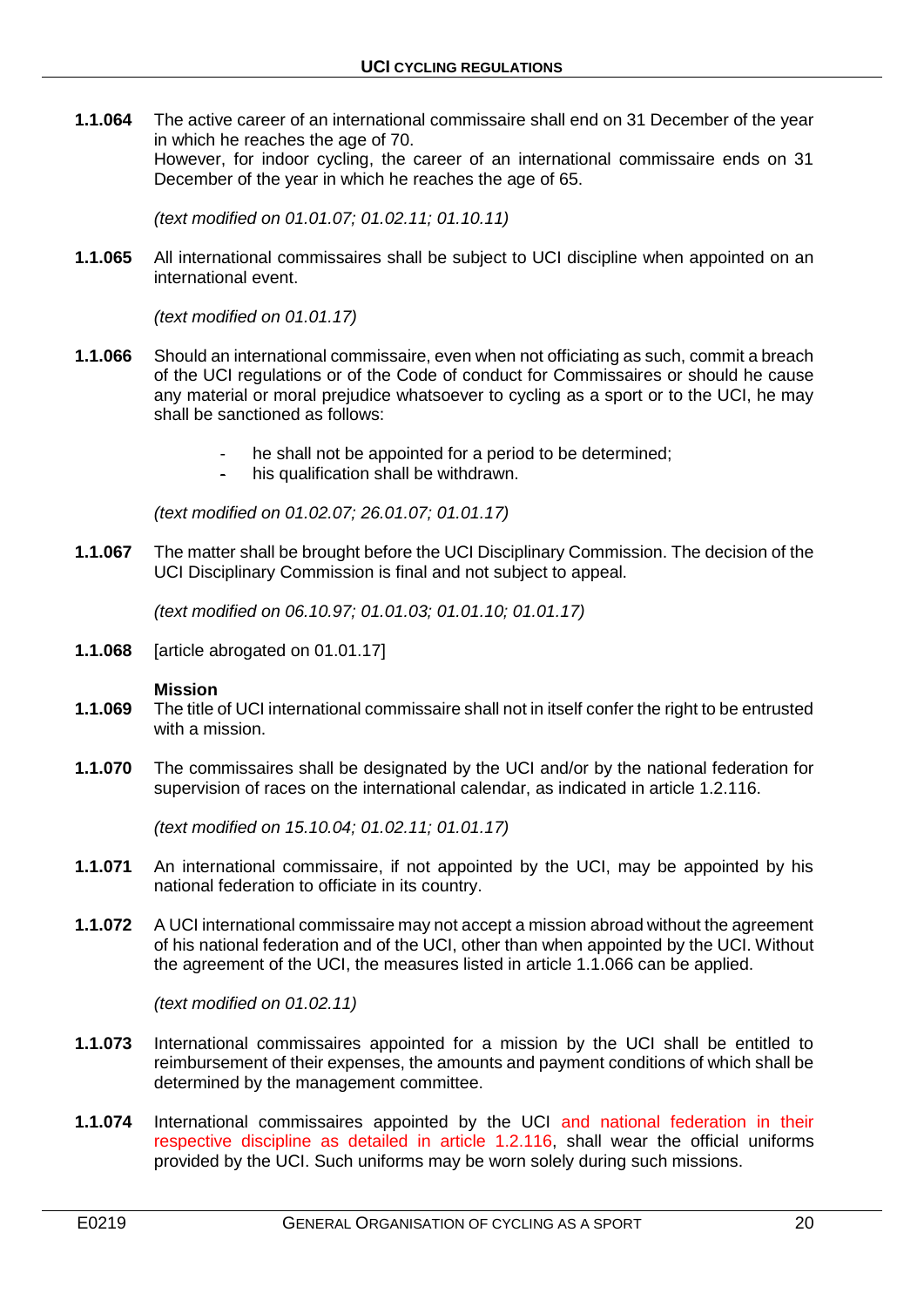*(text modified on 01.01.19)*

**1.1.074** National commissaires and elite national commissaires shall wear the official uniform **bis** provided by the national federation in their respective discipline. The UCI logo should not appear on such uniforms.

(article introduced on 01.01.19)

### <span id="page-20-0"></span>**§ 5 Sports directors**

**1.1.075** Each team, except regional teams and club teams, must nominate a single person as sports director.

> If, within a team more than one person carries the title of sports director, the team shall designate one person as the head sports director. Other individuals are described as assistant sports director. Without prejudice to the terms of Article 1.1.077, the provisions of this section apply to the head sports director.

*(text modified on 15.10.04; 01.01.13)*

**1.1.076** No team shall be registered with the UCI or recognised by it as a national team if no team manager has been appointed.

> No team may take part in events on the international calendar if it has not appointed a team manager.

*(text modified on 15.10.04)*

**1.1.077** Sports directors shall hold the appropriate licence.

Sports directors and assistant sports directors of UCI WorldTeams and UCI professional continental teams must also have successfully passed the UCI examination. Failing this, they cannot be registered as such with the UCI, without prejudice to the following paragraphs.

Sports directors and assistant sports directors of UCI women's teams must also have successfully passed the UCI examination in order to be registered as from the 2020 season.

Sports directors and assistant sports directors who intend to be registered as such for the first time must pass the examination the year before taking on the role.

If the sports director or assistant sports director fails the examination, he can remain registered but must pass the examination at the following session in order to be registered again. In the event of a further failure, this person can only be registered when the examination is successfully passed.

*(text modified on 15.10.04; 01.01.13; 01.01.15; 01.01.17; 01.07.18)*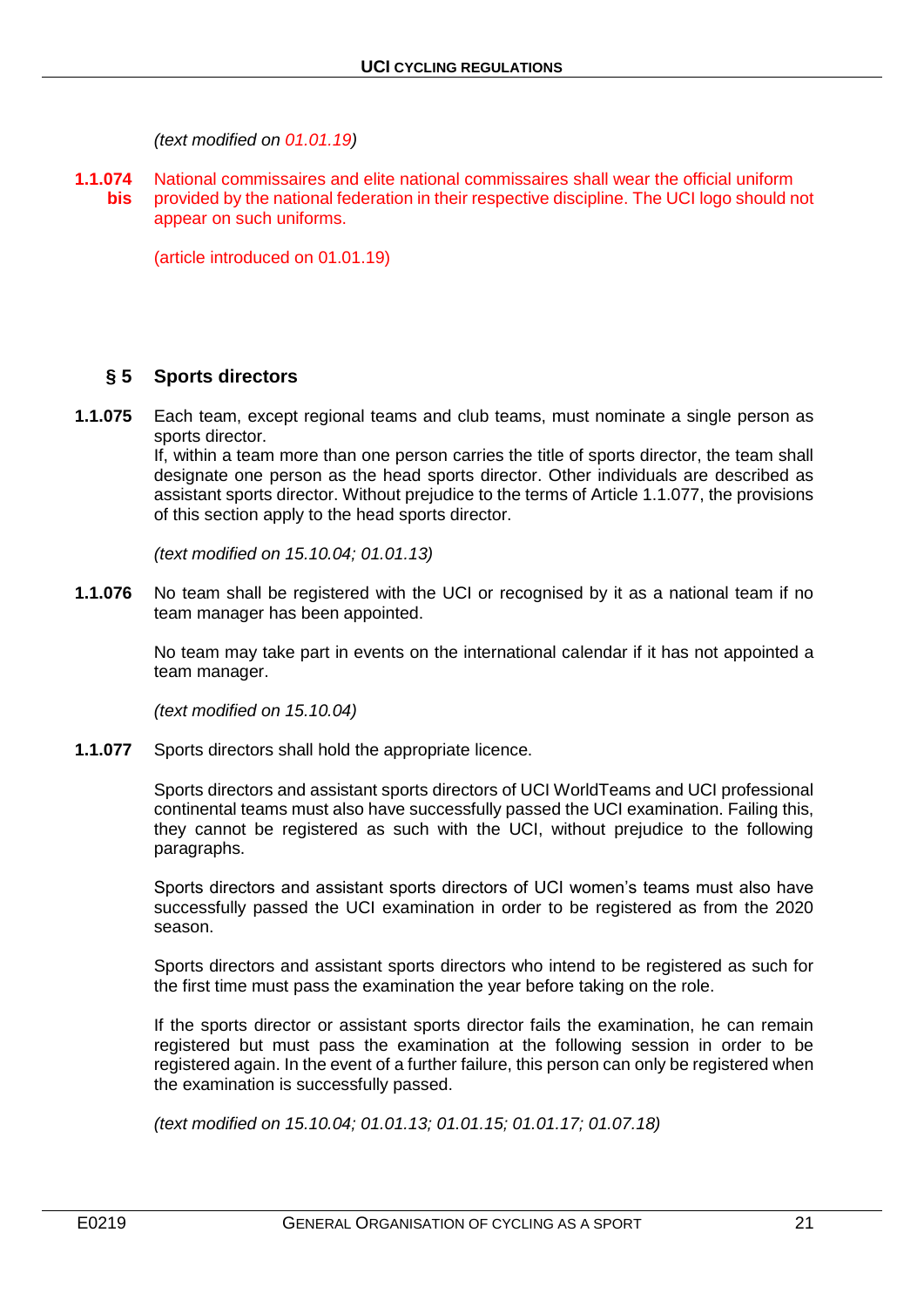**1.1.078** Besides the tasks and responsibilities which are provided for in the regulations, the team manager shall be responsible for the organisation of the sporting activities and for the social and human conditions in which the riders practise the sport of cycling within the team.

*(text modified on 01.01.05)*

**1.1.079** The team manager shall constantly and systematically strive, wherever possible, to improve social and human conditions and protect the health and safety of the team's riders.

*(text modified on 01.01.05)*

**1.1.080** The team manager shall ensure that the regulations are complied with by all those who belong to the team or who work for it in whatever capacity.

He shall set an example to the others.

*(text modified on 01.01.05)*

**1.1.081** The team manager shall ensure that there is specialist assistance for the team in the following areas: medicine, treatment in accordance with article 13.3.001 and equipment. He shall ensure that assistance is given by qualified persons and, where required, holders of a licence in accordance with the regulations.

*(text modified on 01.01.04; 01.01.05)*

**1.1.082** The team manager shall ensure that tasks are appropriately divided between all the persons mentioned in article 1.1.080, with the exception of the riders. The tasks for each person shall be clearly specified and respect the regulations. Those persons with titles shall be listed by name. The division of tasks shall be in written form. A copy shall be given to all persons mentioned in 1.1.080. A copy shall also be submitted to the national federation. Teams registered with the UCI and national teams shall also submit a copy to the UCI.

*(text modified on 01.01.05)*

**1.1.083** The team manager shall regularly consult all persons mentioned in article 1.1.080 regarding human and social conditions, equipment, risks involved in cycling and the competition schedule for each rider. He shall make a report on each consultation. Upon their request, a copy of the reports shall be submitted to the national federation or the UCI.

*(text modified on 01.01.05)*

**1.1.084** Any failure by a team manager to meet the obligations imposed under this paragraph shall be penalised by a suspension of between 8 days and ten years, and/or a fine of between CHF 500 and 10,000. In the event of a subsequent offence occurring within two years of the first, the team manager shall be suspended for a period of at least six months or excluded permanently and fined between CHF 1,000 and 20,000.

*(text modified on 01.01.05)*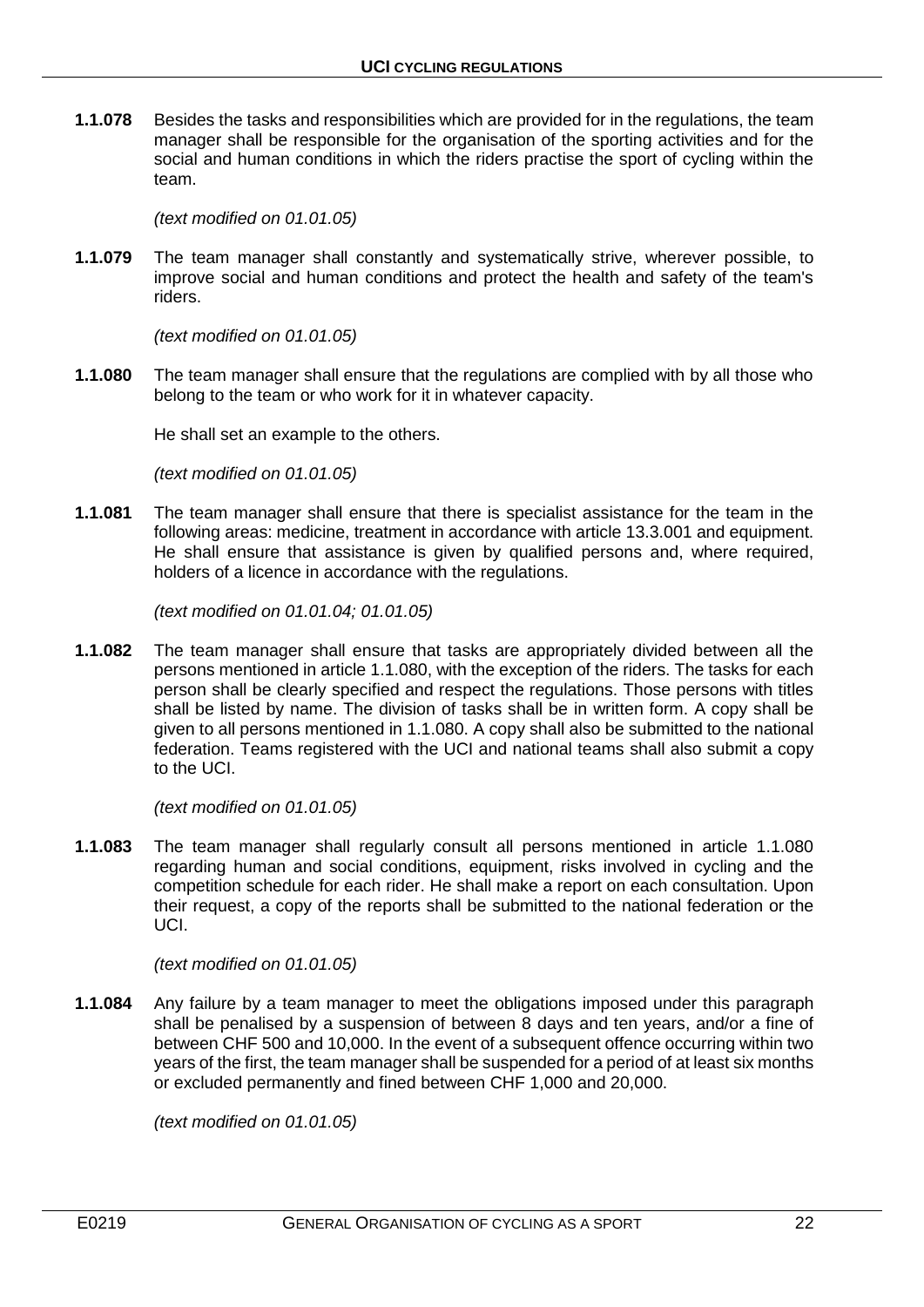**1.1.085** Any person or team failing to respect the division of tasks under article 1.1.082 will be penalised by a suspension of between one month and one year and/or a fine of between CHF 750 and 10,000. If a second infraction is committed within two years, it will be penalised with a suspension of between six months minimum or with permanent exclusion and a fine of between CHF 1,500 and 20,000.

*(text modified on 01.01.05)*

**1.1.086** The team manager may be held responsible for infractions committed by persons indicated in article 1.1.080 and shall be penalised under the provisions for the infraction in question, unless he can demonstrate that the infraction cannot reasonably be considered to have been caused by negligence on his part, and that he did not endorse it in any way.

*(text modified on 01.01.05)*

# <span id="page-22-0"></span>**§ 6 Technical delegate**

**1.1.087** The UCI may appoint a technical delegate to any cycling event. The role of the technical delegate is defined in the respective Parts of the regulations for each discipline.

(*article introduced on 01.01.15*)

# <span id="page-22-1"></span>**§ 7 Miscellaneous**

*(§ introduced on 01.01.19)*

### **Betting**

**1.1.088** Anyone subject to the UCI regulations may not be involved in the organisation of bets on cycling competitions.

> In addition, it is forbidden for licence-holders to place bets or agree with a third person for a bet to be placed in relation to the following events:

- a) Events in which his team may participate or in relation to which he is directly involved in another manner;
- b) All national, continental and world championships of his discipline(s); and
- c) All multisport events in which he participates in relation to which he is otherwise involved.

Violations to the present article may be sanctioned with a fine of CHF 2'000 to CHF 200'000 and/or a suspension of 8 days to 1 year. Violations to the first paragraph of the present article by an organiser may also be sanctioned with a withdrawal of its events' registration.

#### **Sponsorship**

**1.1.089** Without prejudice of the applicable law, no brand of tobacco, spirits, pornographic bis products or any other products that might damage the image of the UCI or the sport of cycling in general shall be associated directly or indirectly with a licence-holder, a UCI team or a national or international cycling competition.

> As defined in the present article, a spirit is a beverage with a content in alcohol of 15% or more.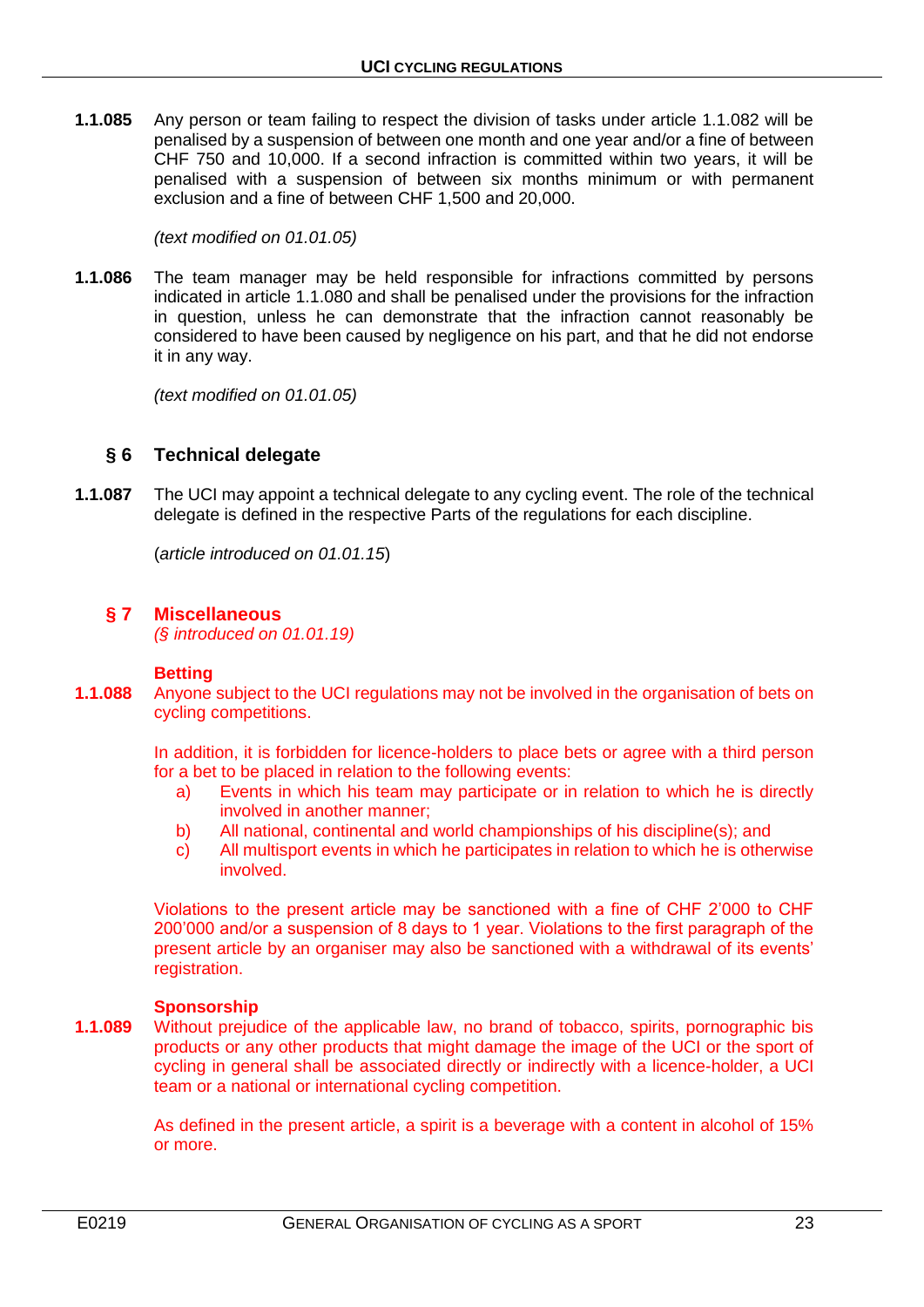- **1.1.090** Sponsorship by betting companies is forbidden, except where:
	- The betting operator abstains from organising bets in relation to events of the organiser concerned or in relation to the events in which the team concerned takes part; and
	- The betting operator is affiliated to the competent national monitoring authority for sports bets (as well as other gaming and gambling as the case may be) and holds a licence to organise bets on cycling events, amongst others. In the event of absence of a national monitoring authority and/or licensing system in the country of the betting operator, the UCI may authorise such sponsorship provided that the betting operator is contractually affiliated to a monitoring agency approved by the UCI and which agrees to provide reports to the UCI.

Organisers or teams wishing to be sponsored by a betting company shall provide documentation establishing compliance with the conditions above along with their request for registration before the UCI or the national federation, as determined by the applicable provisions. In the event the organiser or team is already registered at the time it wishes to obtain sponsorship by a betting operator, the documentation shall be submitted without delay for approval to the UCI or the national federation and in any case no later than two months prior to the event during which the organiser or team wishes to grant visibility to the betting operator.

For any sponsorship contract which does not comply with the conditions of the first paragraph and was signed prior to entry into force of the present article, the relevant sponsor may be granted visibility on cycling events up until 31 December 2019 at the latest.

- **1.1.091** Breaches of articles 1.1.089 and 1.1.090 may be sanctioned as follows:
	- Refused start and/or fine of CHF 1'000 to 25'000 for a licence-holder (art. 1.1.089 only);
	- Refusal or withdrawal of the registration, refused start and/or fine of CHF 1'000 to 200'000 for a team;
	- Refusal or removal from the calendar and/or fine of CHF 5'000 to 500'000 for an organiser.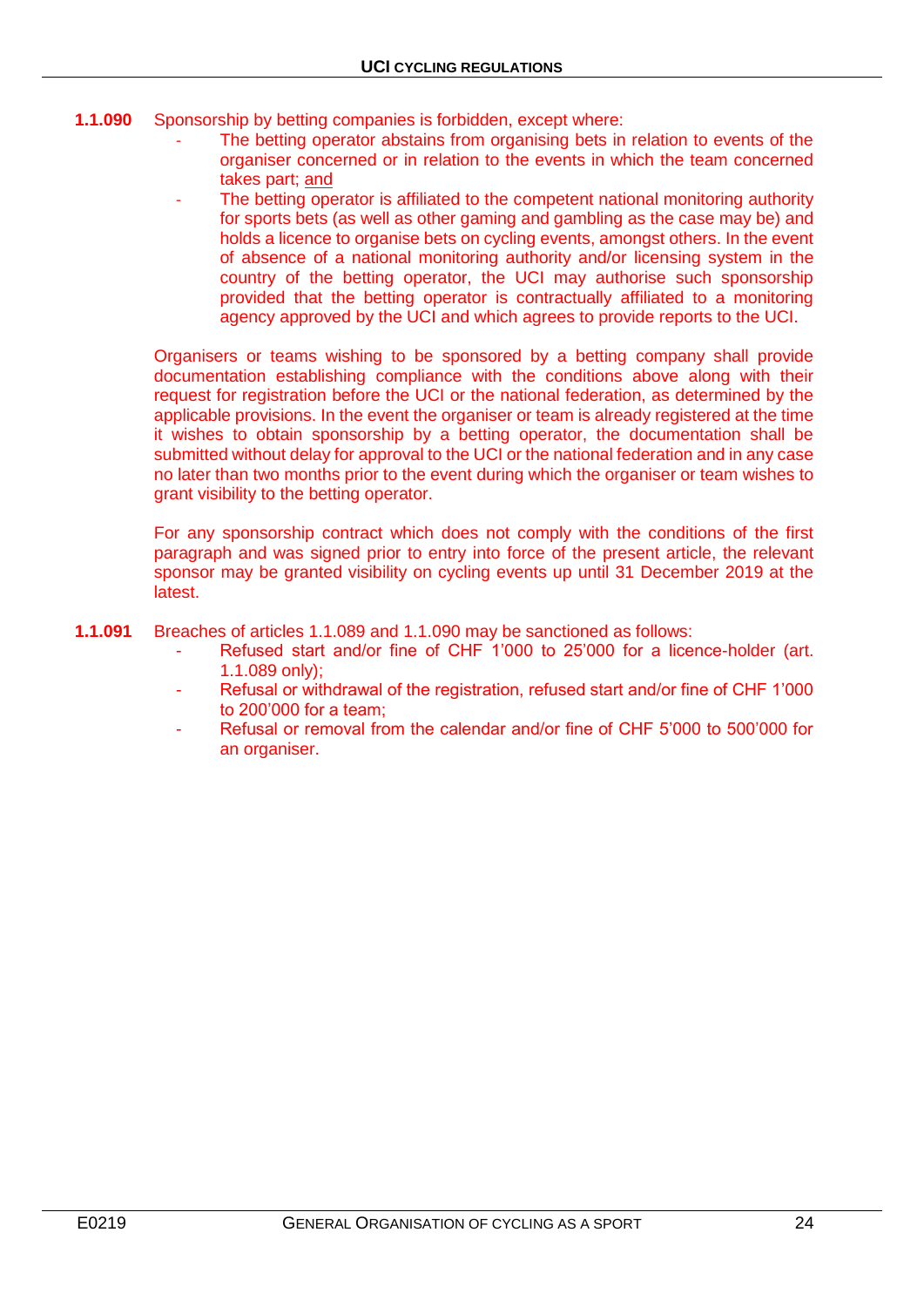# <span id="page-24-0"></span>**Chapter II RACES**

## <span id="page-24-1"></span>**Section 1: administrative provisions**

#### <span id="page-24-2"></span>**§ 1 Calendar**

**1.2.001** The calendar is the chronological list of cycling races by discipline, category and/or gender.

The procedure for the awarding of licences to organisers has yet to be determined.

- **1.2.002** A calendar shall be drawn up for the following disciplines:
	- 1. road<br>2. track
	- 2. track
	- 3. mountain bike
	- 4. cyclo-cross
	- 5. BMX and BMX Freestyle
	- 6. trials
	- 7. indoor cycling (cycle ball and artistic cycling)
	- 8. cycling for all
	- 9. para-cycling

*(text modified on 15.10.04; 01.01.17)*

- **1.2.003** The calendar shall be prepared annually for a calendar year or a season.
- **1.2.004** In each discipline a world calendar, a continental calendar by continent and a national calendar by national federation shall be prepared.

The international calendar comprises the world calendar and continental calendars.

An international race is a race entered on a world calendar or on a continental calendar.

A national race is a race entered on a national calendar.

*(text modified on 01.01.01)*

**1.2.005** With the exception of UCI WorldTour events, the world and continental calendars are as determined by the UCI management committee on the advice of the continental confederations for the competitions which concern them.

> The calendar of UCI WorldTour events is drawn up by the Professional Cycling Council, in line with the provisions concerning the UCI WorldTour in Part II, section XV.

*(text modified on 02.03.00; 15.10.04)*

**1.2.006** Each year, organisers shall apply to their respective national federations to have their races included on the world or continental calendar.

> By filing its application, the organiser commits to respecting the UCI constitution and regulations.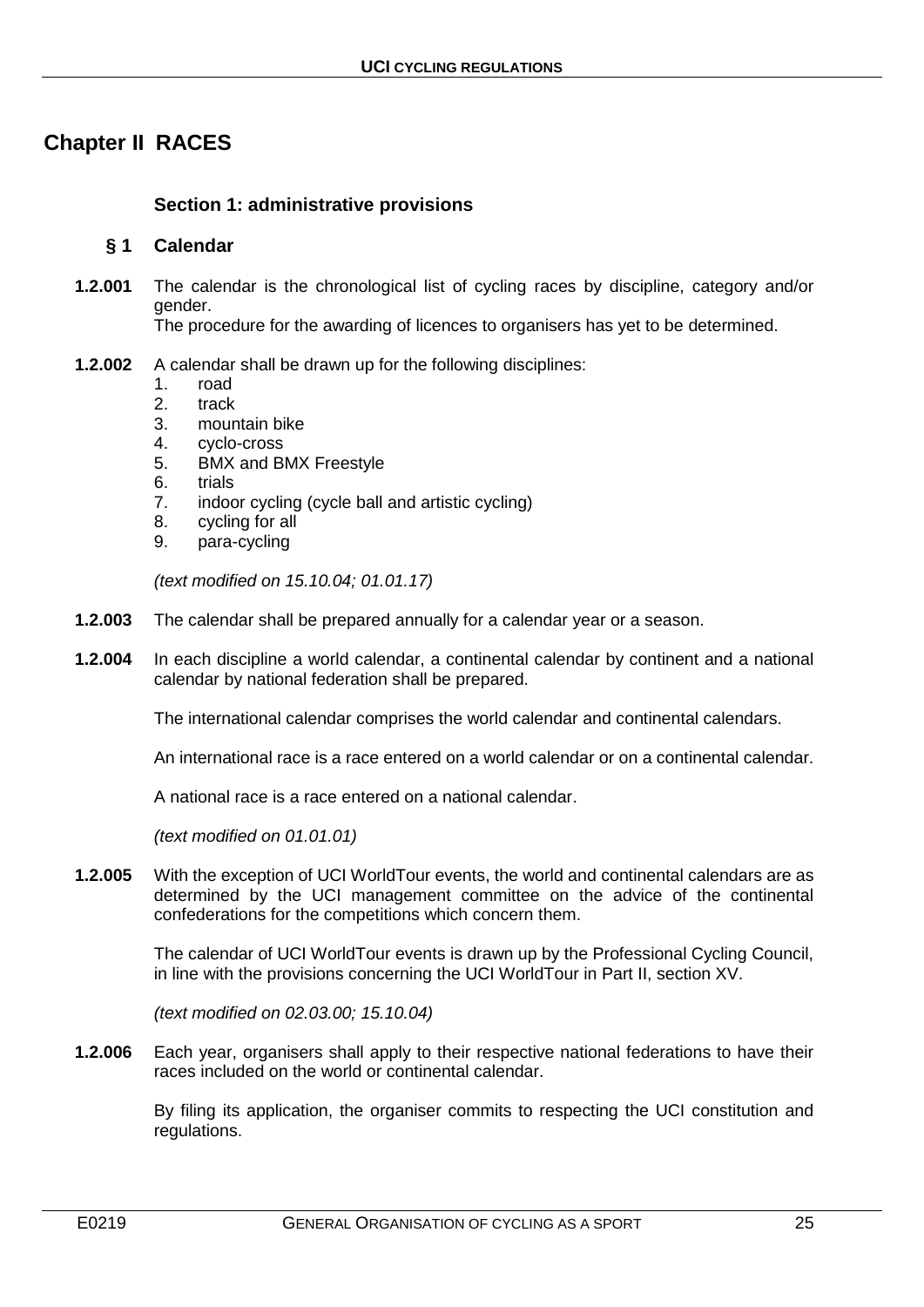The organiser of, cyclo-cross, mountain bike or BMX event registered on a national calendar in which riders of three or more foreign federations participated, two foreign federations for a track, trials or an indoor cycling event, must request the inclusion of the next edition of his event on the international calendar. The event shall not be included in the national calendar, except if its inclusion in the international calendar is rejected.

The organiser of paracycling event registered on a national calendar in which riders of many foreign federations participated, as per Article 16.18.003, must request the inclusion of the next edition of his event on the international calendar.

Regarding road, National federations shall pass on applications for inclusion to the UCI with a copy to their continental confederation no later than July 1st of the year preceding that for which inclusion is required. For indoor cycling, para-cycling road and cycling for all, the deadline shall be set at July 1st.

For MTB, BMX, BMX Freestyle and trials, this date is the last Friday of July as for track, para-cycling track and cyclo-cross, the deadline shall be set at December 15th.

The application of the national federations must be filed according to the instructions given by the UCI administration and confirms in any case the organiser's commitment to submit to the UCI constitution and regulations.

If a race is run over the territory of several countries, the race shall be included on the calendar only with the agreement of the federation of each country concerned.

If a federation does not transmit a request for inclusion on a calendar, the organiser of the race may approach the UCI directly.

*(text modified on 01.06.98; 01.01.03; 01.01.04; 01.01.05; 01.07.09; 01.07.12; 25.02.13; 01.07.13; 01.01.16; 01.01.17; 08.02.18; 01.07.18)*

**1.2.007** The draft continental calendars shall be sent by the UCI to the respective continental confederations which may state their opinions thereon within 30 days of the despatch of the draft.

> Continental confederations shall, whenever publishing their continental calendars, include world calendar races that are run on their territories.

**1.2.008** National calendars shall be prepared by the respective national federations.

Federations shall, when publishing their national calendars, include international calendar races that are run in their countries.

*(text modified on 01.01.05)*

**1.2.009** The first time a race is submitted for inclusion on the international calendar, the organiser shall submit documentation including at least the following information:

- type of race (discipline, speciality, format);

- description of the course including total length (in km) and, where applicable, that of stages and circuits;

- the type and number of participating teams and/or riders' categories wanted;
- financial aspects (prizes, travel and subsistence expenses);
- references concerning organisation.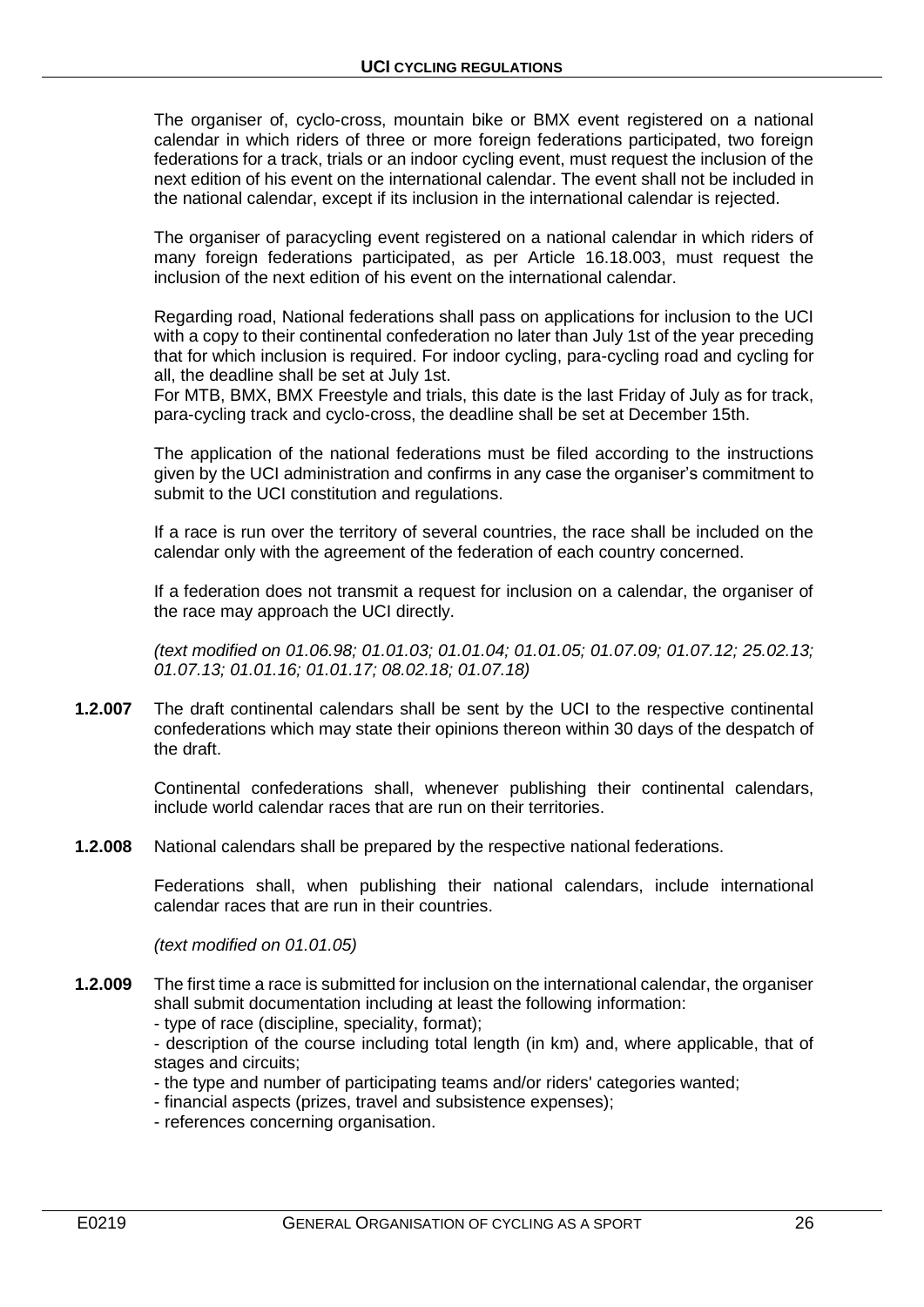For the Road, the documentation must be submitted to the UCI no later than three months before the meeting of the management committee at which the calendar in question is finalised (in general, June 25th). For the other disciplines, the documentation must be submitted to the UCI at the latest on the same registration deadline settled in Article 1.2.006 for the other disciplines.

*(text modified on 01.01.98; 01.01.04; 01.01.05; 01.07.13)*

- **1.2.010** [article abrogated on 01.01.05]
- **1.2.011** If the documentation is accepted, the race shall be registered for a probationary year, on a date compatible with the existing calendars. The race may be supervised by a UCI delegate at the expense of the organiser.

*(text modified on 01.01.99)*

**1.2.012** The inclusion of a race on the international calendar shall be subject to the payment of a fee, called the calendar fee, the amount of which shall be set annually by the UCI management committee.

> The total amount of the fee must be paid by the organiser to the UCI no later than two months after the meeting of the management committee at which the calendar for the discipline in question is approved. The above deadline is the date on which the UCI account must be credited.

> In case of delay, a penalty of CHF 100 for each started month will automatically be applied.

> The inclusion of the race on the following calendar shall be refused should the fee, as well as the penalty not have been paid one month before the meeting of the management committee at which the calendar in question is approved.

> Furthermore, a race inscription shall be refused if the enrolment fees for previous races have not been paid or if the organiser does not honour its financial obligations with the UCI. This measure also applies to the new organiser of the race and, in general, to the organiser and/or race that the management committee considers to be the successor of another organiser or another race.

*(text modified on 01.06.98; 01.02.03; 01.01.04; 01.01.05)*

**1.2.013** A rejection of an application for inclusion on the international calendar is decided by the UCI management committee. The organiser shall be allowed to put his case. If the organiser has not had an opportunity to defend his application, he may lodge an appeal with the UCI arbitral board. The decision of the arbitral board is final and not subject to appeal.

*(text modified on 02.03.00; 01.01.05; 01.01.10)*

**1.2.014** Any change to the date of an event included on the international calendar shall be subject to prior authorisation by the UCI or, for a UCI WorldTour event, the Professional Cycling Council at the request of the national federation of the organiser. If there is a change of date or if an event is cancelled, the organiser shall be liable for a fine the amount of which shall be set each year by the management committee, subject to recourse to the arbitral board. The decision of the arbitral board is final and not subject to appeal.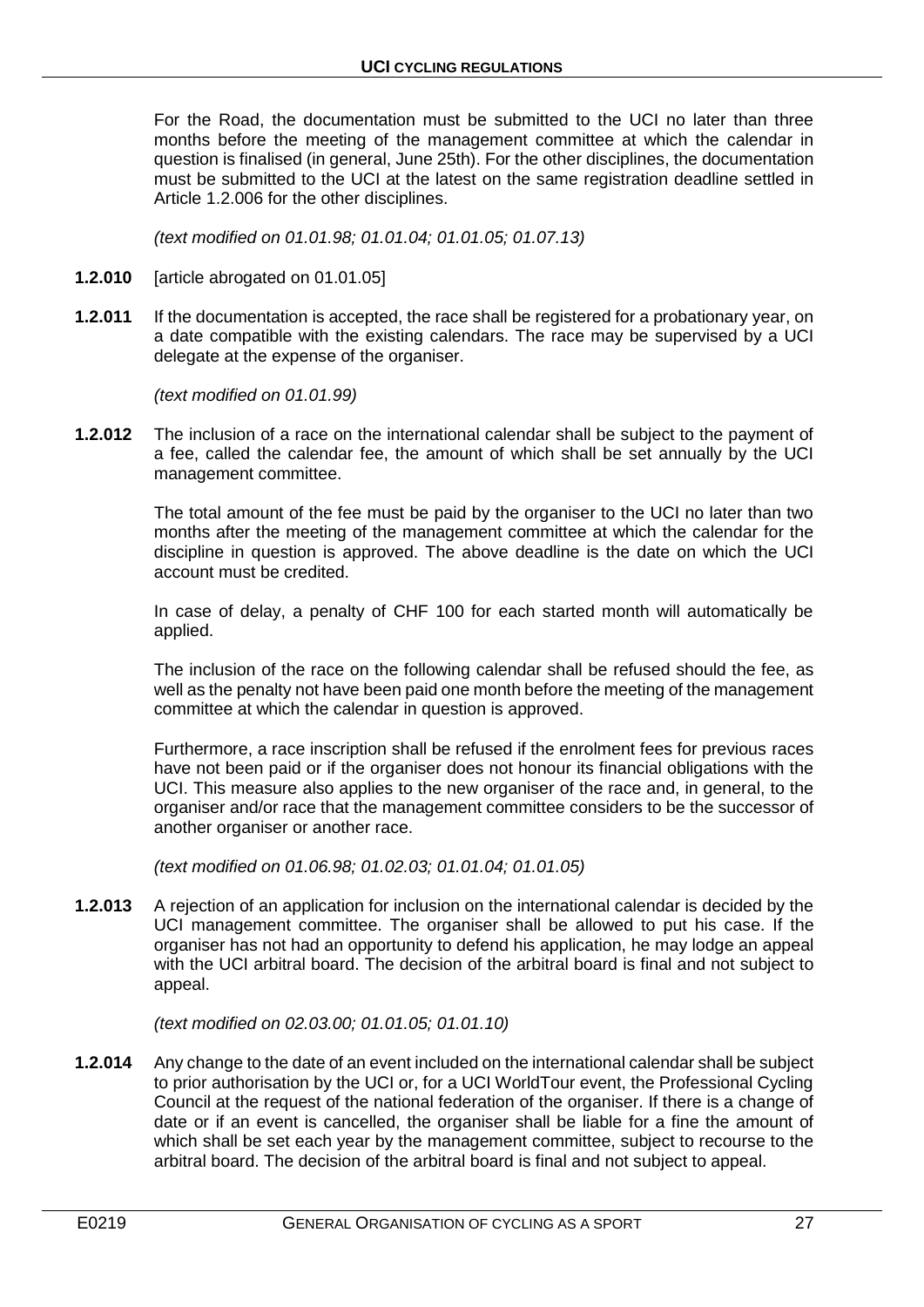*(text modified on 02.03.00; 01.01.05; 01.01.10)*

## <span id="page-27-0"></span>**§ 2 Names of races**

- **1.2.015** The organiser cannot call his event by any name other than that under which it was entered on the calendar.
- **1.2.016** The national federation and the UCI may ask that the name of the race be altered, for instance to avoid confusion with another race.
- **1.2.017** No race may be designated as a national, regional, continental, world, cup or championship event, save in the cases expressly provided for in the UCI regulations or unless prior and express authorisation has been obtained from the UCI or the competent national federation with respect to races on its national calendar.
- **1.2.018** The organiser shall avoid giving the impression that his race has a status that it does not have.

# <span id="page-27-1"></span>**§ 3 Forbidden races**

**1.2.019** No licence holder may participate in an event that has not been included on a national, continental or world calendar or that has not been recognised by a national federation, a continental confederation or the UCI.

> Depending on the circumstances, a national federation and the UCI may grant special exceptions for particular races or events run in its own country.

Particular races or events may consist of:

- events organised occasionally only and which do not belong to the organised sports movement;
- events whose format is not covered by the UCI regulations.

Any national federation intending to grant a special exception must submit its reasoned request to the UCI administration in the beginning of the season and at least two months before the respective event. The decision of the UCI in this respect is final and shall not be subject to appeal.

*(text modified on 25.09.14)*

- **1.2.020** Licence holders may not participate in activities organised by a national federation that has been suspended, save in application of article 18.2 of the UCI constitution.
- **1.2.021** Breaches of articles 1.2.019 or 1.2.020 shall render the licence holder liable to one month's suspension and a fine of CHF 50 to 100.

# <span id="page-27-2"></span>**§ 4 Access to a race**

**1.2.022** No suspended licence holder may be admitted to a race or to zones not accessible to the public.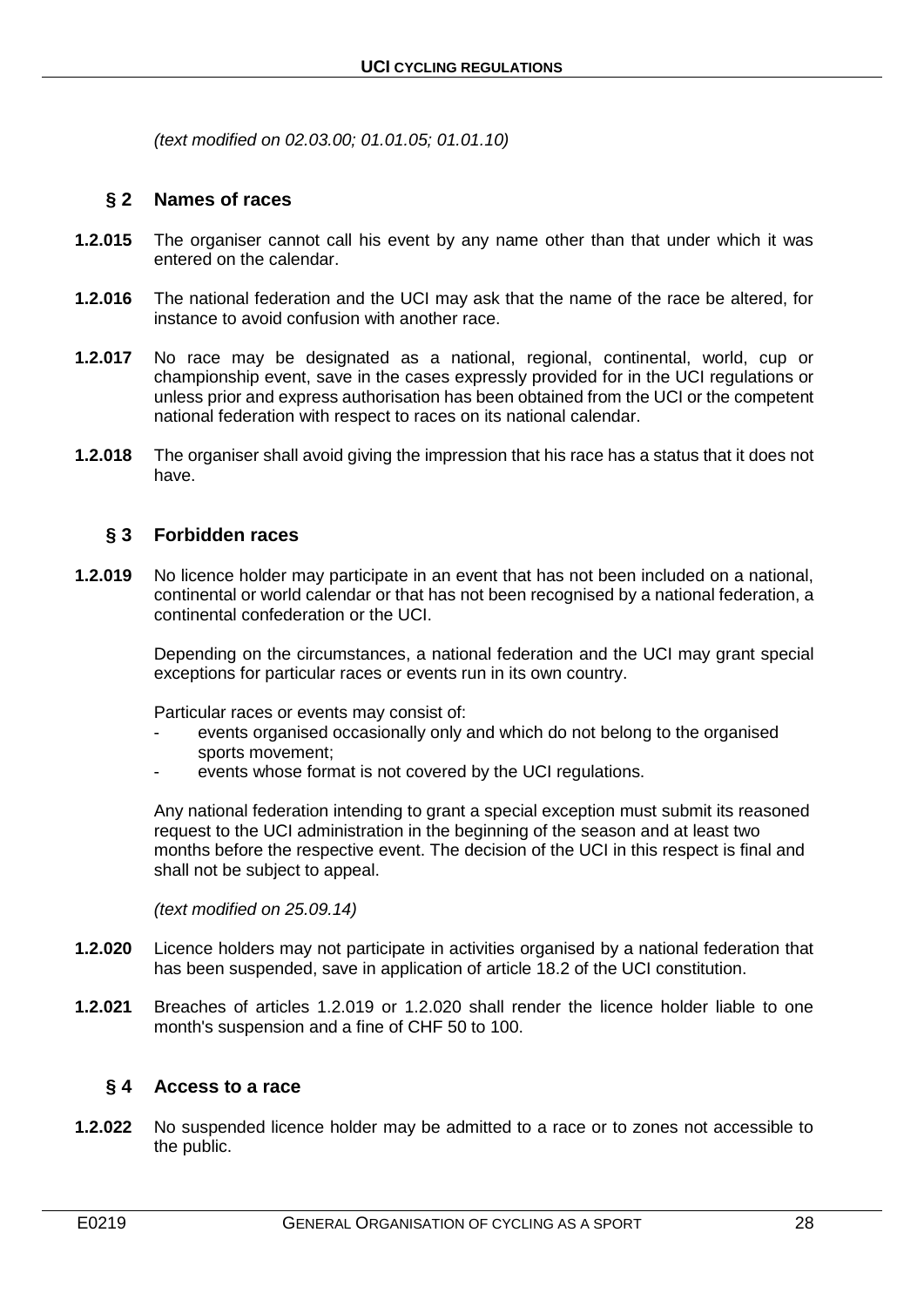Anyone knowingly engaging or entering a suspended rider for a race shall be fined between CHF 2,000 and 10,000.

**1.2.023** The organiser shall grant accreditation and free access to members of the bodies of its national federation and of the UCI.

## **Travel authorisations**

**1.2.023** The organiser and the national federation must offer support to a team or rider invited to **bis** participate (and to whom an entry form has been provided according to article 1.2.049) regarding any required travel authorisations, if any.

*(article introduced on 25.06.18)*

### <span id="page-28-0"></span>**§ 5 Sanction**

**1.2.024** The result of each race shall be sanctioned by the national federation of the organiser as fast as possible after the end of the competition.

*(text modified on 01.01.98; 01.01.05)*

**1.2.025** National federations shall make absolutely sure that the results of the race are not being contested before sanctioning them.

# <span id="page-28-1"></span>**§ 6 Classifications and cups**

**1.2.026** National federations, their affiliates and licence holders and, in general, all bodies answerable to them shall be barred from participating actively or passively in any individual or team classification based on the races on the international calendar other than those drawn up or expressly authorised by the UCI.

> Events conducted by an organiser who fails to comply with the preceding paragraph shall be deleted from the international calendar for the following year.

> In no case, for mountain bike and cyclo-cross, such a classification will not be comprised of more than eight events.

*(text modified on 01.08.00; 01.01.05; 01.07.13)*

# <span id="page-28-2"></span>**§ 7 National Championships**

- **1.2.027** National championships shall be ridden under UCI regulations.
- **1.2.028** Participation in national championships shall be regulated by the respective national federations. Only riders who hold the nationality of the country for the purposes of the present regulations may compete for the title of national champion and the relevant points. A rider cannot compete for the title of national champion and the relevant points for more than one country during the same season.

If a national federation organises a separate event to award the national champion's title in a given category, riders in this category may not take part in the national championship event in another category. As an exception, if a national federation organises separate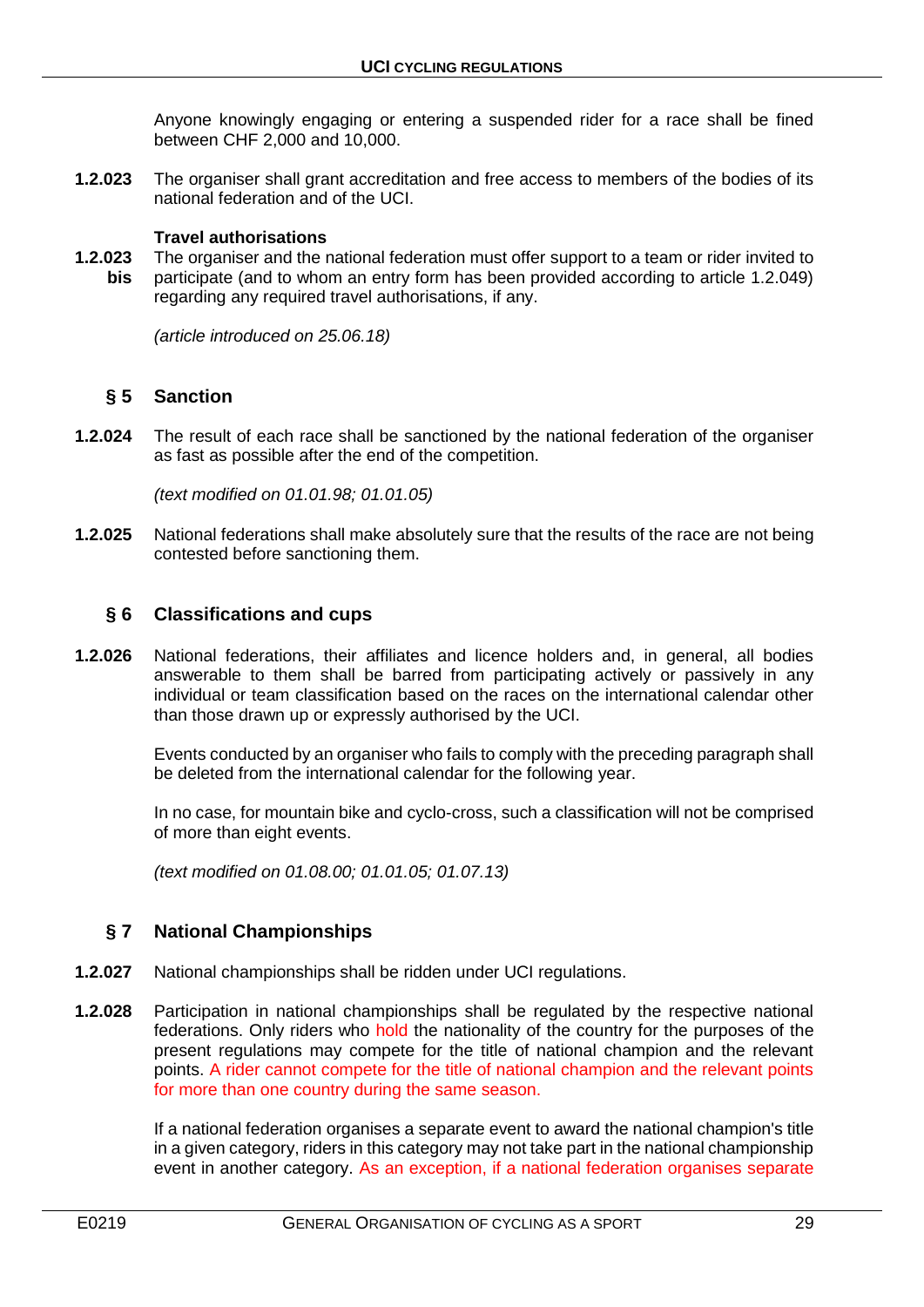events for the award of the Elite and U23 national road champion titles, the national federation may determine that U23 riders are authorised to take part in both events.

A maximum of three national federations may organise their national championships as a joint event.

*(text modified on 01.01.05; 01.01.19)*

#### **Dates of the National Championships**

**1.2.029** National road championships shall be organised during the last full week of the month of June. All results must be received by UCI by email no later than two days after the last day of the event. No result received after that time shall be taken into consideration for the UCI classification. UCI points awarded will be included in the ranking calculated on the week following the receiving of the results.

The national cyclo-cross championships shall be run on the date set by the Management Committee.

National mountain bike championships of cross-country Olympic (XCO) shall be run on the 29th weekend of the year.

National BMX championships shall be run on the first weekend of July.

National trials championships shall be run on the last weekend of June. However, it is possible to run them together with the national mountain bike championships, on the 29th weekend of the year.

National indoor cycling championships should take place 4 weeks before the world championships.

The UCI may grant dispensations for the southern hemisphere or in cases of force majeure.

Concerning the calculation of the UCI rankings, national championships run before or after the mandatory date shall be considered as being run on the mandatory date, except for road cycling.

*(text modified on 01.01.04; 01.01.05; 01.09.05; 01.01.06; 01.01.08; 01.07.10; 01.07.12; 01.07.13; 01.01.16; 03.06.16)*

- **1.2.030** [article abrogated on 01.01.19]
- **1.2.030** [article abrogated on 01.01.19] **bis**

#### <span id="page-29-0"></span>**Section 2: organisation of races**

*(numbering of articles modified on 01.01.05)*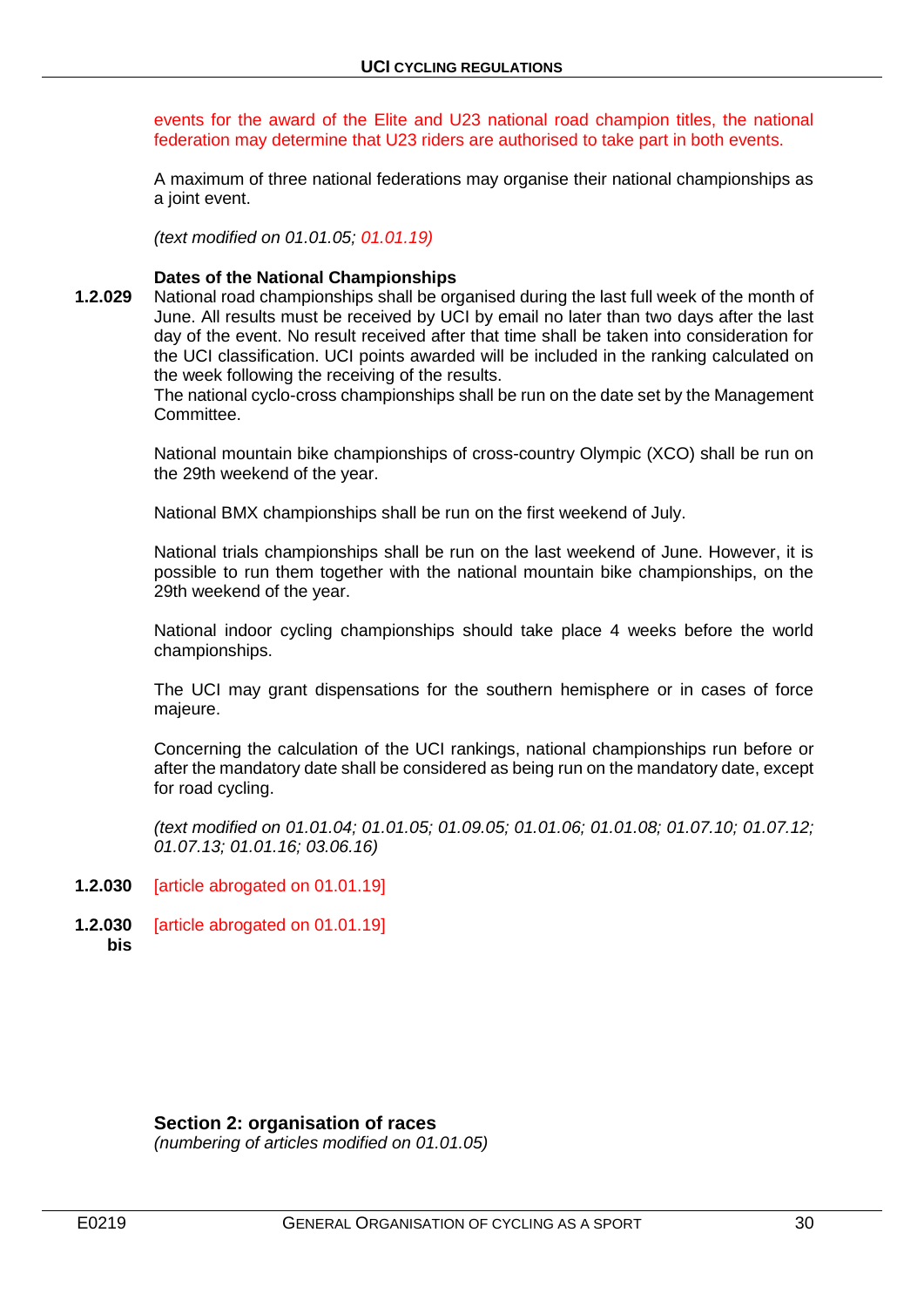# <span id="page-30-0"></span>**§ 1 Organiser**

- **1.2.031** The organiser of a cycling race shall be licensed as such. He shall be a licence holder of the national federation of the country where the race is run.
- **1.2.032** The organiser shall be entirely and exclusively responsible for the organisation of his race, with respect both to compliance with UCI regulations and to the administrative, financial and legal aspects.

The organiser alone shall be responsible to the authorities, participants, attendants, officials and spectators.

The organiser shall be responsible for financial obligations arising from previous occasions on which that event was organised by a third party or from those to which his event is considered to be the successor by the management committee or, where the event in question is a UCI World Tour event, by the Professional Cycling Council.

*(text modified on 02.03.00; 01.01.05)*

- **1.2.033** Monitoring by the UCI, national federations and by the commissaires of the conduct of the race shall concern only the sporting requirements and the organiser alone shall be answerable for the quality and safety of the organisation and installations.
- **1.2.034** The organiser shall take out insurance covering all risks relating to the holding of his race. This insurance must nominate the UCI as a jointly insured party and cover claims which may be made against the UCI in connection with the event.

*(article modified on 01.01.05)*

**1.2.035** The organiser shall take whatever safety measures caution demands.

The organiser shall ensure that the race may take place under the best material conditions for all parties concerned, riders, attendants, officials, commissaires, journalists, security services, medical services, sponsors, the public, etc.

Unless otherwise specified, the organiser must provide all the equipment required for the organisation of the event, including all timing equipment.

*(text modified on 01.01.06)*

**1.2.036** The organiser shall always strive to attain the best quality of organisation possible with the means at his disposal.

# <span id="page-30-1"></span>**§ 2 Authorisation to organise the event**

**1.2.037** A cycle race may be organised only if it has been included on a national, continental or world calendar.

> The inclusion of the race on the calendar means that its organisation has been authorisation, but does not imply that the UCI or the national federation that registered it undertake responsibility for it.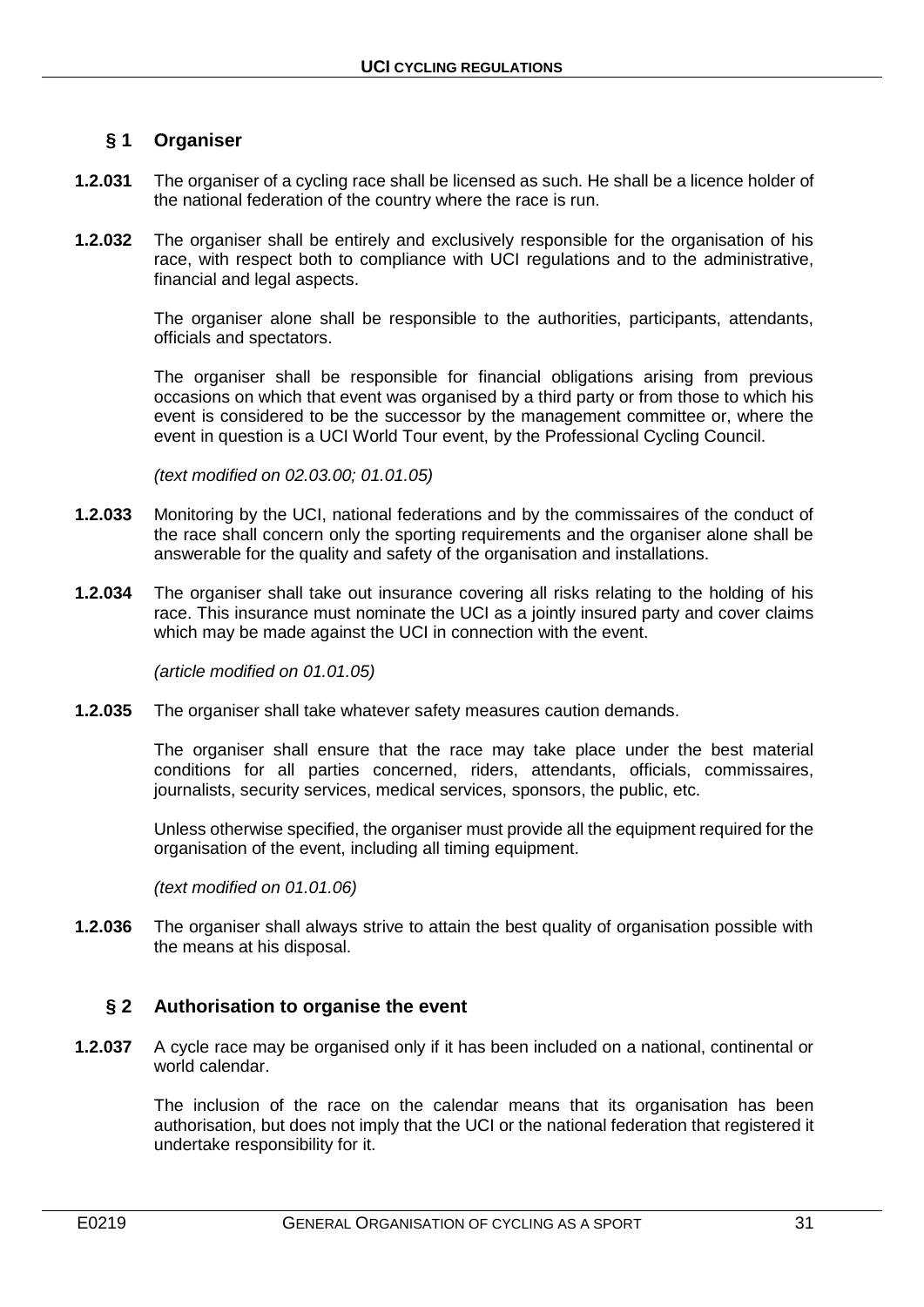**1.2.038** In addition, the organiser shall obtain any administrative authorisations required under the laws and regulations of the country where the competition is held.

*(text modified on 01.01.05)*

- **1.2.039** The organiser shall, within the deadline set by his national federation, submit to it the technical file on that race comprising at least the following data (if applicable):
	- the specific regulations for the race; these regulations may not be published in the programme until they have been approved by the national federation;
	- programme and schedule of competitions;
	- invited riders (categories of rider, teams, etc.);
	- entry procedure, distribution of identification numbers;
	- list of prizes:
	- financial conditions relating to travel and subsistence expenses;
	- arrangements for in competition feeding (method, number, feed zones, etc.);
	- transport arrangements for participants and baggage:
	- description and detailed plans of the track or circuit, including start and finishing zones;
	- location of podiums and rooms for antidoping tests, secretarial offices, pressroom, etc.;
	- arrangements regarding police and security forces and set-up in case of medical emergency;
	- photo-finish and time-keeping installations;
	- public announcement facilities and announcers;
	- for para-cycling events, information on accessibility services shall be provided.

*(text modified on 01.01.05; 01.07.11)*

# <span id="page-31-0"></span>**§ 3 Specific regulations**

**1.2.040** The organiser shall draw up a set of regulations specific to his race.

The regulations shall inter alia cover sporting aspects particular to the race.

These specific regulations shall comply fully with the present regulations and have been approved beforehand by the national federation of the organiser.

**1.2.041** (N) The specific regulations shall be published in the programme and/or the technical guide for the race.

# <span id="page-31-1"></span>**§ 4 Programme - technical guide**

**1.2.042** (N) The organiser shall prepare a programme and/or technical guide for his race, which must be approved in advance by his national federation.

The contents shall be determined by the provisions governing the various disciplines.

It shall, at least, be written in French or English; other languages may be added.

**1.2.043** With the exception of minor alterations to the timetable for the competition, provisions once published in the programme and/or technical guide can no longer be altered save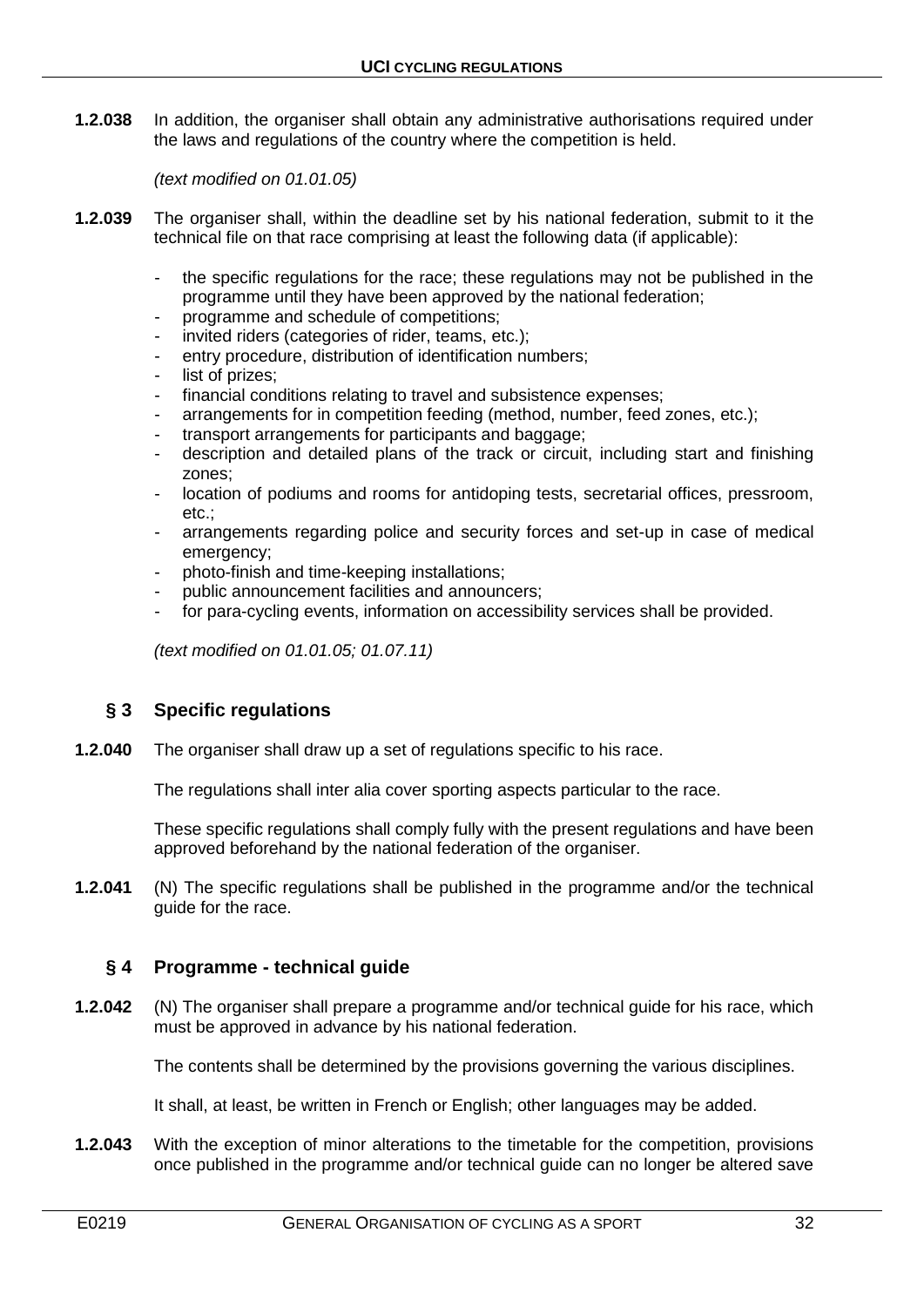with the agreement of all concerned or where it is necessary to bring them into line with the regulations.

The organiser may, if necessary, make a substantial change to the timetable for the event subject to the following conditions:

1) he must notify the teams or riders and the international commissaires at least 15 days in advance;

2) he must repay the teams or riders, commissaires, national federations and the UCI any irrecoverable costs caused by the change to the timetable.

*(text modified on 01.01.04)*

- **1.2.044** Any breach of the provisions relating to the programme or technical guide shall render the organiser liable to a fine of between CHF 500 and 2,000.
- **1.2.045** The organiser shall send the programme and/or technical guide to all teams or riders invited to participate in the race, at the latest when they confirm their enrolment.

The organiser shall send the programme and/or technical guide to the international commissaire(s) 30 days before the date of the race.

- **1.2.046** At the team managers' meeting, the organiser shall provide a sufficient number of copies of the programme and/or technical guide of the race for distribution to the riders.
- **1.2.047** By participating in a race, a rider shall be assumed to know and to have accepted the content of the programme and/or technical guide, including the specific race regulations.

# <span id="page-32-0"></span>**§ 5 Invitation – Enrolment**

#### **General principle**

**1.2.048** (N) Unless otherwise specified, the organiser is free to select any teams and riders for an event, without any requirement to take account of any national protection.

> Without prejudice to the provision concerning mountain bike, BMX, indoor cycling, paracycling, cycling for all, track, cyclo-cross and the masters category, organisers of events registered on the international calendar are not allowed to demand from riders and/or teams any participation fee whatsoever (contribution to costs, entry fee, etc.).

> *(text modified on 01.01.02; 01.01.04; 01.01.05; 23.09.05; 01.02.07; 01.07.11; 01.07.13; 05.03.18; 01.07.18)*

#### **Conditions**

**1.2.049** The organiser shall, at least 60 days in advance, invite the team or rider by sending general information. In the case of national, regional or club teams, he shall notify the national federation of the invitation.

> At least 50 days before the race, an invited party shall inform the organiser in writing (letter, fax, email) whether he/it wishes to participate in the race or whether he/it wishes to decline the invitation.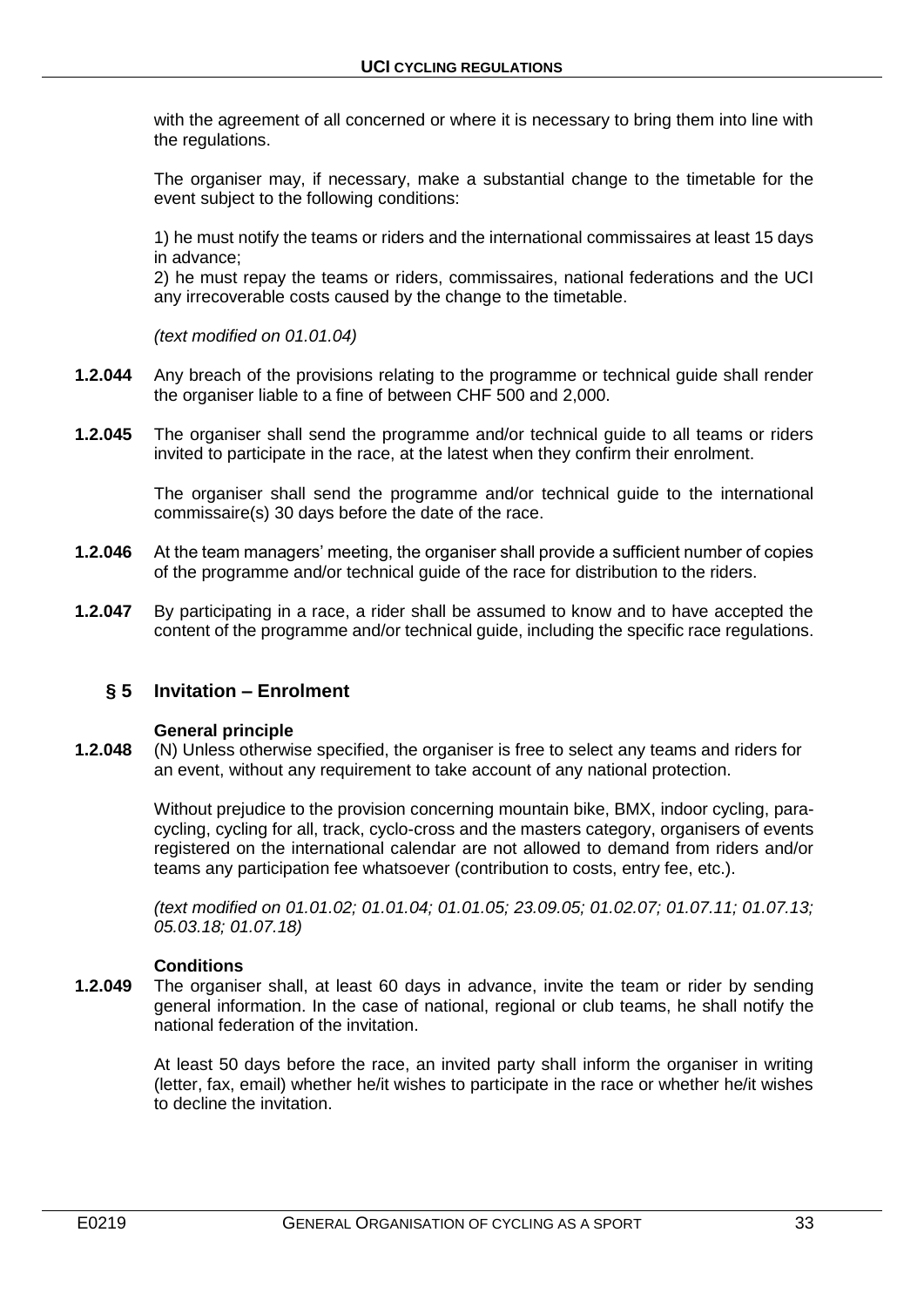At least 40 days before the race, the organiser shall send an official UCI entry form to all invited parties whose participation he accepts. At the same time, he shall inform invited parties whose participation he does not accept to that effect.

At least 20 days before the race, the invited party shall return to the organiser the original of the duly completed entry form.

72 hours before the event's start time, the teams must fax or email the organiser a copy of the entry form giving the names of the entrants plus two reserves.

Any party failing to meet the prescribed deadlines shall forfeit its rights.

*(text modified on 01.01.01; 01.01.03; 01.01.04; 01.01.05; 01.10.10)*

**1.2.050** The organiser shall submit the entry forms to the commissaires' commission for verification.

#### **General provisions**

- **1.2.051** In a national calendar race, the entry procedures shall be determined by the national federation of the organiser.
- **1.2.052** National, regional and club teams and their respective riders may not start in competitions abroad unless they hold authorisation in writing issued by their federation (except teams and riders from the same federation as the event organiser). This authorisation must carry the dates of validity and the name(s) of the rider(s) concerned. The provisions in this article shall not apply to riders covered by the provisions of article 2.1.011.

The provisions in this article shall not apply to riders participating in cyclo-cross events.

*(text modified on 01.01.01; 01.01.04; 01.01.05; 01.07.18)*

**1.2.053** In the event that a UCI registered team is entered but fails to appear, the signatory of the entry and the team that be represents shall be jointly and severally liable to pay the organiser an indemnity equal to twice the travel and subsistence expenses agreed in writing.

> In other cases of failure to start, the signatory of the entry and the team which he represents shall be jointly and severally liable to pay the organiser a penalty charge equal to the travel and subsistence expenses agreed in writing.

*(text modified on 01.01.02; 01.01.04; 01.01.05; 01.02.14)*

**1.2.054** The organiser may not accept late entries. The organiser must inform the signatory of the entry in question of this. The president of the commissaires' panel shall rule in the event of dispute.

> The organiser may not refuse to allow a team or a rider entered to start. He must submit his objections to the commissaires' panel which shall decide.

> Should the organiser refuse without valid reason to allow an entered team to start in an event of road class HC or 1, the organiser must pay the team an indemnity equal to double the total sum of the allowances for the event.

*(text modified on 01.01.02; 01.01.05)*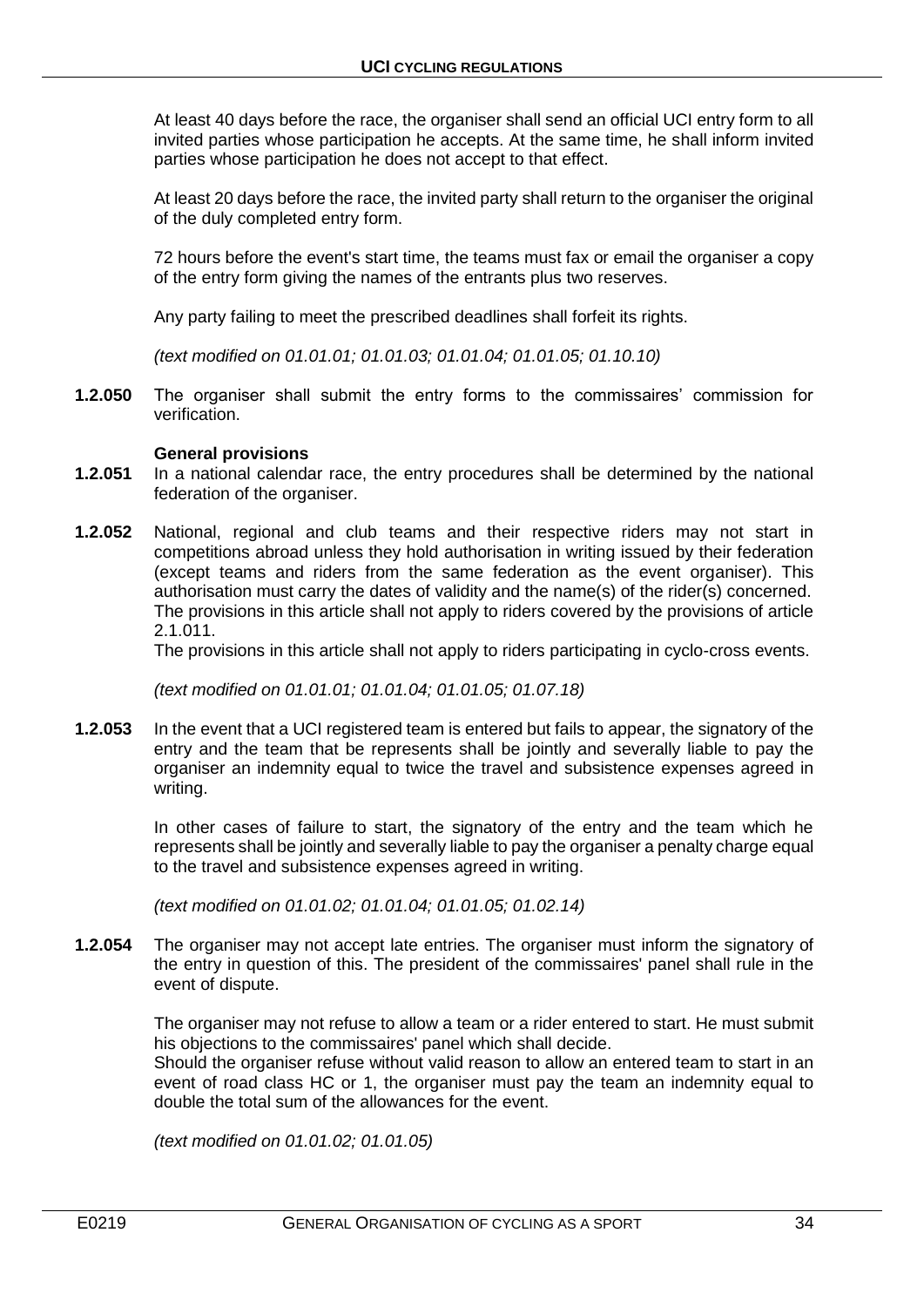#### **Penalties**

- **1.2.055** The following infringements shall be penalised as indicated below:
	- 1. Rider contracted (identification number issued) absent at the start:
		- if not participating in any other event: a CHF 50 fine;

- if participating in another event: exclusion from the classification and a fine of between CHF 500 and 3,000.

- 2. Failure on the part of the organiser to use the official entry form:
	- fine of between CHF 300 and 1,000 per team.

*(text modified on 01.01.05)*

# <span id="page-34-0"></span>**§ 6 Race headquarters – Secretarial office**

**1.2.056** (N) The organiser shall provide a fully equipped secretarial office for the full duration of the race. A representative of the organiser must be present there at all times.

*(article introduced on 01.01.05)*

- **1.2.057** (N) This race headquarters will be set up at the competition venue. For road races, the race headquarters will be operational at the start location during the two hours that precede the start of the race, as well as at the finish location, during the two hours that precede the finish of the race.
- **1.2.058** (N) The race headquarters at the finish will remain open until the results are sent to the UCI, or, if the commissaires have not completed their work at that juncture, until such time as that work has been completed.

*(article introduced on 01.01.05)*

**1.2.059** (N) The race headquarters must be provided with at least a telephone line, a fax and a computer with internet access.

*(article introduced on 01.01.05)*

# <span id="page-34-1"></span>**§ 7 Course and safety**

#### **Safety**

**1.2.060** The organiser must provide an adequate security service and organise efficient cooperation with the police.

*(article introduced on 01.01.05)*

**1.2.061** Without prejudice to the relevant legal and administrative provisions and the general duty of care, the organiser shall ensure that the race course or the competition grounds include no places or situations that could constitute a particular safety risk to anyone (riders, attendants, officials, spectators, etc.).

*(text modified on 01.01.05)*

**1.2.062** Without prejudice to provisions requiring an entirely closed circuit, all traffic shall be stopped on the course as the race passes through.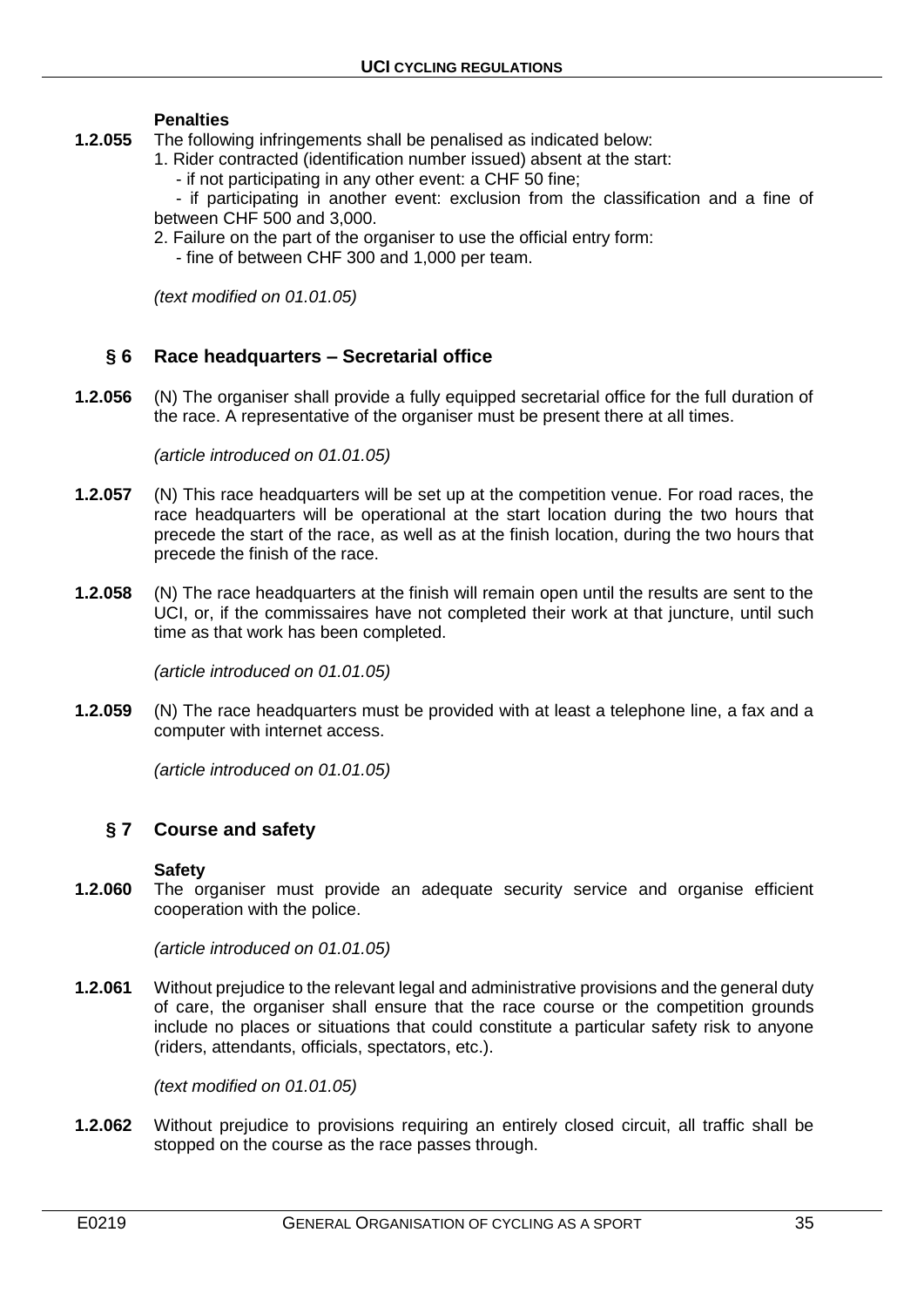**1.2.063** In no case can the UCI be held responsible for defects in the course or installations of for any accidents that may occur.

*(text modified on 01.01.05)*

**1.2.064** Riders shall study the course in advance.

Unless ordered so to do by a police officer, they may not leave the prescribed course and shall not be able to claim any error in this respect, nor any other motive such as, for example, incorrect directions by any person, badly placed or non-existent signs, etc.

Conversely, should the rider take a shortcut giving an advantage, he shall be penalised in accordance with point 13 of the table of race incidents appended to Part XII (article 2.12.007, point 7.1 for Road events) notwithstanding any other disciplinary measures that may be provided for.

*(text modified on 01.01.07; 01.01.19)*

#### **1.2.064** [article transferred to article 2.2.025 on 01.01.19] **bis**

**1.2.065** If one or more riders leave the circuit on the orders of a police officer, they will not be punished. If that detour gives an advantage, the riders concerned shall wait when they return to the normal course and then restart in the positions they occupied before the detour.

> If all or some of the riders take the wrong route, the organiser shall do all he can to direct the riders back to the course at the place where they left it.

**1.2.065** Without prejudice to stricter requirements according to the national legislation, the use **bis** of drones is prohibited above the course and within 10 meters from the course.

> Moreover, the user must ensure the drone at no time puts the security of riders, followers and spectators at risk.

*(article introduced on 01.01.18)*

### <span id="page-35-0"></span>**§ 8 Medical service**

- **1.2.066** The organiser shall set up an adequate medical service.
- **1.2.067** The organiser shall appoint one or more doctors to provide riders with medical care.
- **1.2.068** Facilities for rapid transfer to hospital must be available. At least one ambulance shall follow the competition or be available at the competition venue.

Prior to the start of the event, the organiser must make available to starting teams a list of the hospitals contacted to handle any injuries.

*(text modified on 01.01.98; 01.01.05)*

# <span id="page-35-1"></span>**§ 9 Prizes**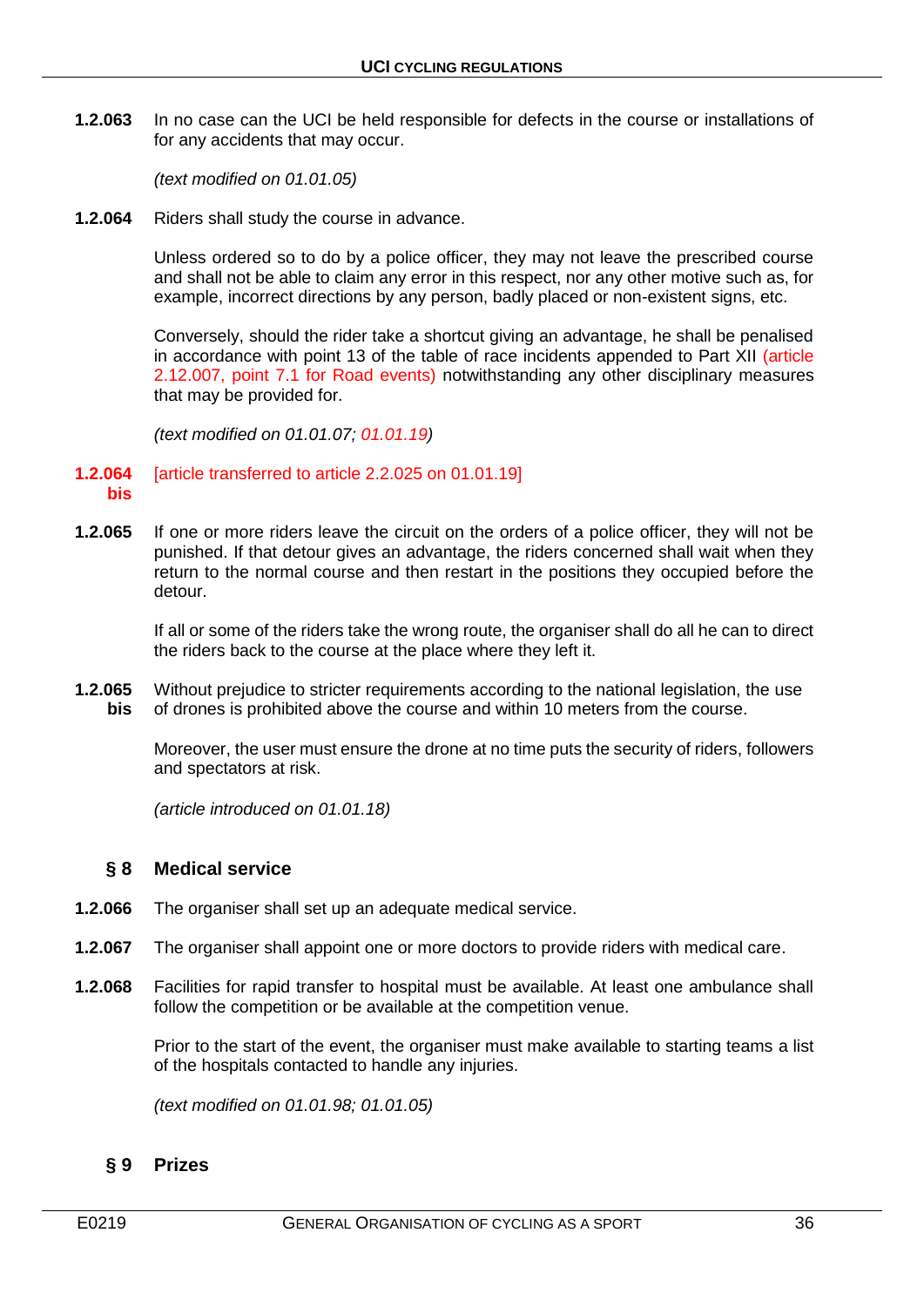- **1.2.069** All information on prizes (number, nature, amount, conditions of awarding) shall be clearly stated in the programme or technical guide of the race.
- **1.2.070** The management committee may set minimum prize levels for events on the international calendar. For UCI World Tour events, the total minimum prize value is determined by the Professional Cycling Council.

*(text modified on 02.03.00; 01.01.05)*

**1.2.071** No more than 30 days before the race, the organiser shall pay over to his national federation a sum covering the total value of the prizes. The national federation shall ensure that they be distributed.

The payment may be replaced by a bank guarantee; in this case the prizes shall be paid out by the organiser.

As an exception to the first paragraph, the UCI may provide that prizes shall be paid by the organiser into a specific bank account as part of a centralised platform for the distribution of prizes and managed by the UCI or a third-party designated by the UCI.

In such a case:

‐ The deadline of 30 days before the race to remit the amounts shall remain applicable. ‐ Where applicable, the organiser shall be responsible for withholding taxes in accordance with the tax laws in the country of the event. Where taxes are withheld, the organiser shall be responsible for providing all relevant tax certificates (via electronic upload onto the platform).

*(text modified on 01.02.19)*

**1.2.072** Prizes shall be paid to the beneficiaries or their representatives no later than 90 days after the finish of the race. However, national federations or - in the case of a centralised platform - the UCI may withhold payments until such time that they are satisfied that the riders entitled to prizes are not susceptible of being provisionally suspended due to an Adverse Analytical Finding or subsequently being disqualified by the UCI Disciplinary Commission. In relation to anti-doping, the UCI shall seek verification with the Cycling Anti-Doping Foundation solely regarding events for which the latter initiated and directed sample collection.

*(text modified on 01.02.19)*

**1.2.073** At any time prior to payment of prizes, if there is any dispute or ongoing proceeding that might influence placing and hence entitlement to a prize, the prize shall may be withheld until a decision has been reached.

> Unless specially provided otherwise, the following riders in the classification shall each advance by one place and shall be entitled to the prizes corresponding to their new places.

> Should a rider or a team lose the place that entitled him or them to a prize, the prize must be returned within one month to the organizer who shall proceed to its redistribution. In the event of non-compliance, the total amount repayable shall be increased automatically by 20% (twenty percent) and the organiser may refer the matter to the UCI. The rider or team shall be suspended automatically if the prize, increased by 20% (twenty percent),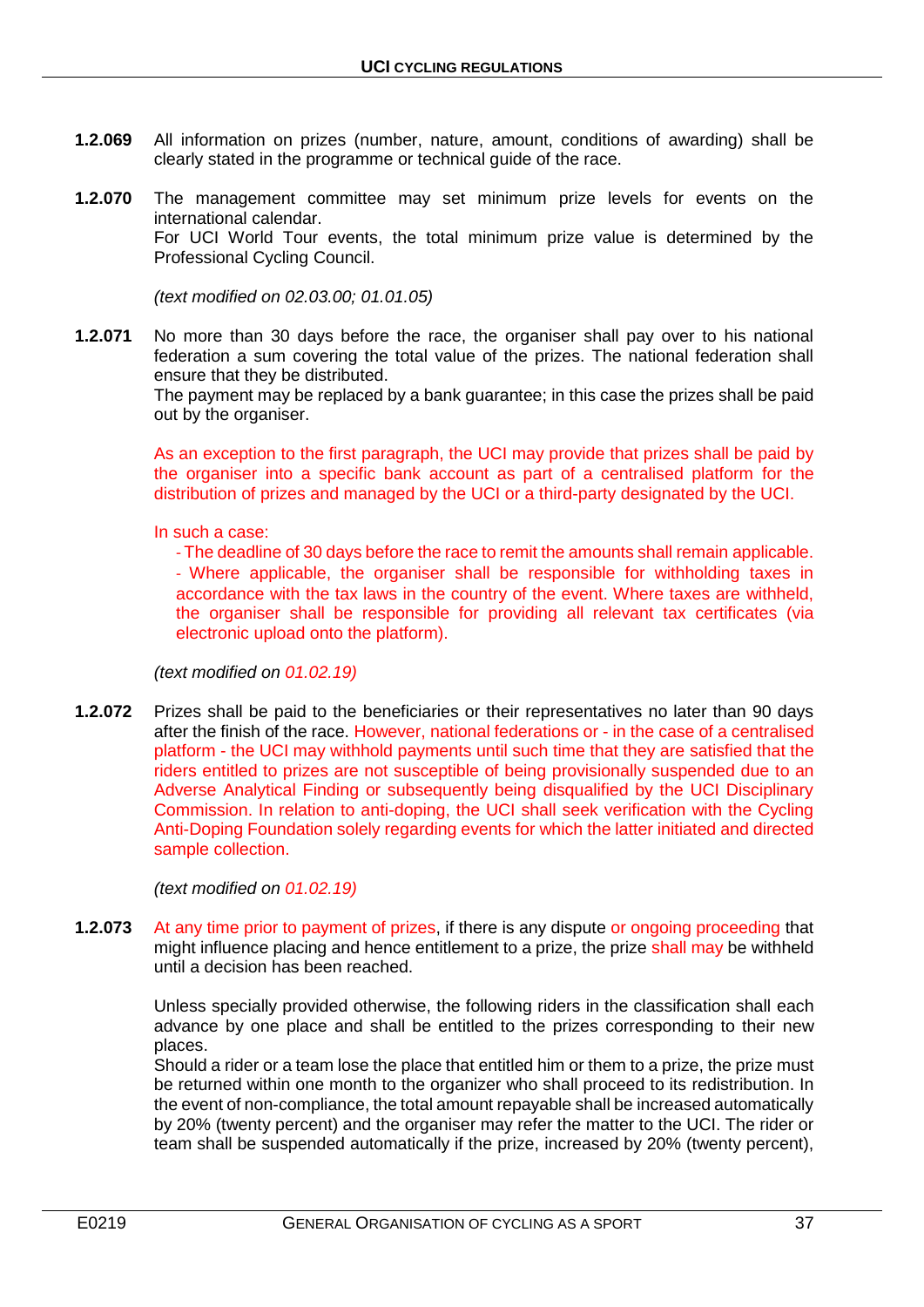has not been repaid in the hands of the UCI within one month of notice being given by the UCI until such time as the total amount due has been repaid.

The last paragraph applies also to any intermediary or beneficiary in possession of the prize as from the moment that the request for repayment is made.

*(text modified on 01.01.05; 01.10.05; 01.01.09; 01.02.19)*

**1.2.074** If a race or a stage is ridden at an abnormally low average speed, the commissaires' panel may, after consulting the organiser, decide to reduce or cancel prizes.

# **§ 10 Travel and subsistence expenses**

**1.2.075** 1. Without prejudice to the provisions below, the contribution made by the organiser to the travel and subsistence expenses of the teams or riders in an event on the international calendar shall be negotiated directly between the parties.

The subsistence allowance shall include accommodation, meals and drinks (only mineral water) during the event.

2. For certain events, the management committee or the Professional Cycling Council may oblige the organisers to pay a participation allowance and fix the minimum amount of the allowance.

The participation allowances shall be deemed to cover travel expenses.

*(text modified on 01.01.02; 01.01.03; 01.01.05; 01.01.06; 01.10.09)*

**1.2.076** The allowance due will be paid no later than the end of the event.

For races of 4 days or more, the agreed allowance shall be invoiced by the team and will be paid via bank transfer by the organizer to the team on an agreed upon date.

#### **Special provisions for Road events**

For Men Elite UCI WorldTour, HC class and class 1 events as well as Women Elite UCI WorldTour and class 1 events, the allowance must be paid within 30 days from the day a corresponding invoice has been issued by the team; this may only be validly issued from the day after the end of the event.

In the case of an unjustified delay in payment of the participation allowance, the team is fully entitled to interest on arrears of 15% per year without the requirement for prior notice. Furthermore, unless there has been referral to the UCI Arbitral Board in the meantime, the amounts below shall be payable as a penalty provided that the team issues formal notice to the organiser at least 10 days before the implementation of each penalty:

- 50% of the agreed allowance in the case of a delay of more than 30 days;
- 50% of the agreed allowance in the case of a delay of more than 60 days.

*(text modified on 01.01.05; 01.10.13; 01.01.15; 01.01.16; 01.01.17)*

## **Section 3: race procedures**

*(numbering of articles modified on 01.01.05)*

## **§ 1 Supervision of the organisation and competition**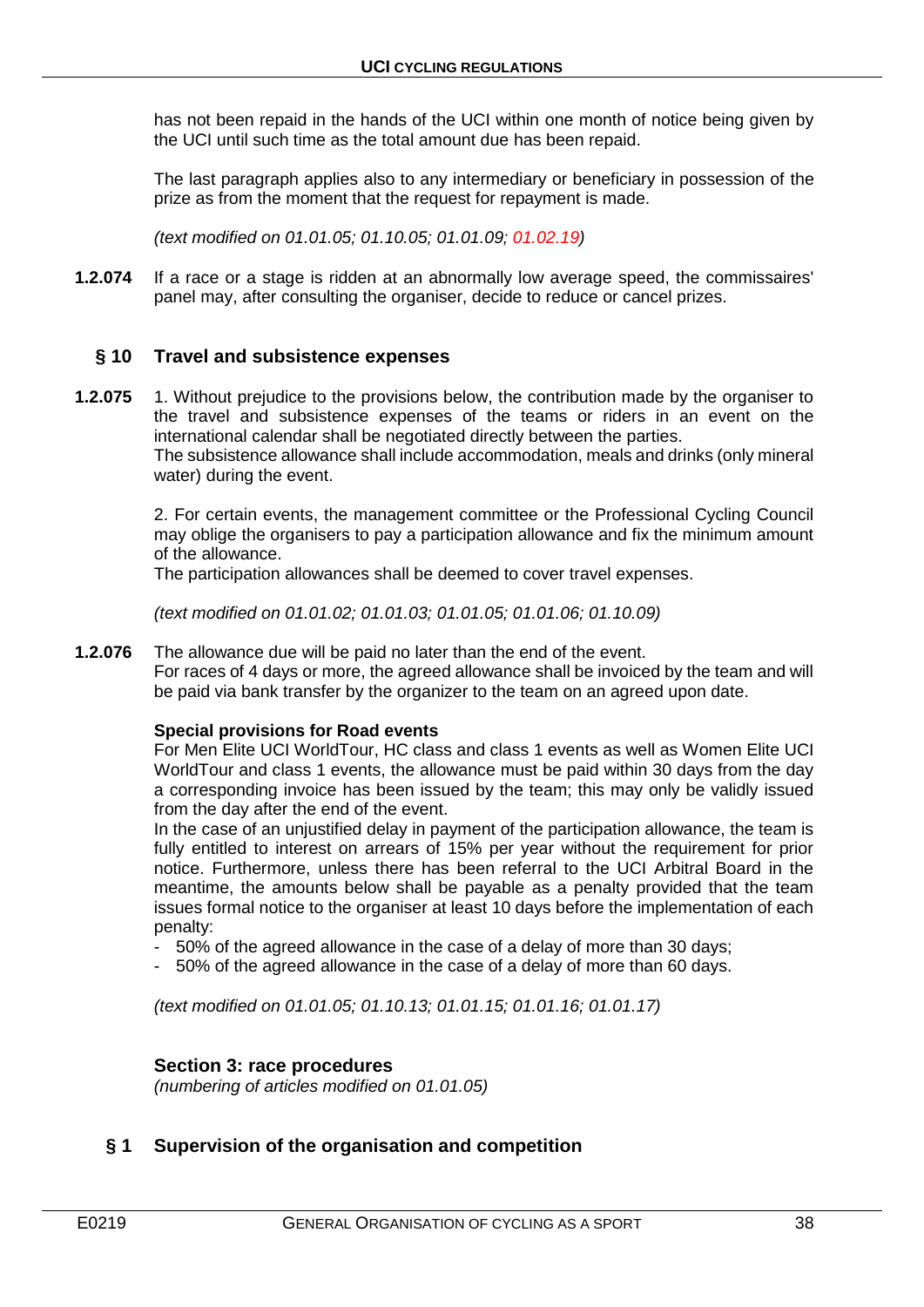**1.2.077** The material administration of the race shall be assumed by the organiser or his representative.

Purely material organisational problems shall be solved by race administration in accordance with applicable regulations and after consulting the commissaires' panel.

**1.2.078** The president of the commissaires' panel, together with the other commissaires, shall take on the sporting administration and supervision of the competition.

*(text modified on 01.01.05)*

# **§ 2 Conduct of participants in cycling races**

**1.2.079** All licence holders shall at all times be properly dressed and behave correctly in all circumstances, even when not racing.

> They shall refrain from any acts of violence, threats or insults or any other improper behaviour or from putting other persons in danger.

> They may not in word, gesture, writing or otherwise harm the reputation or question the honour of other licence holders, officials, sponsors, federations, the UCI or cycling in general. The right of criticism shall be exercised in a motivated and reasonable manner and with moderation.

- **1.2.080** All licence holders shall, in whatever capacity, participate in cycling races in a sporting and fair manner. They shall look to contributing fairly to the sporting success of the race.
- **1.2.081** Riders shall sportingly defend their own chances. Any collusion or behaviour likely to falsify or go against the interests of the competition shall be forbidden.
- **1.2.082** Riders shall act with utmost caution. They shall be held responsible for any accidents that they cause.

They shall, in the way they behave in the race, observe the legislation of the country where the race takes place.

**1.2.083** Carrying and using glass containers shall be forbidden during competitions.

## **§ 3 Team manager**

**1.2.084** During events, each team, except regional and club teams, shall be managed by a team manager appointed for this purpose.

*(text modified on 01.01.99; 01.01.05)*

**1.2.085** The team manager shall ensure that the riders of his team attend at the required times and places (signing on, start line, antidoping control, etc.). He shall respond when summoned by the president of the commissaires' panel or by the organisation's management.

*(text modified on 01.01.99)*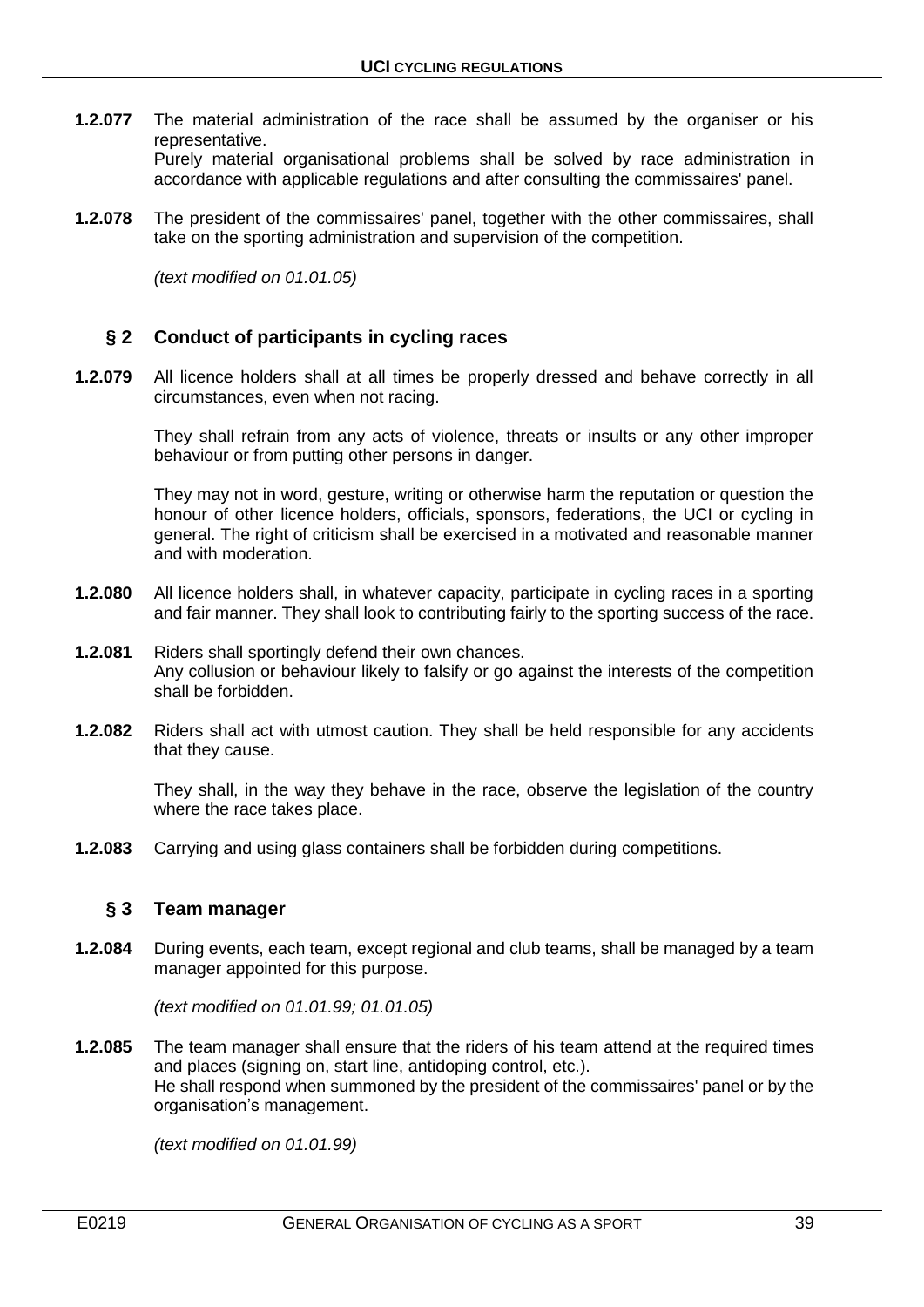**1.2.086** The team manager may represent the riders before the commissaires' panel.

# **§ 4 Team managers' meeting**

**1.2.087** No more than 24 hours and no less than two hours before the start of the competition, the organiser must convene a meeting in a suitable room with the representatives of the organisation, the team managers, the commissaires and, where appropriate, the persons responsible for neutral vehicles and the services of public order, to coordinate their respective tasks and to take note of the specific characteristics of the event and safety measures as concern their own fields.

> For world cup cyclo-cross events, the meeting must take place the day prior to the start of competition.

> For mountain bike events at the world championships, World Cups, continental championships, hors classe stage races and class 1 stage races, the meeting must take place the day before the start of competitions.

> *(text modified on 01.01.04; 01.01.05; 01.01.06; 01.01.08; 01.01.09; 01.10.13; 01.01.15; 01.01.16; 01.01.18)*

**1.2.088** At the meeting, the commissaires shall reiterate the applicable provisions of the regulations, especially those relating to the specific characteristics of the race. The organiser shall announce any specific legal provisions that may be applicable, e.g. in connection with doping.

The meeting shall take the form determined for that purpose by the UCI.

*(text modified on 01.01.04; 01.01.05)*

# **§ 5 Entry check**

**1.2.089** The organiser shall provide the commissaires' panel in due time with a list of riders who have entered for the race and who have been confirmed as titular riders or reserve riders (entry list).

*(text modified on 01.01.02)*

**1.2.090** Before the team managers' meeting as per article 1.2.087, the team manager - or his representative - must confirm the identity of the riders who will be starting to the commissaires' panel by signing the entry form (art. 1.2.050) and clearly highlighting the names of starting riders. The commissaires' panel shall check the licences of these riders and ensure that they are included on the list of entrants.

> Riders confirmed as starters can no longer be substituted, without prejudice to provisions of the UCI Regulations providing otherwise. The commissaires' panel shall also check authorisations to participate from the national federation required under article 1.2.052.

> The operations above must be organised such that they are completed at the latest by 15 minutes before the team managers' meeting.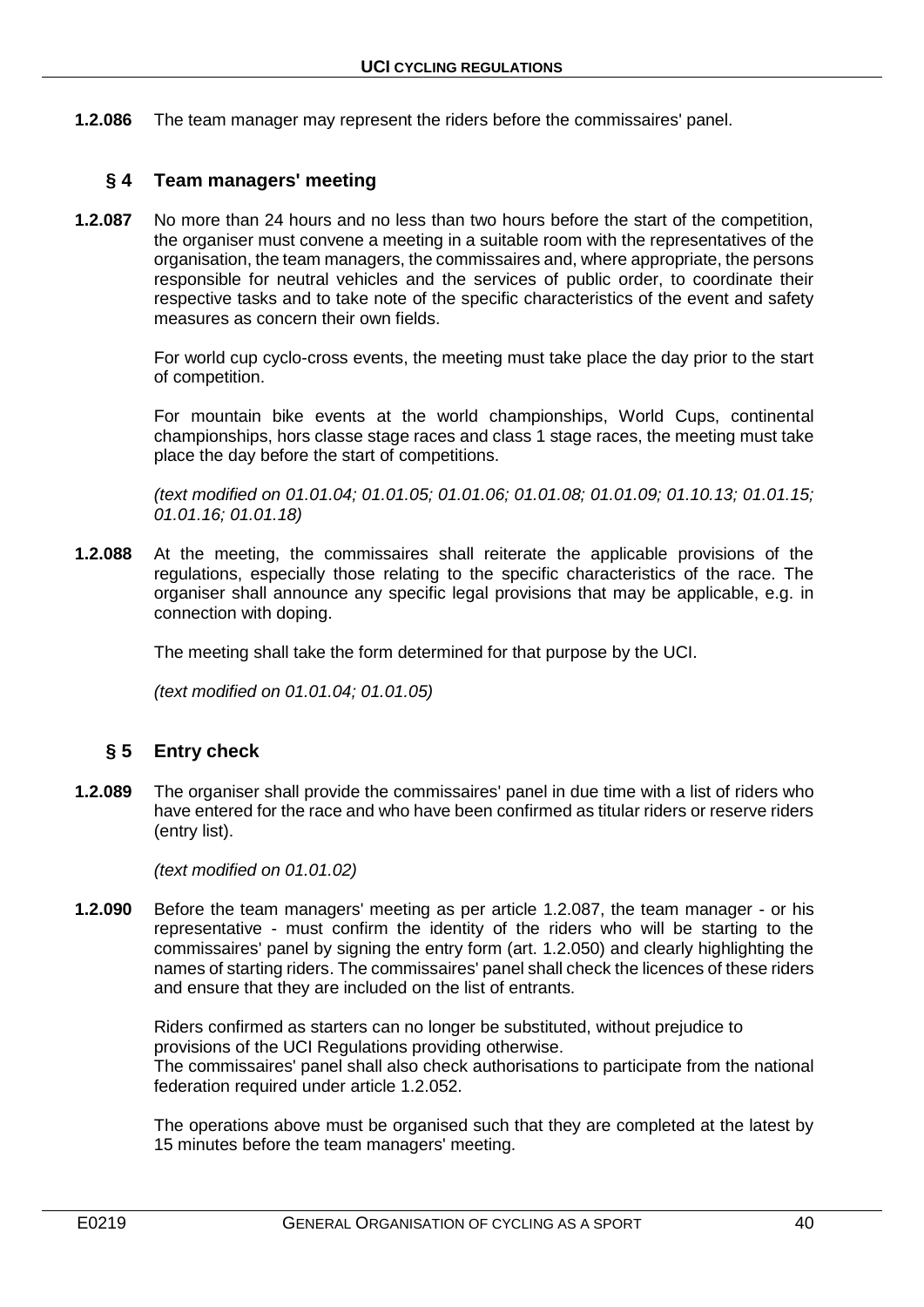*(text modified on 01.01.02; 01.01.04; 01.01.05, 01.05.16; 01.05.17; 01.01.18)*

**1.2.091** A rider whose licence has been checked shall receive his identification number(s).

*(text modified on 01.01.04; 01.01.05)*

**1.2.092** A rider whose licence could not be verified and whose status as a non-suspended licence holder cannot be established in any other manner may not start and may not figure in the classification of the event.

*(text modified on 01.01.05)*

**1.2.093** The licence check shall take place in an area of sufficient size and which is inaccessible to the public.

## **§ 6 Start of the race**

**1.2.094** For road races, the riders must sign the signature sheet under the supervision of a commissaire prior to the start.

*(text modified on 01.01.04; 01.01.05; 03.06.16)*

- **1.2.095** The start shall be given by means of a pistol, a whistle, a bell, a flag or by electronic means.
- **1.2.096** The start shall be given by or under the control of a commissaire (the starter) and he alone shall judge the validity of the start.
- **1.2.097** A false start shall be indicated by a double pistol shot, a double-whistle or a double bellchime.
- **1.2.098** The commissaires shall verify that riders present on the start line are equipped according to the regulations (bicycle, clothing, identification numbers, etc.)

*(text modified on 01.01.05)*

## **§ 7 Finish**

#### **Finish line**

**1.2.099** The finish line shall comprise a line of 4 cm in width, painted in black on a white strip 72 cm wide thus leaving 34 cm of white on each side of the black line. For mountain bike races the white strip must be 20 cm, thus leaving 8 cm on each side of the black line.

*(text modified on 01.01.04; 01.01.05)*

**1.2.100** The finish occurs at the instant that the tyre of the front wheel meets the vertical plane rising from the starting edge of the finishing line. To this end, the verdict of the photofinish shall be final.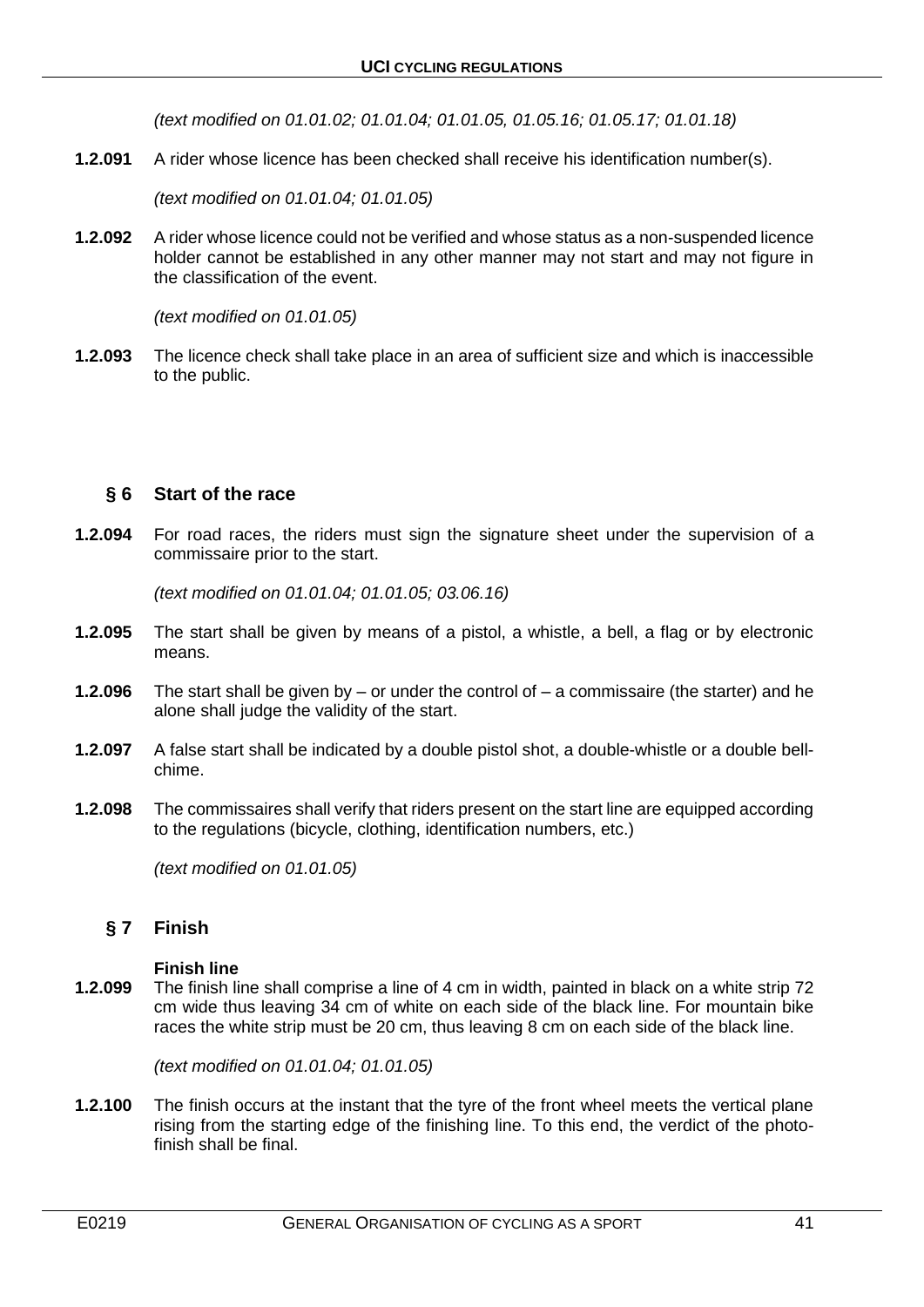Unless otherwise specified, the finish may also be observed using any appropriate technical means that is accepted by the commissaires' panel.

*(text modified on 01.01.00; 01.01.04; 01.09.04; 01.01.05)*

**1.2.101** In road, mountain bike, BMX and cyclo-cross events, a banner labelled "FINISH" must be fixed above the finishing line and perpendicular to the road or course. Should the banner have disappeared or been damaged, the finish line shall be indicated by a black and white chequered flag.

> A banner shall also be used for any finish or for the passing of any intermediate point for a classification as well as at the top of mountain passes during road races. Should the banner have disappeared or been damaged, a black and white chequered flag shall be used.

> For road races two panels placed on each side of the road can be used instead of a banner to indicate the intermediate and mountain passes. The panels must be of sufficient height to guarantee their visibility by the riders and follow vehicles.

*(text modified on 01.01.05; 01.07.11; 01.01.15)*

- **1.2.102** (N) A photo-finish with electronic timing strip is required for the following events:
	- road races
	- track races
	- Olympic and Paralympic Games, world championships and world cup mountain bike events
	- BMX races.

For cyclo-cross world cup events, only a photo-finish is obligatory.

*(text modified on 01.01.04; 01.01.05; 01.01.06)*

**1.2.103** The film, the electronic timing strip and any other medium on which the finish is recorded shall be deemed to be valid documents. They may be consulted by all parties concerned if the finishing order should be disputed.

*(text modified on 01.01.05)*

## **Time-keeping**

**1.2.104** For each race, the national federation of the organiser shall designate a sufficient number of timekeeper-commissaires duly licensed by it. Timekeeper-commissaires may be helped in matters other than time-keeping operations proper by other persons licensed by the national federation of the organiser.

*(text modified on 01.01.05)*

**1.2.105** Timekeeper-commissaires shall record the times on a form that they shall sign and hand to the finishing judge.

*(text modified on 01.01.05)*

**1.2.106** Times shall be taken using an electronic time-keeping machine. In track races and mountain bike downhill and four cross (4x) races, times shall be taken to the nearest 1000th of a second.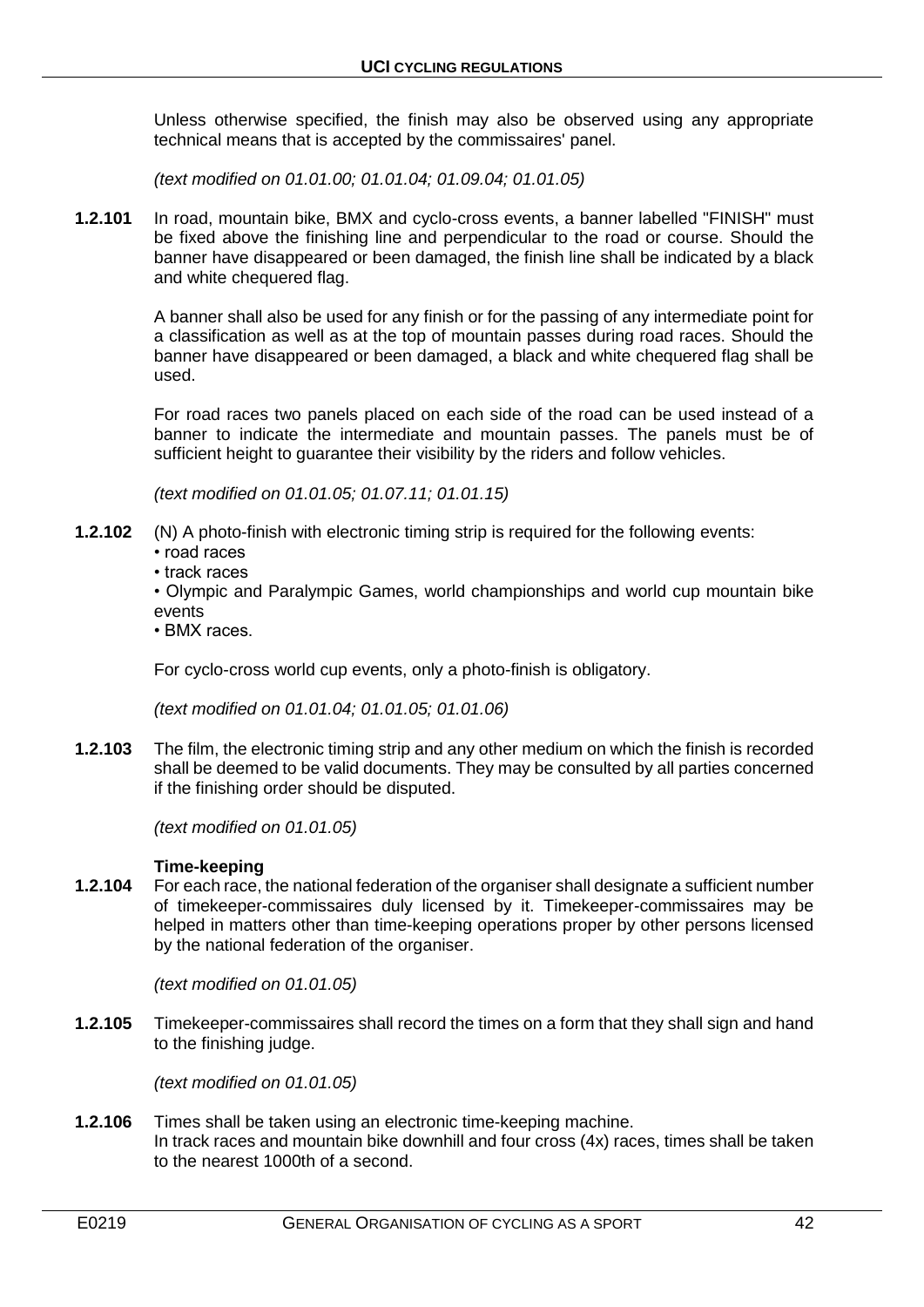In other races, the times shall be taken to the nearest second at least. Results shall be communicated to the second.

Moreover, manual time-keeping will be undertaken whenever deemed necessary or useful.

**1.2.107** When several riders finish in a group, all riders in the same group shall be credited with the same time.

If there is a difference of one second or more between the back of the back wheel of the last rider in a group and the front of the front wheel of the first rider of the following group, the timekeeper-commissaires shall give a new time taken on the first rider of this group. Any difference of one second or more (back wheel – front wheel) between riders implies a new time.

*(text modified on 01.01.05; 01.01.09)*

#### **Classification**

- **1.2.108** Unless otherwise stated, each rider shall, in order to be classified, complete the race entirely through his own effort, without the assistance of any other person.
- **1.2.109** The rider may cross the finish line on foot, provided that has his bicycle with him.

*(text modified on 01.01.05)*

**1.2.110** The finishing order, the number of points won and the number of laps ridden shall be recorded by the finish line-commissaire. If need be, the classification shall be established using the technical resources available.

*(text modified on 01.01.05)*

**1.2.111** Without prejudice to any changes resulting from the application of the regulations by the competent bodies, the classification of the race may be corrected by the organiser's national federation within 30 days of the end of the race in the event of material errors in the recording of the riders' finishing order.

> The organiser's national federation shall notify the organiser and all riders involved of any such correction, if necessary through their team. For races on the international calendar, it shall also notify the UCI. The organiser's national federation shall also ensure that any issues resulting from the correction of the classification shall be resolved correctly.

(*text modified on 01.01.98; 01.01.05)*

# **§ 8 Awards ceremony**

**1.2.112** All riders concerned shall, in accordance with their placing, classifications and performances, participate in official ceremonies such as the presentation of jerseys, bouquets or medals, laps of honour, press conference and the like.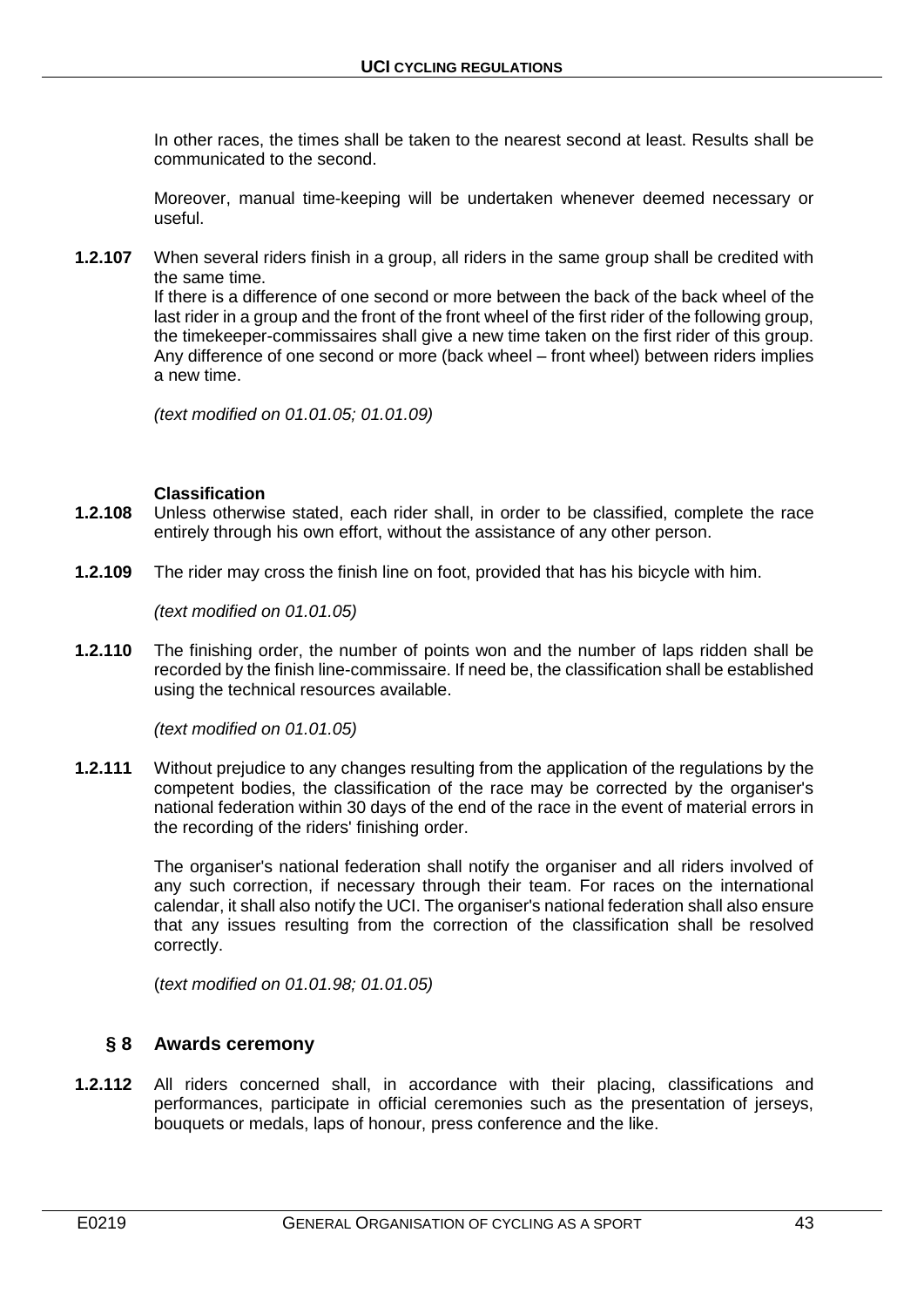**1.2.113** Unless otherwise stated, riders shall appear at official ceremonies wearing competition clothing.

For road events riders shall appear at official ceremonies no later than 10 minutes after their arrival, unless under exceptional circumstances.

Whenever two races on the international calendar are organised on the same day and in the same location, the organiser may hold the official ceremony jointly for both races. The ceremony for the first race shall however be held no more than two hours after the finish.

*(text modified on 15.10.04; 01.01.13; 01.01.15; 01.01.17)*

## **Section 4: supervision of races**

*(numbering of articles modified on 01.01.05)*

# **§ 1 General provision**

**1.2.114** The supervision of races on national calendars shall be regulated by the national federation of the organiser.

The supervision of races on the international calendar shall be regulated by the present section.

*(text modified on 01.01.05)*

# **§ 2 Commissaires' panel**

#### **Task and composition**

**1.2.115** The proceedings at cycling races shall be supervised by a commissaires' panel.

The organiser shall take particular care to ensure that the commissaires may work in optimum conditions.

 **1.2.116** The commissaires' panel shall comprise commissaires appointed as per article 1.1.070. The number and status of the commissaires to be appointed for each race shall be as indicated in the tables below. Where applicable, and subject to availability, the panel should represent both genders and the following order of priority should be respected by the national federation when appointing commissaires: international commissaire, elite national commissaire (for Road, Track, MTB and BMX), national commissaire:

> *(text modified on 01.01.05; 26.01.07; 01.02.11; 01.10.11; 01.07.12; 01.02.13; 01.01.17; 01.01.19; 05.02.19)*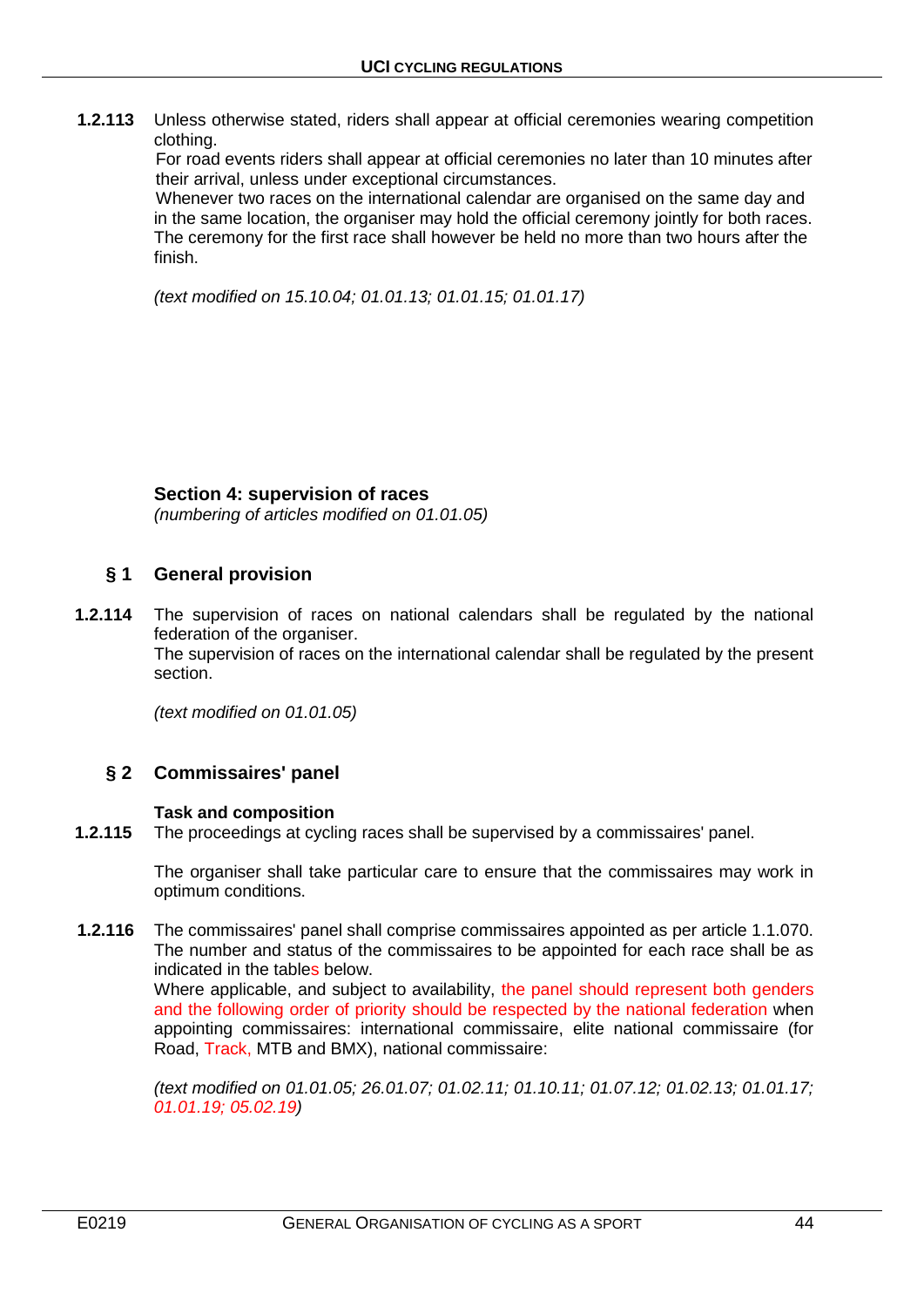### **UCI CYCLING REGULATIONS**

| Position and status                                                                                                                                        | Appointed<br>by | <b>OG</b> | <b>CM</b>                | CC,<br><b>RG</b> | <b>CMM</b><br><b>UWCT</b> | <b>UWT</b>       | Grands<br><b>Tours</b> | <b>HC</b> | 1cl       | 2cl       | <b>WWT</b>                                            | MJ,<br>MU,<br><b>WJ</b> | <b>NC</b> |
|------------------------------------------------------------------------------------------------------------------------------------------------------------|-----------------|-----------|--------------------------|------------------|---------------------------|------------------|------------------------|-----------|-----------|-----------|-------------------------------------------------------|-------------------------|-----------|
|                                                                                                                                                            | <b>UCI</b>      |           |                          |                  |                           |                  | 1                      |           |           |           |                                                       |                         |           |
| President of the panel                                                                                                                                     | <b>NF</b>       |           | $\overline{\phantom{a}}$ |                  |                           |                  |                        |           |           |           |                                                       |                         | $1^{(3)}$ |
|                                                                                                                                                            | <b>UCI</b>      | 7         | 3<br>6<br>$\overline{2}$ |                  |                           |                  |                        |           |           |           |                                                       |                         |           |
| Members of the panel                                                                                                                                       | <b>NF</b>       |           | $\overline{\phantom{a}}$ | $3^{(1)}$        | $3^{(1)}$                 | ۰.               |                        | $2^{(1)}$ | $2^{(2)}$ | $2^{(3)}$ | $2^{(2)}$                                             | $2^{(3)}$               | $2^{(3)}$ |
| Support-Commissaire<br>(Member of the panel)                                                                                                               | <b>UCI</b>      | 1         |                          |                  |                           | 1 <sup>(4)</sup> | 1                      |           |           |           |                                                       |                         |           |
| Timekeeper (for stage races)                                                                                                                               | <b>NF</b>       |           |                          |                  |                           |                  |                        | $1^{(3)}$ |           |           | (2 Timekeepers are recommended for time trial stages) |                         |           |
| <b>Finish line Commissaire</b>                                                                                                                             | <b>NF</b>       |           |                          |                  |                           |                  |                        | $1^{(3)}$ |           |           |                                                       |                         |           |
| Minimum additional<br>commissaires officiating in<br>cars or on motorcycles<br>depending on the number of<br>participants and the nature of<br>the course. | <b>NF</b>       | $6^{(3)}$ | 10                       | $5^{(3)}$        | $9^{(3)}$                 | $3^{(2)}$        | $4^{(2)}$              | $3^{(3)}$ | $3^{(3)}$ | $3^{(3)}$ | $3^{(3)}$                                             | $3^{(3)}$               | $3^{(3)}$ |

 $(1)$  UCI international commissaire

(2) UCI international commissaire. In absence of UCI international commissaire in the country, one commissaire can be elite national commissaire of the country.

(3) UCI international commissaire, elite national commissaire or national commissaire (following such order)

 $(4)$  On events determined by the UCI

**ROAD**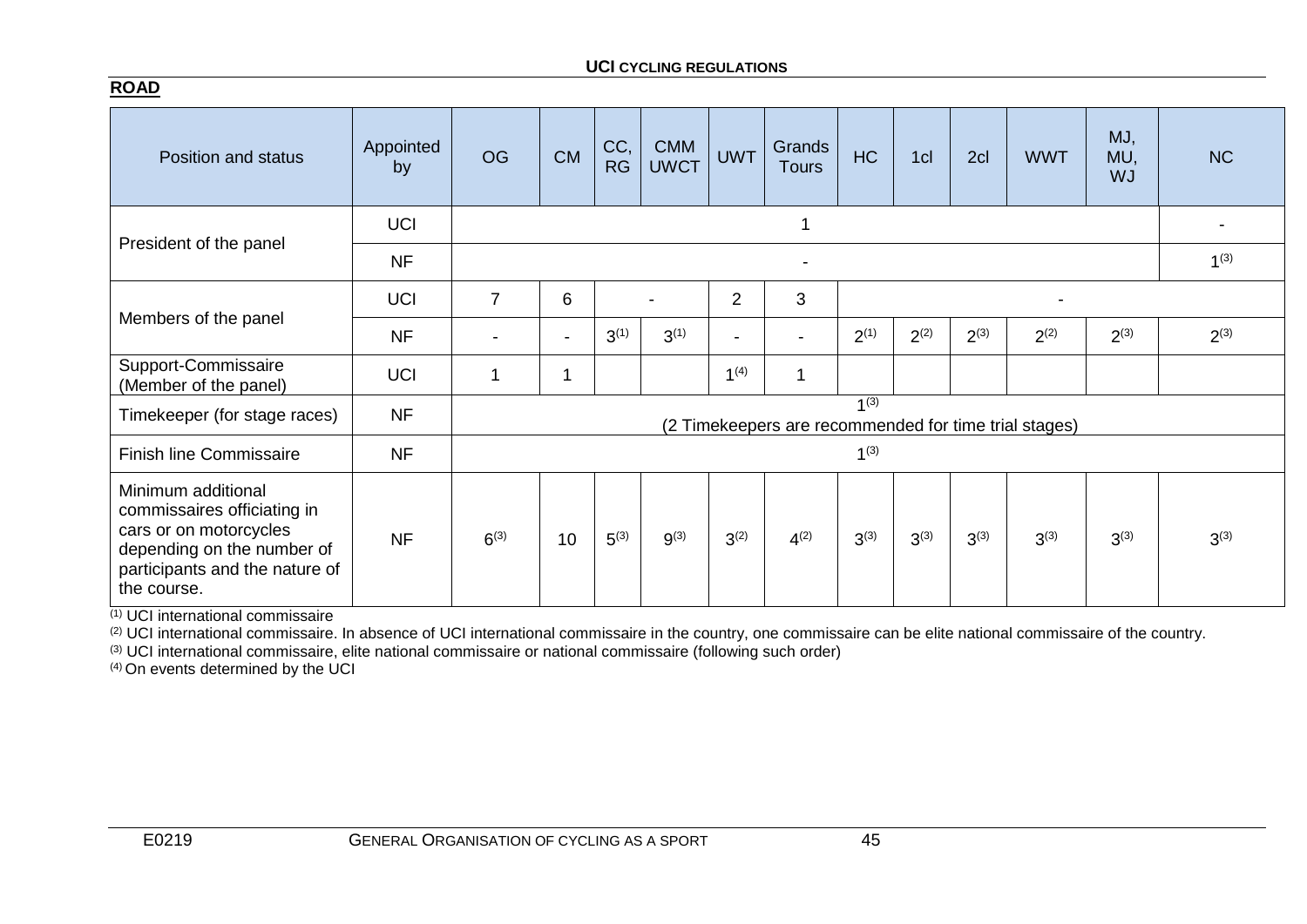# **CYCLO-CROSS**

| Position and status     | Appointed<br>by | <b>CM</b>      | <b>CMM</b>               | <b>CDM</b>                           | CC    | CL <sub>1</sub> | CL <sub>2</sub> | <b>NC</b> |  |  |  |
|-------------------------|-----------------|----------------|--------------------------|--------------------------------------|-------|-----------------|-----------------|-----------|--|--|--|
| President               | <b>UCI</b>      |                |                          |                                      |       |                 |                 |           |  |  |  |
|                         | <b>NF</b>       |                | $\blacksquare$           |                                      |       |                 |                 |           |  |  |  |
|                         | <b>UCI</b>      | $\mathbf{1}$   | $\overline{\phantom{a}}$ |                                      |       |                 |                 |           |  |  |  |
| Finish Judge            | <b>NF</b>       | $\blacksquare$ | $1***$                   |                                      | $1^*$ |                 | $1***$          | $1***$    |  |  |  |
| Member                  | UCI             | $\overline{2}$ | $\overline{\phantom{a}}$ |                                      |       |                 |                 |           |  |  |  |
|                         | <b>NF</b>       | $\blacksquare$ | $1^*$                    | $2^*$                                | $1^*$ | $1^*$           | $1***$          | $1***$    |  |  |  |
| Additional commissaires | <b>NF</b>       | $4***$         |                          | $3***$<br>$3***$<br>$4***$<br>$2***$ |       |                 | $3***$          |           |  |  |  |

\* UCI international commissaire

\*\* UCI international commissaires or national commissaire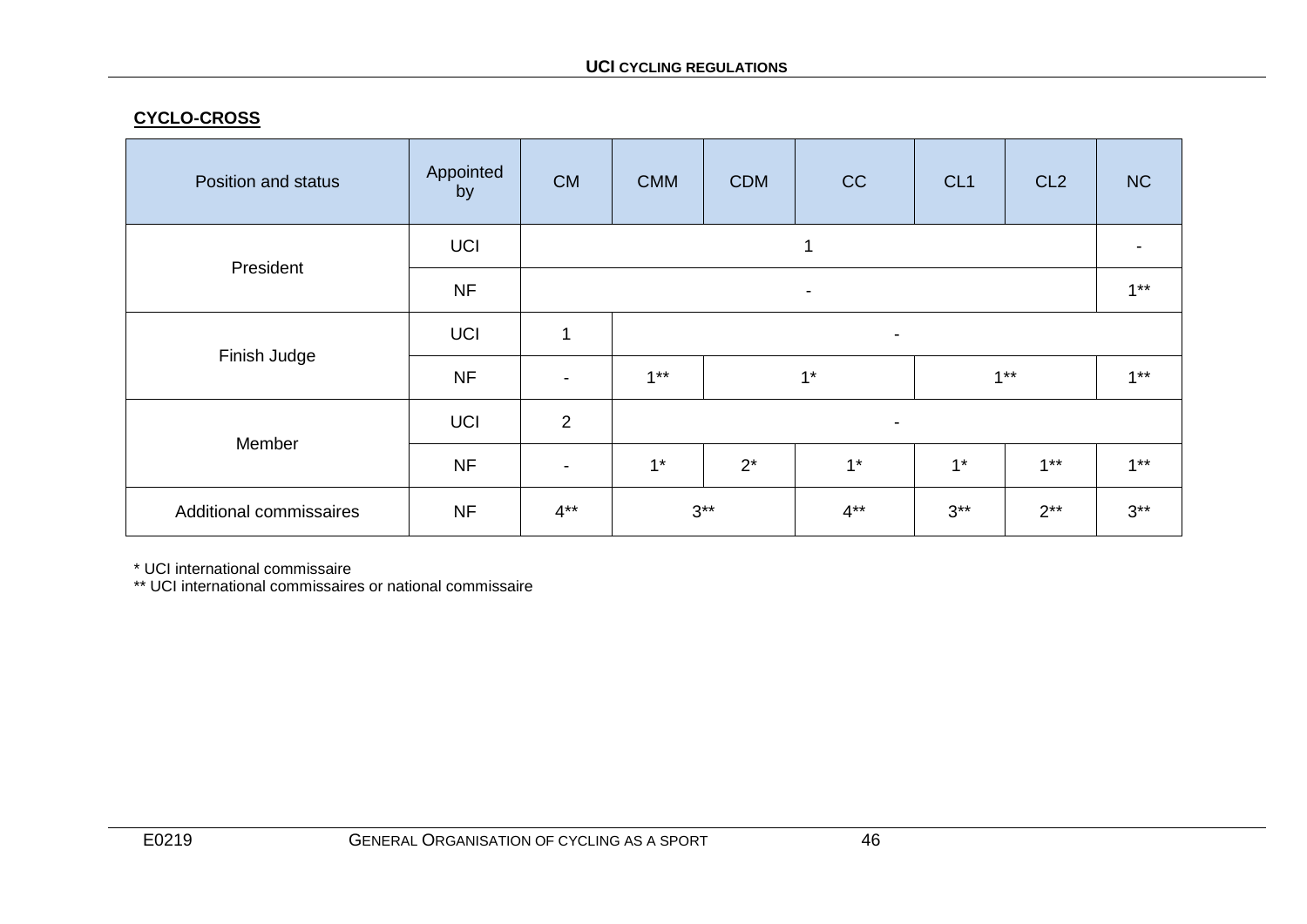# **TRACK EVENTS**

| Position and<br>status                                              | Appointed<br>by | Olympic<br>and<br>Paralympic<br>Games | World<br>Championships  | <b>Juniors World</b><br>Championships | <b>Masters World</b><br>Championships | Continental<br>Championships<br>and<br>Regional games | World<br>Cup             | C <sub>1</sub>           | C <sub>2</sub> | National<br>Championships |
|---------------------------------------------------------------------|-----------------|---------------------------------------|-------------------------|---------------------------------------|---------------------------------------|-------------------------------------------------------|--------------------------|--------------------------|----------------|---------------------------|
| President of the<br>commissaires'<br>panel,                         | <b>UCI</b>      |                                       | 1                       |                                       |                                       |                                                       | 1                        | 1                        |                |                           |
| UCI<br>international<br>commissaire                                 | <b>NF</b>       | $\blacksquare$                        |                         | L,                                    |                                       |                                                       | $\blacksquare$           | $\blacksquare$           | $1^*$          | $1^*$                     |
| Secretary of the<br>commissaires'                                   | UCI             | 1                                     | $\overline{\mathbf{A}}$ |                                       |                                       |                                                       | 1                        |                          |                |                           |
| panel,<br>UCI<br>international<br>commissaire                       | <b>NF</b>       |                                       |                         | $\blacksquare$                        | -1                                    | 1                                                     | $\blacksquare$           | 1                        |                |                           |
| Secretary of the<br>commissaires'<br>panel, national<br>commissaire | <b>NF</b>       |                                       |                         |                                       |                                       |                                                       | $\overline{\phantom{a}}$ | $\blacksquare$           | 1              |                           |
| Starter, UCI                                                        | UCI             | 1                                     | 1                       |                                       |                                       |                                                       | 1                        | $\overline{\phantom{a}}$ |                |                           |
| international<br>commissaire                                        | <b>NF</b>       |                                       |                         |                                       |                                       |                                                       |                          |                          |                |                           |
| Starter, national<br>commissaire                                    | <b>NF</b>       | $\overline{\phantom{a}}$              |                         |                                       |                                       |                                                       | $\overline{\phantom{a}}$ | $\blacksquare$           | 1              |                           |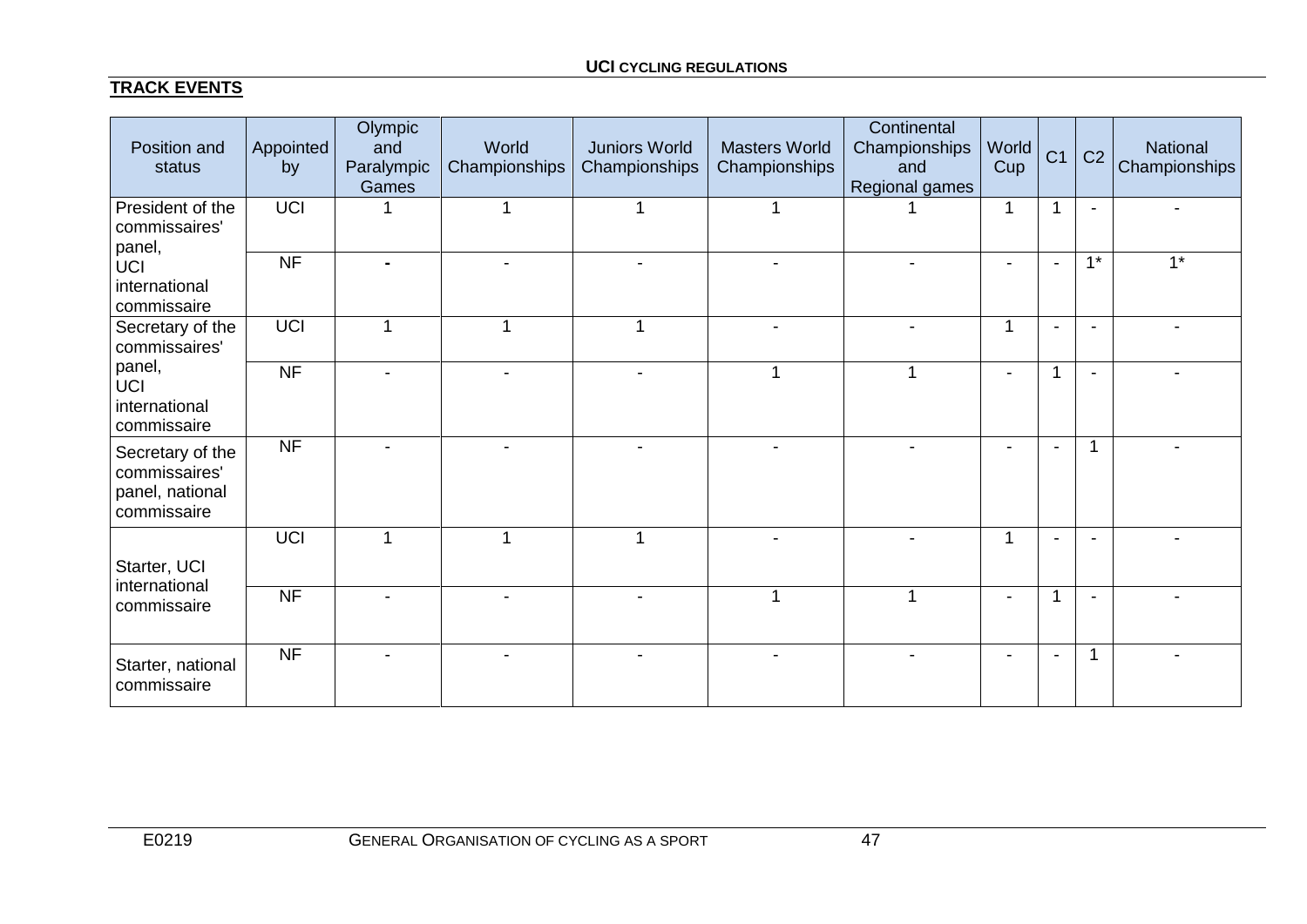# **TRACK EVENTS**

| Position and status                                                                  | Appointed<br>by | Olympic<br>and<br>Paralympic<br>Games | World<br>Championships | <b>Juniors</b><br>World<br>Championships | <b>Masters World</b><br>Championships | Continental<br>Championships<br>and<br>Regional<br>games | World<br>Cup             | C <sub>1</sub> | C <sub>2</sub> | National<br>Championships |
|--------------------------------------------------------------------------------------|-----------------|---------------------------------------|------------------------|------------------------------------------|---------------------------------------|----------------------------------------------------------|--------------------------|----------------|----------------|---------------------------|
| Referee,<br><b>UCI</b> international                                                 | <b>UCI</b>      | $\mathbf 1$                           | $\mathbf 1$            | 1                                        |                                       |                                                          | 1                        | $\blacksquare$ | $\blacksquare$ |                           |
| commissaire                                                                          | <b>NF</b>       | $\blacksquare$                        | $\blacksquare$         |                                          | 1                                     | 1                                                        | $\overline{\phantom{a}}$ | 1              | $\blacksquare$ |                           |
| Referee, national<br>commissaire                                                     | <b>NF</b>       |                                       |                        |                                          |                                       |                                                          |                          |                | 1              |                           |
| Member of the<br>commissaires'                                                       | <b>UCI</b>      | 3                                     | 3                      | 3                                        |                                       |                                                          | 1                        | $\blacksquare$ | $\blacksquare$ |                           |
| panel (minimum<br>number), UCI<br>international<br>commissaire                       | <b>NF</b>       |                                       |                        |                                          |                                       |                                                          |                          |                |                |                           |
| Member of the<br>commissaires'<br>panel (minimum<br>number), national<br>commissaire | <b>NF</b>       |                                       |                        |                                          |                                       |                                                          |                          |                |                |                           |
| Additional<br>commissaires, UCI<br>international or<br>national<br>commissaires      | <b>NF</b>       | 13                                    | 13                     | 10                                       | 10                                    | 10                                                       | 15                       | 5              | 5              |                           |

\* in absence of UCI international commissaire in the country, the choice of a national commissaire must be submitted to the UCI beforehand.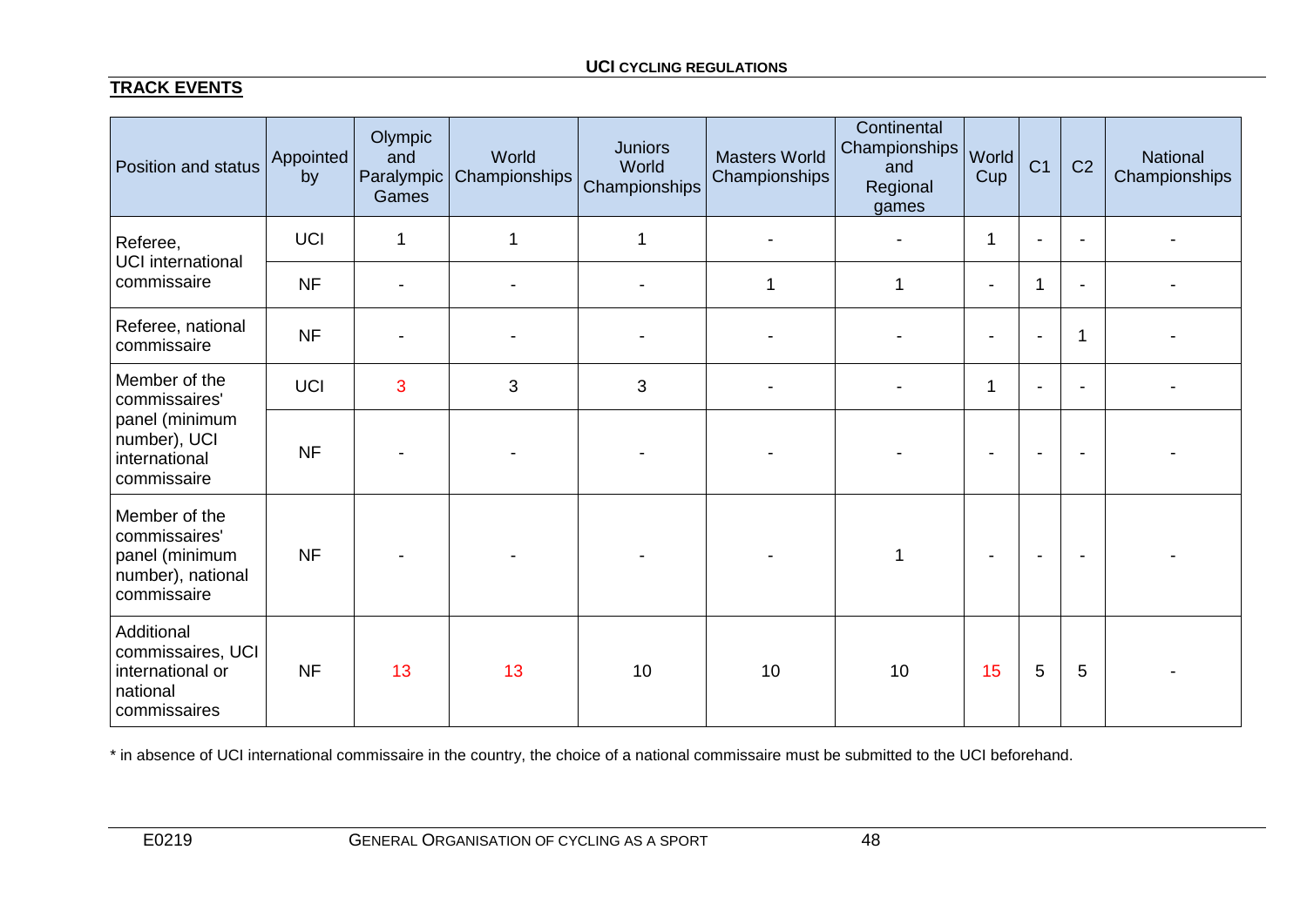# **Moutain bike**

| Position and status                                                                                             | Appointed<br>by  | <b>OG</b> | <b>CM</b> | <b>CM</b><br>(Marathon)  | <b>CMM</b><br>(Masters)  | <b>CDM</b>      | SHC,<br>HC     | S1,<br>S2,<br>C <sub>1</sub><br>C <sub>2</sub> | C <sub>3</sub>           | Marathon<br>Series,<br>Enduro | CC         | <b>RG</b> | <b>NC</b>      |
|-----------------------------------------------------------------------------------------------------------------|------------------|-----------|-----------|--------------------------|--------------------------|-----------------|----------------|------------------------------------------------|--------------------------|-------------------------------|------------|-----------|----------------|
| President                                                                                                       | <b>UCI</b>       |           |           |                          |                          |                 | 1              |                                                |                          |                               |            |           | $1***$         |
|                                                                                                                 | <b>NF</b>        |           | 1         |                          | $\overline{\phantom{a}}$ | $1***$          | $\blacksquare$ |                                                |                          |                               |            |           |                |
| Assistant president                                                                                             | UCI<br><b>NF</b> |           |           | $\overline{\phantom{a}}$ | $1***$                   | $1*$            |                |                                                | $1***$                   |                               | $1*$       | $1***$    | $1***$         |
|                                                                                                                 | UCI              |           | 1         |                          | $\overline{\phantom{a}}$ | 1               |                |                                                | ۰                        |                               |            |           |                |
| Secretary                                                                                                       | <b>NF</b>        |           |           |                          | $1^*$                    |                 |                |                                                | $1***$                   |                               |            | $1^*$     | $1***$         |
| <b>Start line</b><br>commissaire                                                                                | <b>UCI</b>       |           | 2         | 1                        |                          |                 |                |                                                | $\overline{\phantom{a}}$ |                               |            |           |                |
| - 1 for XC events<br>- 1 for DHI events<br>- 2 for XC and DHI<br>events                                         | <b>NF</b>        |           |           | $2***$                   | $2^*$                    | $2***$          |                |                                                |                          | $2^*$                         | $2***$     |           |                |
| Finish line                                                                                                     | <b>UCI</b>       |           | 1         |                          |                          |                 |                |                                                | $\blacksquare$           |                               |            |           |                |
| commissaire                                                                                                     | <b>NF</b>        |           |           |                          | $1***$                   | $1*$            |                |                                                | $1***$                   |                               |            | $1^*$     | $1***$         |
| Additional<br>commissaires.<br>Depending on the<br>number of<br>participants and<br>the nature of the<br>course | <b>NF</b>        | $2**$     |           | $4 - 6***$               |                          | $2 -$<br>$4***$ | $2***$         | $1***$                                         |                          |                               | $4 - 6***$ |           | $0-$<br>$2***$ |

\* UCI international commissaire

\*\* UCI international commissaire. In absence of UCI international commissaires in the country, elite national commissaire should be appointed

\*\*\* UCI international commissaire, elite national commissaire or national commissaire (following such order)

\*\*\*\* UCI international commissaire appointed only if it is a double event: XCO and DHI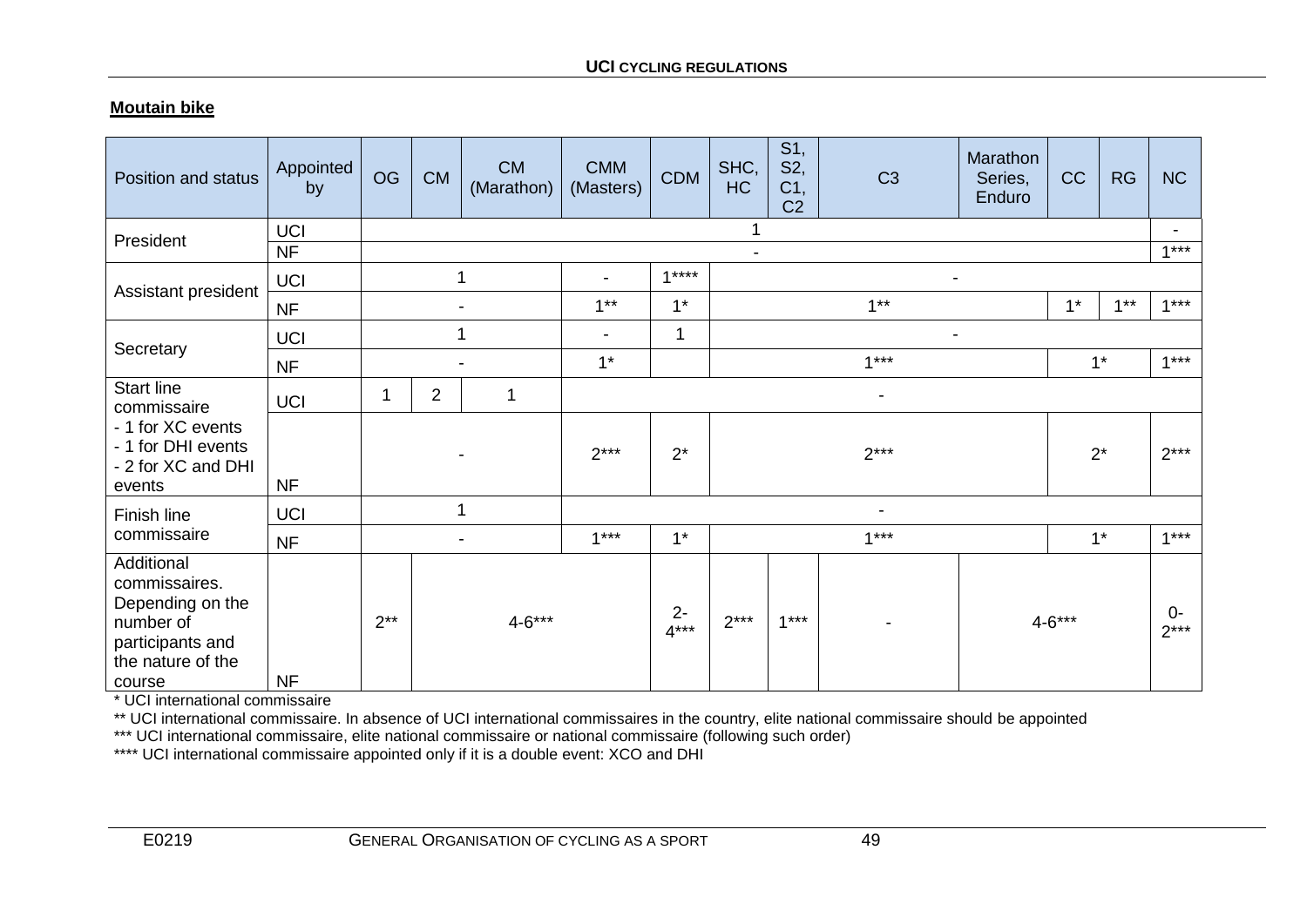# **TRIALS**

| Position and status                                        | Appointed<br>by | <b>CM</b> | <b>CDM</b> | <b>HC</b> | C <sub>1</sub> | CC | <b>JMJ</b> | <b>CN</b> |
|------------------------------------------------------------|-----------------|-----------|------------|-----------|----------------|----|------------|-----------|
| President of the                                           | <b>UCI</b>      |           |            |           |                |    |            |           |
| commissaires' panel, UCI<br>international commissaire      | <b>NF</b>       |           |            |           | $1**$          |    |            |           |
| Secretary of the                                           | <b>UCI</b>      |           |            |           |                |    |            |           |
| commissaires' panel                                        | <b>NF</b>       |           |            | $1*$      |                |    |            |           |
| Minimum zone<br>commissaire, depending<br>on the number of | <b>UCI</b>      | 4         |            |           |                |    |            |           |
| participants and the nature<br>of the course               | <b>NF</b>       |           |            |           |                |    |            |           |

\* UCI international commissaire

\*\* In absence of UCI international commissaire in the country, national commissaire must be appointed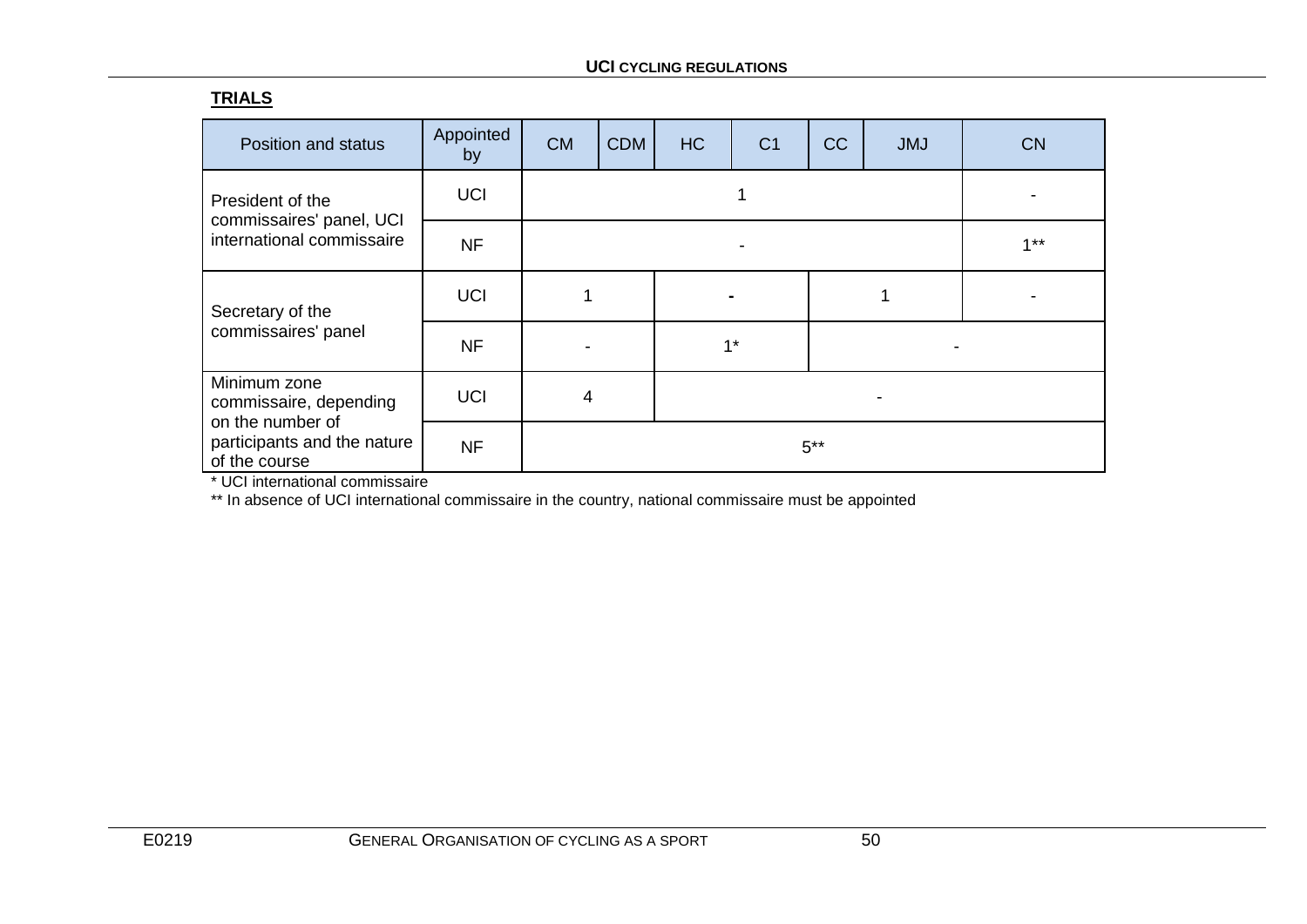# **BMX**

| Position and status        | Appointed by | OG                       | <b>CM</b>                | <b>CDM</b>               | RG; CC                   | HC; C1                   | <b>CN</b> |  |  |  |  |
|----------------------------|--------------|--------------------------|--------------------------|--------------------------|--------------------------|--------------------------|-----------|--|--|--|--|
|                            | <b>UCI</b>   |                          | 1                        |                          |                          |                          |           |  |  |  |  |
| President                  | <b>NF</b>    |                          | $\overline{\phantom{a}}$ |                          |                          |                          |           |  |  |  |  |
|                            | <b>UCI</b>   |                          | 1                        | $\overline{\phantom{a}}$ |                          |                          |           |  |  |  |  |
| Assistant                  | <b>NF</b>    |                          | $\blacksquare$           |                          | $1^*$                    | $1***$                   | $1***$    |  |  |  |  |
|                            | <b>UCI</b>   | $\mathbf 1$              | $\mathbf{1}$             | 1                        |                          | $\overline{\phantom{a}}$ |           |  |  |  |  |
| Secretary                  | <b>NF</b>    |                          | -                        |                          | $1*$                     | $1***$                   | $1***$    |  |  |  |  |
| Member                     | <b>UCI</b>   | $\overline{2}$           | $\overline{4}$           | 1                        |                          | $\overline{\phantom{a}}$ |           |  |  |  |  |
|                            | <b>NF</b>    | $\overline{\phantom{a}}$ |                          | $1***$                   |                          | $1***$                   |           |  |  |  |  |
| Additional<br>commissaires | <b>NF</b>    | $4***$                   | $9***$                   |                          | $4***$<br>$\blacksquare$ |                          |           |  |  |  |  |

\* UCI international commissaire

\*\* UCI international commissaire. In absence of UCI international commissaires in the country, national elite commissaire should be appointed

\*\*\* UCI international commissaire, national elite commissaire or national commissaire (following such order)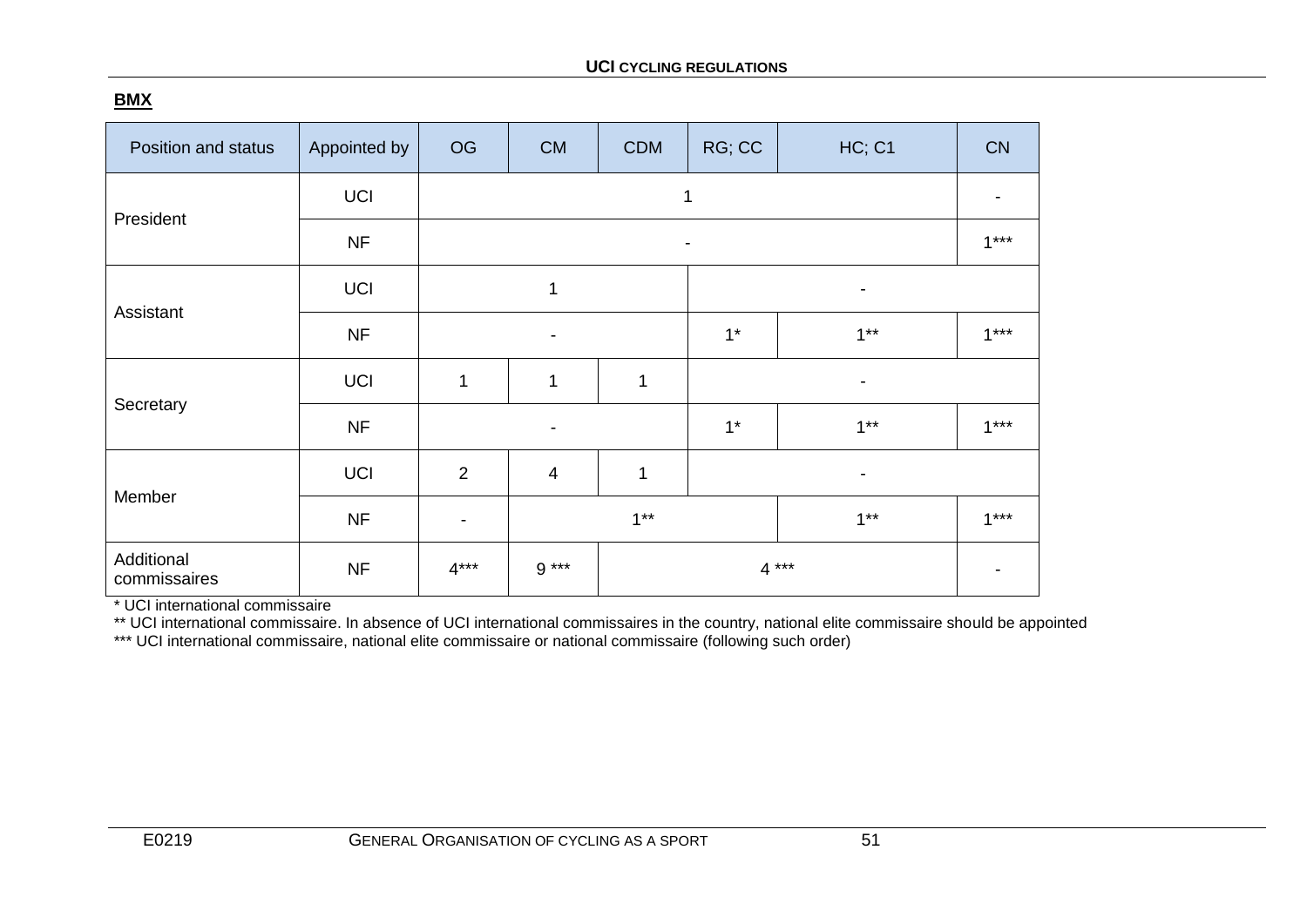# **INDOOR**

| Position and status                   | Appointed<br>by | Cycle-<br>ball | Artistic<br>Cycling | Cycle-<br>ball   | Cycle-ball<br>CL A                             | <b>Artistic Cycling</b><br><b>CL A events</b>                                 | Cycle-<br>ball CL<br>B | <b>Artistic Cycling CL</b><br><b>B</b> events |  |
|---------------------------------------|-----------------|----------------|---------------------|------------------|------------------------------------------------|-------------------------------------------------------------------------------|------------------------|-----------------------------------------------|--|
|                                       |                 | <b>CM</b>      |                     | <b>CDM</b>       | events                                         |                                                                               | events                 |                                               |  |
| President of the                      | <b>UCI</b>      | 1              |                     |                  |                                                |                                                                               |                        |                                               |  |
| commissaires' panel                   | <b>NF</b>       |                |                     |                  |                                                | $1^*$                                                                         | $1**$                  |                                               |  |
| Members of the<br>commissaires' panel | <b>UCI</b>      | 5              | 6                   | 3(4at)<br>final) |                                                |                                                                               |                        |                                               |  |
| Members of the<br>commissaires panel  | <b>NF</b>       |                |                     |                  | 2*(Coming<br>from two<br>different<br>nations) | 2*(Coming<br>from two<br>different<br>nations,<br>announcing<br>commissaires) | $2**$                  | 2 <sup>**</sup> (announcing<br>commissaires)  |  |
|                                       |                 |                |                     |                  |                                                | 2 licensed<br>writing<br>commissaires                                         |                        | 2 licensed writing<br>commissaires            |  |

\*International commissaire

\*\*International or national commissaire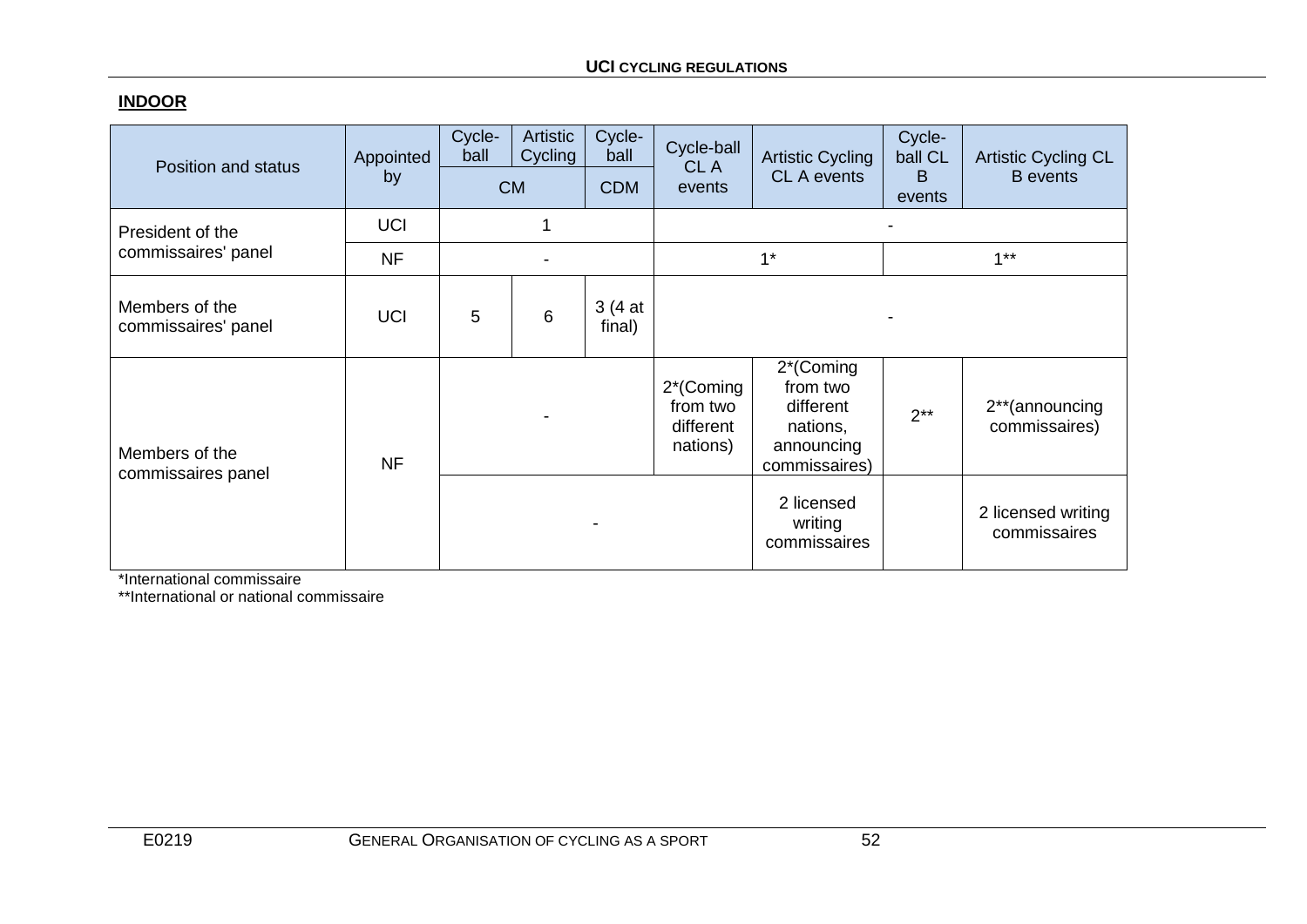## **PARACYCLING**

| Position and status                                                                                                  | Appointed<br>by | PG | <b>CM</b>      | <b>CDM</b> | C <sub>1</sub> | C <sub>2</sub> |  |
|----------------------------------------------------------------------------------------------------------------------|-----------------|----|----------------|------------|----------------|----------------|--|
| President                                                                                                            | <b>UCI</b>      |    |                |            |                |                |  |
|                                                                                                                      | <b>NF</b>       |    |                |            | $1^*$          |                |  |
|                                                                                                                      | <b>UCI</b>      |    | 1              |            |                |                |  |
| Secretary                                                                                                            | <b>NF</b>       |    |                |            |                |                |  |
| Member                                                                                                               | <b>UCI</b>      | 6  |                | 1          |                |                |  |
| Minimum additional<br>commissaires,<br>depending on the<br>number of<br>participants and the<br>nature of the course | <b>NF</b>       | 10 | $\overline{7}$ |            | 3              |                |  |

\* UCI international commissaire

*(text modified on 15.07.08; 01.02.10; 01.07.12; 15.03.16; 01.03.18; 05.02.19)*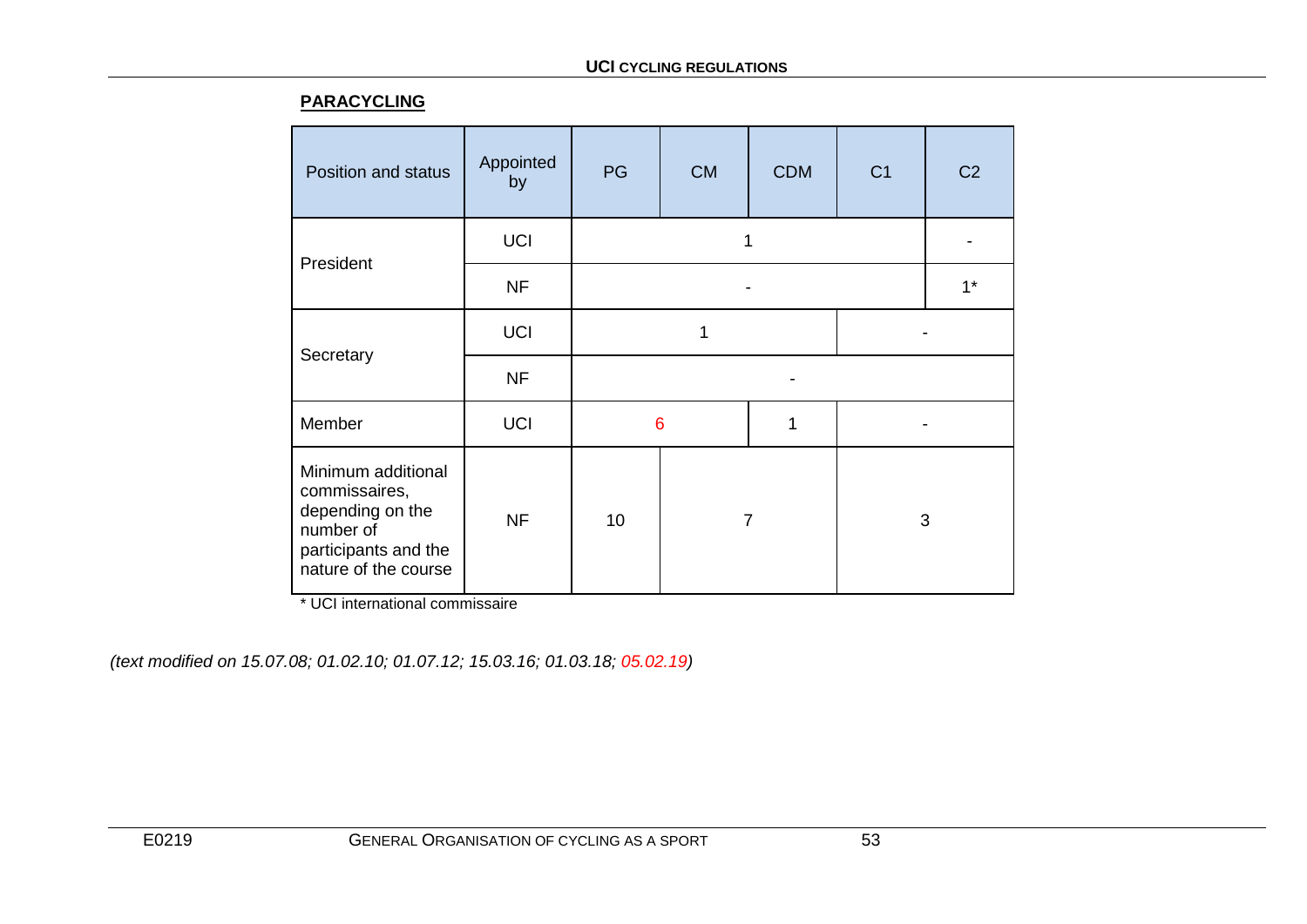**1.2.117** (N) The commissaires' panel shall be assisted by timekeeper-commissaire- and a commissaire secretary, appointed and licensed by the national federation of the organiser.

*(text modified on 01.01.05)*

### **President of the commissaires' panel**

**1.2.118** The president of the commissaires' panel shall be appointed by the national federation of the organiser or by the UCI, as appropriate.

> The president of the commissaires' panel or a commissaire appointed by him shall act as competition director.

*(text modified on 01.01.05)*

#### **Finish line commissaire**

**1.2.119** One of the members of the commissaires' panel shall act as finish line-commissaire.

The finish line commissaire may, on his own responsibility, co-opt other persons appointed and licensed by the national federation of the organiser to assist him.

The finish line commissaire shall be the sole judge of the finish. He shall, on a special form that he shall sign and hand in to the president of the commissaires' panel, note the finishing order, the number of points won and the number of laps covered.

*(text modified on 01.01.05; 01.03.18)*

**1.2.120** (N) The finish line commissaire shall be provided with a raised and sheltered podium level with the finish line.

*(text modified on 01.01.00; 01.01.05; 01.03.18)*

## **Support-Commissaire**

**1.2.121** One of the member of the commissaires' panel shall act as support-commissaire when required as per article 1.2.116.

*(text modified on 01.03.18)*

#### **Meeting**

**1.2.122** The commissaires' panel shall meet before the start of each race. Its members shall also attend the meeting with the organiser and team managers.

#### **Report**

- **1.2.123** (N) The commissaires' panel shall draw up a detailed report on the event using the form provided for this purpose by the UCI. This report must be accompanied by the following documents:
	- list of entered riders
	- list of riders taking the start
	- $the classification(s)$
	- a copy of the technical quide

The timekeeper-commissaire's sheets and reports by individual commissaires shall be appended thereto. A copy of the report shall be sent to the national federation of the organiser so that the competition may be approved.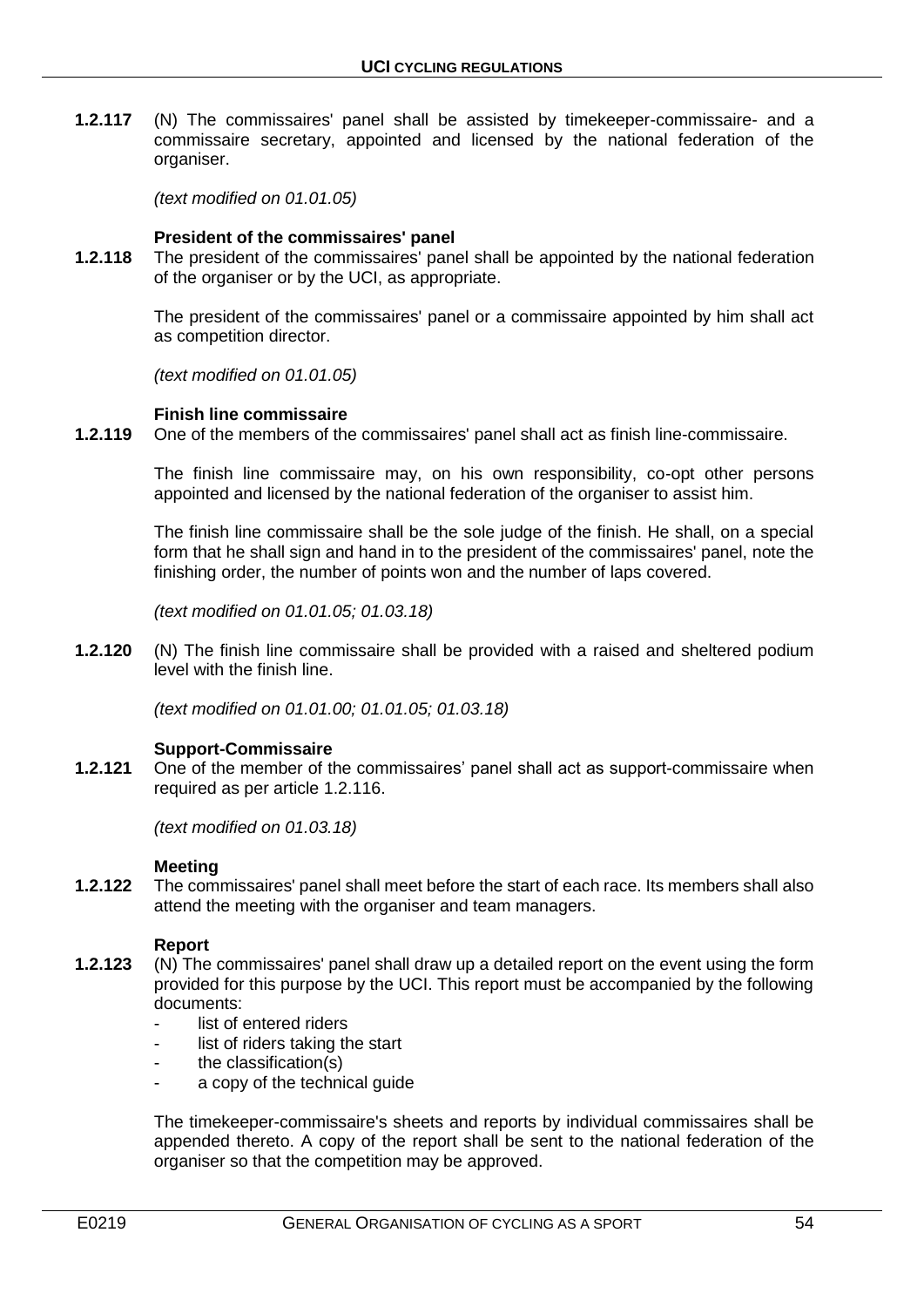*(text modified on 01.01.05)*

**1.2.124** UCI international commissaires have, furthermore, to provide a detailed report on the form provided for that purpose, giving their evaluation of the race, and to send it to the UCI in a maximum of 14 days. They must also use e-mail - or any other method specified by the UCI - to send the complete result of the event to the UCI, at the earliest opportunity and within 2 hours at the latest.

*(text modified on 01.01.04; 01.01.05)*

#### **Expenses**

**1.2.125** Commissaires shall be entitled to reimbursement of their expenses. Except in the case of international commissaires appointed by the UCI to sit on the commissaires' panel, the amounts and modes of payment shall be determined by the national federation of the organiser.

# **§ 3 Powers of the commissaires' panel**

- **1.2.126** The commissaires' panel shall verify that the specific race regulations comply with the present regulations. It shall rectify or have rectified any provisions that do not comply and shall mention that fact during the meeting with the organiser and team managers.
- **1.2.127** The commissaires' panel shall have any irregularity it may observe in the organisation of the race rectified.
- **1.2.128** The commissaires shall note infringements and impose penalties in matters within their authority.

Each commissaire shall individually observe infringements and note them in a report bearing his signature. Commissaires' reports shall constitute conclusive evidence of the facts they observe, in the absence of proof to the contrary.

Penalties shall be imposed by the commissaires' panel by a majority vote.

**1.2.129** Moreover each of the commissaires shall be individually entitled to take the following measures:

1. to refuse to allow riders to start who do not comply with the regulations or who are manifestly not in any condition to participate in the race;

2. to give warnings and to inflict an admonition;

3. to immediately remove from the competition a rider who commits a serious fault, who is manifestly not in any condition to continue the competition, who has dropped so far behind as not to be able to catch up again or who constitutes a danger to other persons.

Such decisions shall be set down in a signed report.

*(text modified on 01.01.00; 01.01.05)*

**1.2.130** The commissaires' panel or, if necessary, each individual commissaire, shall take all decisions that may be required to ensure the proper conduct of the race. Those decisions shall be taken in keeping with the applicable provisions of the regulations and, to the extent of the possible, after consulting the race administration.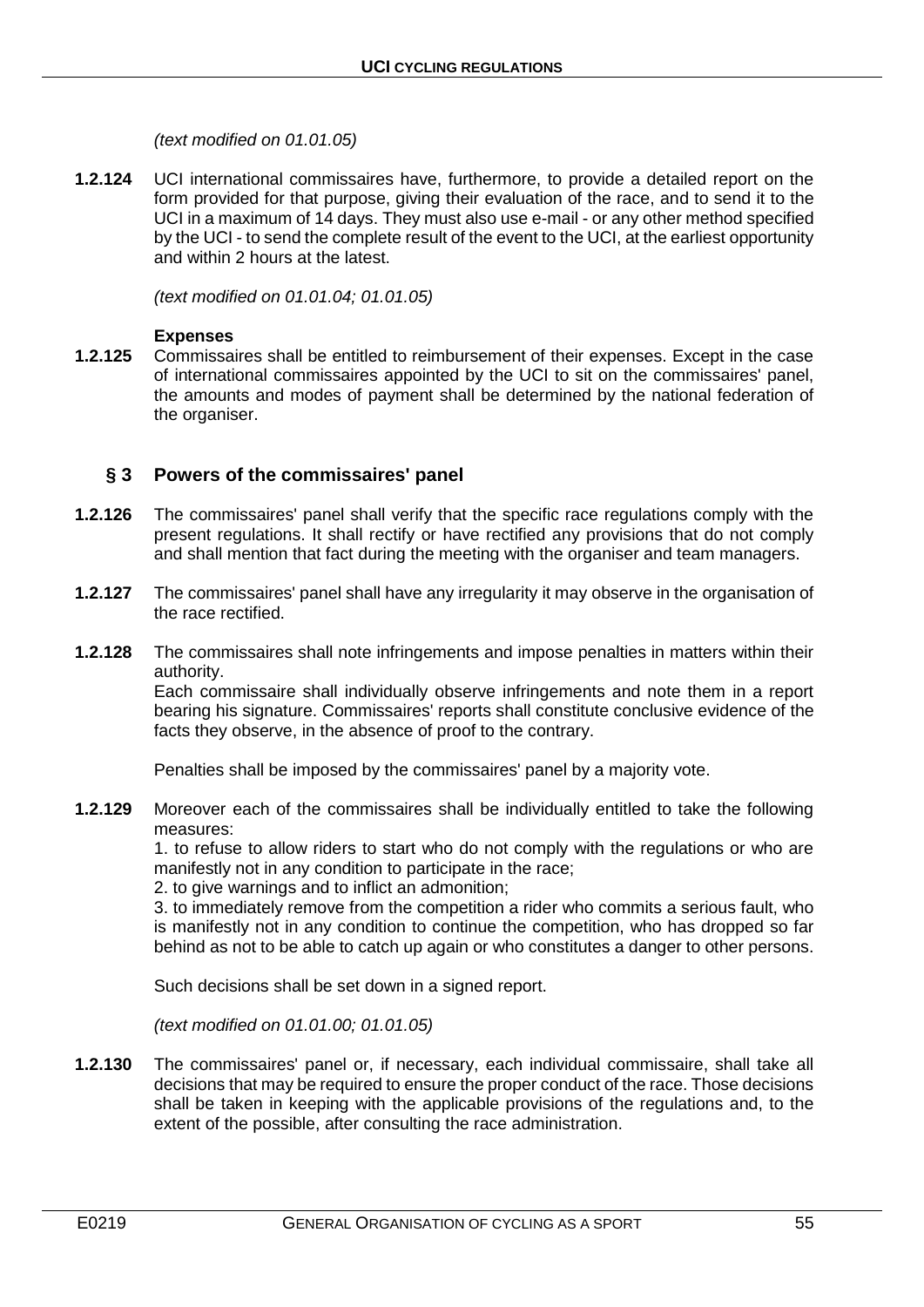In the event of any non-compliance that cannot be rectified in good time, the start of the event may be delayed or cancelled or the event may be stopped. The Commissaires' Panel may withdraw if necessary, either at its own initiative or upon the instruction of the UCI.

*(text modified on 01.02.11)*

- **1.2.131** Licence holders who do not follow the instructions of commissaires shall be penalised by a suspension of between one day and six months and/or by a fine of CHF 100 to 10,000.
- **1.2.132** Without prejudice to article 12.4.001 on disciplinary matters, no appeal shall be admitted against observations of fact, assessments of the situation in races and application of the competition regulations by the commissaires' panel or, where appropriate, an individual commissaire, or against any other decision taken by them.

*(text modified on 01.01.00; 01.01.05)*

## **Section 5: UCI cups, series and classification**

**1.2.133** Is omitted from any UCI classification as well as from any UCI cups and series classifications:

> 1. the suspended rider. However, in case of suspension until the last event counting for the ranking, the rider is immediately excluded from the classification.

> 2. the rider who may have committed an anti-doping rule violation and whose identity has been publicly disclosed under article 14.4 of the UCI Anti-Doping Rules - until his definitive acquittal.

> The omission means that the name of the rider does not appear in the classifications and that his place is left vacant.

*(text modified on 01.09.05; 19.09.06; 01.10.09; 01.07.17)*

**1.2.134** The rider found guilty of an anti-doping violation is excluded from each classification which is calculated over a period in which the violation occurred.

*(article introduced on 01.09.05)*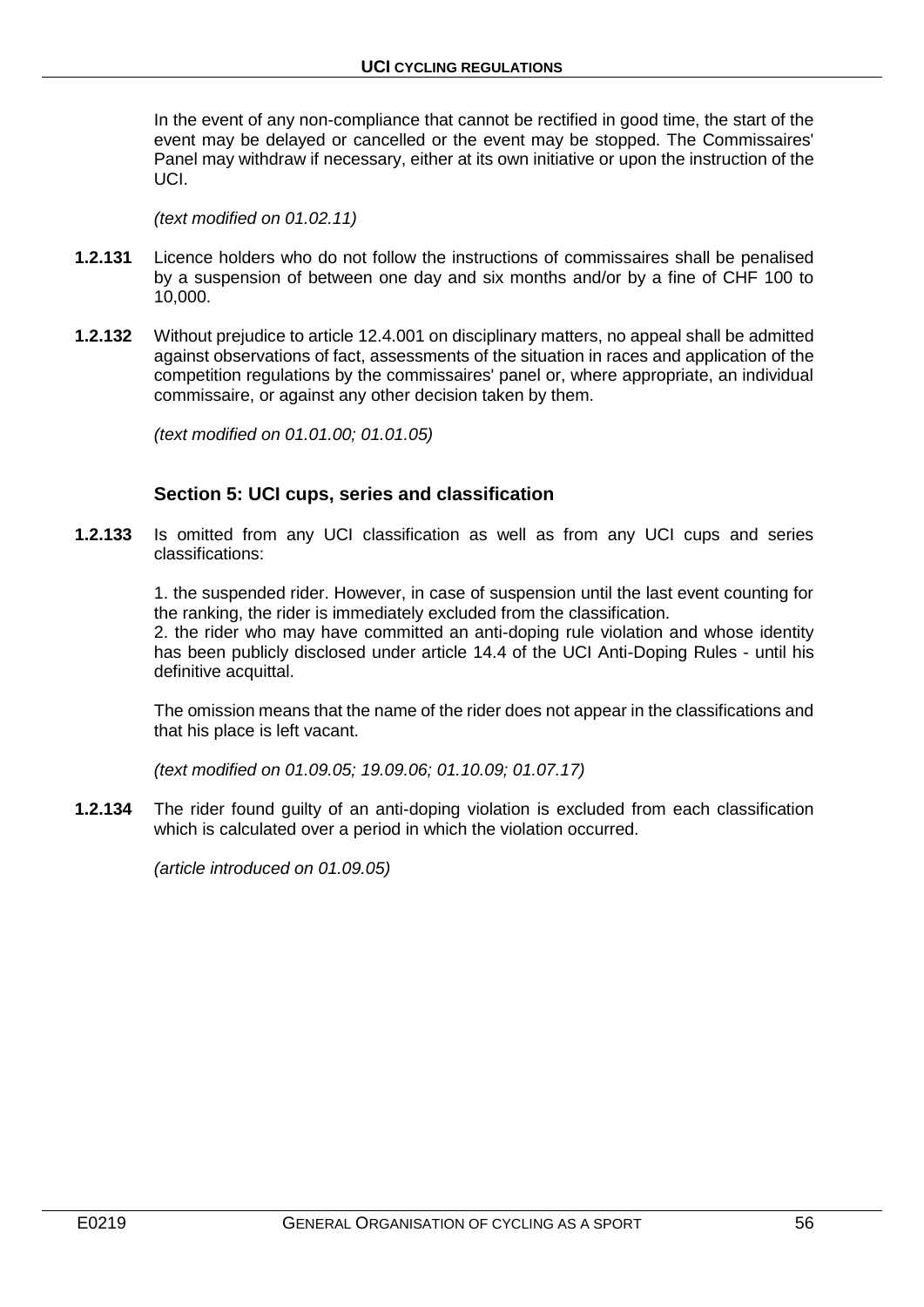# **Chapter III EQUIPMENT**

*(sections 1 and 2 introduced on 01.01.00)*

# **Section 1: general provisions**

# **§ 1 Principles**

- **1.3.001** Each licence holder shall ensure that his equipment (bicycle with accessories and other devices fitted, headgear, clothing, etc.) does not, by virtue of its quality, materials or design, constitute any danger to himself or to others.
- **1.3.001** Each licence holder shall ensure that the equipment he uses on the occasion of road,<br>bis track or cyclo-cross events shall be approved by the UCI according to the specification **bis** track or cyclo-cross events shall be approved by the UCI according to the specifications of the Approval Protocols in force and available on the UCI Website.

*(article introduced on 01.01.11)*

**1.3.002** The UCI shall not be liable for any consequences deriving from the choice of the equipment used by licence holders, nor for any defects it may have or its noncompliance. Equipment used must meet all relevant ISO quality and safety requirements for bicycles (as referenced for illustration purposes in the Clarification Guide published on the UCI website) as well as any other standards applicable in the country of the event.

> The licence-holder shall use the equipment which is certified and compliant with quality and safety standards as provided by the manufacturer, without any modification whatsoever. The licence-holder shall be entirely and exclusively liable for any modification made to the equipment, in particular in the event of an incident, and may be subject to disciplinary sanctions in accordance with the UCI Regulations.

*(text modified on 01.04.07; 01.10.11; 01.01.19)*

**1.3.003** In no event shall the fact that a rider has been able to take part in the competition give rise to liability on the part of the UCI; checks on equipment that may be carried out by the commissaires or by an agent or a body of the UCI being limited to compliance with purely sporting and technical requirements. Where required, checks on equipment and material may be carried out, before, during or after the race, at the request of the president of the commissaires' panel, or that of an agent or body of the UCI.

> For that purpose, the commissaire or an agent or body of the UCI can seize equipment for a subsequent check, if necessary before, during or after the race, irrespective of whether the equipment was used during the competition.

> If the seized equipment is found not to comply with the requirements of the UCI Regulations, the UCI may retain such item of equipment until the conclusion of any related disciplinary proceedings.

*(text modified on 01.01.05; 01.07.10; 01.10.11; 06.02.17)*

**1.3.003** Evading, refusing or failing to allow or enable a commissaire or other competent body to **bis** conduct an equipment check shall be sanctioned as follows: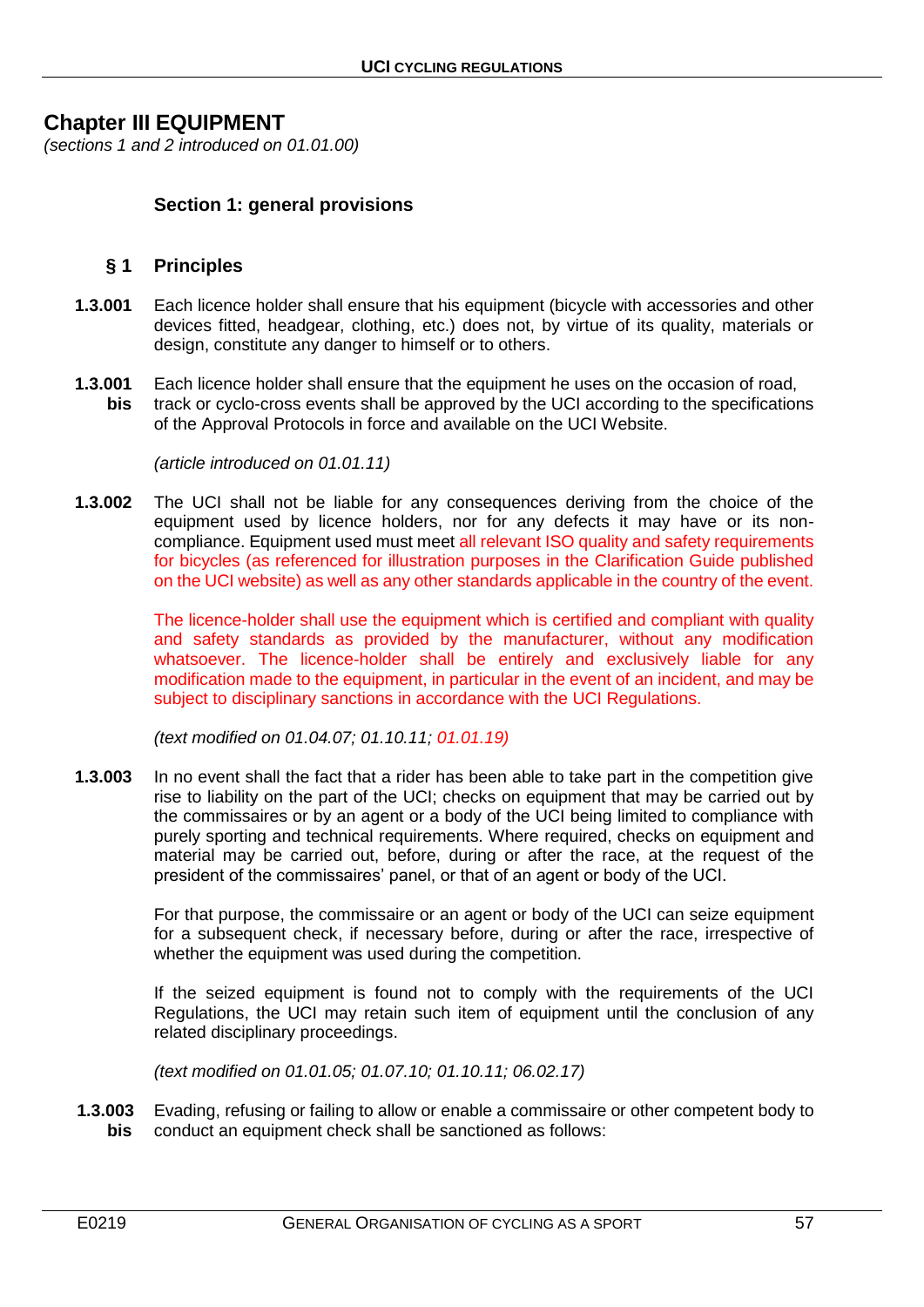Rider or other team member: suspension of between one month and one year and/or a fine of between CHF 1'000.- and CHF 100'000.-

Team: suspension of between one and six months and/or a fine of between CHF 5'000 and CHF 100'000.

*(text introduced on 06.02.17)*

# **§ 2 Technical innovations**

**1.3.004** Except in mountain bike racing, no technical innovation regarding anything used, worn or carried by any rider or license holder during a competition (bicycles, equipment mounted on them, accessories, helmets, clothing, means of communication, etc.) may be used until approved by the UCI. Requests for approval shall be submitted to the UCI, accompanied by all necessary documentation.

> Participation to the examination costs is to be paid by the applicant and is determined by the UCI Management Committee according to the complexity of the submitted technical innovation.

> At Material Commission's instigation, the UCI executive bureau studies the admissibility of the technical innovation from a sporting point of view and answers within 6 months from the submission date. The innovation comes into force as from the acceptance date.

> There is no technical innovation in the sense of the present article if the innovation entirely falls within the specifications foreseen in the regulations.

*(text modified on 01.01.02; 01.01.04; 01.01.05; 01.02.11)*

**1.3.005** If at the start of a competition or stage the commissaires' panel considers that a rider arrives with a technical innovation or an equipment not yet accepted by the UCI, it shall refuse to permit the rider to start with such an innovation.

> In the event of use in competition, the rider shall automatically be expelled from the competition or disqualified. There shall be no right to appeal against the decision of the commissaire's panel.

> If this technical innovation or the equipment not yet accepted by the UCI are not noticed or sanctioned by the commissaire's panel, the UCI disciplinary commission shall order the disqualification.

> The UCI shall refer to the disciplinary commission, either automatically or at the request of all interested. The disciplinary commission will only apply sanctions after having received the opinion of the equipment commission.

> In out of competition situations, the UCI shall decide whether an item should be considered a technical innovation and whether the procedure provided for in article 1.3.004 is to be followed.

*(text modified on 01.01.05; 01.02.12)*

# **§ 3 Commercialisation**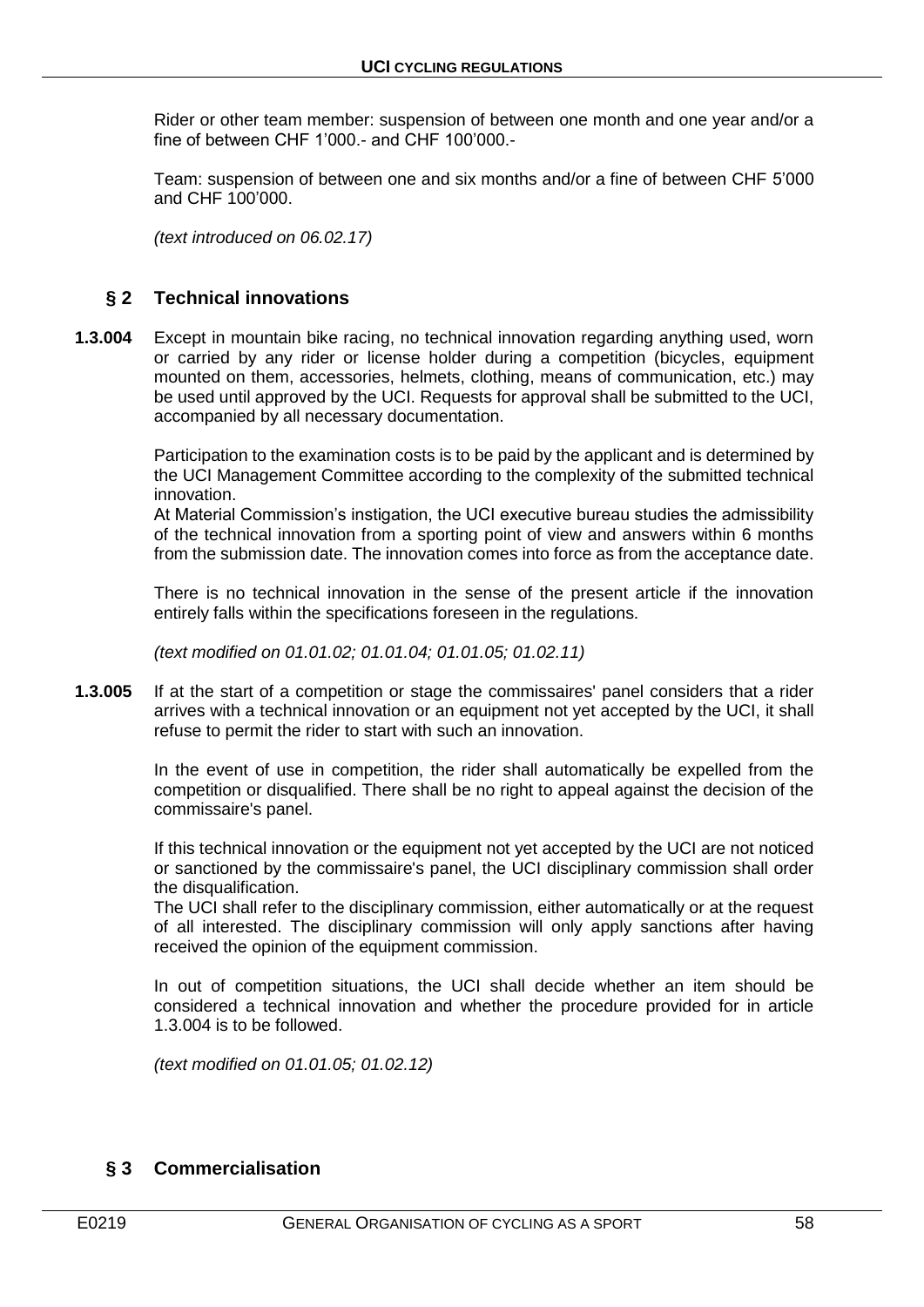*(§ introduced on 15.10.18)*

**1.3.006** Equipment shall be of a type that is sold for use by anyone practicing cycling as a sport.

Any equipment in development phase and not yet available for sale (prototype) must be subject of an authorisation request to the UCI Equipment Unit before its use. Authorisation will be granted only for equipment which is in the final stage of development and for which commercialisation will take place no later than 12 months after the first use in competition. The manufacturer may request a single prolongation of the prototype status if justified by the relevant reasons.

When assessing a request for use of equipment which is not yet available for sale, the UCI Equipment Unit will pay particular attention to the safety of the equipment which will be submitted to it for authorisation.

The use of equipment designed especially for the attainment of a particular performance (record or other) shall not be authorised.

Upon expiry of the authorised period of use of a prototype (equipment not yet available for sale), any item of equipment must be commercially available in order to be used in cycling events. The requirement of commercial availability shall be understood as equipment having to be available through a publicly available order system (whether with manufacturer, distributor or retailer). Upon an order being placed, the order shall be confirmed within 30 days and the relevant equipment shall be made available for delivery within a further 90-day deadline. In addition, the retail price of the equipment shall be publicly advertised, shall not render the equipment *de facto* unavailable to the general public and shall not unreasonably exceed the market value for equipment of a similar standard.

Any equipment which is not commercially available and is not authorised (not authorised by UCI Equipment Unit or authorised period expired), may not be used in cycling events governed by the UCI Regulations. Any such unauthorised use of equipment may be sanctioned by disqualification of results obtained when using the equipment and/or a fine ranging from CHF 5'000 to 100'000.

*(text modified on 01.11.10; 01.10.11; 01.01.17; 15.10.18)*

# **Section 2: bicycles**

#### **Preamble**

Bicycles shall comply with the spirit and principle of cycling as a sport. The spirit presupposes that cyclists will compete in competitions on an equal footing. The principle asserts the primacy of man over machine.

# **§ 1 Principles**

**1.3.007** The bicycle is a vehicle with two wheels of equal diameter. The front wheel shall be steerable; the rear wheel shall be driven through a system comprising pedals and a chain.

> Exceptions to this rule may exist for certain cycling disciplines, in which case specific rules are provided for in the respective discipline.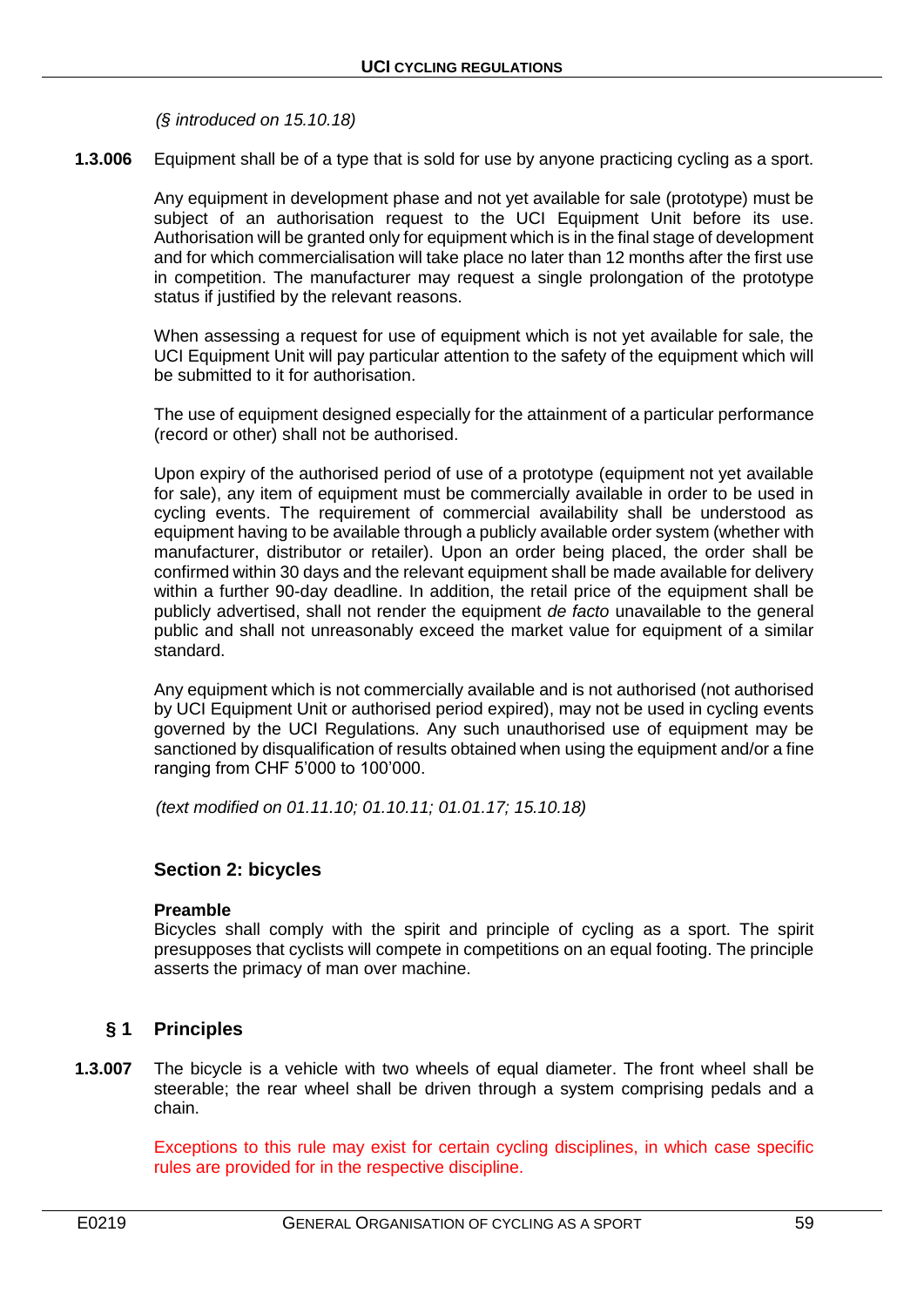*(text modified on 01.01.19)*

#### **Position**

**1.3.008** The rider shall normally assume a sitting position on the bicycle. This position requires that the only points of support are the following: the feet on the pedals, the hands on the handlebars and the seat on the saddle.

*(text modified on 01.01.09)*

#### **Steering**

**1.3.009** The bicycle should have handlebars which allow it to be ridden and manoeuvred in any circumstances and in complete safety.

#### **Propulsion**

**1.3.010** The bicycle shall be propelled solely, through a chainset, by the legs (inferior muscular chain) moving in a circular movement, without electric or other assistance.

> Exceptions to this rule may exist for certain cycling disciplines, in which case specific rules are provided for in the respective discipline.

> In para-cycling, mechanical prostheses/orthopaedic braces for upper or lower limbs can only be used by athletes who have been evaluated in accordance with the UCI classification procedure and who have Review (R) or Confirmed (C) status.

> In no case may a mechanical prosthesis/orthopaedic brace for the lower limbs be used outside paracycling events.

*(text modified on 01.01.05; 01.10.13; 01.01.19)*

## **§ 2 Technical specifications**

Except where stated to the contrary, the following technical specifications shall apply to bicycles used in road, track and cyclo-cross racing.

The specific characteristics of bicycles used in mountain bike, BMX, BMX Freestyle, trials, indoor cycling and paracycling for riders with disabilities are set out in the part regulating the discipline in question.

*(text modified on 01.01.05; 25.06.07; 01.01.17)*

**a) Measurements (see diagram «Measurements (1)»)**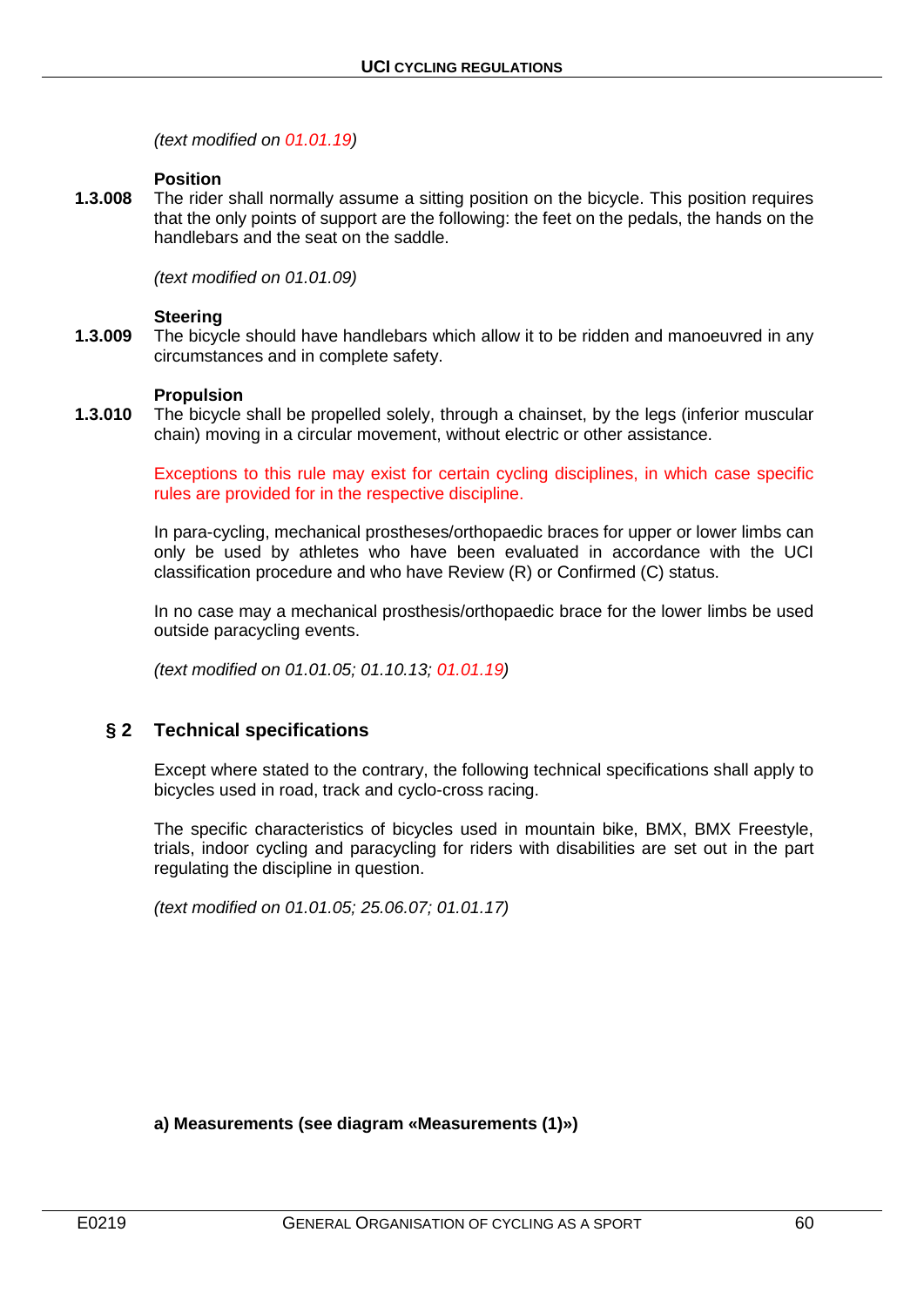



**1.3.012** A bicycle shall not measure more than 185 cm in length and 50 cm in width overall.

A tandem shall not measure more than 270 cm in length and 50 cm in width overall.

**1.3.013** The peak of the saddle shall be a minimum of 5 cm to the rear of a vertical plane passing through the bottom bracket spindle. This restriction shall not be applied to the bicycle ridden by a rider in a sprint event on track (flying 200 m, flying lap, sprint, team sprint, keirin, 500 metres and 1 kilometre); however, in no circumstances shall the peak of the saddle extend in front of a vertical line passing through the bottom bracket spindle. The peak of the saddle can be move forward until the vertical line passing through the bottom bracket spindle where that is necessary for morphological reasons. By morphological reasons should be understood everything to do with the size and limb length of the rider.

> Any rider who, for these reasons, considers that he needs to use a bicycle of lesser dimensions than those given shall inform the commissaires' panel to that effect at the time of the bike check.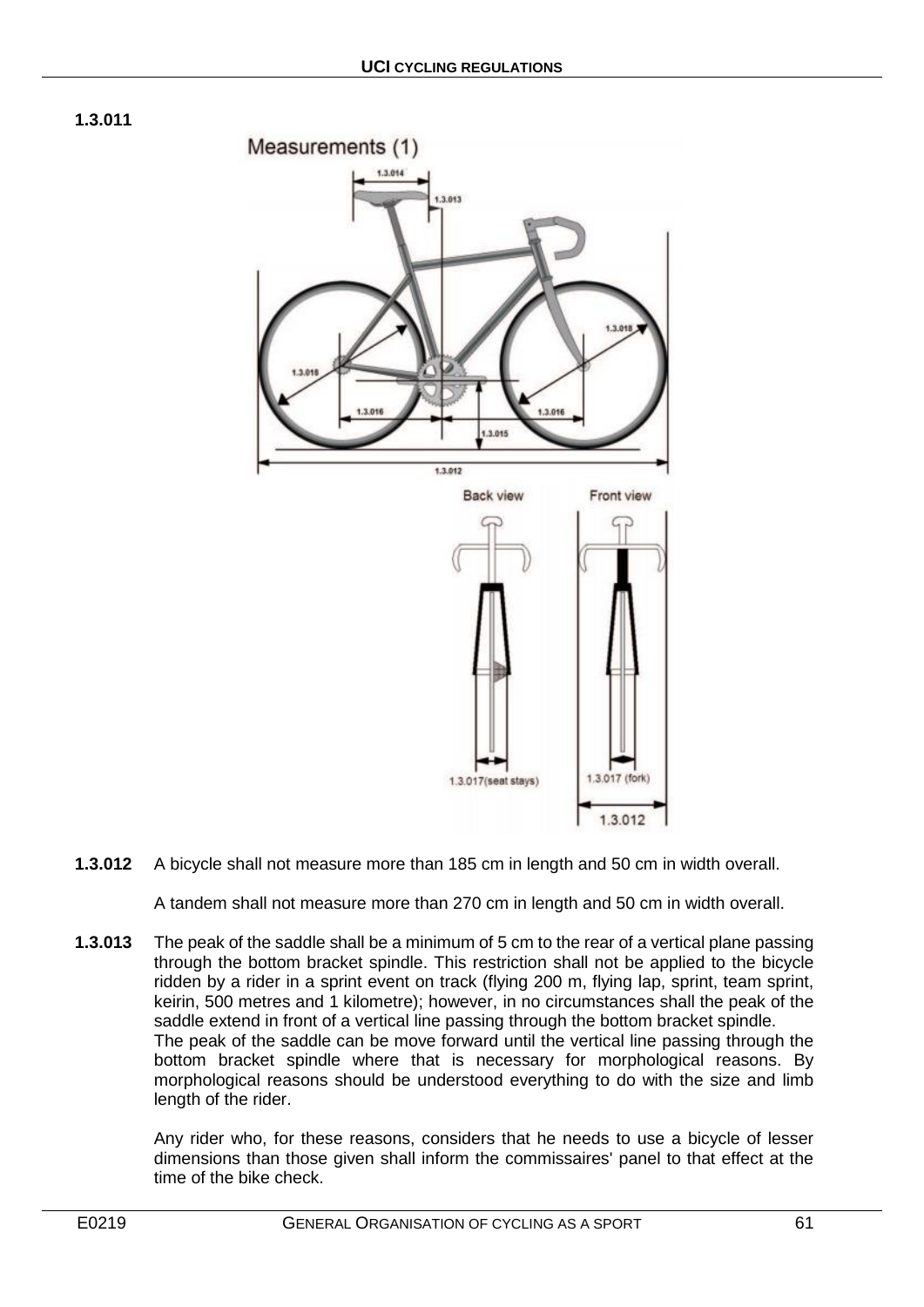Only one exemption for morphological reasons may be requested; either the peak of the saddle can be moved forward or the handlebar extensions can be moved forward, in accordance with Article 1.3.023.



*(text modified on 01.10.10; 01.02.12; 01.10.12)*

**1.3.014** The plane passing through the highest points at the front and rear of the saddle can have a maximum angle of nine degrees from horizontal. The length of the saddle shall be 24 cm minimum and 30 cm maximum. A tolerance of 5mm is allowed.

*(text modified on 01.01.03; 01.02.12; 01.12.15)*

- **1.3.015** The distance between the bottom bracket spindle and the ground shall be between 24 cm minimum and maximum 30 cm.
- **1.3.016** The distance between the vertical passing through the bottom bracket spindle and the front wheel spindle shall be between 54 cm minimum and 65 cm maximum  $(1)$ .

The distance between the vertical passing through the bottom bracket spindle and the rear wheel spindle shall be between 35 cm minimum and maximum 50 cm.

**1.3.017** The distance between the internal extremities of the front forks shall not exceed 11,5 cm; the distance between the internal extremities of the rear triangle shall not exceed 14,5 cm.

*(text modified on 01.01.16)*

**1.3.018** Wheels of the bicycle may vary in diameter between 70 cm maximum and 55 cm minimum, including the tyre. For the cyclo-cross bicycle the width of the tyre (measured between the widest parts) shall not exceed 33 mm and it may not incorporate any form of spike or stud.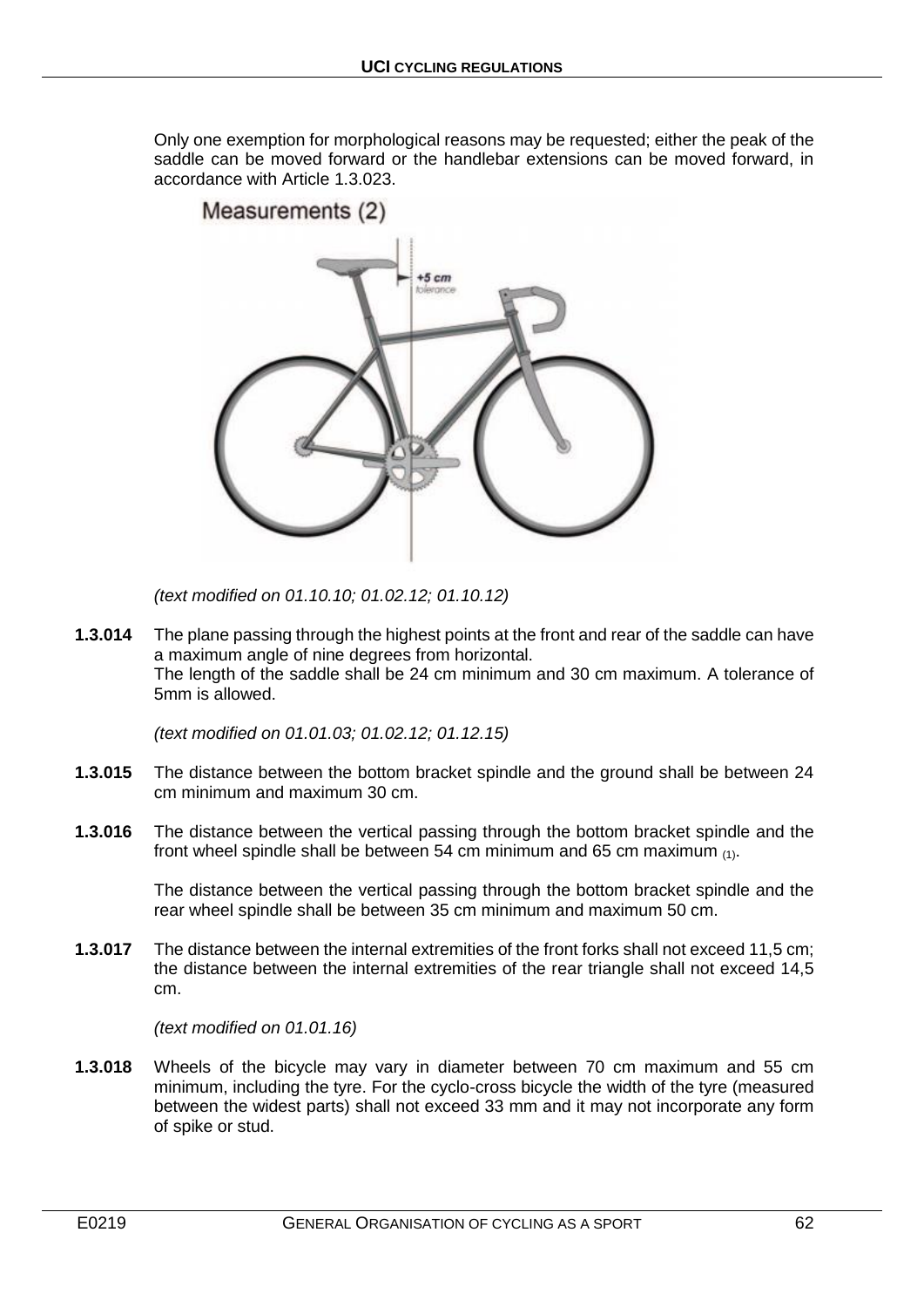For massed start competitions in the disciplines road and cyclo-cross, only wheel designs granted prior approval by the UCI may be used. Wheels shall have at least 12 spokes; spokes can be round, flattened or oval, as far as no dimension of their sections exceeds 10 mm.

In order to be granted approval wheels must have been subjected to the Vertical Drop Test which consists of:

#### **Test method: Vertical Drop Test**

Vertical drop test (neutralization of the rebound of the anvil)

#### **Energy level:**

40 Joules

#### **Impact striker geometry:**

Flat steel anvil, the impact surface is covered with a silicone rubber pad of 20mm thickness (Hardness Shore A=50 +/- 5, Compression set of 40% acc. To ASTM D395 Methode B). The rubber pad requires to be undamaged.

#### **Impact mass:**

Range of  $6 - 10$  kg Energy must always remain at 40 Joules at the hit with a +/- 5% tolerance.

#### **Hitting point:**

- One hit at 90° from valve hole, adjusted to have the impact point of anvil between the spokes

In order to be certified as passed, the alloy and/or carbon wheels shall have

- No visible cracks or delamination
- No change in lateral profile or in lateral run out in excess of 1.0mm
- No change in radial profile or in radial run out in excess of 1.0mm

Wheels which meet the definition of traditional wheels do not need to be certified.

## **Definition of Traditional wheels:**

Criteria<sup>.</sup> Rim height: Less than 25 mm Rim material: Alloy Spokes: Minimum of 20 steel spokes which are detachable General: All components must be identifiable and commercially available

In track competition, the use of a front disc wheel is only permitted in the specialities against the clock.

Notwithstanding this article, the choice and use of wheels remains subject to articles 1.3.001 to 1.3.003.

*(text modified on 01.01.02; 01.01.03; 01.09.03; 01.01.05; 01.07.10; 01.10.13; 01.01.16)*

#### **b) Weight**

**1.3.019** The weight of the bicycle cannot be less than 6.8 kilograms.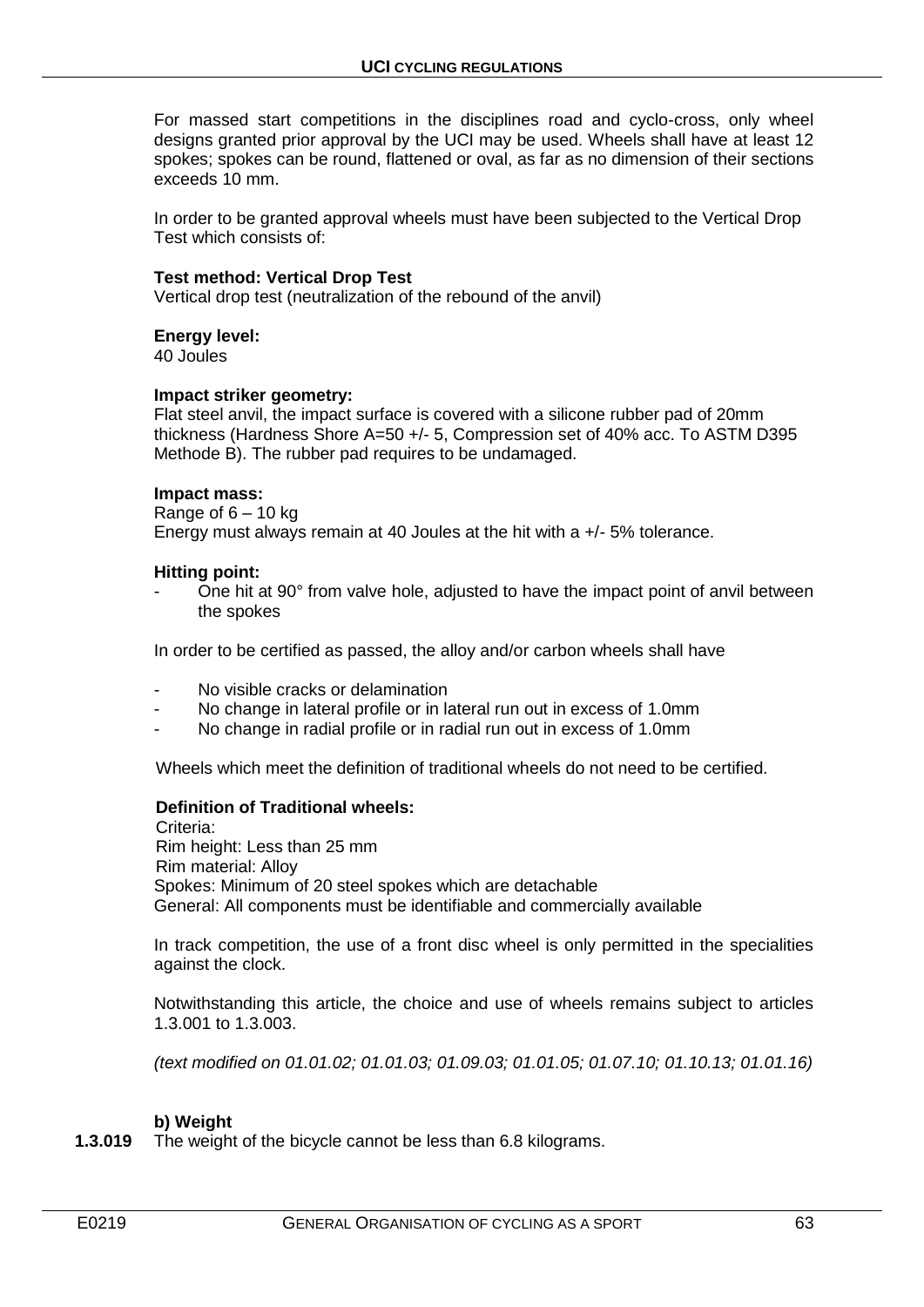# **c) Configuration**

**1.3.020** For road competitions other than time trials and for cyclo-cross competitions, the frame of the bicycle shall be of a traditional pattern, i.e. built around a main triangle. It shall be constructed of straight or tapered tubular elements (which may be round, oval, flattened, teardrop shaped or otherwise in cross-section) such that the form of each element except the chain stays and the seat stays encloses a straight line. The elements of the frame shall be laid out such that the joining points shall follow the following pattern: the top tube (1) connects the top of the head tube (2) to the top of the seat tube (4); the seat tube (from which the seat post shall extend) shall connect to the bottom bracket shell; the down tube (3) shall connect the bottom bracket shell to the bottom of the head tube. The rear triangles shall be formed by the chain stays (6), the seat stays (5) and the seat tube (4) with the seat stays anchored to the seat tube at points falling within the limits laid down for the slope of the top tube.

> The maximum height of the elements shall be 8 cm and the minimum thickness 2.5 cm. The minimum thickness shall be reduced to 1 cm for the chain stays (6) and the seat stays (5). The minimum thickness of the elements of the front fork shall be 1 cm; these may be straight or curved (7). (See diagram «Shape (1)»).

> The top tube may slope, provided that this element fits within a horizontal template defined by a maximum height of 16 cm and a minimum thickness of 2.5 cm.

> The effective width of the head tube zone may not exceed 16 cm at the narrowest point between the inner join of the top tube and down tube and the front of the box for the head tube.

*(text modified on 07.06.00; 01.01.05; 01.02.12; 01.01.16)*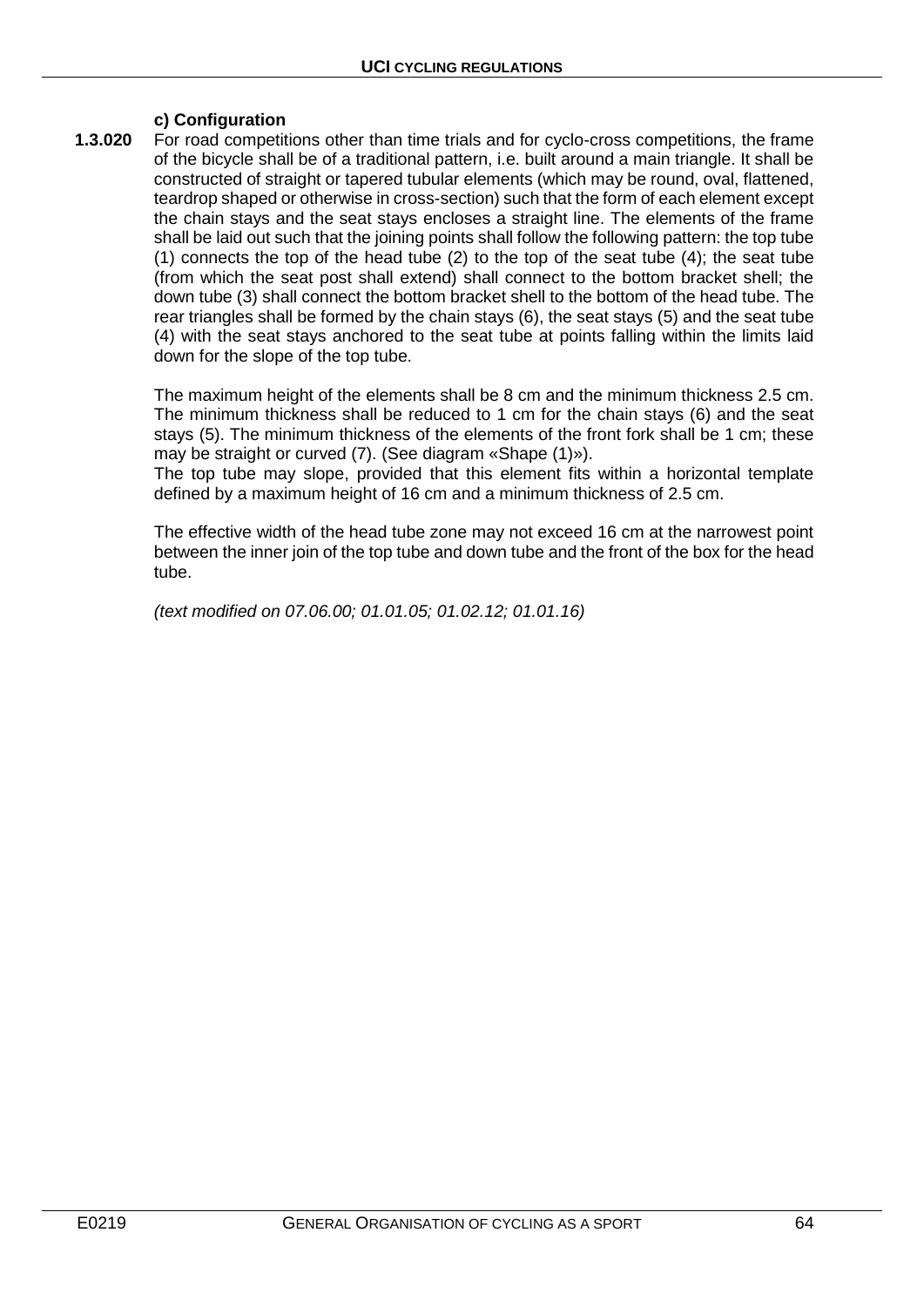

- **1.3.021** For road time trials and for track competitions:
	- the elements of the bicycle frame may be tubular or solid, assembled or cast in a single piece in any form (including arches, cradles, beams or any other). These elements, including the bottom bracket shell, shall fit within a template of the «triangular form» defined in article 1.3.020.

(See diagram « Shape (2) »);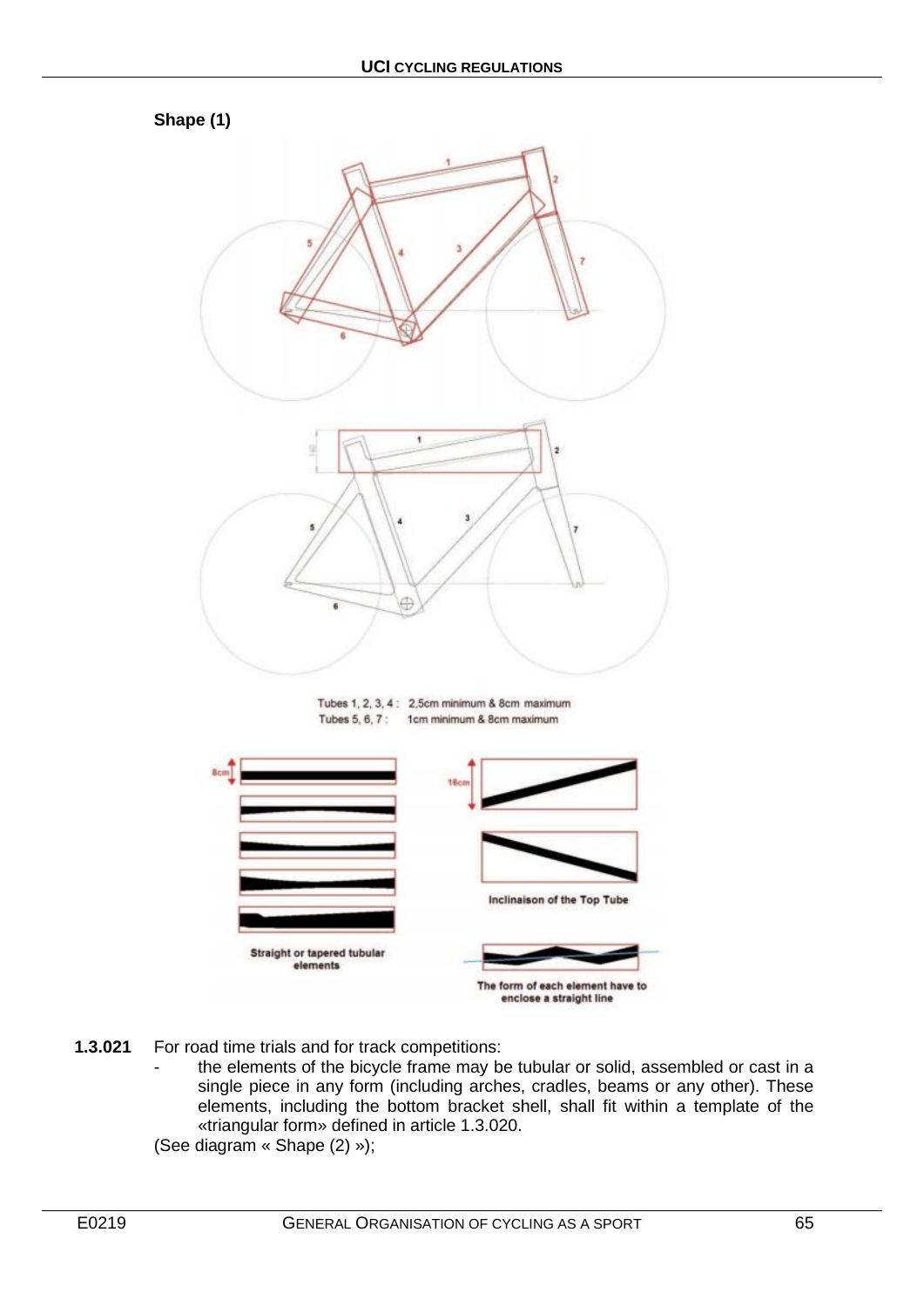- isosceles compensation triangles with two 8 cm sides are authorized at the joints between frame elements except at the joints between the chain stays and seat stays where triangles are not authorised. Additionally, the compensation triangle between the top tube and down tube is replaced by a compensatory joint zone 16 cm wide delimited at its foremost by the front of the box for the head tube;
- the effective width of the head tube zone may not exceed 16 cm at the narrowest point between the inner join of the top tube and down tube and the front of the box for the head tube.

#### **Position of boxes and compensation triangles**

## **Shape (2)**



*(text modified on 07.06.00; 01.01.05; 01.02.11; 01.10.12)*

## **d) Structure**

**1.3.022** In competitions other than those covered by article 1.3.023, only the traditional type of handlebars (see diagram «structure 1») may be used. The handlebars must be positioned in an area defined as follows: above, by the horizontal plane of the point of support of the saddle (B); below, by the horizontal line passing 10 cm below the highest point of the two wheels (these being of equal diameter) (C); at the rear by the axis of the steerer tube (D) and at the front by a vertical line passing through the front wheel spindle with a 5 cm tolerance (see diagram «Structure (1A)»). The distance referred to in point (A) is not applicable to the bicycle of a rider who takes part in a sprint event on track (flying 200 m, flying lap, sprint, team sprint, keirin, 500 metres and 1 kilometre), but must not exceed 10 cm in relation to the vertical line passing through the front wheel spindle.

> The brake controls attached to the handlebars shall consist of two supports with levers. It must be possible to operate the brakes by pulling on the levers with the hands on the lever supports. Any extension to or reconfiguration of the supports to enable an alternative use is prohibited. A combined system of brake and gear controls is authorised.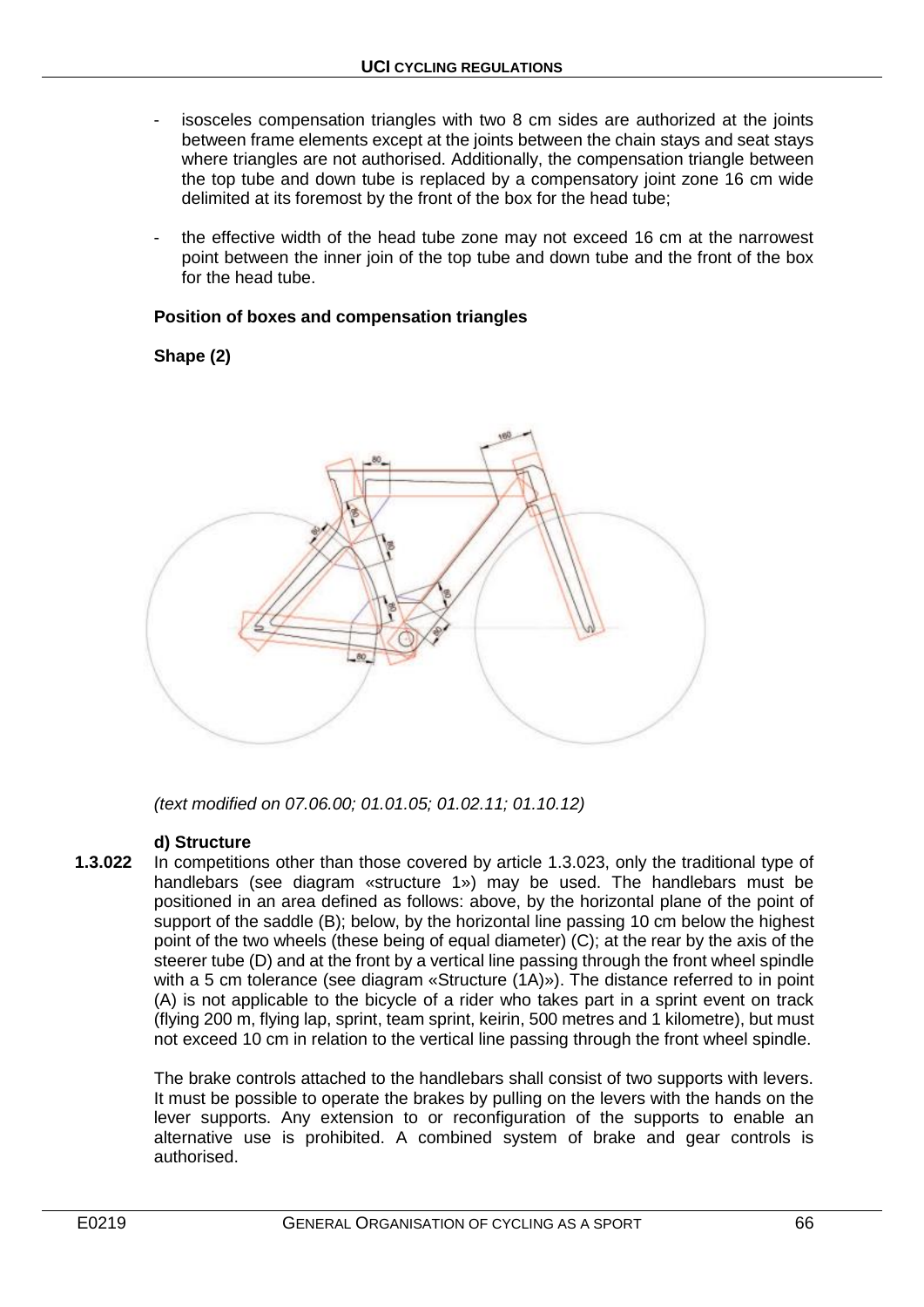

*(text modified on 01.01.05; 01.02.12; 01.11.14)*

**1.3.023** For road time trials and individual and team pursuit on the track, a fixed additional handlebar (consisting of 2 extensions) may be added to the steering system (see diagram «Structure (1B)»). It is also possible to add handlebar extensions for the 500 m and kilometre time trials on the track, but in this case, the position of the tip of the saddle must be at least 5 cm behind the vertical plane passing through the bottom bracket axle.

> The distance between the vertical line passing through the bottom bracket axle and the extremity of the handlebar may not exceed 75 cm, with the other limits set in article 1.3.022 (B, C, D) remaining unchanged.

> For road time trial competitions, controls or levers fixed to the handlebar extensions may not extend beyond the 75 cm limit.

> For the track and road competitions covered by the first paragraph, the distance of 75 cm may be increased to 80 cm to the extent that this is required for morphological reasons; «morphological reasons» should be taken as meaning anything regarding the size or length of the rider's body parts. A rider who, for this reason, considers that he needs to make use of a distance between 75 and 80 cm must inform the commissaires' panel at the time of the bike check.

> For riders that are 190 cm tall or taller, the horizontal distance between the vertical lines passing through the bottom bracket axle and the extremity of the handlebar extensions including all accessories may be extended to 85 cm.

> Only one exemption for morphological reasons may be requested; either the handlebar extension can be moved forward or the peak of the saddle can be moved forward, in accordance with Article 1.3.013.

In addition, all extension and elbow rest assemblies must conform to the following :

Elbow rests must be made up of two parts (one part for each arm) and are only allowed if extensions are added ;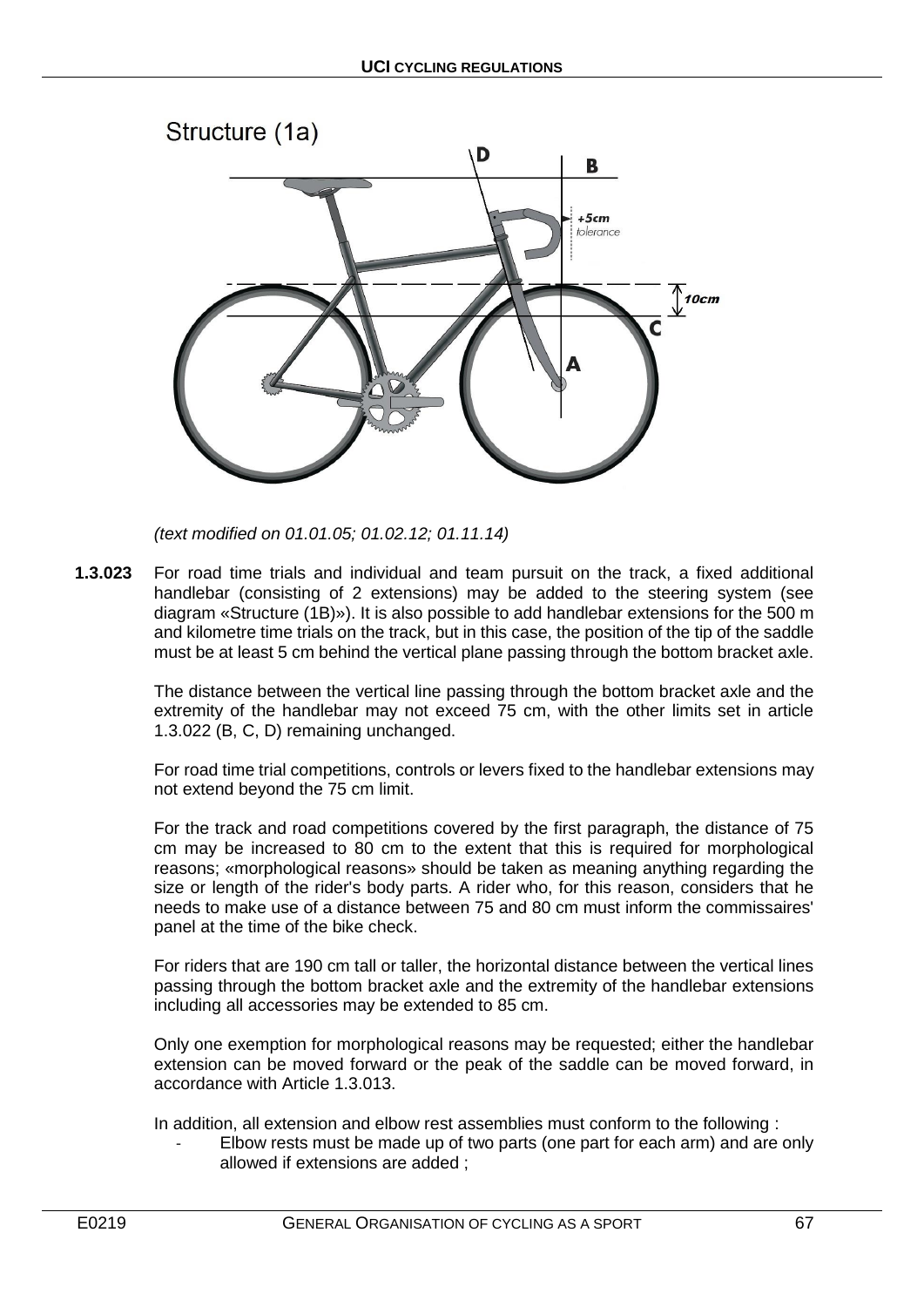- The maximum width of each elbow rest is 12.5cm;
- The maximum length of each elbow rest is 12.5cm;
- The maximum inclination of each elbow rest (measured on the support surface of the arm) is 15 degrees ;
- The maximum dimension of the cross section of each extension is 4cm;
- The height difference between the elbow support point (midpoint of the elbow rest) and the highest or lowest point of the extension (including accessory) must be less than 10cm.



*(text modified on 07.06.00; 01.01.05; 01.04.07; 01.01.09; 01.02.12; 01.10.12; 29.04.14; 15.10.18)*

**1.3.024** Any device, added or blended into the structure, that is destined to decrease, or which has the effect of decreasing, resistance to air penetration or artificially to accelerate propulsion, such as a protective screen, fuselage form fairing or the like, shall be prohibited.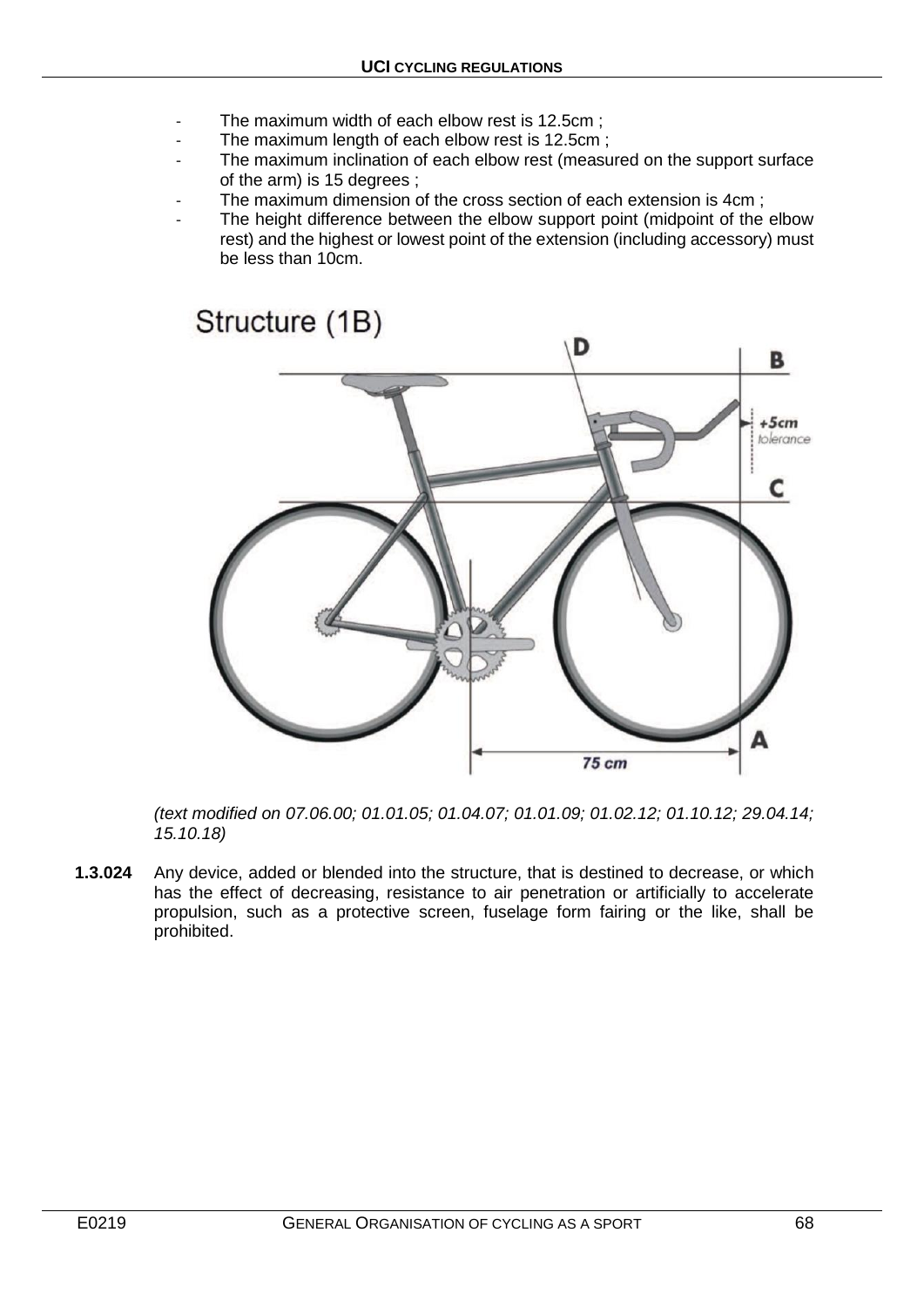

A protective screen shall be defined as a fixed component that serves as a windscreen or windbreak designed to protect another fixed element of the bicycle in order to reduce its wind resistance.



A fuselage form shall be defined as an extension or streamlining of a section. This shall be tolerated as long as the ratio between the length L and the diameter D does not exceed 3. This rule does not apply to frame and fork of the bicycle.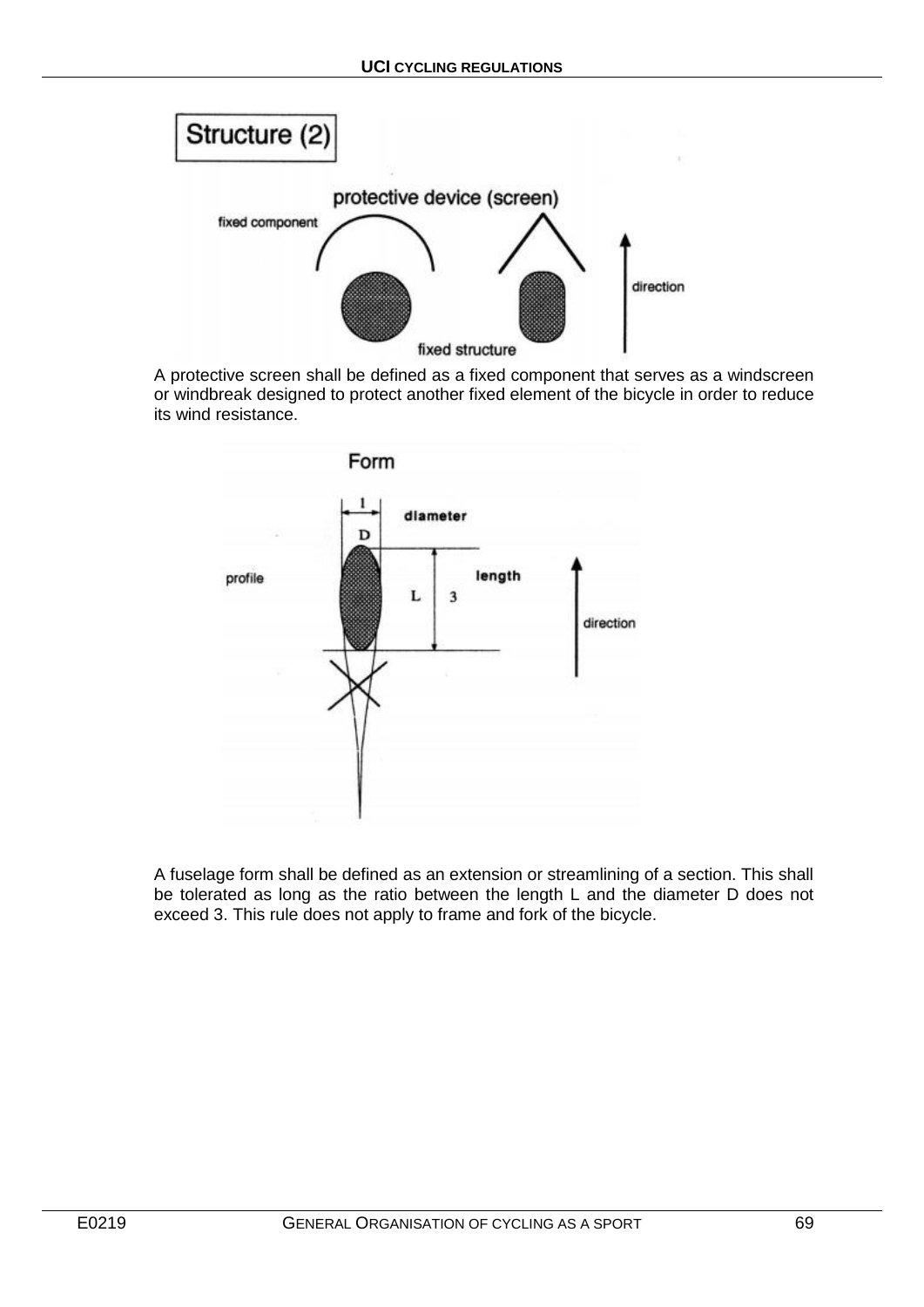

practical way of confirming the existence of fairing on a moving part such as a wheel : it should be possible to pass a rigid card (like a credit card) between the fixed structure and the moving part.



A fairing shall be defined as the use or adaptation of a component of the bicycle in such a fashion that it encloses a moving part of the bicycle such as the wheels or the chainset. Therefore, it should be possible to pass a rigid card (like a credit card) between the fixed structure and the moving part.

*(text modified on 01.01.17)*

**1.3.024** Bottles shall not be integrated in the frame and may only be located on the down and **bis** seat tubes on the inside of the frame and cannot be integrated to the frame. The dimensions of the cross sections of a bottle used in competition must not exceed 10 cm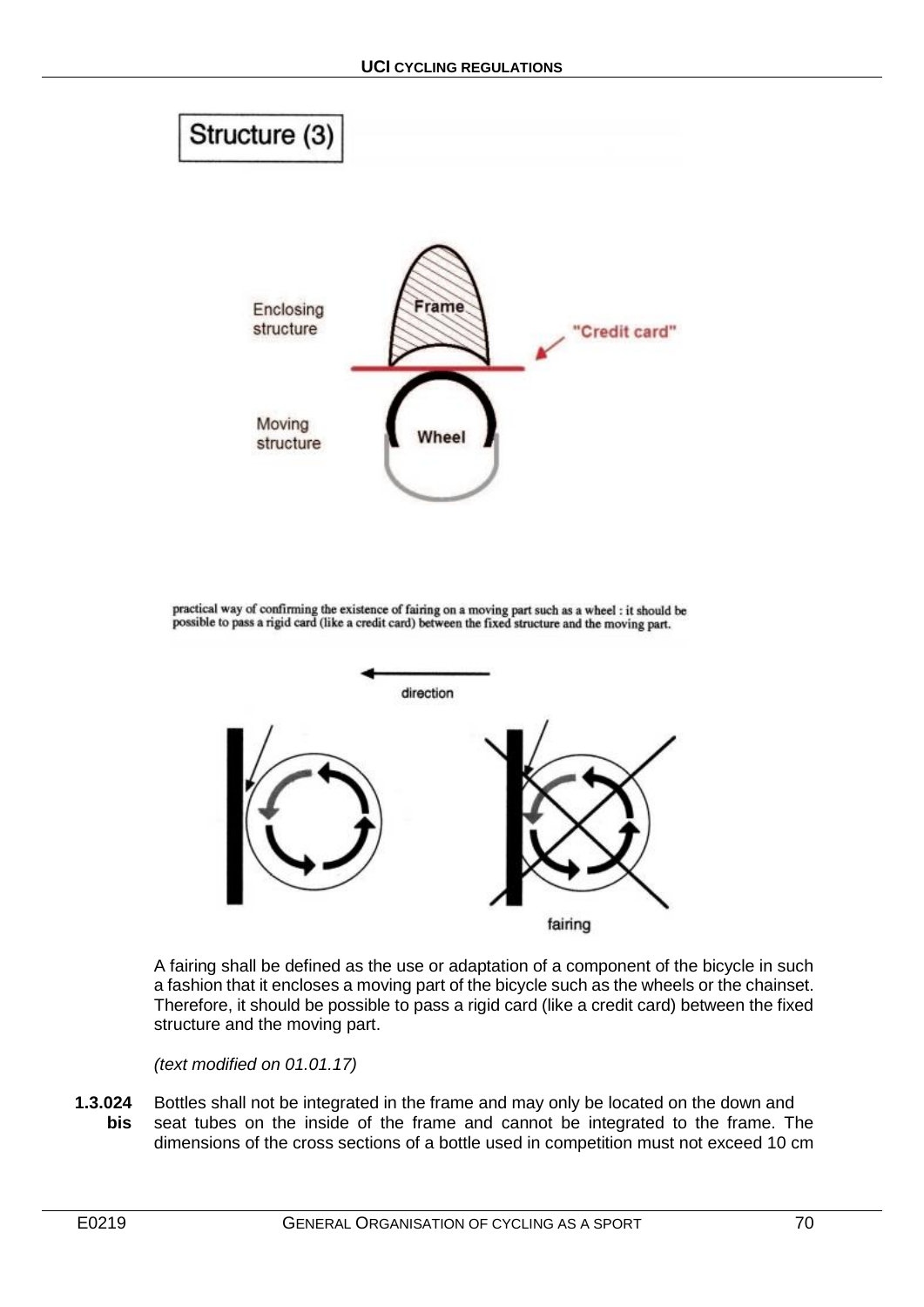or be less than 4 cm and their capacity must be a minimum of 400 ml and a maximum of 800 ml.

*(article introduced on 01.10.11; text modified on 01.01.13)*

- **1.3.024** Any bicycle may be fitted with onboard technology equipment (including but not limited **ter** to telemetry, transponder units, GPS units and video-cameras) that has the ability and purpose to collect or transmit data, information or images provided that it complies with the following conditions:
	- 1. The system to install the equipment must be designed for use on bicycles and shall not affect the certification of any item of the bicycle;
	- 2. The system to install the equipment must not allow the equipment to be removed during the race and the equipment will be considered non-removable;
	- 3. Any and all data stemming from a rider's onboard technology equipment must not be transmitted during a race to a third person.

Any intended use by a team or rider of onboard technology equipment shall require prior authorisation by the UCI or the organiser, with UCI's consent. Requests for authorisation shall be assessed, inter alia, on criteria of equal access to equipment, sporting fairness and integrity, and shall also comply with article 1.3.006.

The UCI shall not be liable for any consequences deriving from the installation and use of onboard technology equipment by licence holders, nor for any defects it may hold or its non-compliance.

For the sake of clarity, point 2 above does not apply to removable computers / rider information systems.

*(article introduced on 01.01.16; text modified on 15.02.19)*

**1.3.024** The UCI may fit, or appoint its agents or commissaires to fit, onboard technology **quarter** devices for the purpose of detecting technological fraud during competition. Refusal by a team or rider to comply with instructions to carry such onboard technology devices may lead to the imposition of disciplinary measures in accordance with article 1.3.003bis.

*(article introduced on 15.02.19)*

**1.3.025** Freewheels, multiple gears and brakes are not permitted for use on the track during competition or training. Disc brakes are allowed in cyclo-cross training and competition. Disc brakes are allowed in mountain bike training and competition. Disc brakes are allowed in road race and time trial training and competition. Disc brakes are allowed in BMX training and competition. Disc brakes are allowed in Trials training and competition.

> For races on the road and cyclo-cross, the use of fixed sprocket is forbidden: a braking system that acts on both wheels is required.

> *(text modified on 01.09.04; 01.01.05; 01.01.09, 01.07.09; 01.07.10; 27.03.17; 01.07.18)*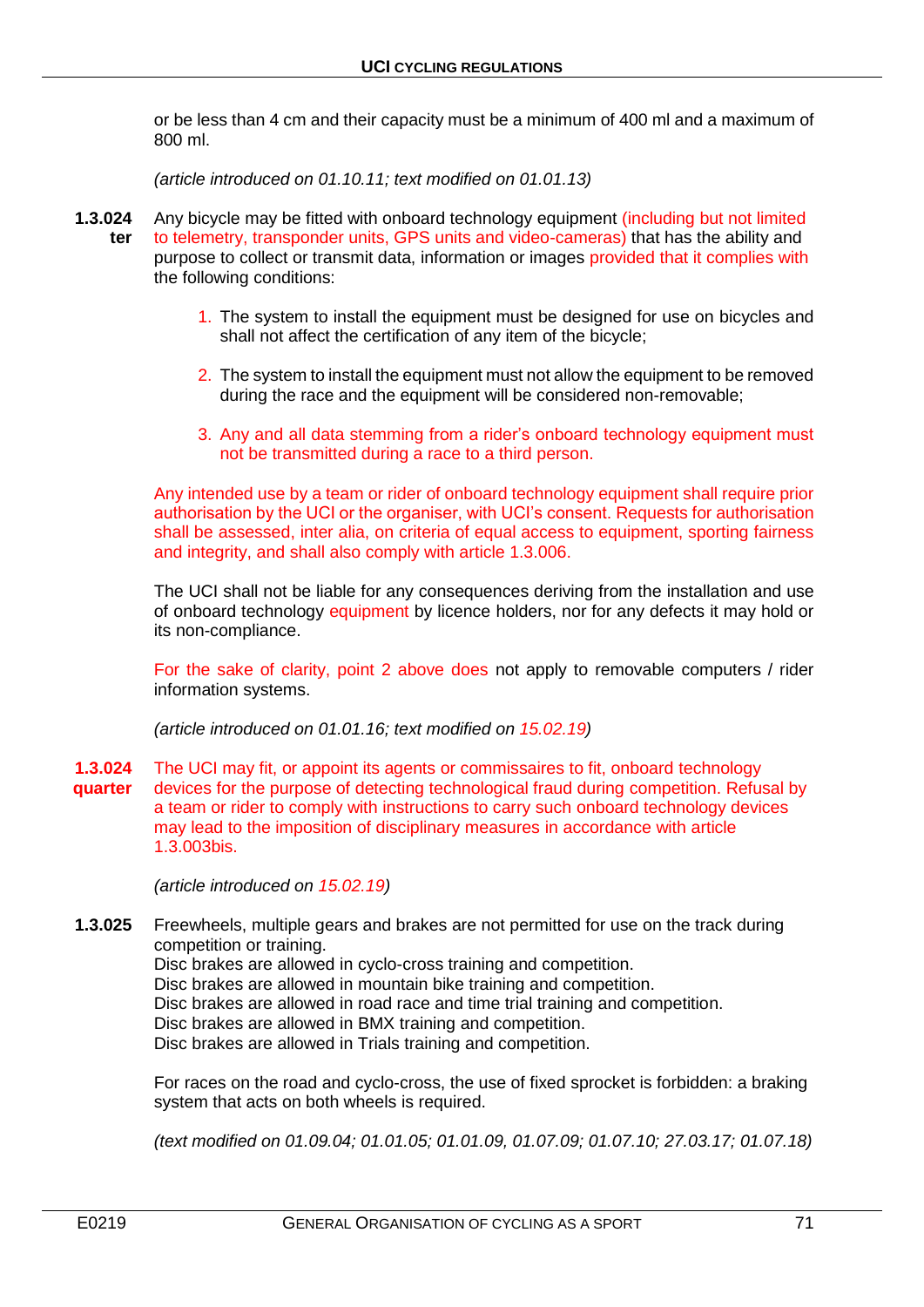# **Section 3: riders' clothing**

# **§ 1 General provisions**

**1.3.026** When competing, all riders shall wear a jersey with sleeves and a pair of shorts, possibly in the form of a one-piece skinsuit. By shorts it is understood that these are shorts that come above the knee.

Sleeveless jerseys shall be forbidden.

However, for downhill and 4-cross mountain bike events, BMX, trials and indoor cycling, specific provisions are laid down in the part of the regulations concerning the discipline in question.

*(text modified on 01.01.02; 01.01.04; 01.01.05)*

- **1.3.027** Jerseys shall be sufficiently distinct from world champions', UCI cup and classification leaders' and national jerseys to avoid confusion.
- **1.3.028** Save in cases expressly provided for in the regulations, no distinctive jersey may be awarded or worn.
- **1.3.029** No item of clothing may hide the lettering on the jersey or the rider's identification number, particularly in competition and at official ceremonies.

*(text modified on 01.01.05)*

**1.3.030** Rain capes' design must be transparent or be similar to the jersey by use of one of the principal team colours. The team's name must be displayed on it.

*(text modified on 01.01.00; 01.01.15)*

- **1.3.031** 1. Wearing a rigid safety helmet shall be mandatory during competitions and training sessions in the following disciplines: track, mountain bike, cyclo-cross, trials and BMX, BMX Freestyle, para-cycling, as well as during cycling for all events.
	- 2. During competitions on the road, a rigid safety helmet shall be worn.

During training on the road, the wearing of a rigid safety helmet is recommended. However, riders must always comply with the legal provisions in this regard.

3. Each rider shall be responsible for:

- ensuring that the helmet is approved in compliance with an official security standard and that the helmet can be identified as approved;
- wearing the helmet in accordance with the security regulations in order to ensure full protection, including but not limited to a correct adjustment on the head as well as a correct adjustment of the chin strap;
- avoiding any manipulation which could compromise the protective characteristics of the helmet and not wearing a helmet which has been undergone manipulation or an incident which might have compromised its protective characteristics;
- using only an approved helmet that has not suffered any accident or shock;
- using only a helmet that has not been altered or had any element added or removed in terms of design or form;
- using only accessories approved by the helmet manufacturer.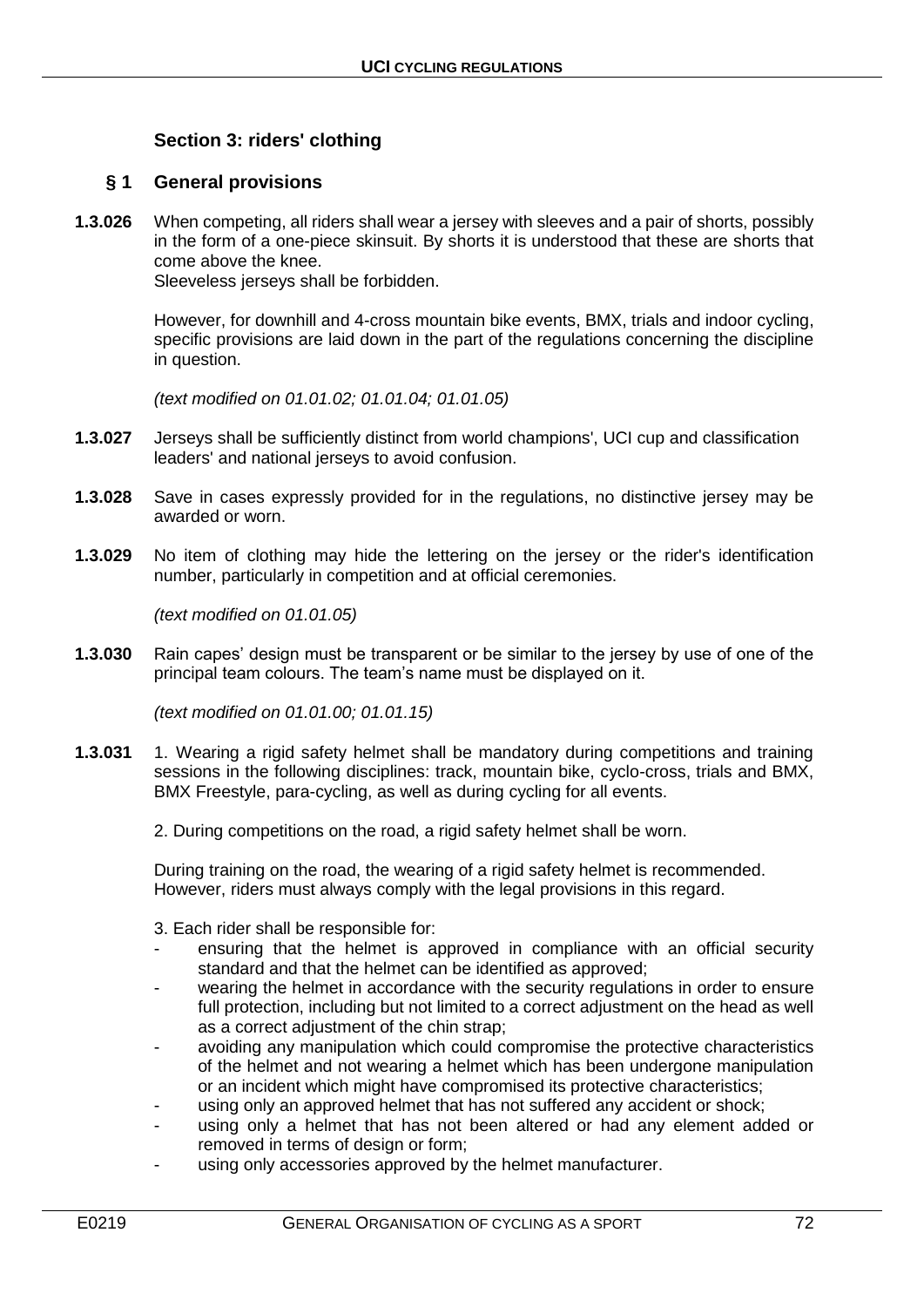*(text modified on 05.05.03; 01.01.04; 01.08.04; 01.01.05; 01.02.07; 01.07.11; 01.01.15; 01.01.17; 27.03.17)*

- **1.3.032** [article abrogated].
- **1.3.033** It is forbidden to wear non-essential items of clothing or items designed to influence the performances of a rider such as reducing air resistance or modifying the body of the rider (compression, stretching, support).

Items of clothing or equipment may be considered essential where weather conditions make them appropriate for the safety or the health of the rider. In this case, the nature and texture of the clothing or equipment must be clearly and solely justified by the need to protect the rider from bad weather conditions. Discretion in this respect is left to the race commissaires.

The use of shoe covers is prohibited during events on a covered track.

Equipment (helmets, shoes, jerseys, shorts, etc.) worn by the rider may not be adapted to serve any other purpose apart from that of clothing or safety by the addition or incorporation of mechanical or electronic systems which are not approved as technical innovations under article 1.3.004.

*(text modified on 01.01.02; 01.01.04; 01.04.07; 01.10.10; 01.02.12)*

**1.3.033** Socks and overshoes used in competition may not rise above the height defined **bis** by half the distance between the middle of the lateral malleolus and the middle of the fibula head.



*(article introduced on 15.10.18)*

**1.3.034** During competitions, riders' attendants may not bear any advertising matter on their clothing other than that authorised for their team's riders for the race in question.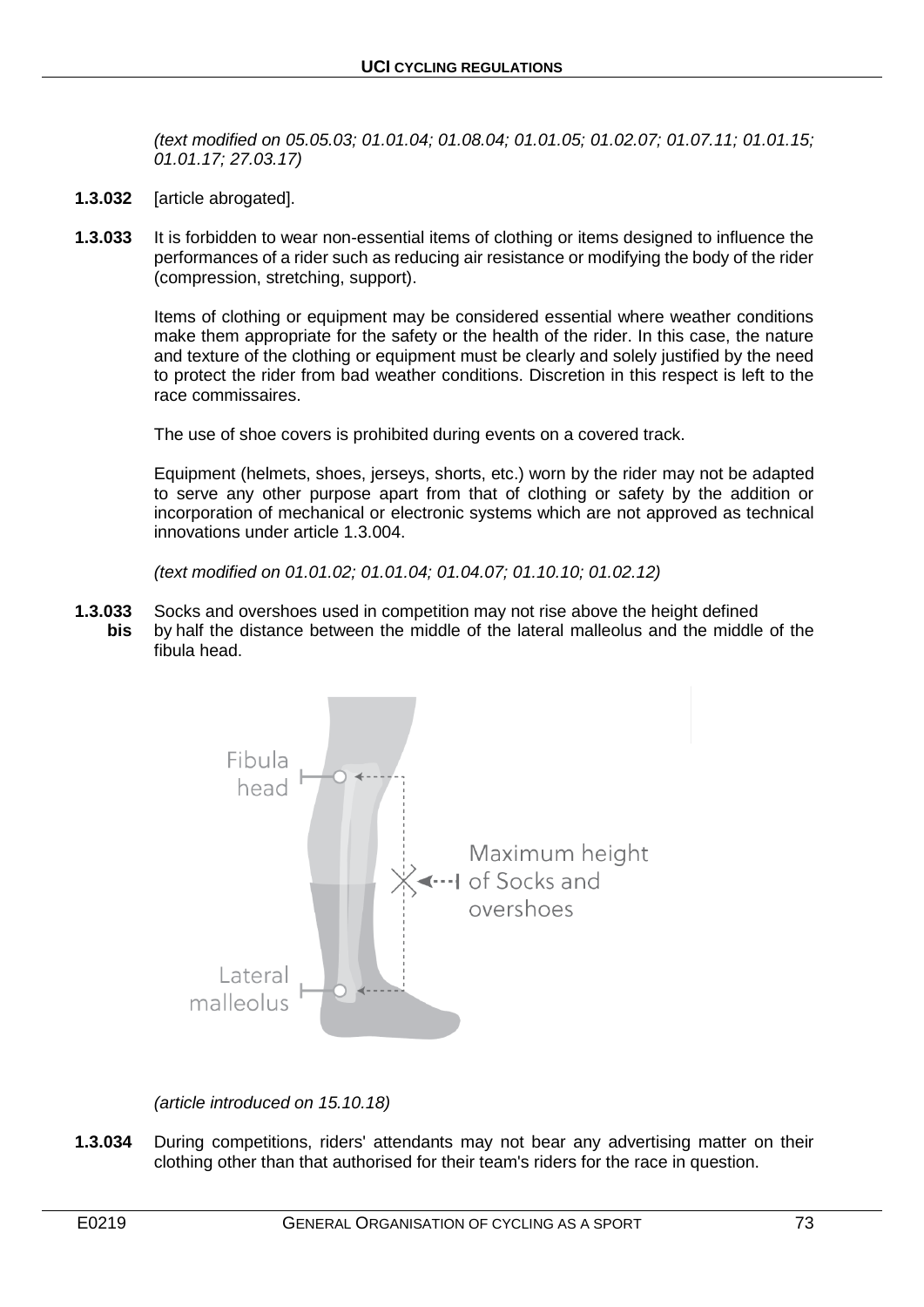# **§ 2 Teams registered with the UCI**

#### **General observations**

**1.3.035** Each team may have only a single design for clothing - colours and layout - which may not be altered for the duration of the calendar year.

UCI WorldTeams and UCI professional continental teams must submit for approval, before production, their clothing to UCI no later than December 1st before the year in question. Other teams shall submit for approval their clothing to the national federation of the team at the moment of the team registration no later than December  $10<sup>th</sup>$  before the year in question.

*(text modified on 01.01.00; 01.01.05; 01.10.09; 01.01.15; 03.06.16; 25.10.17)*

### **1.3.036 Provisions for permanent change during the season**

Any permanent change to clothing must be duly justified and submitted for approval to the UCI at least 30 days before the expected date of coming into effect. The UCI will provide the team with an answer no later than 15 days prior to the expected date of coming into effect.

### **Provisions for a temporary change during the season**

Each Road team may use different clothing for one full event each year. The clothing must be submitted for approval to the UCI, at least 60 days before the start date of the event in question. The application may be rejected for reasons considered valid. The UCI will provide the team with an answer no later than 30 days prior to the start date of the event in question.

Applications either for a permanent or temporary change will be considered in the order in which they are received by the UCI.

However, these provisions do not apply to the clothing of National Champions and Continental Champions; the modifications of which are subject to approval from respectively, national federations and continental confederation.

*(text modified on 01.01.00; 01.01.04; 01.01.05; 01.10.11; 01.01.15; 25.10.17)*

**1.3.037** Riders' clothing shall always be identical to the specimen lodged.

*(text modified on 01.01.99)*

#### **Advertising matter**

**1.3.038** The name, company logo or trade mark of the principal partner shall be preponderant (thicker characters) and placed in the upper part of the jersey, both on the front and the back.

> If there are two principal partners registered with the UCI, at least one of them shall appear as mentioned above.

**1.3.039** The order in which the two principal partners appear on the jersey may be inverted from one race to another during the calendar year.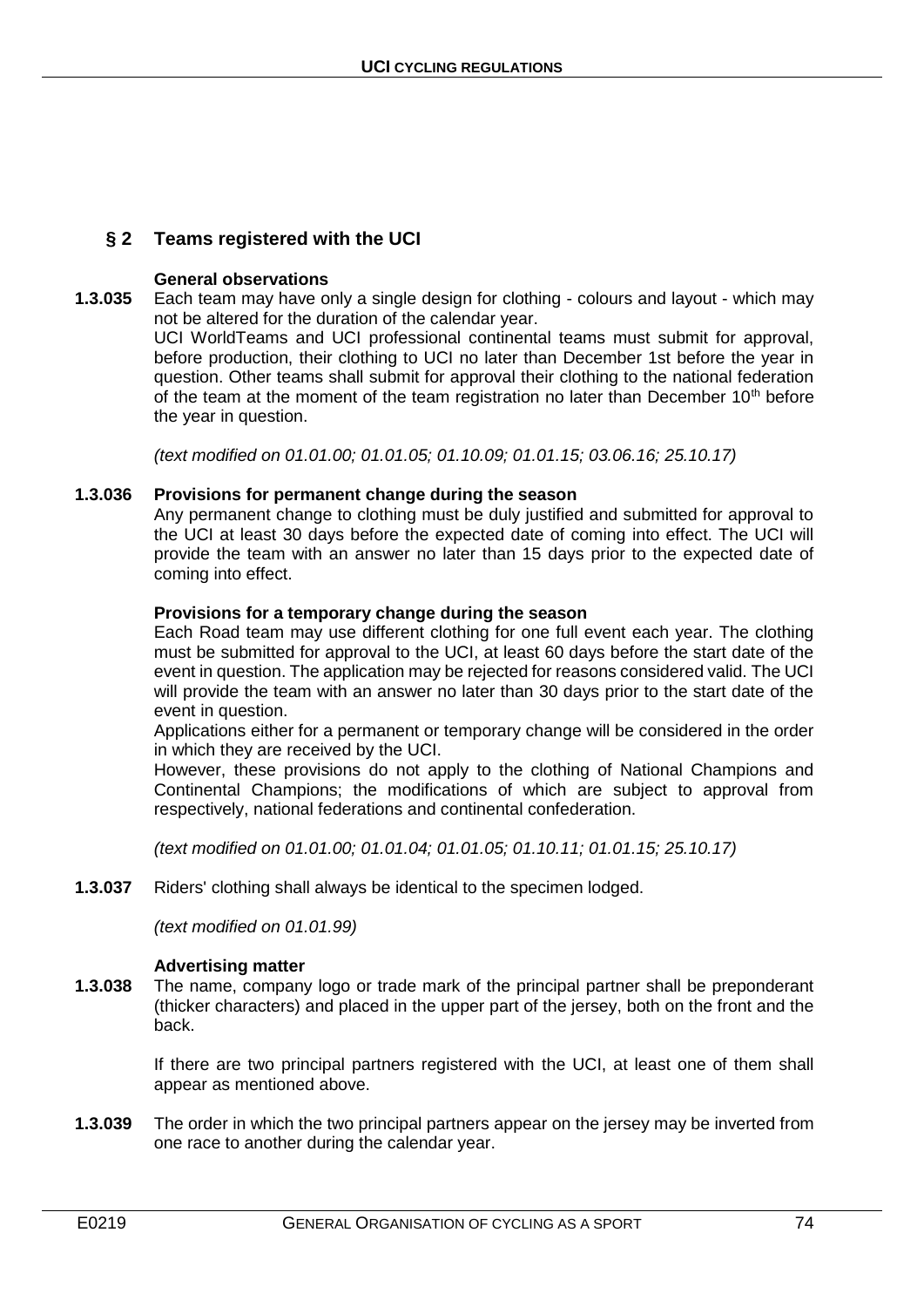- **1.3.040** [article abrogated on 01.01.98]
- **1.3.041** [article abrogated]
- **1.3.042** Other advertising inscriptions may be freely used and can vary from one race or country to another.
- **1.3.043** In all cases, the advertising matter and its layout shall be the same for all riders of a given team in the same competition.

*(text modified on 01.01.00; 01.01.05)*

**1.3.044** In track events, by mutual agreement between the race organiser and the team, the team jersey may be replaced by a jersey devoid of advertising matter, not even bearing the name of the team itself.

> In six-day races, the organiser may impose jerseys with the advertisement of his choice, while allowing the rider's sponsor to place its name in a rectangle of maximum 6 cm in height.

*(text modified on 01.01.00; 01.01.05)*

## **§ 3 Regional and club teams**

#### **General observations**

**1.3.045** For the events on the national calendar, the team may only use a single design of clothing (colours and arrangement) which must remain unaltered throughout the calendar year. In other respects, the matter shall be decided by the national federation of the country where the race is run.

> For events on the international calendar, the rules below shall apply to riders belonging to a regional or club team, with the exception of riders who are also members of a team registered with the UCI.

*(text modified on 01.01.05)*

**1.3.046** Each regional or club team for whom one or more riders take part in an event on the international calendar must, at the start of the year, notify the details of their clothing to their national federation specifying in detail the colours and their arrangement and the main sponsors.

> The name of the region and/or club may appear, in full or in abbreviated form, on the iersey.

*(text modified on 01.01.05)*

**1.3.047** • Riders for the club shall wear uniform clothing complying exactly with that described in the notification referred to in article 1.3.046. Unless specifically provided for, no rider shall be permitted to ride in the colours of any association or company other than those of the club given on his licence.

#### **Advertising matter**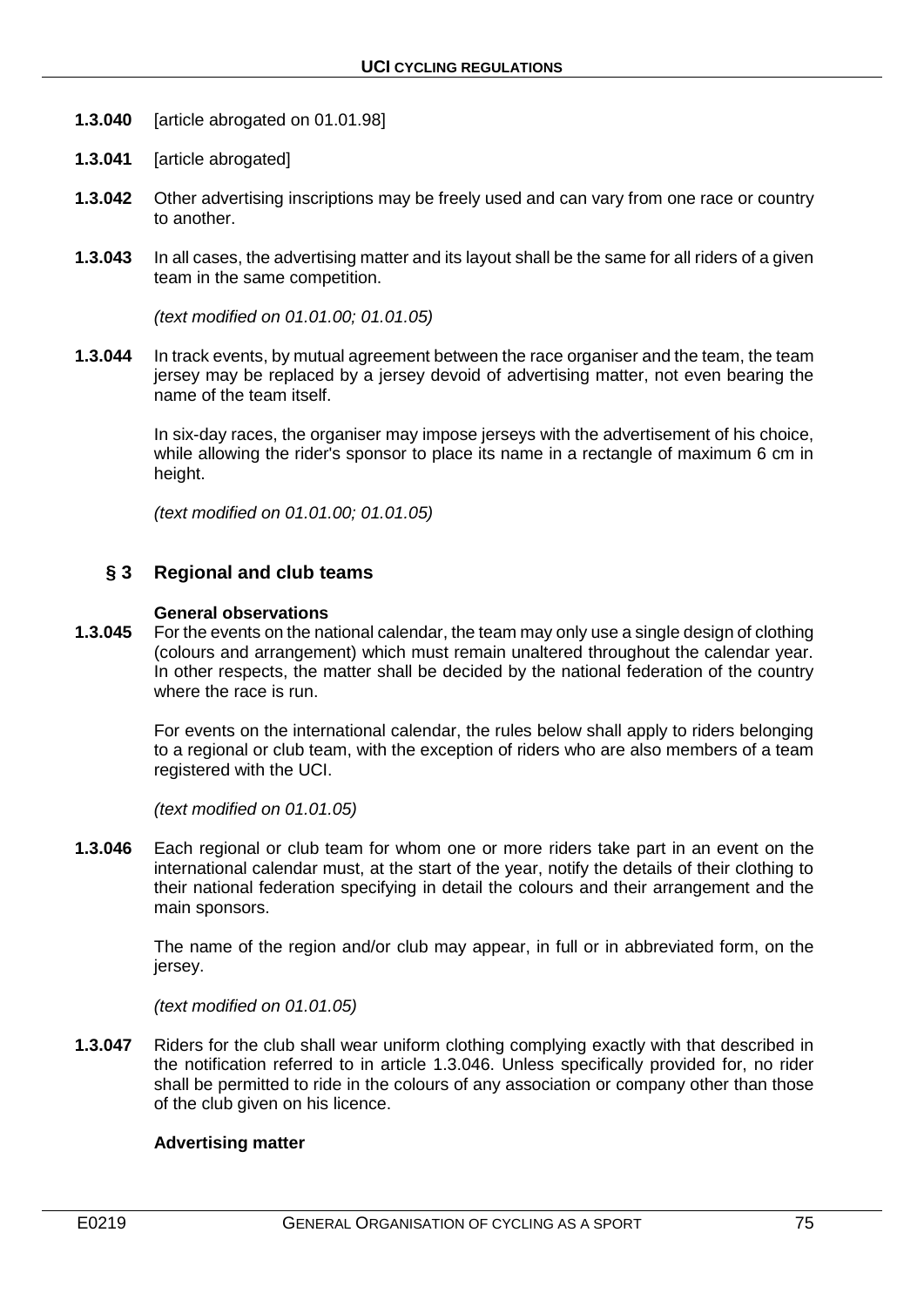**1.3.048** Clubs may display the names (logo or trade mark) of their commercial sponsors on their clothing by way of advertising.

A prior written agreement has to be concluded between the club and the sponsor.

**1.3.049** The name, logo or trade mark of the sponsor(s) may be used freely on the jersey. In addition the jersey may bear other lettering which may even differ from one race or country to another, without any limitation on the number.

*(text modified on 01.01.00)*

**1.3.050** [article abrogated on 01.01.05]

## **§ 4 Leaders' clothing**

#### **Stage races**

**1.3.051** A classification leader's jersey in stage races must be sufficiently distinct from those of the teams and clubs, as well as from national jerseys, world champions' jerseys and those of UCI cups, series and classification leaders.

> Conversely, concerning road cycling and more specifically for "grands tours" only, it shall be the teams that are required to differentiate their jersey from that of the individual general classification leader's jersey.

*(text modified on 01.01.05; 01.01.16)*

- **1.3.052** (N) An individual general classification leader's jersey shall be mandatory.
- **1.3.053** (N) Advertising on a leader's jersey shall be reserved for the organiser of the race.

However, on the upper front and back of the jersey, in a rectangle 32 cm high and 30 cm wide, the lower 22 cm shall be reserved for use by the teams on a white background. The horizontal upper segment of the rectangle will match the lower point of the collar. The principal partner(s) of a team shall stand out there from all other advertisements.

This provision shall also apply to the skinsuit worn by the leader; the lower part (shorts) of the skinsuit shall be reserved for team advertising within a 9 cm wide horizontal band on each leg.

*(text modified on 01.01.00; 01.01.05; 01.01.16)*

**1.3.054** The wearer of the leader's jersey shall be entitled to match the colour of his shorts to that of the jersey.

*(text modified on 01.01.99)*

**1.3.055** In time trial stages, leaders may wear the aerodynamic jersey or skinsuit of their teams if the organiser does not provide an aerodynamic leader's jersey or skinsuit.

*(text modified on 01.01.05)*

#### **UCI cups, series and classifications**

**1.3.055** 1. The designs of the leader's jerseys for UCI cups, series and classifications are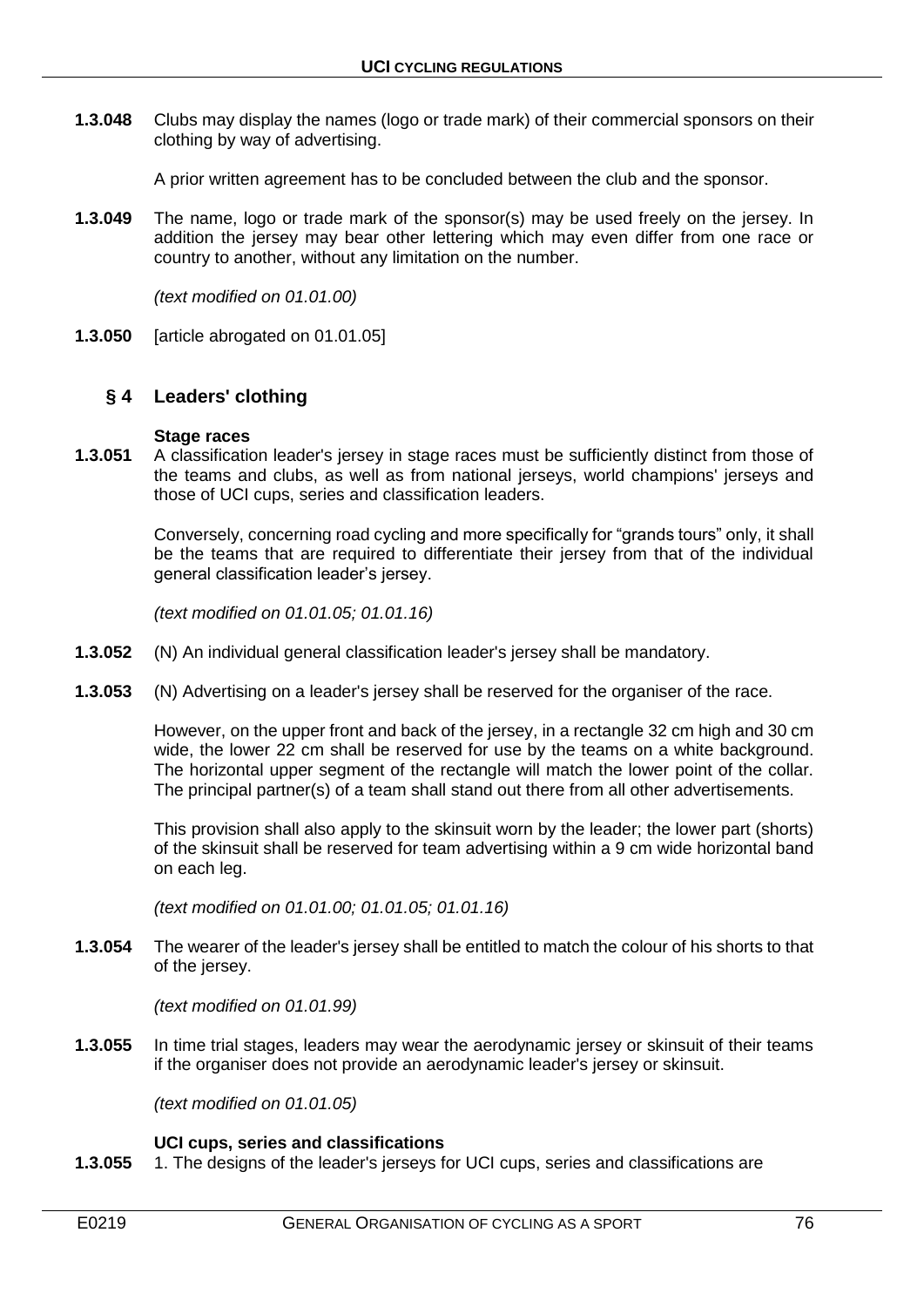**bis** determined by the UCI and are their exclusive property. They may not be reproduced without UCI authorisation.

They may not be altered, except as regards the advertising space reserved for the wearer's team.

2. Advertising on the leader's jerseys of UCI cups, series and classifications is reserved for the UCI.

However, on the upper front and back of the jersey, in a rectangle 32 cm high and 30 cm wide, the lower 22 cm shall be reserved for use by the teams on a white background. The principal partner(s) of a team shall stand out there from all other advertisements.

This provision shall also apply to the skinsuit worn by the leader; the lower part (shorts) of the skinsuit shall be reserved for team advertising within a 9 cm wide horizontal band on each leg.

3. The wearer of the leader's jersey shall be entitled to match the colour of his shorts to that of the jersey.

4. In time trial stages, leaders may wear the aerodynamic jersey or skinsuit of their teams if the UCI does not provide an aerodynamic leader's jersey or skinsuit.

*(text modified on 01.01.05; 01.09.05; 01.01.06; 01.01.09; 01.07.17)*

## **§ 5 National team clothing**

**1.3.056** National federations shall submit to the commissaires' panel of events as specified in art. 1.3.059, a sample of their national team clothing for validation. The design, color, place and size of the advertising spaces of the validated equipment must be identical for all athletes participating to the applicable events.

> We encourage you to present to the UCI your national apparels before sending them for final production.

> The apparel of the riders of a national team must always be identical to the last sample submitted.

*(text modified on 17.07.98; 01.01.04; 25.06.07)*

## **1.3.057** The following advertising shall be authorised:

- front of the jersey: 2 rectangular zones of 80 cm2 maximum;
- rear of the jersey: rectangular strip maximum 20cm high;
- area comprising shoulders and sleeves: strip of maximum 9 cm high;
- on the sides of the jersey: a 9 cm wide strip;
- sides of the shorts: a 9 cm wide strip;
- rear of the shorts: rectangular strip of 10cm high;

the manufacturer's label (30 cm2) may appear once only on the jersey and once on each leg of the shorts.

Advertising matter, as detailed above, shall be used at the national federation's discretion.

Advertising matter on jersey and shorts may vary from one rider to another. The design of the jersey and shorts may vary from one category of rider to another.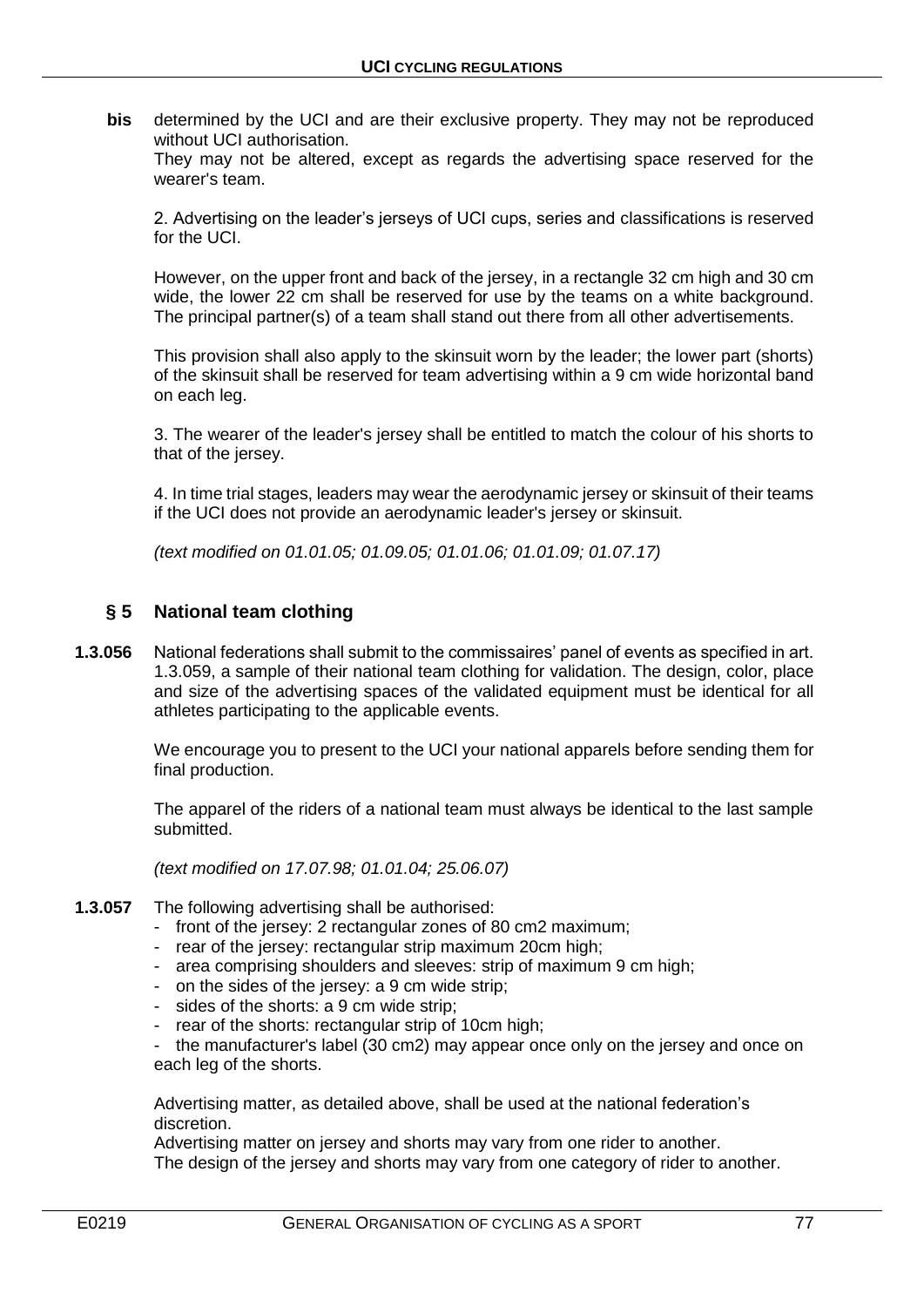Advertising on protective leggings worn for downhill mountain bike, trials and BMX events is not subject to the advertising restrictions on shorts.

Additionally, the rider's name may appear on the back of the jersey.

The above measures also apply to other items of clothing worn during competition (rain jackets, etc.).

*(text modified on 01.01.00; 01.01.03; 01.01.04; 01.01.05; 08.02.18)*

**1.3.058** The advertising spaces shall be reserved for the use of the national federation except in the following cases:

A. track world cup

for riders belonging to a team registered with the UCI, the advertising spaces are reserved for the team, except for a rectangular zone of 64 cm2 on the front of the jersey which is reserved for the national federation.

B. cyclo-cross world cup

[text transferred to the article 5.3.010]

C. BMX world and continental championships and challenges

If the rider has one or more sponsors, a rectangle of height 10 cm on the front of the jersey shall be reserved for their use. In this case these rectangles comprise the only advertising spaces available on these parts of the jersey. If and only if there is no advertising for a rider's sponsors, the national federation may make use of two rectangular zones of 64 cm2 on the front of the jersey. The other advertising spaces on the jersey (shoulder and sleeve strip, sides) are reserved in the first instance for the national federation.

Each rider having received a UCI permanent number (as outlined in § 10, Title 6 of the UCI regulations), must print his number on the jersey according to the following principles:

- a) The colour of the number must be in strong contrast with the colour of the background.
- b) The distance between the digits must be 1.5 cm
- c) The minimum height of the number must be 20 centimeters
- d) The width of the numbers shall be:
	- minimum 10 cm for one digit numbers
	- minimum 20 cm for two digit numbers
	- minimum 25 cm for three digit numbers
- e) There should be a minimum of 5 cm of free space without publicity around the number.
- f) As an option, he must display his last name across the shoulders, above the number.

*(text modified on 17.07.98; 01.01.05; 14.10.08; 19.06.09; 01.07.18)*

- **1.3.059** The wearing of national team clothing shall be mandatory:
	- at world championships
	- at continental championships
	- for the riders of a national team
	- during Olympic and Paralympic Games, in accordance with the IOC and NOC Regulations.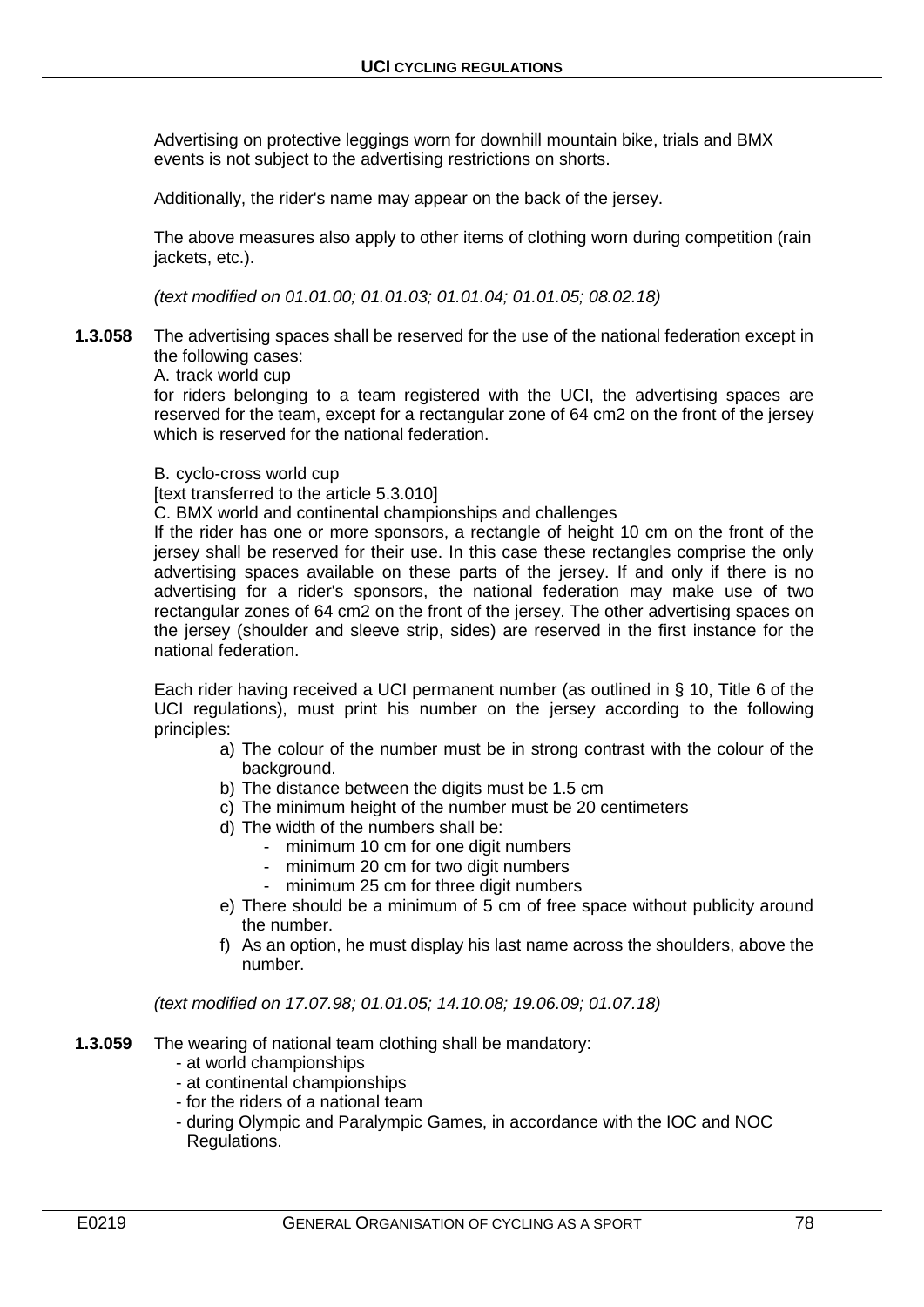The continental and national champions must comply with this rule and wear their national team clothing while participating in the events cited here before.

*(text modified on 01.01.98; 01.01.04; 01.01.05; 01.01.06; 01.10.10; 26.07.17)*

## **§ 6 World champion's jersey**

**1.3.060** The right to the «rainbow colours» is the exclusive property of the UCI. Any commercial use of the rainbow colours is strictly prohibited.

*(text modified on 01.10.10)*

**1.3.061** The design, including colours and layout, of each world champion's jersey according to category and/or discipline, as well as the distinctive logo of the UCI Team Time Trial World Champions, are the exclusive property of the UCI. The jersey, and the distinctive logo for the UCI Team Time Trial World Champions, may not be reproduced without UCI authorisation. The design may in no way be modified.

*(text modified on 01.10.10; 01.07.12)*

- **1.3.062** [article abrogated on 01.01.05]
- **1.3.063** Until the day before the world championship of the following year, the world champions must wear their jersey in all events in the discipline, speciality and category in which they won their title, and in no other event.

The world champion team of the UCI Team Time Trial shall wear the distinctive logo on their jerseys in all road events from 1 January until 31 December in the year following the World Championship event.

The world champion in the individual time trial is not authorised to wear the world champion's jersey during team time trial events.

In six-day races, only madison world champions may wear the jersey, even if they are not paired together.

In para-cycling, for Tandem (B), Team Relay (TR) and Team Sprint (TS), only world champion athletes must wear the rainbow jerseys even if the pair or the team subsequently dissolve.

The world champion jersey, or the distinctive logo for the UCI Team Time Trial World Champions, must be worn at every opportunity with public exposure, in particular during competitions, awards ceremonies, press conferences, television interviews, autograph sessions, photo sessions and other occasions.

*(text modified on 01.01.05; 01.01.06; 01.10.10; 01.07.12; 01.10.13)*

**1.3.064** Without prejudice to paragraph 2 below, only the current world champion rider may wear rainbow piping on his equipment (such as bike, helmet, shoes) as per the technical specifications in the brochure which will be sent to him by the UCI. However, he may use the equipment bearing the rainbow piping only in events of the discipline, speciality and category in which he won the title and in no other event.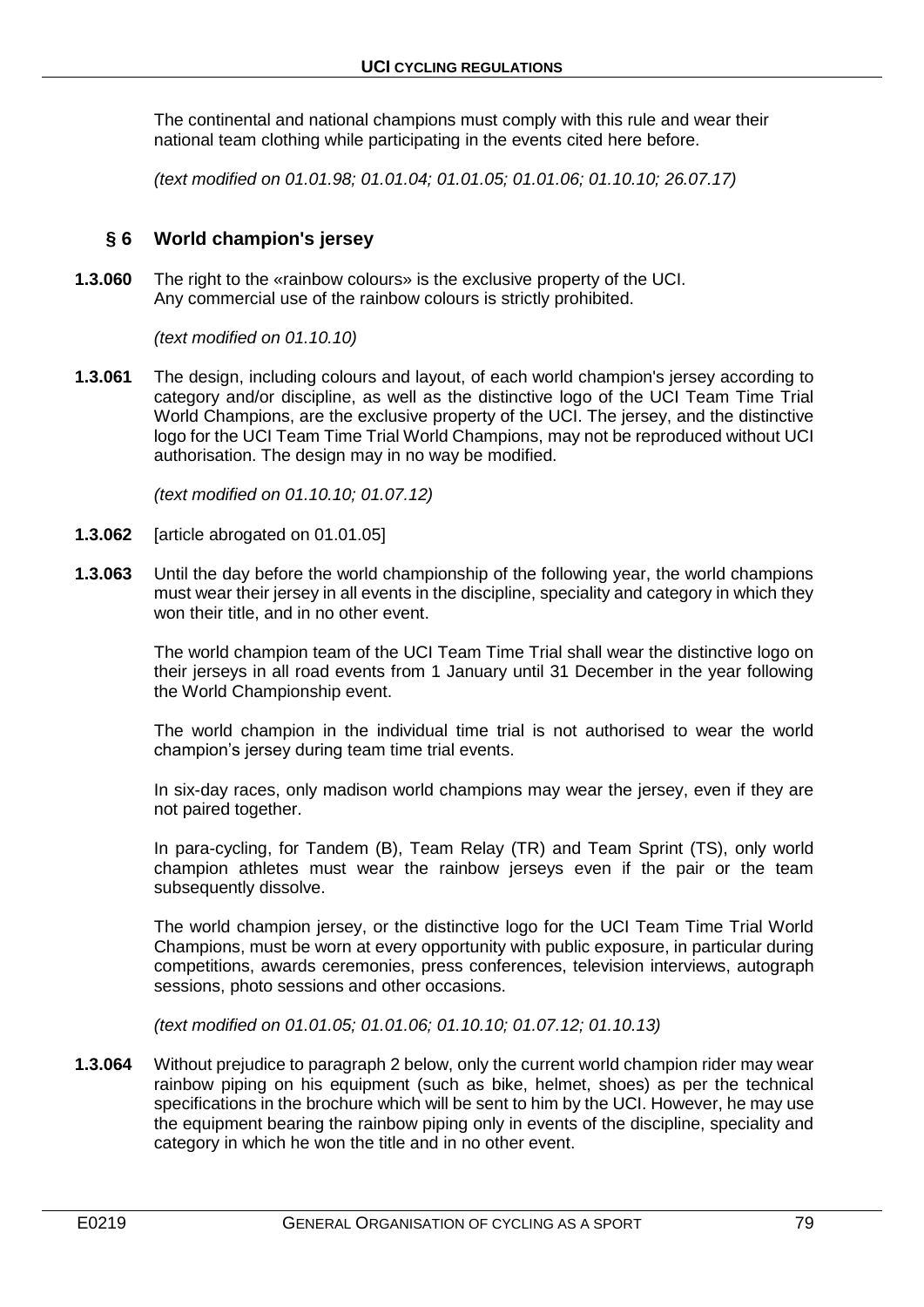The current individual time trial world champion is authorised to use rainbow stripes on their time trial bicycle for individual time trial and team time trial events.

When he no longer holds the title of world champion, a rider may wear rainbow piping on the collar and cuffs of his jersey, to the exclusion of any other equipment, as per the technical specifications in the brochure which will be sent to him by the UCI. However, he may wear such a jersey only in events of the discipline, speciality and category in which he won the title and in no other event. In compliance with the provisions 1.3.056 and 1.3.059, he is not authorized to add the rainbow piping on his national team clothing. Any equipment bearing the rainbow piping shall be submitted to UCI for approval before production.

*(text modified on 01.01.05; 01.09.05; 24.09.07; 01.10.10; 01.01.15)*

- **1.3.065** [article abrogated on 01.07.17]
- **1.3.066** The world champion's jersey awarded at the official ceremony may carry no advertising matter other than that determined by the UCI.
- **1.3.067** The world champion shall be entitled to have advertising matter placed on his jersey from the day following the official ceremony until the day before the next world championships.

The exact location of advertising space is defined in the brochure provided by the UCI to each national federation of which a rider becomes world champion.

The wearer of the world champion's jersey shall be entitled to match the colour of his shorts to that of the jersey.

*(text modified on 01.01.01; 01.10.10)*

## **§ 7 National champion's jersey**

**1.3.068** National champions must wear their jersey in all events in the discipline, speciality and category in which they won their title and no other event.

> The national champion in the individual time trial is not authorised to wear the distinctive national champion's jersey during team time trial events.

> In a six-day event, only madison national champions must wear the jersey even if they are not paired together.

> (N) When he no longer holds the title of national champion, a rider can wear piping in national colours on the collar and cuffs of his jersey and shorts as per the technical specifications determined by the national federation. However, he can wear such a jersey only in events of the discipline, speciality and category in which he won the title and in no other event; nevertheless, former individual time trial national champion is authorised to use piping in national colour on his time trial skinsuit for individual time trial and team time trial events.

> The national champion jersey must be worn whenever a rider is engaged in activities on the track, awards ceremonies, press conferences, television interviews, autograph sessions and other occasions which require a good presentation.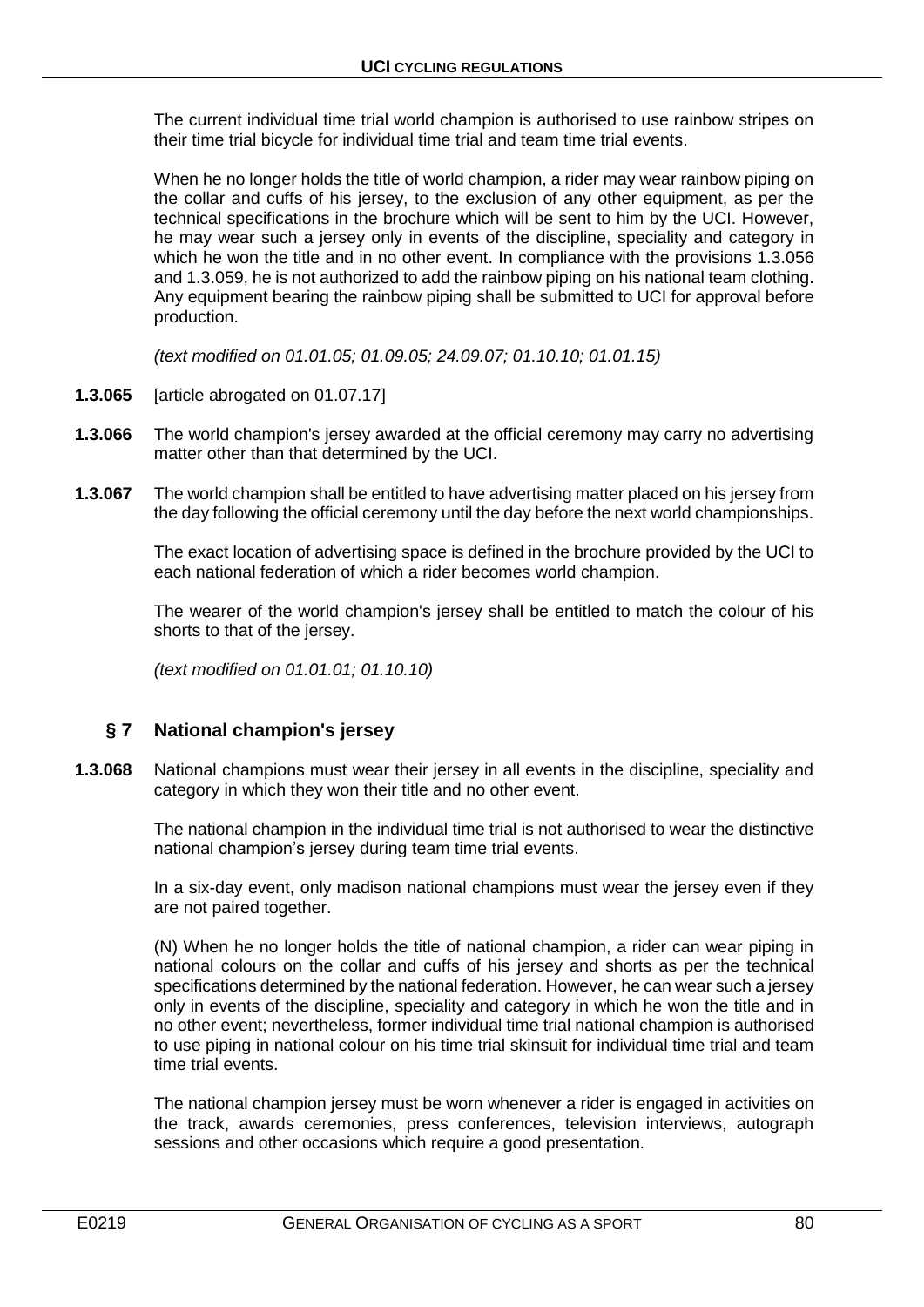*(text modified on 01.01.99; 01.01.04; 01.01.05; 01.01.06; 01.10.10; 01.01.13; 01.01.15; 01.07.17; 22.10.18; 01.01.19)*

**1.3.069** The specificities concerning the design of the national champion jersey are described in the brochure available on the UCI website. These specificities are applicable for all the disciplines.

> Before production, the national champion jersey design (colours, flag, drawing) reproduced by the titled rider must be approved by the concerned national federation and must respect the latter's dispositions.

> Each national federation must have its national champion jersey design registered by the UCI, for each discipline, at least 21 days before the national championships of the discipline in question.

> The wearer of a national champion's jersey shall be entitled to match the colour of his shorts to that of the jersey.

> However, under the prior approval of the concerned National Federation and instead of wearing a traditional national champions jersey in the sense of the provision 1.3.068, the national champions in MTB DHI, MTB 4X and BMX have the possibility to wear a distinct national champion jersey with the left arm sleeve representing the flag of the rider's country. No advertising is authorized on that left arm sleeve of the national champion jersey. Apart from the left arm sleeve and without prejudice to the provisions 1.3.026 to 1.3.044, the remaining spaces (e.g. front, back and right arm sleeve) are let at the disposal of the riders for their usual sponsors. The specificities are described in the brochure available on the UCI website.

*(text modified on 01.01.01; 01.01.04; 01.10.10; 01.07.11)*

# **§ 8 Continental champion's jersey**

**1.3.070** If a jersey is awarded at a continental championship, the rider may wear it in all races in the discipline, speciality and category in which he won the title and for as long as he continues to hold the title.

> Continental confederations may impose the mandatory wearing of their continental champion's jersey in the discipline, specialty and category of their choosing.

> The authorised advertising spaces shall be identical to those on the world champion's jersey.

> Before production, the continental champion jersey design (colours, flag, drawing) reproduced by the titled rider must be approved by the concerned continental confederation and must respect the latter's dispositions.

*(text modified on 01.01.04; 01.01.05; 01.09.05; 01.01.16; 01.07.17)*

# **§ 9 Order of priority**

**1.3.071** Without prejudice to relevant provisions but applicable for all the disciplines, should various provisions requiring the wearing of different jerseys apply to the same rider, the order of priority shall be as follows: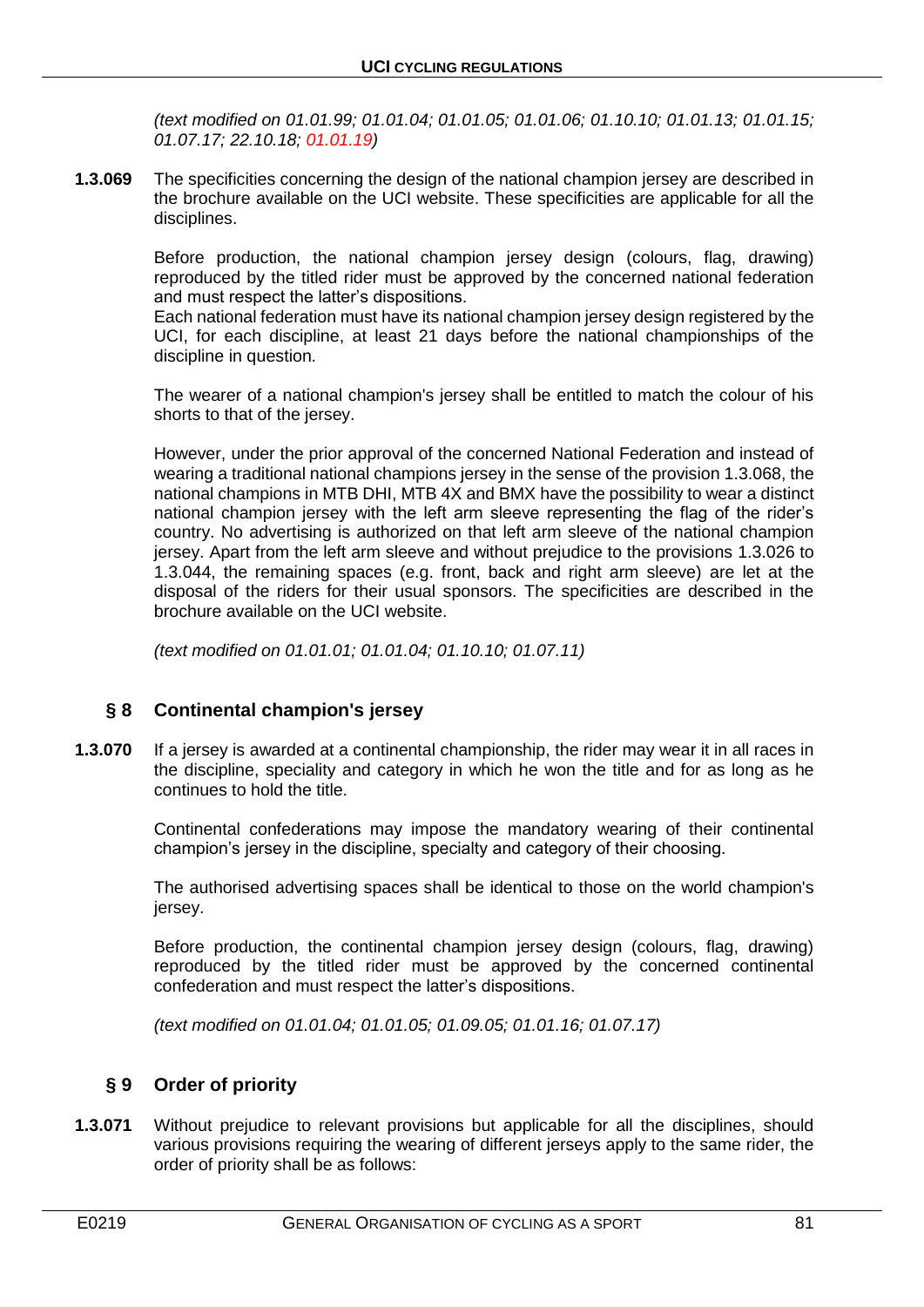- 1. the leader's jerseys of the stage race
- 2. the world champion's jersey
- 3. the leader's jersey of the cup, series or UCI classification
- 4. the continental champion's jersey
- 5. the national champion's jersey
- 6. the national jersey

*(text modified on 26.08.04; 01.01.05; 01.01.06; 01.02.07; 01.09.08; 01.01.09; 01.10.09; 01.10.10; 01.10.13; 01.01.15; 01.01.17; 26.07.17)*

## **§ 10 Sanctions**

- **1.3.072** The following infringements shall be penalised as indicated below: (the sums are the fine in CHF)
	- 1. Non-regulation clothing (colour and layout)
		- rider: 50 to 200 and start not permitted
		- team: 250 to 500 per rider
	- 2. Non-regulation advertising
		- 2.1 Team, per rider bearing non-regulation advertising:
		- jersey: 500 to 2,100 and start of the rider concerned not permitted
		- shorts: 300 to 1,050 and start of the rider concerned not permitted
		- skinsuit: 700 to 3,000 and start of the rider concerned not permitted
		- 2.2 Leader's jersey
		- organiser: 1,000 to 2,100 per rider concerned and rider not obliged to wear the jersey
		- team: 1,000 to 2,100 per rider concerned and start of the riders concerned not permitted
	- 3. Leader's jersey
		- 3.1 Unavailability of jerseys or skinsuits as required by the race regulations
		- organiser: 1,000 to 2,100 per rider concerned
		- 3.2 Leader's jersey or skinsuit not fit to wear
		- organiser: 1,000 to 2,100 per rider concerned
		- 3.3 Allocation of unauthorised jerseys
		- organiser: 1,000 to 2,100 per jersey concerned
	- 4. Rider not wearing:
		- world champion's jersey: team: 2,500 to 5,000 and start of the rider concerned not permitted
		- leader's jersey of a UCI cup, circuit, series or classification:
		- team: 2,500 to 5,000 and start of the rider concerned not permitted
		- rider: start not permitted and loss of 50 points in the UCI classification concerned
		- national champion's jersey: team: 2,500 to 5,000
		- national clothing: team: 500 to 1,000 per rider and start of the riders concerned not permitted
	- 5. National team clothing:
		- failure to submit to the UCI (article 1.3.056): national federation: 500 to 10,000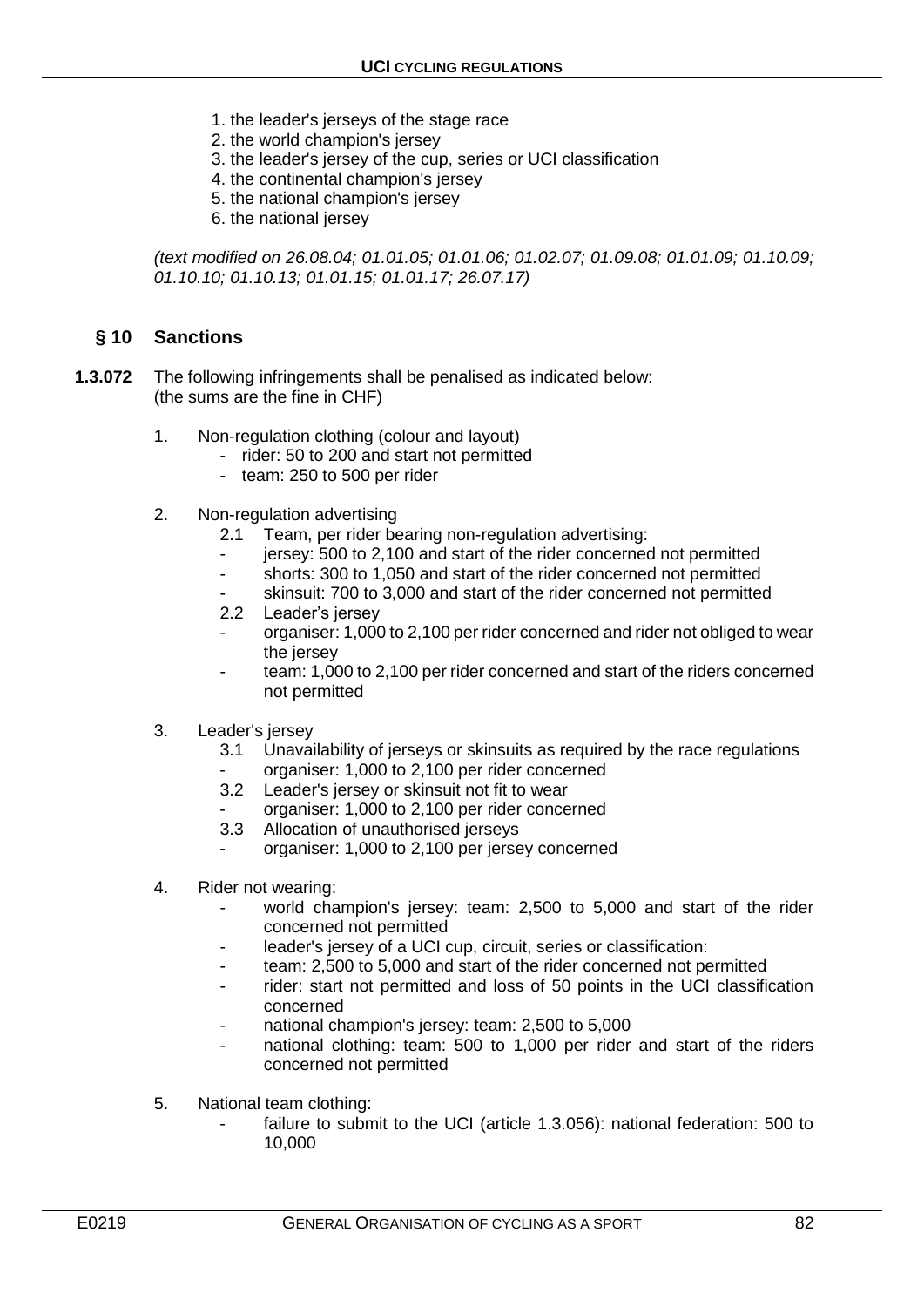- 6. World champion's equipment:
	- in breach of article 1.3.066 or 1.3.067: rider: 2,000 to 100,000
	- wearing of the jersey in a discipline, speciality or category other than that in which it was won: rider: 2,000 to 10,000
	- in breach of article 1.3.065: rider: 200 to 10,000
	- in breach of article 1.3.064: rider 2,000 to 10,000
	- logo of UCI Team Time Trial World Champions not worn: team: 10,000
- 7. National champion's jersey:
	- in breach of article 1.3.068, second paragraph: rider: 200 to 10,000.

*The amounts of the fines set above are doubled in the event of an offence during a world championship.*

*(text modified on 01.03.01; 01.01.04; 01.01.05; 01.10.10; 01.07.11; 01.07.12)*

# **Section 4: identification of riders**

## **Identification number**

**1.3.073** During competitions, the following provisions shall be made for the identification of riders.

| Discipline/speciality | <b>Body</b>    | Frame         | Shoulder       | Handlebar |
|-----------------------|----------------|---------------|----------------|-----------|
|                       | number         | number        | number*        | number    |
| Road                  |                |               |                |           |
| One-day races         | $\overline{2}$ |               |                |           |
| Stage races           | $\overline{2}$ | 1             |                |           |
| <b>Time trials</b>    | 1              |               |                |           |
| Cyclo-cross           | 1              |               | $\overline{2}$ |           |
| Track                 |                |               |                |           |
| Sprint                | $\overline{2}$ |               |                |           |
| Individual pursuit    | 1              |               |                |           |
| Team pursuit          | 1              |               |                |           |
| 1 km TT               | 1              |               |                |           |
| 500 m TT              | 1              |               |                |           |
| Points race           | $\overline{2}$ |               |                |           |
| Keirin                | $\overline{2}$ |               |                |           |
| Team sprint           | 1              |               |                |           |
| Madison               | $\overline{2}$ |               |                |           |
| Omnium                | $\overline{2}$ |               |                |           |
| (all events)          |                |               |                |           |
| <b>BMX</b>            |                | 2 (lateral)** |                | 1         |
| Mountain bike         | 1              |               |                |           |
| (all events)          |                |               |                | 1         |
| Trials                | 1              |               |                | 1         |
|                       |                |               |                |           |

\* The shoulder numbers shall be worn on the upper forearm so it's visible frontally.

\*\* Frame numbers shall be used in BMX only if required as stated in the event technical guide.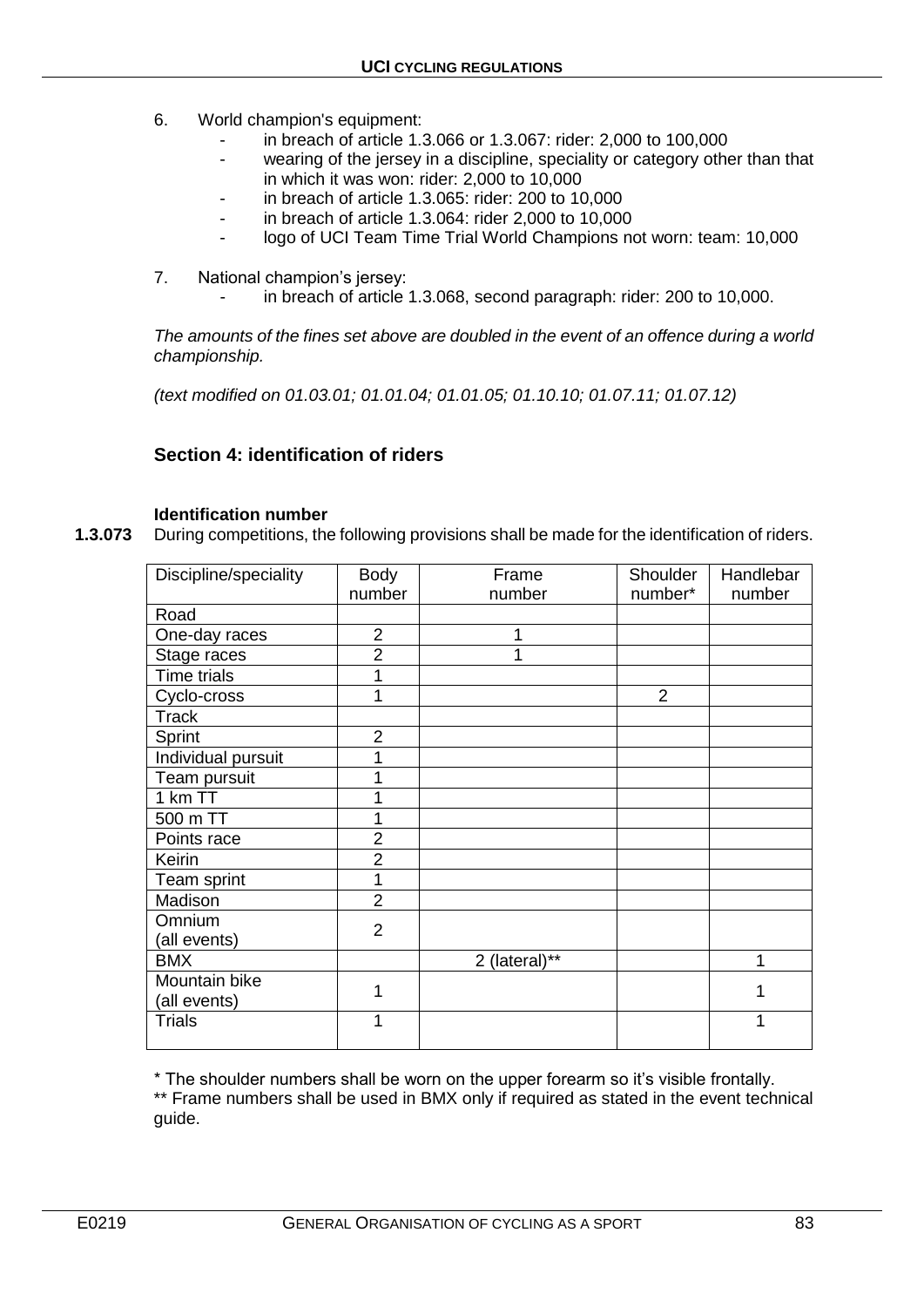A bicycle, or rider, may be fitted with an electronic device for the purposes of tracking the position of the rider within a race. Riders and teams shall comply with any such request from organisers and/or the UCI, its agents and commissaires.

*(text modified on 01.01.01; 01.01.04; 01.01.05; 01.09.05; 01.01.06; 01.02.11; 01.02.12; 05.02.15; 15.02.19)*

- **1.3.074** Unless otherwise stipulated the number panels and plates shall bear black characters on a white background.
- **1.3.075** The characters, panels and plates shall be of the following dimensions:

|               | Body number                                                                             | Frame number<br>& Helmet<br>stickers for<br>handcycle    | Shoulder<br>number                              | Handlebar number                                                                                                                 |
|---------------|-----------------------------------------------------------------------------------------|----------------------------------------------------------|-------------------------------------------------|----------------------------------------------------------------------------------------------------------------------------------|
| Height        | 18 cm<br>15 cm MTB                                                                      | 9 cm                                                     | 9 cm                                            | 15 cm MTB<br>20 cm BMX<br>11 cm Trials                                                                                           |
| Width         | 16 cm<br>14 cm MTB                                                                      | 13 cm                                                    | 7 cm                                            | 14 cm MTB<br>25 cm BMX<br>16 cm Trials                                                                                           |
| <b>Digits</b> | 10 cm                                                                                   | 6 cm                                                     | 5 cm                                            | 8 cm MTB<br>10 cm BMX<br>10 cm Trials                                                                                            |
| Line width    | $1,5$ cm                                                                                | $0,8$ cm                                                 | $0,8$ cm                                        | 1.5 cm MTB<br>1.5 cm BMX<br>1.5 cm Trials                                                                                        |
| Advertising   | height 6 cm on<br>the lower part<br>MTB height 2.5<br>cm on the upper<br>and lower part | rectangle of<br>11x2 cm on the<br>lower or upper<br>part | height 1.5 cm<br>on the lower<br>and upper part | - MTB height 2.5<br>cm on the upper<br>and lower part<br>- BMX 6 cm on the<br>upper part<br>- Trials 2.5 cm on<br>the lower part |

*(text modified on 01.01.01; 01.01.04; 01.10.09; 01.01.11; 13.03.15; 01.07.17; 01.01.19)*

**1.3.076** Riders shall ensure that their identification number is visible and legible at all times. The identification number shall be well fixed and may not be folded or altered.

*(text modified on 01.01.05)*

**1.3.077** The identification numbers provided by the organiser shall be used by riders without any kind of alteration. They shall be issued free of charge by the organiser, after the rider's licence has been checked by the commissaires' panel.

*(text modified on 01.01.05; 01.01.17)*

**1.3.078** At World Championships, the identification numbers shall be provided by the UCI. The advertising space shall be reserved for the UCI.